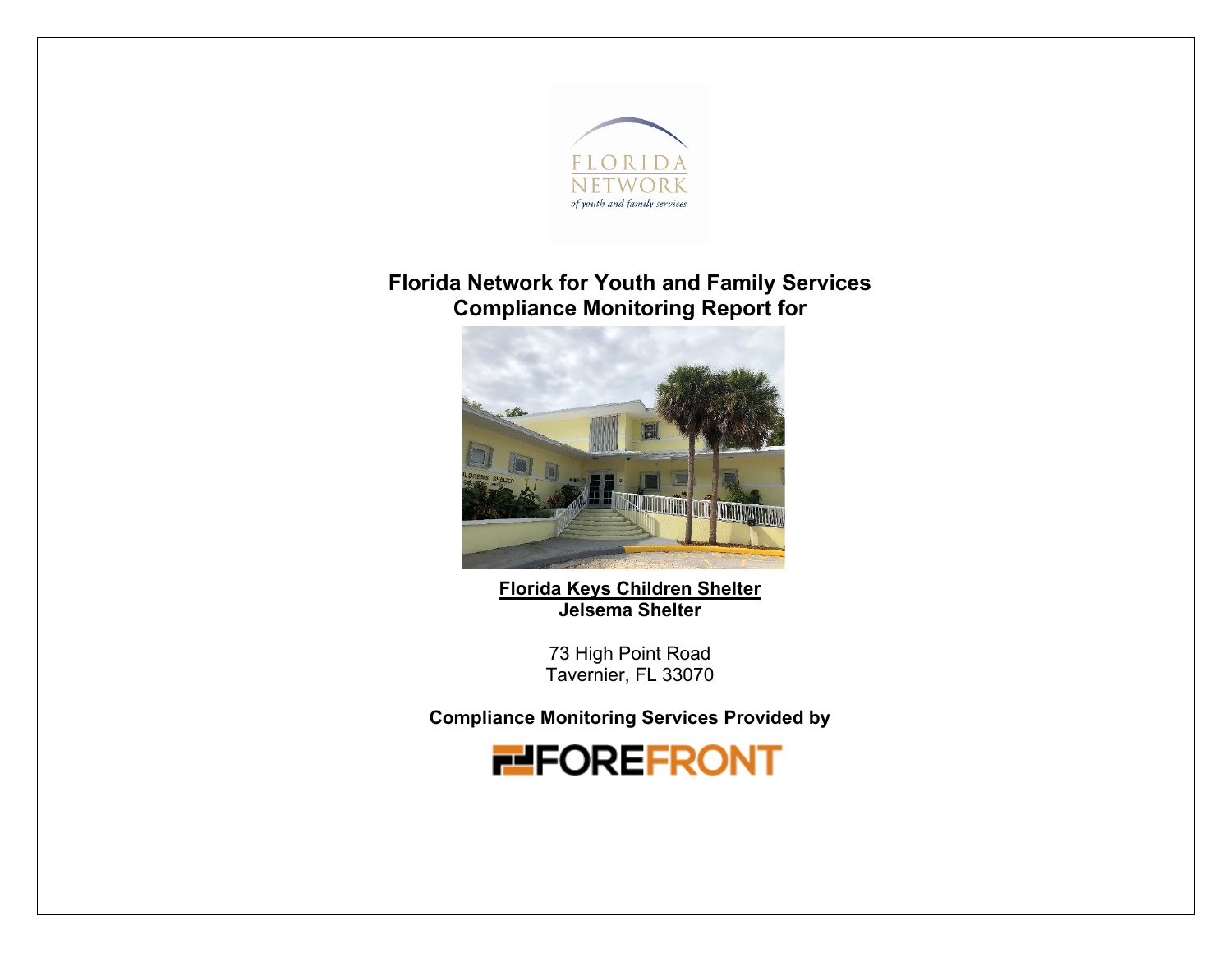## **EXECUTIVE SUMMARY**

Forefront LLC conducted a joint Quality Improvement (QI) and Florida Network of Youth and Family Services (FNYFS) monitoring visit for the Florida Keys Children's Shelter (FKCS) for the FY 2021-2022 at its program office located at 73 Highpoint Road, Tavernier, Florida. Forefront LLC (Forefront) is an independent compliance monitoring firm that is contracted by the FNYFS to perform onsite program reviews to assess the agency's adherence to fiscal, programmatic, and overall contract requirements. FKCS is contracted with the Florida Network of Youth and Family Services (FNYFS) to provide direct services to Children/Families in Need of Services (CINS/FINS). The services to be provided are identified in Contract Section A - Descriptions and Specifications and Section B - Delivery and Performance and are funded with General Revenue Funds effective for July 2020 through June 30, 2022.

The review was conducted by Marcia Tavares, Consultant for Forefront LLC, and Peer Reviewer(s). Agency representatives from FKCS present for the entrance interview were Ben Kemmer, CEO; Alvin Bentley, COO; Nathaly Milla, Residential Coordinator; Katherine Raskob, Counseling Services Coordinator; Karen Martinez, Staff Assistant Coordinator; Katya Andrade, Office Manager; and counseling staff for the residential and community counseling programs. The last QI visit was conducted on January 20-21, 2021.

In general, the Reviewer found that the FKCS is in compliance with specific contract requirements. **FKCS received an overall compliance rating of 100% for achieving full compliance with all eleven (11) applicable indicators** of the CINS/FINS Monitoring Tool. There are no corrective actions cited or recommendations made as a result of the contract monitoring visit.

The following report represents the results of the in-depth evaluation of the provider's General Administrative performance, with all findings clearly documented. Copies of all completed tools utilized during the visit to determine these ratings will be maintained on file with the Reviewer. If any information or clarification is required, please contact Keith Carr by E-mail: keithcarr@forefrontllc.com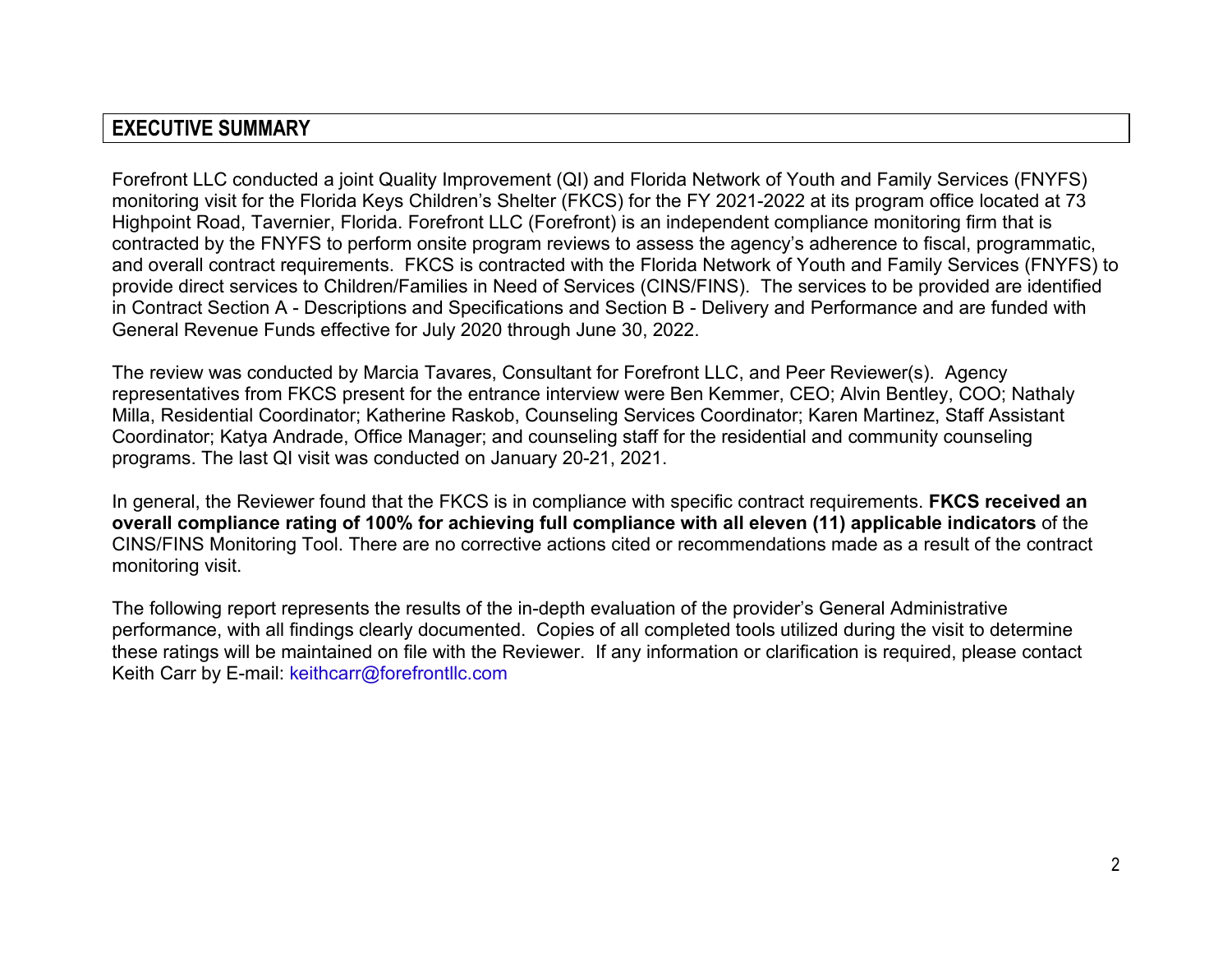### **2021-2022 CINS/FINS PROGRAM COMPLIANCE MONITORING TOOL Report Number: CM 11-03-2021-2022**

| Agency Name: Florida Keys Children Shelter                                                                                                                                                                                                                                                                                                                                                     |                       |                                      | <b>Monitor Name: Marcia Tavares, Lead Reviewer</b> |          |                       |                                                                                                                                                                                                                                                                                                                                                                                                                                                                                                        |                                                                                                            |  |
|------------------------------------------------------------------------------------------------------------------------------------------------------------------------------------------------------------------------------------------------------------------------------------------------------------------------------------------------------------------------------------------------|-----------------------|--------------------------------------|----------------------------------------------------|----------|-----------------------|--------------------------------------------------------------------------------------------------------------------------------------------------------------------------------------------------------------------------------------------------------------------------------------------------------------------------------------------------------------------------------------------------------------------------------------------------------------------------------------------------------|------------------------------------------------------------------------------------------------------------|--|
| <b>Contract Type: CINS/FINS</b><br><b>Service Description: Comprehensive Onsite Compliance</b>                                                                                                                                                                                                                                                                                                 |                       |                                      |                                                    |          |                       | Region/Office: 73 High Point Rd., Tavernier, FL 33070<br>Site Visit Date(s): November 3-4, 2021                                                                                                                                                                                                                                                                                                                                                                                                        |                                                                                                            |  |
| <b>Monitoring</b>                                                                                                                                                                                                                                                                                                                                                                              |                       |                                      |                                                    |          |                       |                                                                                                                                                                                                                                                                                                                                                                                                                                                                                                        |                                                                                                            |  |
|                                                                                                                                                                                                                                                                                                                                                                                                |                       |                                      |                                                    |          |                       |                                                                                                                                                                                                                                                                                                                                                                                                                                                                                                        |                                                                                                            |  |
|                                                                                                                                                                                                                                                                                                                                                                                                | <b>Explain Rating</b> |                                      |                                                    |          |                       |                                                                                                                                                                                                                                                                                                                                                                                                                                                                                                        | <b>Notes</b>                                                                                               |  |
| <b>Major Programmatic Requirements</b>                                                                                                                                                                                                                                                                                                                                                         | Unacceptable          | <b>Conditionally</b><br>Unacceptable | <b>Fully Met</b>                                   | Exceeded | <b>Not Applicable</b> | <b>Ratings Based Upon:</b><br>$I = Interview$<br>O = Observation<br><b>D</b> = Documentation<br><b>PTV = Submitted Prior To Visit</b><br>(List Who and What)                                                                                                                                                                                                                                                                                                                                           | <b>Explain Unacceptable or</b><br><b>Conditionally Acceptable:</b><br>(Attach Supportive<br>Documentation) |  |
| <b>I. Administrative and Fiscal</b>                                                                                                                                                                                                                                                                                                                                                            |                       |                                      |                                                    |          |                       |                                                                                                                                                                                                                                                                                                                                                                                                                                                                                                        |                                                                                                            |  |
|                                                                                                                                                                                                                                                                                                                                                                                                | $\Box$                | $\Box$                               | ⊠                                                  | $\Box$   | $\Box$                | The provider currently has seven                                                                                                                                                                                                                                                                                                                                                                                                                                                                       |                                                                                                            |  |
| DJJ Quality Improvement Peer Reviewer<br>a. Provider shall demonstrate that a minimum of two (2)<br>staff members have been trained to be certified as DJJ QI<br>Peer reviewers. Provider shall participate in a minimum of<br>one (1) on-site quality assurance review of a similar type<br>program in another judicial circuit during each 12-month<br>period of the contract, if requested. |                       |                                      |                                                    |          |                       | certified DJJ-QI Peer Reviewers: Ben<br>Kemmer, Alvin Bentley, Katherine<br>Raskob, Paivi Johnson, Erin Flannery,<br>Nathaly Milla, and Karen Martinez. Ms.<br>Johnson has already participated in a<br>QI Review for the FY 2021-2022 and<br>additional staff is also scheduled to<br>participate prior to the end of the FY.                                                                                                                                                                         |                                                                                                            |  |
| <b>Additional Contracts</b><br>a. Provider shall provide a listing of all current federal,<br>state, or local government contracts, as well as other<br>contracts entered into with for profit and not-for-profit<br>organizations. Such listing shall identify the awarding<br>entity and contract start & end dates. PTV                                                                     | $\Box$                | $\Box$                               | ⊠                                                  | $\Box$   | $\Box$                | Documentation: A list of fourteen<br>additional contracts for FY2021-2022<br>was provided for funding from federal,<br>state, and county government. The<br>provider receives funding from DCF<br>(for residential/group home services),<br>DHHS-Basic Center grant, DHHS-<br>Street Outreach grant, Monroe<br>County, State of Florida Nutrition,<br>Sheriff Shared Asset, All Stars<br>Program, Guidance Clinic, City of Key<br>West, Keys Children's Foundation,<br>Katherine Wells Foundation, ORC |                                                                                                            |  |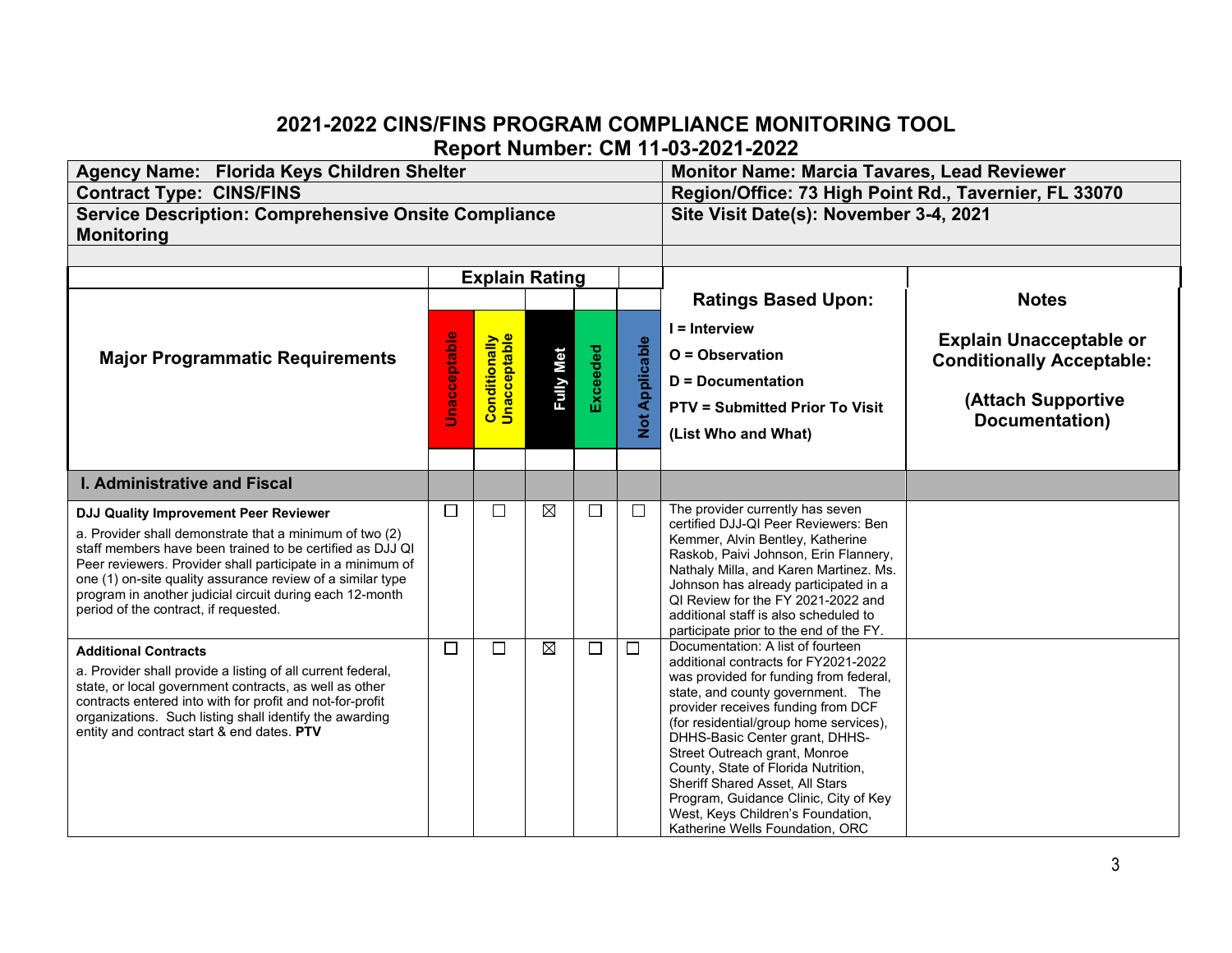| <b>Contract Type: CINS/FINS</b><br>Region/Office: 73 High Point Rd., Tavernier, FL 33070<br><b>Service Description: Comprehensive Onsite Compliance</b><br>Site Visit Date(s): November 3-4, 2021<br><b>Monitoring</b><br><b>Explain Rating</b><br><b>Ratings Based Upon:</b><br><b>Notes</b><br>$I =$ Interview<br><b>Unacceptable</b><br><b>Conditionally</b><br>Unacceptable<br><b>Explain Unacceptable or</b><br><b>Not Applicable</b><br>Exceeded<br><b>Fully Met</b><br>O = Observation<br><b>Major Programmatic Requirements</b><br><b>Conditionally Acceptable:</b><br><b>D</b> = Documentation<br>(Attach Supportive<br><b>PTV = Submitted Prior To Visit</b><br>Documentation)<br>(List Who and What)<br>Foundation, Community Foundation,<br>and Helen's Hope Foundation. The<br>listing includes name of program,<br>description of services, amount<br>funded, source, and date.<br>The program also maintains<br>interagency agreements and<br>Memorandums of Agreement (MOUs)<br>with schools, mental health, and<br>substance abuse providers. All of the<br>agreements reviewed were active.<br>Documentation:<br>$\boxtimes$<br>$\Box$<br>$\Box$<br>$\Box$<br>П<br><b>Limits of Coverage</b><br>General Liability through Harleysville<br>a. Provider shall provide and maintain during this contract,<br>Insurance Company, for limits of<br>the following minimum kinds of insurance: Worker's<br>coverage \$1,000,000 each \$3,000,000<br>Compensation and Employer's liability insurance as<br>aggregate, \$100,000 damage to<br>required by Chapter 440, F.S. with a minimum of<br>rented premises, and \$5,000 medical<br>\$100,000 per accident, \$100,000 per person and<br>expense any one person. The policy is<br>\$500,000 policy aggregate. Commercial General Liability<br>effective 3/1/21-3/1/22.<br>with a limit of \$500,000 per occurrence, and \$1,000,000<br>policy aggregate. Automobile Liability Insurance shall be<br>Workers Compensation through<br>required and shall provide bodily injury and property<br>Ascendant Commercial Insurance<br>damage liability covering the operation of all vehicles used<br>Company with limits of \$1,000,000<br>in conjunction with performance of this contract, with a<br>each and \$1,000,000 policy limit,<br>minimum limit for bodily injury of \$250,000 per person;<br>effective for 4/30/21 through | Agency Name: Florida Keys Children Shelter              |  |  | <b>Monitor Name: Marcia Tavares, Lead Reviewer</b> |  |            |  |  |
|-----------------------------------------------------------------------------------------------------------------------------------------------------------------------------------------------------------------------------------------------------------------------------------------------------------------------------------------------------------------------------------------------------------------------------------------------------------------------------------------------------------------------------------------------------------------------------------------------------------------------------------------------------------------------------------------------------------------------------------------------------------------------------------------------------------------------------------------------------------------------------------------------------------------------------------------------------------------------------------------------------------------------------------------------------------------------------------------------------------------------------------------------------------------------------------------------------------------------------------------------------------------------------------------------------------------------------------------------------------------------------------------------------------------------------------------------------------------------------------------------------------------------------------------------------------------------------------------------------------------------------------------------------------------------------------------------------------------------------------------------------------------------------------------------------------------------------------------------------------------------------------------------------------------------------------------------------------------------------------------------------------------------------------------------------------------------------------------------------------------------------------------------------------------------------------------------------------------------------------------------------------------------------------------------------------------------------------------------------------------------------------------------|---------------------------------------------------------|--|--|----------------------------------------------------|--|------------|--|--|
|                                                                                                                                                                                                                                                                                                                                                                                                                                                                                                                                                                                                                                                                                                                                                                                                                                                                                                                                                                                                                                                                                                                                                                                                                                                                                                                                                                                                                                                                                                                                                                                                                                                                                                                                                                                                                                                                                                                                                                                                                                                                                                                                                                                                                                                                                                                                                                                               |                                                         |  |  |                                                    |  |            |  |  |
|                                                                                                                                                                                                                                                                                                                                                                                                                                                                                                                                                                                                                                                                                                                                                                                                                                                                                                                                                                                                                                                                                                                                                                                                                                                                                                                                                                                                                                                                                                                                                                                                                                                                                                                                                                                                                                                                                                                                                                                                                                                                                                                                                                                                                                                                                                                                                                                               |                                                         |  |  |                                                    |  |            |  |  |
|                                                                                                                                                                                                                                                                                                                                                                                                                                                                                                                                                                                                                                                                                                                                                                                                                                                                                                                                                                                                                                                                                                                                                                                                                                                                                                                                                                                                                                                                                                                                                                                                                                                                                                                                                                                                                                                                                                                                                                                                                                                                                                                                                                                                                                                                                                                                                                                               |                                                         |  |  |                                                    |  |            |  |  |
|                                                                                                                                                                                                                                                                                                                                                                                                                                                                                                                                                                                                                                                                                                                                                                                                                                                                                                                                                                                                                                                                                                                                                                                                                                                                                                                                                                                                                                                                                                                                                                                                                                                                                                                                                                                                                                                                                                                                                                                                                                                                                                                                                                                                                                                                                                                                                                                               |                                                         |  |  |                                                    |  |            |  |  |
|                                                                                                                                                                                                                                                                                                                                                                                                                                                                                                                                                                                                                                                                                                                                                                                                                                                                                                                                                                                                                                                                                                                                                                                                                                                                                                                                                                                                                                                                                                                                                                                                                                                                                                                                                                                                                                                                                                                                                                                                                                                                                                                                                                                                                                                                                                                                                                                               |                                                         |  |  |                                                    |  |            |  |  |
|                                                                                                                                                                                                                                                                                                                                                                                                                                                                                                                                                                                                                                                                                                                                                                                                                                                                                                                                                                                                                                                                                                                                                                                                                                                                                                                                                                                                                                                                                                                                                                                                                                                                                                                                                                                                                                                                                                                                                                                                                                                                                                                                                                                                                                                                                                                                                                                               |                                                         |  |  |                                                    |  |            |  |  |
|                                                                                                                                                                                                                                                                                                                                                                                                                                                                                                                                                                                                                                                                                                                                                                                                                                                                                                                                                                                                                                                                                                                                                                                                                                                                                                                                                                                                                                                                                                                                                                                                                                                                                                                                                                                                                                                                                                                                                                                                                                                                                                                                                                                                                                                                                                                                                                                               |                                                         |  |  |                                                    |  |            |  |  |
|                                                                                                                                                                                                                                                                                                                                                                                                                                                                                                                                                                                                                                                                                                                                                                                                                                                                                                                                                                                                                                                                                                                                                                                                                                                                                                                                                                                                                                                                                                                                                                                                                                                                                                                                                                                                                                                                                                                                                                                                                                                                                                                                                                                                                                                                                                                                                                                               |                                                         |  |  |                                                    |  |            |  |  |
|                                                                                                                                                                                                                                                                                                                                                                                                                                                                                                                                                                                                                                                                                                                                                                                                                                                                                                                                                                                                                                                                                                                                                                                                                                                                                                                                                                                                                                                                                                                                                                                                                                                                                                                                                                                                                                                                                                                                                                                                                                                                                                                                                                                                                                                                                                                                                                                               |                                                         |  |  |                                                    |  |            |  |  |
|                                                                                                                                                                                                                                                                                                                                                                                                                                                                                                                                                                                                                                                                                                                                                                                                                                                                                                                                                                                                                                                                                                                                                                                                                                                                                                                                                                                                                                                                                                                                                                                                                                                                                                                                                                                                                                                                                                                                                                                                                                                                                                                                                                                                                                                                                                                                                                                               |                                                         |  |  |                                                    |  |            |  |  |
|                                                                                                                                                                                                                                                                                                                                                                                                                                                                                                                                                                                                                                                                                                                                                                                                                                                                                                                                                                                                                                                                                                                                                                                                                                                                                                                                                                                                                                                                                                                                                                                                                                                                                                                                                                                                                                                                                                                                                                                                                                                                                                                                                                                                                                                                                                                                                                                               |                                                         |  |  |                                                    |  |            |  |  |
|                                                                                                                                                                                                                                                                                                                                                                                                                                                                                                                                                                                                                                                                                                                                                                                                                                                                                                                                                                                                                                                                                                                                                                                                                                                                                                                                                                                                                                                                                                                                                                                                                                                                                                                                                                                                                                                                                                                                                                                                                                                                                                                                                                                                                                                                                                                                                                                               |                                                         |  |  |                                                    |  |            |  |  |
|                                                                                                                                                                                                                                                                                                                                                                                                                                                                                                                                                                                                                                                                                                                                                                                                                                                                                                                                                                                                                                                                                                                                                                                                                                                                                                                                                                                                                                                                                                                                                                                                                                                                                                                                                                                                                                                                                                                                                                                                                                                                                                                                                                                                                                                                                                                                                                                               |                                                         |  |  |                                                    |  |            |  |  |
|                                                                                                                                                                                                                                                                                                                                                                                                                                                                                                                                                                                                                                                                                                                                                                                                                                                                                                                                                                                                                                                                                                                                                                                                                                                                                                                                                                                                                                                                                                                                                                                                                                                                                                                                                                                                                                                                                                                                                                                                                                                                                                                                                                                                                                                                                                                                                                                               |                                                         |  |  |                                                    |  |            |  |  |
|                                                                                                                                                                                                                                                                                                                                                                                                                                                                                                                                                                                                                                                                                                                                                                                                                                                                                                                                                                                                                                                                                                                                                                                                                                                                                                                                                                                                                                                                                                                                                                                                                                                                                                                                                                                                                                                                                                                                                                                                                                                                                                                                                                                                                                                                                                                                                                                               |                                                         |  |  |                                                    |  |            |  |  |
|                                                                                                                                                                                                                                                                                                                                                                                                                                                                                                                                                                                                                                                                                                                                                                                                                                                                                                                                                                                                                                                                                                                                                                                                                                                                                                                                                                                                                                                                                                                                                                                                                                                                                                                                                                                                                                                                                                                                                                                                                                                                                                                                                                                                                                                                                                                                                                                               |                                                         |  |  |                                                    |  |            |  |  |
|                                                                                                                                                                                                                                                                                                                                                                                                                                                                                                                                                                                                                                                                                                                                                                                                                                                                                                                                                                                                                                                                                                                                                                                                                                                                                                                                                                                                                                                                                                                                                                                                                                                                                                                                                                                                                                                                                                                                                                                                                                                                                                                                                                                                                                                                                                                                                                                               |                                                         |  |  |                                                    |  |            |  |  |
|                                                                                                                                                                                                                                                                                                                                                                                                                                                                                                                                                                                                                                                                                                                                                                                                                                                                                                                                                                                                                                                                                                                                                                                                                                                                                                                                                                                                                                                                                                                                                                                                                                                                                                                                                                                                                                                                                                                                                                                                                                                                                                                                                                                                                                                                                                                                                                                               |                                                         |  |  |                                                    |  |            |  |  |
|                                                                                                                                                                                                                                                                                                                                                                                                                                                                                                                                                                                                                                                                                                                                                                                                                                                                                                                                                                                                                                                                                                                                                                                                                                                                                                                                                                                                                                                                                                                                                                                                                                                                                                                                                                                                                                                                                                                                                                                                                                                                                                                                                                                                                                                                                                                                                                                               |                                                         |  |  |                                                    |  |            |  |  |
|                                                                                                                                                                                                                                                                                                                                                                                                                                                                                                                                                                                                                                                                                                                                                                                                                                                                                                                                                                                                                                                                                                                                                                                                                                                                                                                                                                                                                                                                                                                                                                                                                                                                                                                                                                                                                                                                                                                                                                                                                                                                                                                                                                                                                                                                                                                                                                                               |                                                         |  |  |                                                    |  |            |  |  |
|                                                                                                                                                                                                                                                                                                                                                                                                                                                                                                                                                                                                                                                                                                                                                                                                                                                                                                                                                                                                                                                                                                                                                                                                                                                                                                                                                                                                                                                                                                                                                                                                                                                                                                                                                                                                                                                                                                                                                                                                                                                                                                                                                                                                                                                                                                                                                                                               |                                                         |  |  |                                                    |  |            |  |  |
|                                                                                                                                                                                                                                                                                                                                                                                                                                                                                                                                                                                                                                                                                                                                                                                                                                                                                                                                                                                                                                                                                                                                                                                                                                                                                                                                                                                                                                                                                                                                                                                                                                                                                                                                                                                                                                                                                                                                                                                                                                                                                                                                                                                                                                                                                                                                                                                               |                                                         |  |  |                                                    |  |            |  |  |
|                                                                                                                                                                                                                                                                                                                                                                                                                                                                                                                                                                                                                                                                                                                                                                                                                                                                                                                                                                                                                                                                                                                                                                                                                                                                                                                                                                                                                                                                                                                                                                                                                                                                                                                                                                                                                                                                                                                                                                                                                                                                                                                                                                                                                                                                                                                                                                                               |                                                         |  |  |                                                    |  |            |  |  |
|                                                                                                                                                                                                                                                                                                                                                                                                                                                                                                                                                                                                                                                                                                                                                                                                                                                                                                                                                                                                                                                                                                                                                                                                                                                                                                                                                                                                                                                                                                                                                                                                                                                                                                                                                                                                                                                                                                                                                                                                                                                                                                                                                                                                                                                                                                                                                                                               |                                                         |  |  |                                                    |  |            |  |  |
|                                                                                                                                                                                                                                                                                                                                                                                                                                                                                                                                                                                                                                                                                                                                                                                                                                                                                                                                                                                                                                                                                                                                                                                                                                                                                                                                                                                                                                                                                                                                                                                                                                                                                                                                                                                                                                                                                                                                                                                                                                                                                                                                                                                                                                                                                                                                                                                               |                                                         |  |  |                                                    |  |            |  |  |
|                                                                                                                                                                                                                                                                                                                                                                                                                                                                                                                                                                                                                                                                                                                                                                                                                                                                                                                                                                                                                                                                                                                                                                                                                                                                                                                                                                                                                                                                                                                                                                                                                                                                                                                                                                                                                                                                                                                                                                                                                                                                                                                                                                                                                                                                                                                                                                                               |                                                         |  |  |                                                    |  |            |  |  |
|                                                                                                                                                                                                                                                                                                                                                                                                                                                                                                                                                                                                                                                                                                                                                                                                                                                                                                                                                                                                                                                                                                                                                                                                                                                                                                                                                                                                                                                                                                                                                                                                                                                                                                                                                                                                                                                                                                                                                                                                                                                                                                                                                                                                                                                                                                                                                                                               |                                                         |  |  |                                                    |  |            |  |  |
|                                                                                                                                                                                                                                                                                                                                                                                                                                                                                                                                                                                                                                                                                                                                                                                                                                                                                                                                                                                                                                                                                                                                                                                                                                                                                                                                                                                                                                                                                                                                                                                                                                                                                                                                                                                                                                                                                                                                                                                                                                                                                                                                                                                                                                                                                                                                                                                               |                                                         |  |  |                                                    |  |            |  |  |
|                                                                                                                                                                                                                                                                                                                                                                                                                                                                                                                                                                                                                                                                                                                                                                                                                                                                                                                                                                                                                                                                                                                                                                                                                                                                                                                                                                                                                                                                                                                                                                                                                                                                                                                                                                                                                                                                                                                                                                                                                                                                                                                                                                                                                                                                                                                                                                                               |                                                         |  |  |                                                    |  |            |  |  |
|                                                                                                                                                                                                                                                                                                                                                                                                                                                                                                                                                                                                                                                                                                                                                                                                                                                                                                                                                                                                                                                                                                                                                                                                                                                                                                                                                                                                                                                                                                                                                                                                                                                                                                                                                                                                                                                                                                                                                                                                                                                                                                                                                                                                                                                                                                                                                                                               |                                                         |  |  |                                                    |  |            |  |  |
|                                                                                                                                                                                                                                                                                                                                                                                                                                                                                                                                                                                                                                                                                                                                                                                                                                                                                                                                                                                                                                                                                                                                                                                                                                                                                                                                                                                                                                                                                                                                                                                                                                                                                                                                                                                                                                                                                                                                                                                                                                                                                                                                                                                                                                                                                                                                                                                               |                                                         |  |  |                                                    |  |            |  |  |
|                                                                                                                                                                                                                                                                                                                                                                                                                                                                                                                                                                                                                                                                                                                                                                                                                                                                                                                                                                                                                                                                                                                                                                                                                                                                                                                                                                                                                                                                                                                                                                                                                                                                                                                                                                                                                                                                                                                                                                                                                                                                                                                                                                                                                                                                                                                                                                                               |                                                         |  |  |                                                    |  |            |  |  |
|                                                                                                                                                                                                                                                                                                                                                                                                                                                                                                                                                                                                                                                                                                                                                                                                                                                                                                                                                                                                                                                                                                                                                                                                                                                                                                                                                                                                                                                                                                                                                                                                                                                                                                                                                                                                                                                                                                                                                                                                                                                                                                                                                                                                                                                                                                                                                                                               |                                                         |  |  |                                                    |  |            |  |  |
|                                                                                                                                                                                                                                                                                                                                                                                                                                                                                                                                                                                                                                                                                                                                                                                                                                                                                                                                                                                                                                                                                                                                                                                                                                                                                                                                                                                                                                                                                                                                                                                                                                                                                                                                                                                                                                                                                                                                                                                                                                                                                                                                                                                                                                                                                                                                                                                               | with a minimum limit for bodily injury of \$500,000 per |  |  |                                                    |  | 4/30/2022. |  |  |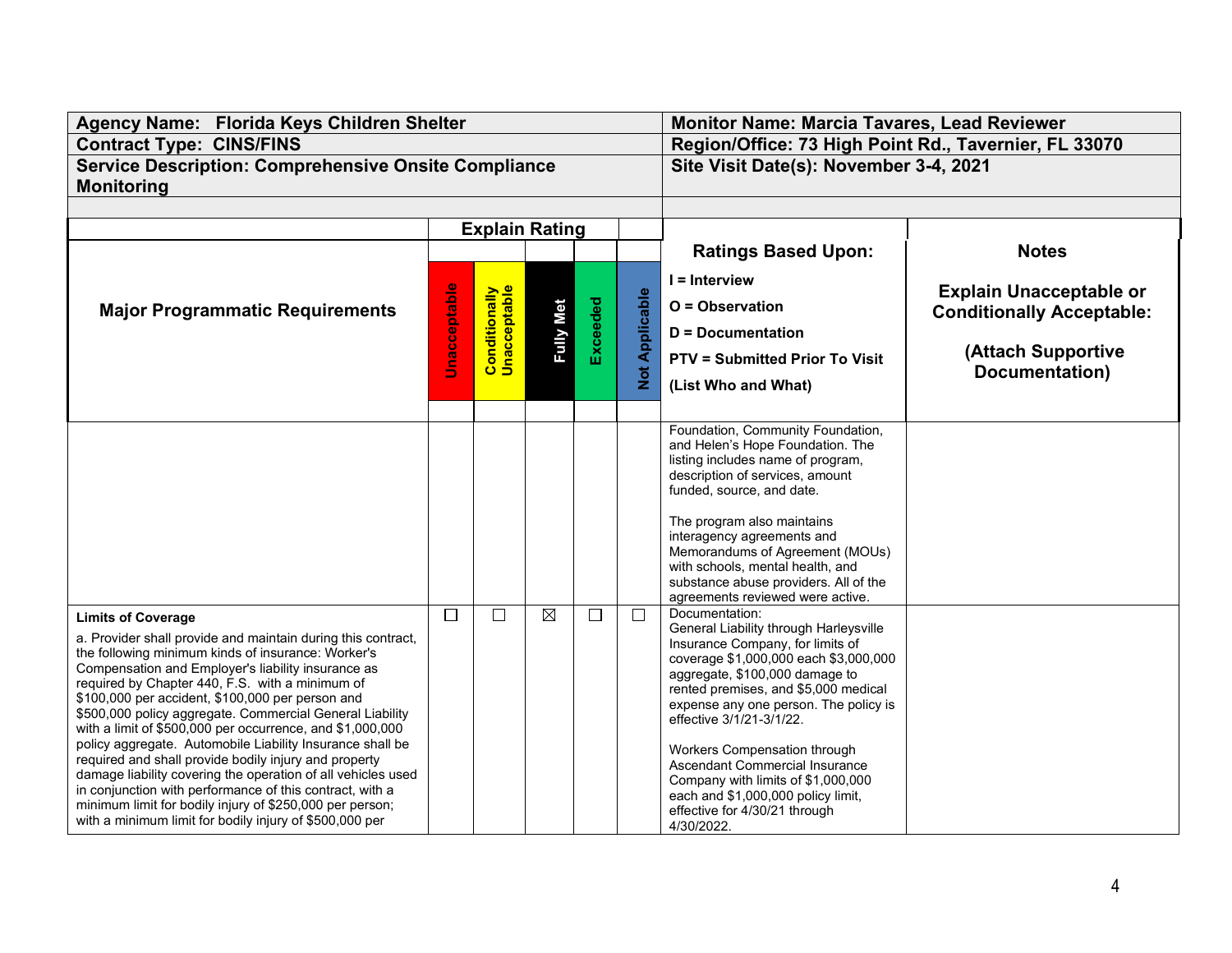| Agency Name: Florida Keys Children Shelter                                                                   |                     |                                      | <b>Monitor Name: Marcia Tavares, Lead Reviewer</b> |                 |                                       |                                                                                 |                                  |  |
|--------------------------------------------------------------------------------------------------------------|---------------------|--------------------------------------|----------------------------------------------------|-----------------|---------------------------------------|---------------------------------------------------------------------------------|----------------------------------|--|
| <b>Contract Type: CINS/FINS</b>                                                                              |                     |                                      |                                                    |                 |                                       | Region/Office: 73 High Point Rd., Tavernier, FL 33070                           |                                  |  |
| <b>Service Description: Comprehensive Onsite Compliance</b>                                                  |                     |                                      |                                                    |                 |                                       | Site Visit Date(s): November 3-4, 2021                                          |                                  |  |
| <b>Monitoring</b>                                                                                            |                     |                                      |                                                    |                 |                                       |                                                                                 |                                  |  |
|                                                                                                              |                     |                                      |                                                    |                 |                                       |                                                                                 |                                  |  |
|                                                                                                              |                     | <b>Explain Rating</b>                |                                                    |                 |                                       |                                                                                 |                                  |  |
|                                                                                                              |                     |                                      |                                                    |                 |                                       | <b>Ratings Based Upon:</b>                                                      | <b>Notes</b>                     |  |
|                                                                                                              |                     |                                      |                                                    |                 |                                       | $I =$ Interview                                                                 |                                  |  |
|                                                                                                              |                     |                                      |                                                    |                 |                                       | <b>Explain Unacceptable or</b>                                                  |                                  |  |
| <b>Major Programmatic Requirements</b>                                                                       | <b>Unacceptable</b> | <b>Conditionally</b><br>Unacceptable | <b>Fully Met</b>                                   | <b>Exceeded</b> | <b>Not Applicable</b>                 | O = Observation                                                                 | <b>Conditionally Acceptable:</b> |  |
|                                                                                                              |                     |                                      |                                                    |                 |                                       | <b>D</b> = Documentation                                                        |                                  |  |
|                                                                                                              |                     |                                      |                                                    |                 |                                       | <b>PTV = Submitted Prior To Visit</b>                                           | (Attach Supportive               |  |
|                                                                                                              |                     |                                      |                                                    |                 |                                       |                                                                                 | Documentation)                   |  |
|                                                                                                              |                     |                                      |                                                    |                 |                                       | (List Who and What)                                                             |                                  |  |
|                                                                                                              |                     |                                      |                                                    |                 |                                       |                                                                                 |                                  |  |
| accident; with a minimum limit for property damage of<br>\$100,000 per accident and with a minimum limit for |                     |                                      |                                                    |                 |                                       | Automobile insurance through                                                    |                                  |  |
| medical payments or \$5,000-\$10,000 per person. Florida                                                     |                     |                                      |                                                    |                 |                                       | Harleysville Insurance Company, for                                             |                                  |  |
| Network is listed as payee or co-payee. PTV                                                                  |                     |                                      |                                                    |                 |                                       | combined limits of liability for                                                |                                  |  |
|                                                                                                              |                     |                                      |                                                    |                 |                                       | \$1,000,000 and \$5,000 medical                                                 |                                  |  |
|                                                                                                              |                     |                                      |                                                    |                 |                                       | payments. Policy effective for 3/1/21-<br>$3/1/22$ .                            |                                  |  |
|                                                                                                              |                     |                                      |                                                    |                 |                                       |                                                                                 |                                  |  |
|                                                                                                              |                     |                                      |                                                    |                 |                                       | Florida Network is listed on the                                                |                                  |  |
|                                                                                                              |                     |                                      |                                                    |                 |                                       | Insurance Certificate as certificate<br>holder.                                 |                                  |  |
| <b>External/Outside Contract Compliance</b>                                                                  | $\Box$              | $\Box$                               | $\Box$                                             | ⊔               | $\boxtimes$                           | During the Entrance Conference, the                                             |                                  |  |
| a. Provider has corrective action item(s) cited by an                                                        |                     |                                      |                                                    |                 |                                       | provider indicated that there are no                                            |                                  |  |
| external funding source (Fiscal or Non-Fiscal). ON SITE                                                      |                     |                                      |                                                    |                 |                                       | outstanding corrective action item(s)<br>cited by any external funding sources. |                                  |  |
| <b>Fiscal Practice</b>                                                                                       | $\Box$              | □                                    | $\boxtimes$                                        | $\Box$          | $\Box$                                | Documentation: Fiscal Policies and                                              |                                  |  |
| a. Agency must have employee and fiscal                                                                      |                     |                                      |                                                    |                 |                                       | Procedures are contained in the                                                 |                                  |  |
| policy/procedures manuals that are in compliance with                                                        |                     |                                      |                                                    |                 |                                       | agency's Accounting Policy and<br>Procedures Manual with a review date          |                                  |  |
| GAAP and provide sound internal controls. Agency                                                             |                     |                                      |                                                    |                 |                                       | of May 2, 2019. The procedures                                                  |                                  |  |
| maintains fiscal files that are audit ready. PTV                                                             |                     |                                      |                                                    |                 |                                       | reviewed appear to be consistent with                                           |                                  |  |
|                                                                                                              |                     |                                      |                                                    |                 | GAAP and provide for limited internal |                                                                                 |                                  |  |
|                                                                                                              |                     |                                      |                                                    |                 |                                       | controls. Procedures are included for:<br>general accounting procedures         |                                  |  |
|                                                                                                              |                     |                                      |                                                    |                 |                                       | including general ledger and computer                                           |                                  |  |
|                                                                                                              |                     |                                      |                                                    |                 |                                       | back-up; cash management                                                        |                                  |  |
|                                                                                                              |                     |                                      |                                                    |                 |                                       | procedures: accounts receivable;                                                |                                  |  |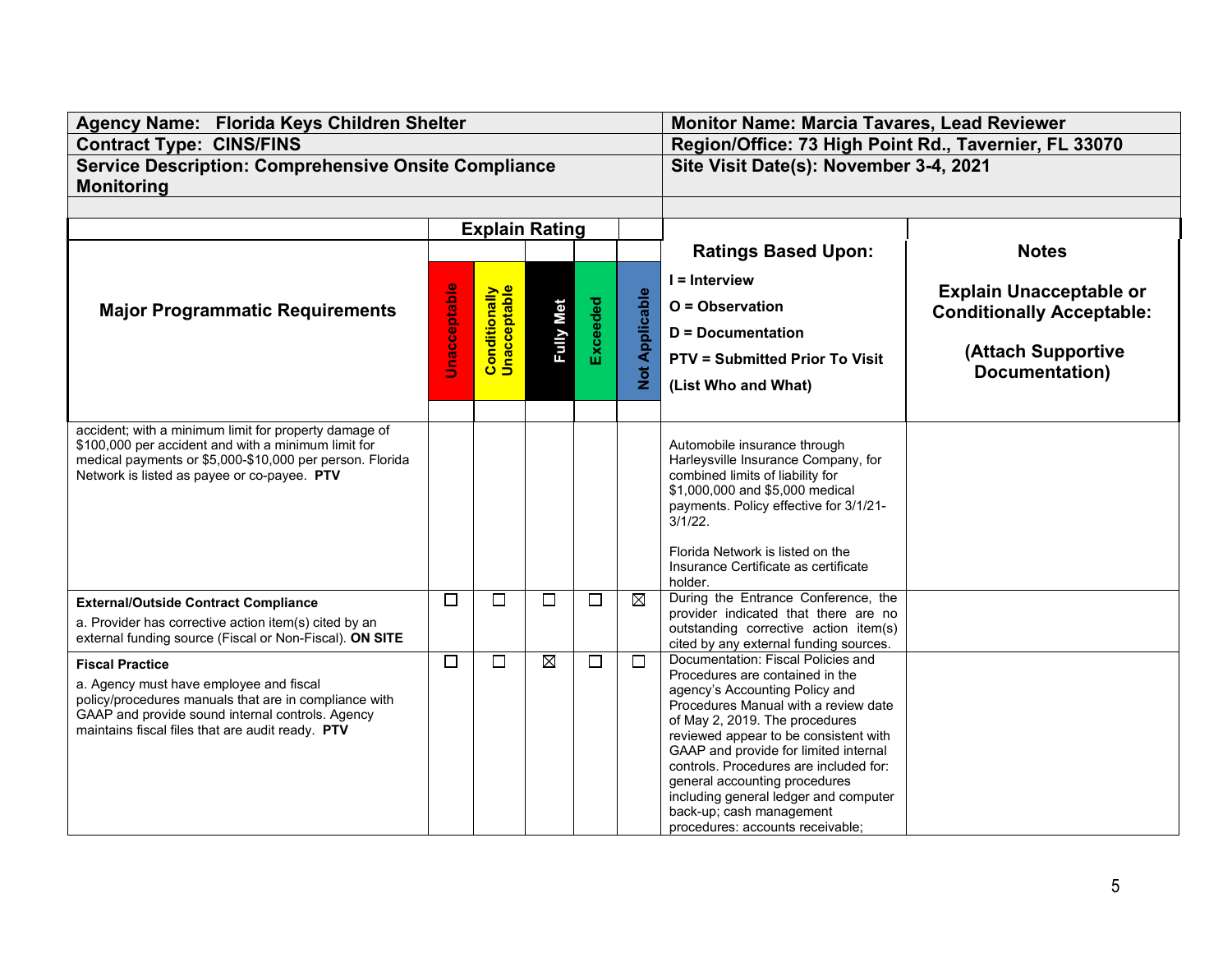| Agency Name: Florida Keys Children Shelter                                                                      |                     |                                      | <b>Monitor Name: Marcia Tavares, Lead Reviewer</b> |          |                       |                                                                               |                                  |  |
|-----------------------------------------------------------------------------------------------------------------|---------------------|--------------------------------------|----------------------------------------------------|----------|-----------------------|-------------------------------------------------------------------------------|----------------------------------|--|
| <b>Contract Type: CINS/FINS</b>                                                                                 |                     |                                      |                                                    |          |                       | Region/Office: 73 High Point Rd., Tavernier, FL 33070                         |                                  |  |
| <b>Service Description: Comprehensive Onsite Compliance</b>                                                     |                     |                                      |                                                    |          |                       | Site Visit Date(s): November 3-4, 2021                                        |                                  |  |
| <b>Monitoring</b>                                                                                               |                     |                                      |                                                    |          |                       |                                                                               |                                  |  |
|                                                                                                                 |                     |                                      |                                                    |          |                       |                                                                               |                                  |  |
|                                                                                                                 |                     | <b>Explain Rating</b>                |                                                    |          |                       |                                                                               |                                  |  |
|                                                                                                                 |                     |                                      |                                                    |          |                       | <b>Ratings Based Upon:</b>                                                    | <b>Notes</b>                     |  |
|                                                                                                                 |                     |                                      |                                                    |          |                       |                                                                               |                                  |  |
|                                                                                                                 |                     |                                      |                                                    |          |                       | I = Interview                                                                 | <b>Explain Unacceptable or</b>   |  |
| <b>Major Programmatic Requirements</b>                                                                          | <b>Unacceptable</b> | <b>Conditionally</b><br>Unacceptable | <b>Fully Met</b>                                   |          | <b>Not Applicable</b> | O = Observation                                                               | <b>Conditionally Acceptable:</b> |  |
|                                                                                                                 |                     |                                      |                                                    | Exceeded |                       | D = Documentation                                                             |                                  |  |
|                                                                                                                 |                     |                                      |                                                    |          |                       |                                                                               | (Attach Supportive               |  |
|                                                                                                                 |                     |                                      |                                                    |          |                       | <b>PTV = Submitted Prior To Visit</b>                                         | Documentation)                   |  |
|                                                                                                                 |                     |                                      |                                                    |          |                       | (List Who and What)                                                           |                                  |  |
|                                                                                                                 |                     |                                      |                                                    |          |                       |                                                                               |                                  |  |
|                                                                                                                 |                     |                                      |                                                    |          |                       | payroll; property, plant, and equipment                                       |                                  |  |
|                                                                                                                 |                     |                                      |                                                    |          |                       | procedures; accounts payable;                                                 |                                  |  |
|                                                                                                                 |                     |                                      |                                                    |          |                       | procedures for liability; and                                                 |                                  |  |
|                                                                                                                 |                     |                                      |                                                    |          |                       | management reporting.                                                         |                                  |  |
| b. Agency maintains a general ledger and the                                                                    | $\Box$              | $\Box$                               | $\boxtimes$                                        | $\Box$   | $\Box$                | Documentation: Detailed General<br>Ledger for the current FY, for the         |                                  |  |
| corresponding source documents. General ledger must be<br>set up to track the activity of the grant separately  |                     |                                      |                                                    |          |                       | period July - September 30, 2021.                                             |                                  |  |
| (standard account numbers / separate funds for each                                                             |                     |                                      |                                                    |          |                       | The agency maintains a detailed                                               |                                  |  |
| revenue source, etc.). PTV                                                                                      |                     |                                      |                                                    |          |                       | general ledger that is structured to                                          |                                  |  |
|                                                                                                                 |                     |                                      |                                                    |          |                       | track all funding sources as well as<br>activities for the CINS/FINS program. |                                  |  |
|                                                                                                                 |                     |                                      |                                                    |          |                       | The GL includes the following items:                                          |                                  |  |
|                                                                                                                 |                     |                                      |                                                    |          |                       | type of transaction, date, account                                            |                                  |  |
|                                                                                                                 |                     |                                      |                                                    |          |                       | number, name, memo, split, amount,                                            |                                  |  |
|                                                                                                                 | $\Box$              | $\Box$                               | $\boxtimes$                                        | $\Box$   | $\Box$                | and balance.<br>Documentation:                                                |                                  |  |
| c. Petty cash ledger system is balanced and all cash<br>disbursements are compliant with financial policies and |                     |                                      |                                                    |          |                       | Reviewed petty cash Policy and                                                |                                  |  |
| allowable under the contract. (Disbursements/invoices are                                                       |                     |                                      |                                                    |          |                       | Procedure 2.03 which is included in                                           |                                  |  |
| approved & monitored by management.) -ON SITE                                                                   |                     |                                      |                                                    |          |                       | the Fiscal Policies and Procedures                                            |                                  |  |
|                                                                                                                 |                     |                                      |                                                    |          |                       | manual. The fund which does not<br>exceed \$300 is utilized for purchases     |                                  |  |
|                                                                                                                 |                     |                                      |                                                    |          |                       | under \$50 unless approval is granted                                         |                                  |  |
|                                                                                                                 |                     |                                      |                                                    |          |                       | by Management. Petty cash is stored                                           |                                  |  |
|                                                                                                                 |                     |                                      |                                                    |          |                       | in a safe in the Residential                                                  |                                  |  |
|                                                                                                                 |                     |                                      |                                                    |          |                       | Coordinator's office. The fund is<br>reconciled weekly and submitted to the   |                                  |  |
|                                                                                                                 |                     |                                      |                                                    |          |                       | Executive Administrative                                                      |                                  |  |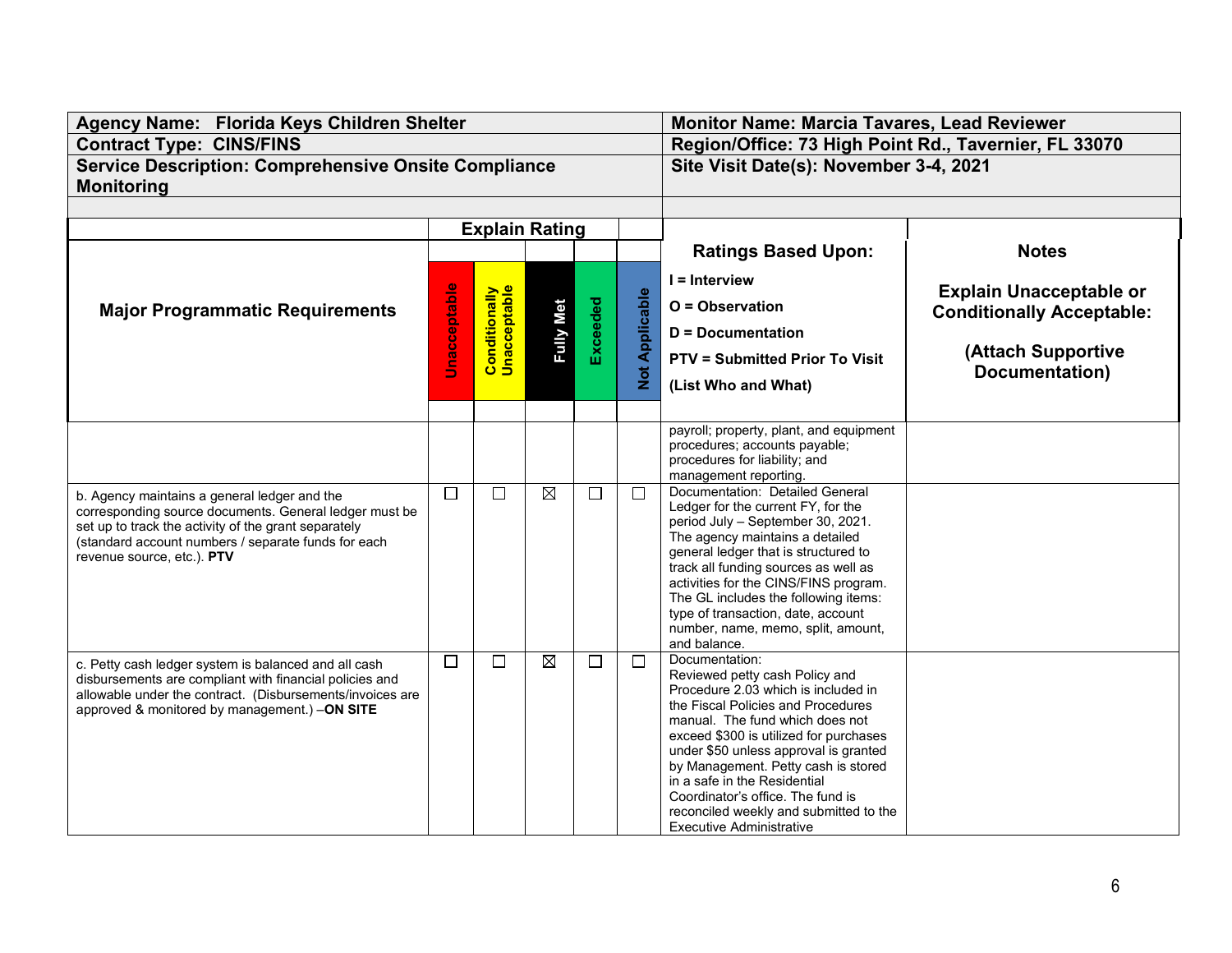| Agency Name: Florida Keys Children Shelter                                                                                                                                                                                                                                                                   |                     |                                      | <b>Monitor Name: Marcia Tavares, Lead Reviewer</b> |                 |                       |                                                                                                                                                                                                                                                                                                                                                                                                                                                                                                                                                                                                                                                                                                                                                                                                                                  |                                                                                          |  |
|--------------------------------------------------------------------------------------------------------------------------------------------------------------------------------------------------------------------------------------------------------------------------------------------------------------|---------------------|--------------------------------------|----------------------------------------------------|-----------------|-----------------------|----------------------------------------------------------------------------------------------------------------------------------------------------------------------------------------------------------------------------------------------------------------------------------------------------------------------------------------------------------------------------------------------------------------------------------------------------------------------------------------------------------------------------------------------------------------------------------------------------------------------------------------------------------------------------------------------------------------------------------------------------------------------------------------------------------------------------------|------------------------------------------------------------------------------------------|--|
| <b>Contract Type: CINS/FINS</b>                                                                                                                                                                                                                                                                              |                     |                                      |                                                    |                 |                       | Region/Office: 73 High Point Rd., Tavernier, FL 33070                                                                                                                                                                                                                                                                                                                                                                                                                                                                                                                                                                                                                                                                                                                                                                            |                                                                                          |  |
| <b>Service Description: Comprehensive Onsite Compliance</b>                                                                                                                                                                                                                                                  |                     |                                      |                                                    |                 |                       | Site Visit Date(s): November 3-4, 2021                                                                                                                                                                                                                                                                                                                                                                                                                                                                                                                                                                                                                                                                                                                                                                                           |                                                                                          |  |
| <b>Monitoring</b>                                                                                                                                                                                                                                                                                            |                     |                                      |                                                    |                 |                       |                                                                                                                                                                                                                                                                                                                                                                                                                                                                                                                                                                                                                                                                                                                                                                                                                                  |                                                                                          |  |
|                                                                                                                                                                                                                                                                                                              |                     |                                      |                                                    |                 |                       |                                                                                                                                                                                                                                                                                                                                                                                                                                                                                                                                                                                                                                                                                                                                                                                                                                  |                                                                                          |  |
|                                                                                                                                                                                                                                                                                                              |                     | <b>Explain Rating</b>                |                                                    |                 |                       |                                                                                                                                                                                                                                                                                                                                                                                                                                                                                                                                                                                                                                                                                                                                                                                                                                  |                                                                                          |  |
|                                                                                                                                                                                                                                                                                                              |                     |                                      |                                                    |                 |                       | <b>Ratings Based Upon:</b>                                                                                                                                                                                                                                                                                                                                                                                                                                                                                                                                                                                                                                                                                                                                                                                                       | <b>Notes</b>                                                                             |  |
| <b>Major Programmatic Requirements</b>                                                                                                                                                                                                                                                                       | <b>Unacceptable</b> | <b>Conditionally</b><br>Unacceptable | <b>Fully Met</b>                                   | <b>Exceeded</b> | <b>Not Applicable</b> | $I = Interview$<br>O = Observation<br><b>D</b> = Documentation                                                                                                                                                                                                                                                                                                                                                                                                                                                                                                                                                                                                                                                                                                                                                                   | <b>Explain Unacceptable or</b><br><b>Conditionally Acceptable:</b><br>(Attach Supportive |  |
|                                                                                                                                                                                                                                                                                                              |                     |                                      |                                                    |                 |                       | <b>PTV = Submitted Prior To Visit</b><br>(List Who and What)                                                                                                                                                                                                                                                                                                                                                                                                                                                                                                                                                                                                                                                                                                                                                                     | Documentation)                                                                           |  |
|                                                                                                                                                                                                                                                                                                              |                     |                                      |                                                    |                 |                       | Assistant/Human Resources for<br>refunding. Disbursements and invoices<br>are approved by the residential<br>program coordinator.                                                                                                                                                                                                                                                                                                                                                                                                                                                                                                                                                                                                                                                                                                |                                                                                          |  |
| d. Financial records and reports are current. Includes bank<br>statements reconciled within 6 weeks of receipt. Vendor<br>invoices past 6 months. Invoices are submitted on a<br>monthly basis with supporting documentation.<br>(Disbursements/invoices are approved & monitored by<br>management). ON SITE | $\Box$              | $\Box$                               | ⊠                                                  | $\Box$          | $\Box$                | Reviewed Bank Statements and Bank<br>Reconciliations for April - September<br>2021 for the program's Operating<br>account and Cash/Bank Savings<br>account held with Centenial Bank.<br>Bank reconciliations are conducted by<br>the Finance Manager each month for<br>the activities and bank statements for<br>the preceding month. The bank<br>statements were all found to be<br>reconciled consistently within six<br>weeks of receipt and were signed by<br>the CEO and COO. Financial<br>Statements are reported monthly and<br>were found to be current. Checks<br>disbursed are signed by two<br>designees. Invoices are submitted<br>monthly with supporting<br>documentation. The agency maintains<br>individual vendor files which are kept<br>in secure file cabinets in the Executive<br>Admin Assistant's office. |                                                                                          |  |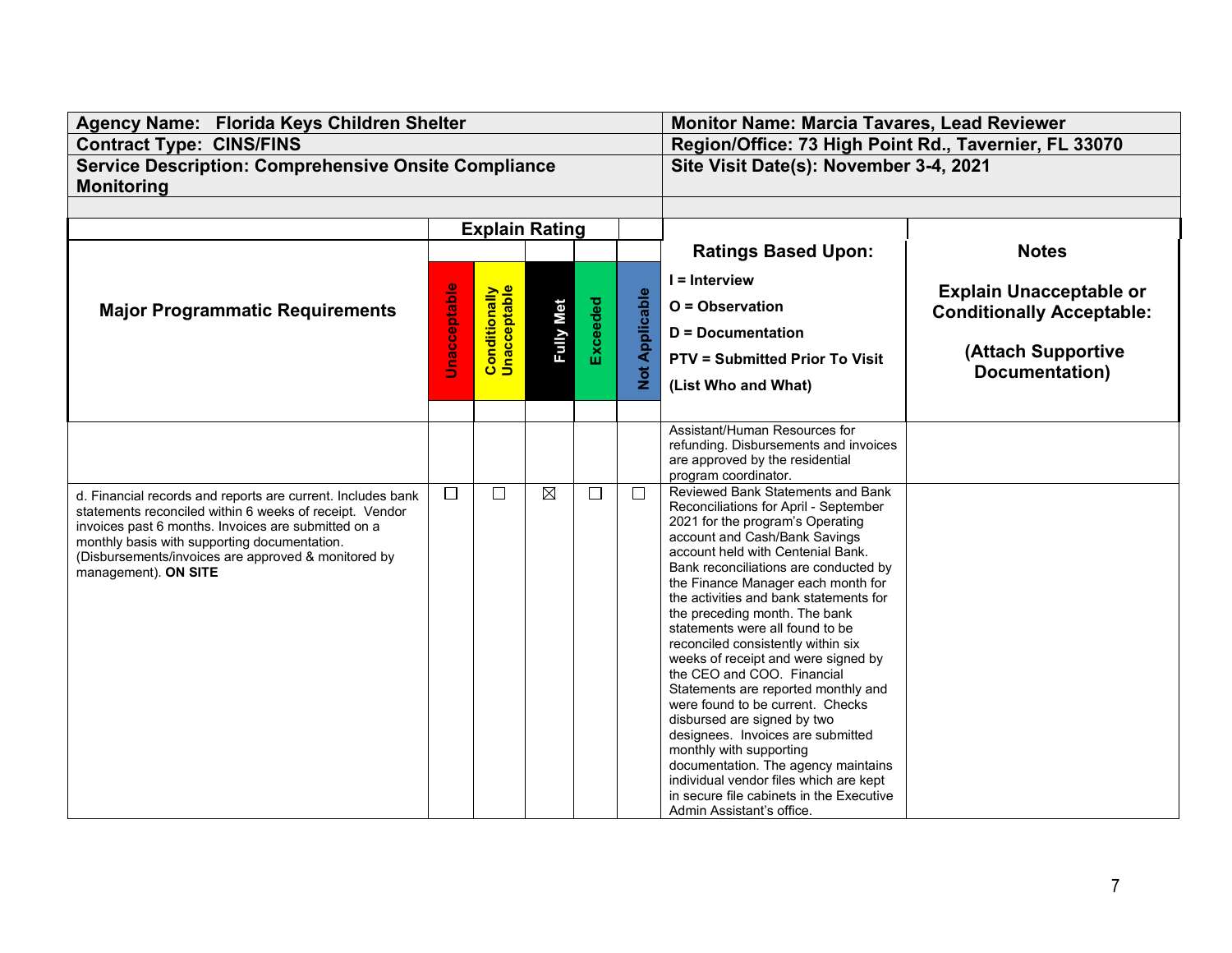| Agency Name: Florida Keys Children Shelter                                                                       |                     |                                      |                  | <b>Monitor Name: Marcia Tavares, Lead Reviewer</b> |                       |                                                                                                       |                                  |  |
|------------------------------------------------------------------------------------------------------------------|---------------------|--------------------------------------|------------------|----------------------------------------------------|-----------------------|-------------------------------------------------------------------------------------------------------|----------------------------------|--|
| <b>Contract Type: CINS/FINS</b>                                                                                  |                     |                                      |                  |                                                    |                       | Region/Office: 73 High Point Rd., Tavernier, FL 33070                                                 |                                  |  |
| <b>Service Description: Comprehensive Onsite Compliance</b>                                                      |                     |                                      |                  |                                                    |                       | Site Visit Date(s): November 3-4, 2021                                                                |                                  |  |
| <b>Monitoring</b>                                                                                                |                     |                                      |                  |                                                    |                       |                                                                                                       |                                  |  |
|                                                                                                                  |                     |                                      |                  |                                                    |                       |                                                                                                       |                                  |  |
|                                                                                                                  |                     | <b>Explain Rating</b>                |                  |                                                    |                       |                                                                                                       |                                  |  |
|                                                                                                                  |                     |                                      |                  |                                                    |                       | <b>Ratings Based Upon:</b>                                                                            | <b>Notes</b>                     |  |
|                                                                                                                  |                     |                                      |                  |                                                    |                       | $I =$ Interview                                                                                       |                                  |  |
|                                                                                                                  | <b>Unacceptable</b> | <b>Conditionally</b><br>Unacceptable |                  |                                                    |                       |                                                                                                       | <b>Explain Unacceptable or</b>   |  |
| <b>Major Programmatic Requirements</b>                                                                           |                     |                                      | <b>Fully Met</b> | Exceeded                                           | <b>Not Applicable</b> | O = Observation                                                                                       | <b>Conditionally Acceptable:</b> |  |
|                                                                                                                  |                     |                                      |                  |                                                    |                       | <b>D</b> = Documentation                                                                              |                                  |  |
|                                                                                                                  |                     |                                      |                  |                                                    |                       | <b>PTV = Submitted Prior To Visit</b>                                                                 | (Attach Supportive               |  |
|                                                                                                                  |                     |                                      |                  |                                                    |                       | (List Who and What)                                                                                   | Documentation)                   |  |
|                                                                                                                  |                     |                                      |                  |                                                    |                       |                                                                                                       |                                  |  |
|                                                                                                                  | $\Box$              | $\Box$                               | $\Box$           | $\Box$                                             | $\boxtimes$           | Not applicable                                                                                        |                                  |  |
| e. Agency maintains inventory in accordance with a written<br>policy and FNYFS contractual requirements. If over |                     |                                      |                  |                                                    |                       | No DJJ inventory                                                                                      |                                  |  |
| \$1,000 inventory has DJJ Property Inventory Number/Tag.                                                         |                     |                                      |                  |                                                    |                       |                                                                                                       |                                  |  |
| In the event the provider has purchased computer<br>equipment an Informational Resources Request (IRR)           |                     |                                      |                  |                                                    |                       |                                                                                                       |                                  |  |
| been submitted to DJJ. PTV/ON SITE                                                                               |                     |                                      |                  |                                                    |                       |                                                                                                       |                                  |  |
| f. Agency submits payroll taxes and deposits (and                                                                | $\Box$              | $\Box$                               | $\boxtimes$      | $\Box$                                             | $\Box$                | Documentation:                                                                                        |                                  |  |
| retirement deposits as applicable), Employee IRS Form<br>W-2 and                                                 |                     |                                      |                  |                                                    |                       | Provider contracts with ADP for its<br>payroll services. Electronic filings of                        |                                  |  |
| Independent Contractors IRS Form 1099 forms prior to                                                             |                     |                                      |                  |                                                    |                       | the 1099 Tax Return and 941s are                                                                      |                                  |  |
| federal requirements. ON SITE                                                                                    |                     |                                      |                  |                                                    |                       | conducted by ADP. The most recent<br>941 filings for the 1 <sup>st</sup> and 2 <sup>nd</sup> quarters |                                  |  |
|                                                                                                                  |                     |                                      |                  |                                                    |                       | of 2021 were reviewed. The 941                                                                        |                                  |  |
|                                                                                                                  |                     |                                      |                  |                                                    |                       | reports demonstrate that the provider                                                                 |                                  |  |
|                                                                                                                  |                     |                                      |                  |                                                    |                       | is submitting its payroll taxes as<br>required in a timely manner with no                             |                                  |  |
|                                                                                                                  |                     |                                      |                  |                                                    |                       | balances due indicated on the returns.                                                                |                                  |  |
| g. Budget to actual reports prepared and reviewed by                                                             | $\Box$              | □                                    | $\boxtimes$      | $\Box$                                             | $\Box$                | Documentation: Agency's Budget vs                                                                     |                                  |  |
| appropriate management. Variance from the budget are<br>investigated and explained. PTV/ON SITE                  |                     |                                      |                  |                                                    |                       | Actual report for the current FY to date<br>was reviewed. The reports                                 |                                  |  |
|                                                                                                                  |                     |                                      |                  |                                                    |                       | demonstrate that the provider tracks<br>budget variances for the CINS/FINS                            |                                  |  |
|                                                                                                                  |                     |                                      |                  |                                                    |                       |                                                                                                       |                                  |  |
|                                                                                                                  |                     |                                      |                  |                                                    |                       | program separately on a monthly<br>basis. Variance to date indicates a net                            |                                  |  |
|                                                                                                                  |                     |                                      |                  |                                                    |                       | income in the program.                                                                                |                                  |  |
|                                                                                                                  |                     |                                      |                  |                                                    |                       | Financial reports are sent to the Board                                                               |                                  |  |
|                                                                                                                  |                     |                                      |                  |                                                    |                       | Treasurer monthly for review and the                                                                  |                                  |  |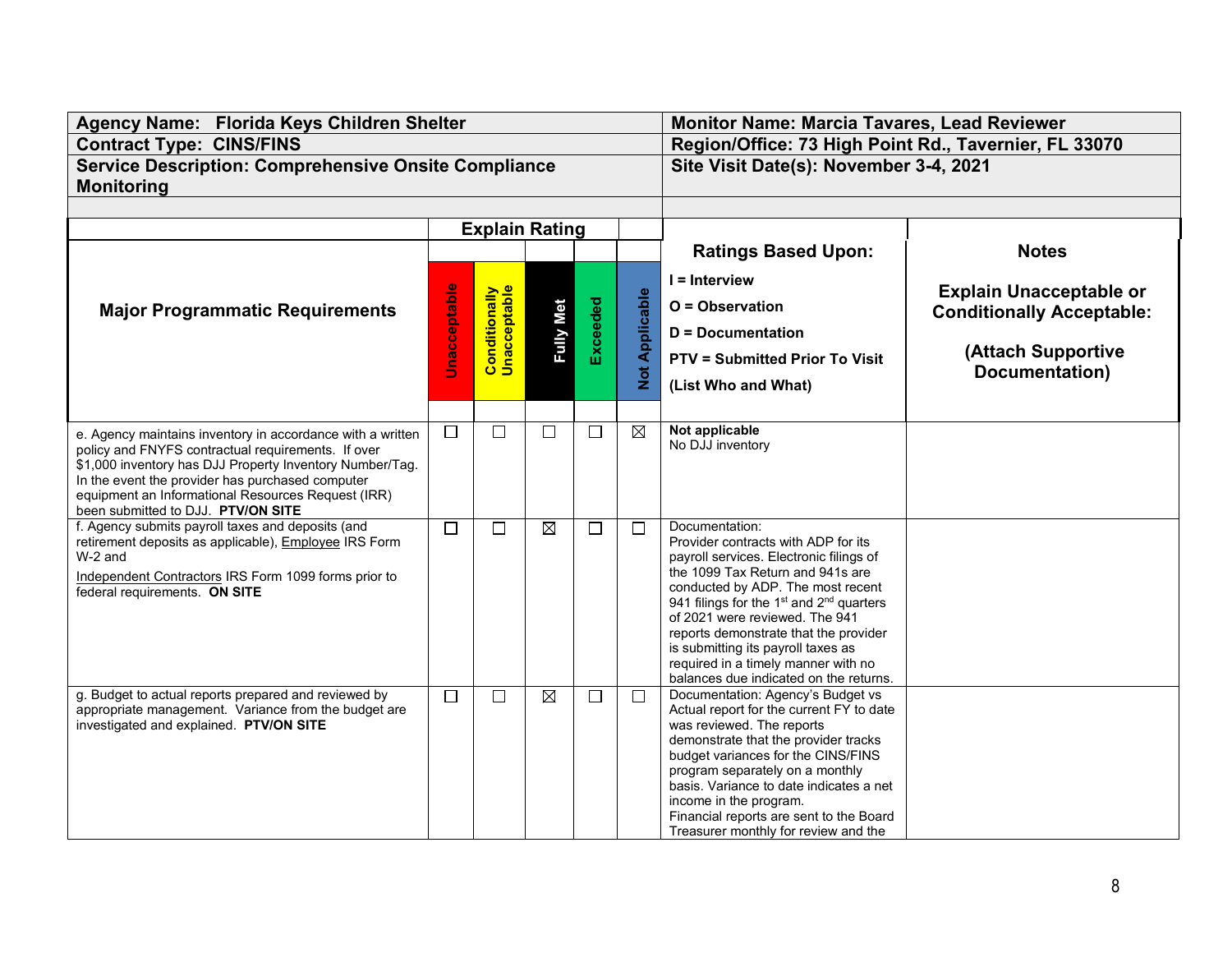| Agency Name: Florida Keys Children Shelter                                                                                                                                                                                                                                                                                                                                                                                                                                                                                             |                     |                                      | <b>Monitor Name: Marcia Tavares, Lead Reviewer</b> |          |                       |                                                                                                                                                                                                                                                                                                                                                                                                                                                                                              |                                                                                                            |  |
|----------------------------------------------------------------------------------------------------------------------------------------------------------------------------------------------------------------------------------------------------------------------------------------------------------------------------------------------------------------------------------------------------------------------------------------------------------------------------------------------------------------------------------------|---------------------|--------------------------------------|----------------------------------------------------|----------|-----------------------|----------------------------------------------------------------------------------------------------------------------------------------------------------------------------------------------------------------------------------------------------------------------------------------------------------------------------------------------------------------------------------------------------------------------------------------------------------------------------------------------|------------------------------------------------------------------------------------------------------------|--|
| <b>Contract Type: CINS/FINS</b>                                                                                                                                                                                                                                                                                                                                                                                                                                                                                                        |                     |                                      |                                                    |          |                       | Region/Office: 73 High Point Rd., Tavernier, FL 33070                                                                                                                                                                                                                                                                                                                                                                                                                                        |                                                                                                            |  |
| <b>Service Description: Comprehensive Onsite Compliance</b>                                                                                                                                                                                                                                                                                                                                                                                                                                                                            |                     |                                      |                                                    |          |                       | Site Visit Date(s): November 3-4, 2021                                                                                                                                                                                                                                                                                                                                                                                                                                                       |                                                                                                            |  |
| <b>Monitoring</b>                                                                                                                                                                                                                                                                                                                                                                                                                                                                                                                      |                     |                                      |                                                    |          |                       |                                                                                                                                                                                                                                                                                                                                                                                                                                                                                              |                                                                                                            |  |
|                                                                                                                                                                                                                                                                                                                                                                                                                                                                                                                                        |                     |                                      |                                                    |          |                       |                                                                                                                                                                                                                                                                                                                                                                                                                                                                                              |                                                                                                            |  |
|                                                                                                                                                                                                                                                                                                                                                                                                                                                                                                                                        |                     | <b>Explain Rating</b>                |                                                    |          |                       |                                                                                                                                                                                                                                                                                                                                                                                                                                                                                              |                                                                                                            |  |
|                                                                                                                                                                                                                                                                                                                                                                                                                                                                                                                                        |                     |                                      |                                                    |          |                       | <b>Ratings Based Upon:</b>                                                                                                                                                                                                                                                                                                                                                                                                                                                                   | <b>Notes</b>                                                                                               |  |
| <b>Major Programmatic Requirements</b>                                                                                                                                                                                                                                                                                                                                                                                                                                                                                                 | <b>Unacceptable</b> | <b>Conditionally</b><br>Unacceptable | <b>Fully Met</b>                                   | Exceeded | <b>Not Applicable</b> | I = Interview<br>O = Observation<br><b>D</b> = Documentation<br><b>PTV = Submitted Prior To Visit</b><br>(List Who and What)                                                                                                                                                                                                                                                                                                                                                                 | <b>Explain Unacceptable or</b><br><b>Conditionally Acceptable:</b><br>(Attach Supportive<br>Documentation) |  |
|                                                                                                                                                                                                                                                                                                                                                                                                                                                                                                                                        |                     |                                      |                                                    |          |                       |                                                                                                                                                                                                                                                                                                                                                                                                                                                                                              |                                                                                                            |  |
|                                                                                                                                                                                                                                                                                                                                                                                                                                                                                                                                        |                     |                                      |                                                    |          |                       | CEO/Finance Manager presents the<br>same at the agency's Board meetings.<br>Meeting minutes and agendas<br>demonstrate this practice.                                                                                                                                                                                                                                                                                                                                                        |                                                                                                            |  |
| h. A Single Audit is performed as part of the annual audit if<br>expenses are greater than \$750,000. The agency must<br>submit a Corrective Action Plan for findings cited in the<br>management letter and single audit. An annual financial<br>audit was completed within 120 days after the previous<br>fiscal year/calendar year and that a copy was provided to<br>the Network unless and extension has been requested<br>and approved in writing. Copy of Audit is submitted to the<br>FNYFS by December 31st. Obtain from FNYFS | $\Box$              | $\Box$                               | $\boxtimes$                                        | $\Box$   | $\Box$                | Documentation:<br>The most recent completed Financial<br>Audit was reviewed. Accounting firm,<br>Verdeja, DeArmas, Trujillo issued a<br>letter on 12/18/20 stating they<br>reviewed the provider's accounting<br>policies and found them to be<br>adequate. The financial audit was<br>completed for the year ending<br>6/30/2020 and 2019. The audit<br>disclosed no matters that are<br>reportable for the current year.<br>A copy of the financial audit is on file<br>with the Reviewer. |                                                                                                            |  |
| i. Agency maintains confidentiality policy with written<br>policies and procedures to ensure the security and privacy<br>of all employee and client data. Personal information is<br>not easily accessible. Agency maintains a backup system<br>in case of accidental loss of financial information. Security<br>procedures are in place to protect laptops. Obsolete<br>documents are shredded and computer hard drives are<br>wiped prior to discarding. ON SITE                                                                     | $\Box$              | $\Box$                               | $\boxtimes$                                        | $\Box$   | $\Box$                | Documentation:<br>Policy and Procedure number: 1.17<br>(Confidentiality-HIPAA), E.2<br>(Confidentiality), 1.04 (Computer<br>Back-Up), and 8.04 (Record<br>Retention) were reviewed. Daily back-<br>ups are made to keep data back-up<br>current and monthly offsite storage of                                                                                                                                                                                                               |                                                                                                            |  |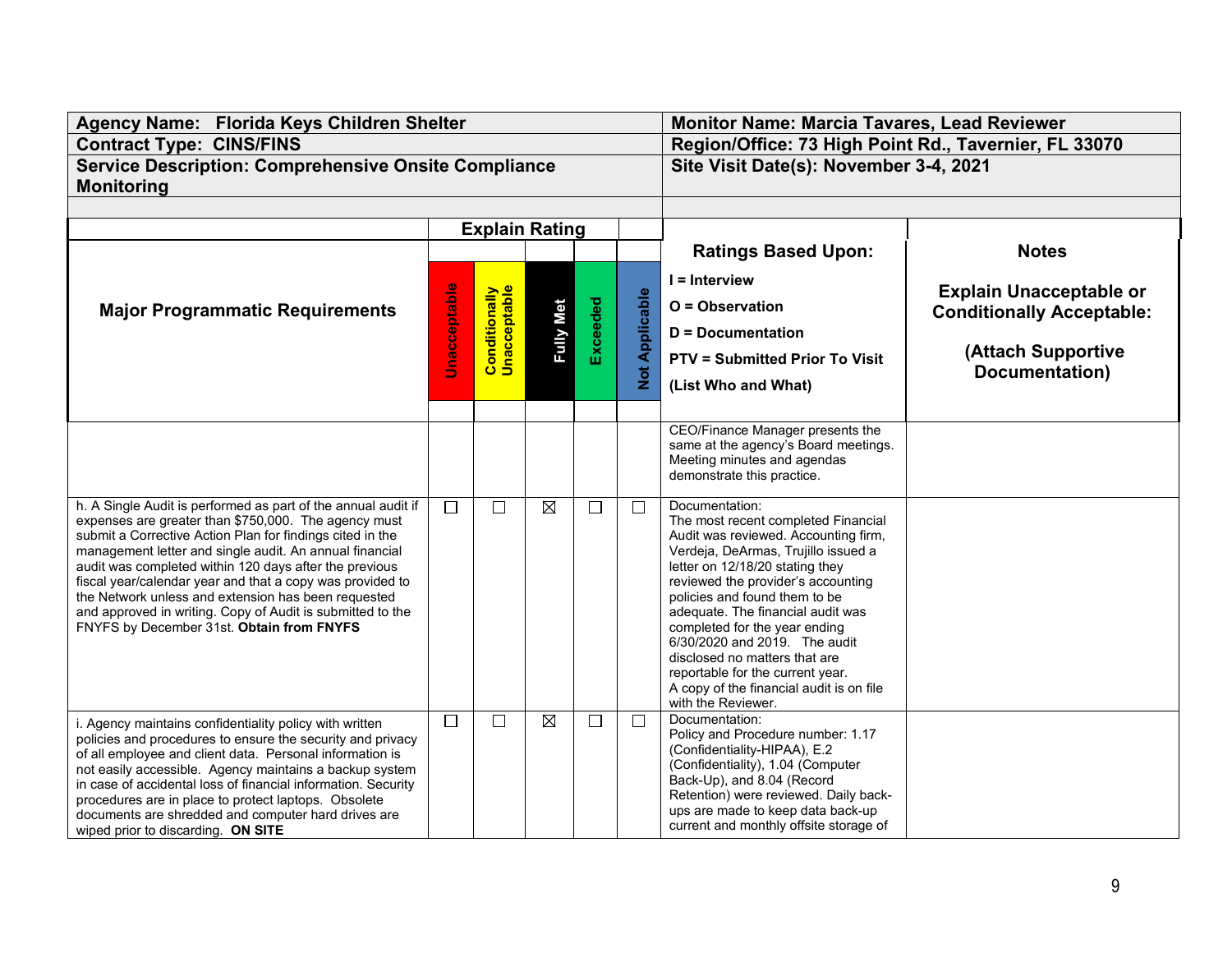| Agency Name: Florida Keys Children Shelter                  |              |                                      |                                        | <b>Monitor Name: Marcia Tavares, Lead Reviewer</b> |                             |                                                                                                                         |                                                                                                                    |  |
|-------------------------------------------------------------|--------------|--------------------------------------|----------------------------------------|----------------------------------------------------|-----------------------------|-------------------------------------------------------------------------------------------------------------------------|--------------------------------------------------------------------------------------------------------------------|--|
| <b>Contract Type: CINS/FINS</b>                             |              |                                      |                                        |                                                    |                             | Region/Office: 73 High Point Rd., Tavernier, FL 33070                                                                   |                                                                                                                    |  |
| <b>Service Description: Comprehensive Onsite Compliance</b> |              |                                      | Site Visit Date(s): November 3-4, 2021 |                                                    |                             |                                                                                                                         |                                                                                                                    |  |
| <b>Monitoring</b>                                           |              |                                      |                                        |                                                    |                             |                                                                                                                         |                                                                                                                    |  |
|                                                             |              |                                      |                                        |                                                    |                             |                                                                                                                         |                                                                                                                    |  |
|                                                             |              | <b>Explain Rating</b>                |                                        |                                                    |                             |                                                                                                                         |                                                                                                                    |  |
|                                                             |              |                                      |                                        |                                                    |                             | <b>Ratings Based Upon:</b>                                                                                              | <b>Notes</b>                                                                                                       |  |
| <b>Major Programmatic Requirements</b>                      | Unacceptable | <b>Conditionally</b><br>Unacceptable | Fully Met                              | <b>Exceeded</b>                                    | Applicable<br>$\frac{1}{2}$ | = Interview<br>$O = Observation$<br>$D = Documentation$<br><b>PTV = Submitted Prior To Visit</b><br>(List Who and What) | <b>Explain Unacceptable or</b><br><b>Conditionally Acceptable:</b><br><b>(Attach Supportive)</b><br>Documentation) |  |
|                                                             |              |                                      |                                        |                                                    |                             | the back-up disk is maintained by the<br>CFO during ordinary circumstances.                                             |                                                                                                                    |  |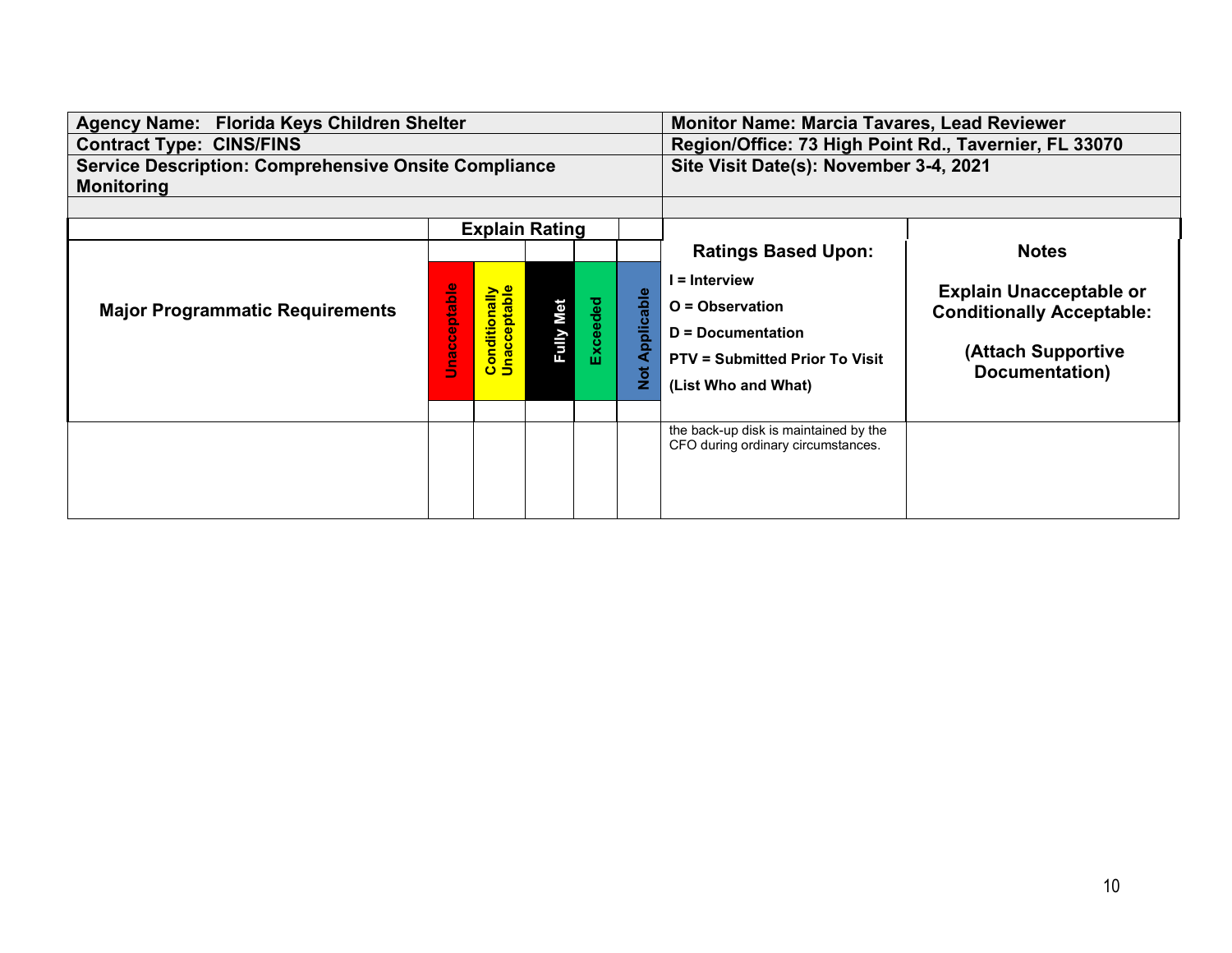### **CONCLUSION**

FKCS has met the requirements for the CINS/FINS contract as a result of full compliance with all eleven (11) applicable indicators of the Administrative and Fiscal Contract Monitoring Tool. Two (2) of the thirteen (13) indicators were not applicable because: 1) the provider does not have any outstanding corrective action item(s) cited by any external funding sources, and 2) the agency does not have any program inventory or recent computer purchases made with DJJ funds. Consequently, t**he overall compliance rate for this contract monitoring visit is 100%.** There are no corrective actions cited or recommendations made as a result of the contract monitoring visit. Overall, the provider is performing satisfactorily in meeting the fiscal and administrative terms of its contract. In addition, the majority of indicators reviewed were carried out in a manner which meets the standard as described in the report findings.

If required, the provider must submit a corrective action plan to address corrective actions cited in the corresponding section of this report. The provider's Corrective Action Plan should address the issues, corrective actions item cited, time frames and staff responsible. Responses to items cited for corrective actions are due to the Florida Network and the Florida Network Contract Manager within fourteen (14) working days of receipt of this report (See Florida Network Site for the Service Provider Corrective Action Form). The Florida Network Contract Manager will then review the response to the corrective action(s) to determine if the response adequately addresses the problem identified in the report within three (3) days. Upon approval the provider will then implement the approved measure to address the item(s) cited in the report. If the corrective action is successful in resolving the items cited in the report the contract monitor will notify the Provider in writing that the desired resolution has been achieved. Log on to the Florida Network [\(www.floridanetwork.org\)](http://www.floridanetwork.org/) website forms section and download the Service Provider Corrective Action Tracking Form.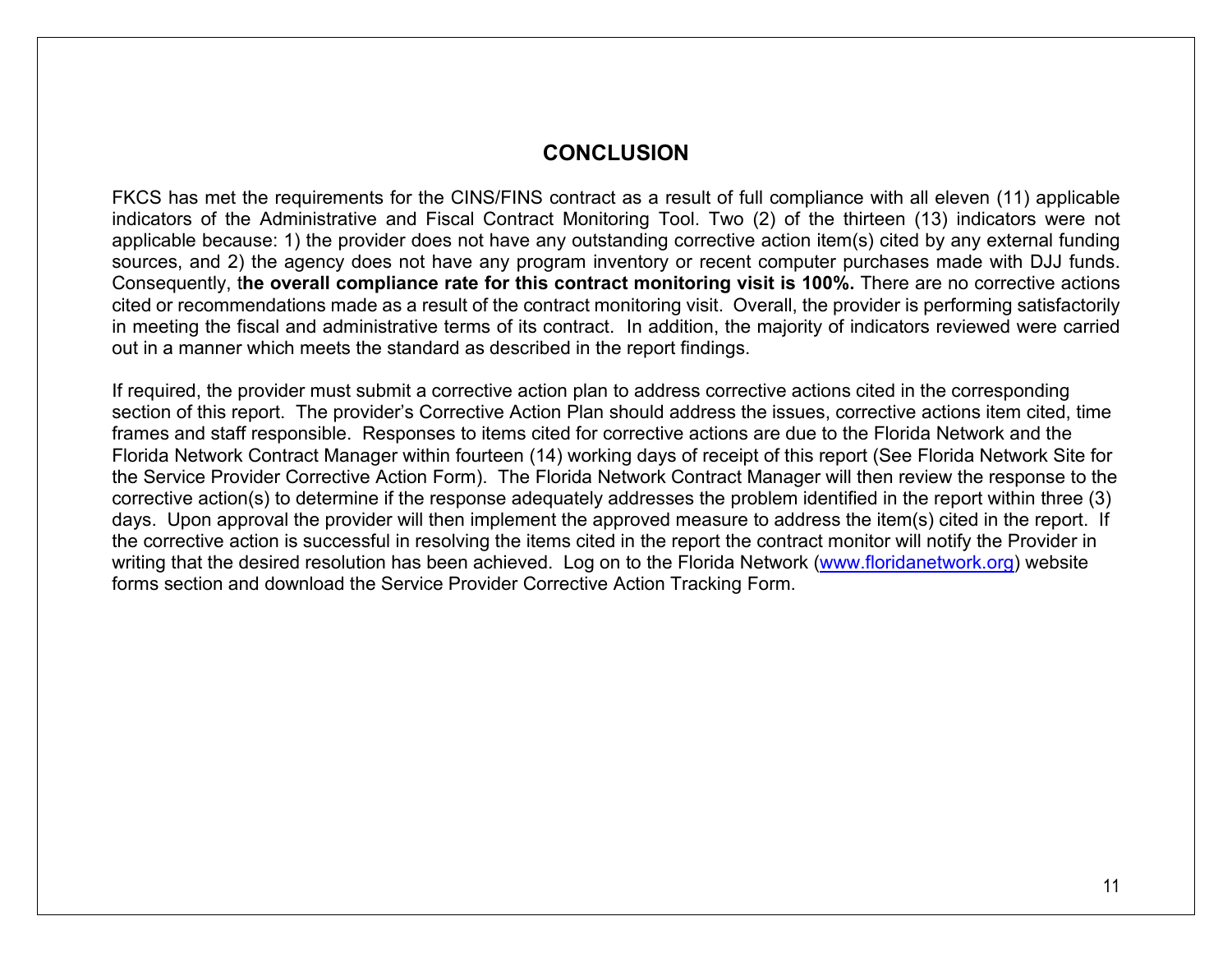

## **Florida Network of Youth and Family Services Quality Improvement Program Report**

CINS/FINS Program Review of Florida Keys Children's Shelter - Tavernier

November 3-4, 2021

**Compliance Monitoring Services Provided by** 

**ELEOREFRONT**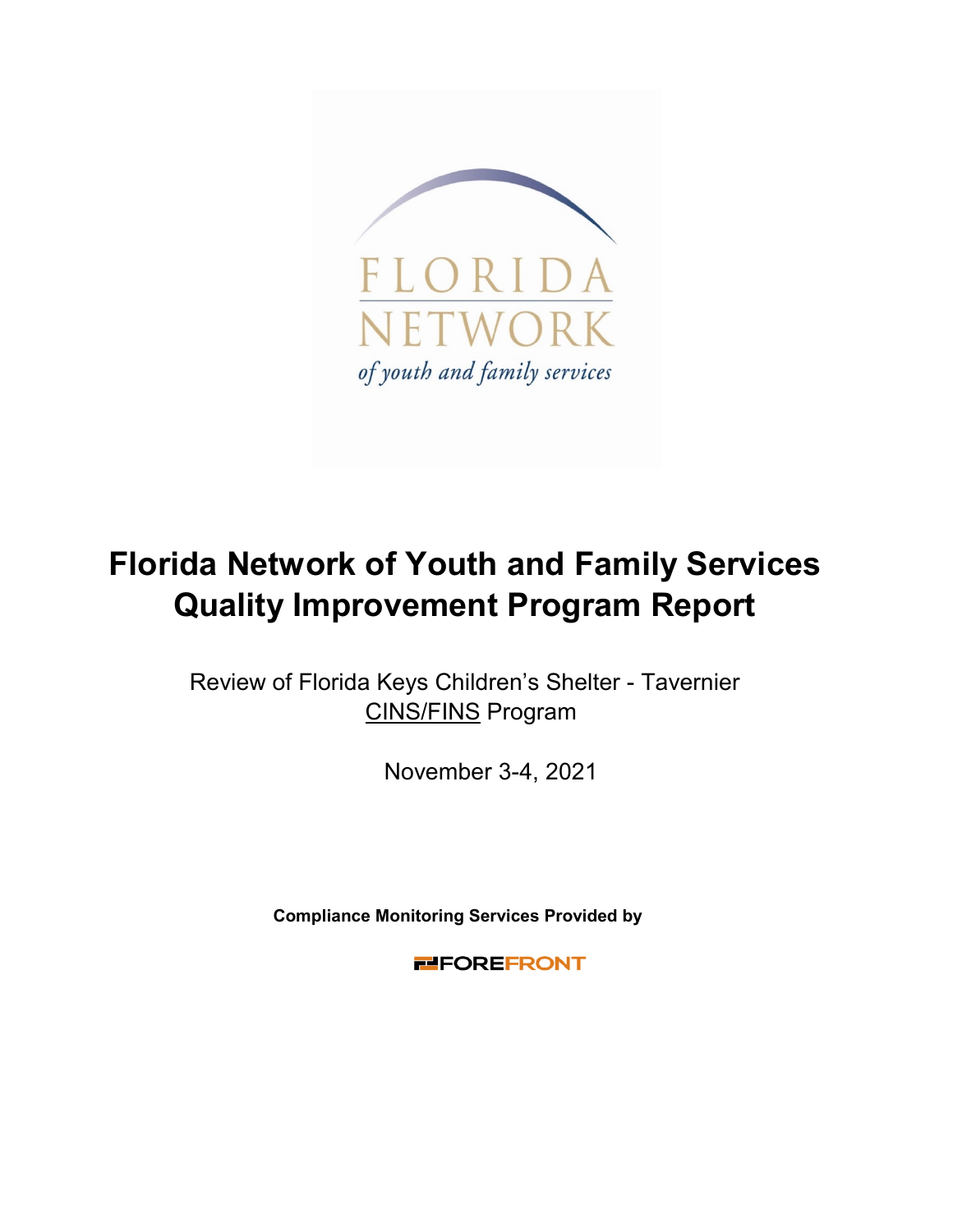## **CINS/FINS Rating Profile**

**Standard 1: Management Accountability**

| <b>1.01 Background Screening</b>                                                               | Satisfactory                                 |
|------------------------------------------------------------------------------------------------|----------------------------------------------|
| 1.02 Provision of an Abuse Free Environment                                                    | <b>Satisfactory</b>                          |
| <b>1.03 Incident Reporting</b>                                                                 | <b>Satisfactory</b>                          |
| <b>1.04 Training Requirements</b>                                                              | <b>Satisfactory</b>                          |
| 1.05 Analyzing and Reporting Information                                                       | <b>Satisfactory</b>                          |
| <b>1.06 Client Transportation</b>                                                              | <b>Satisfactory</b>                          |
| <b>1.07 Outreach Services</b>                                                                  | <b>Satisfactory</b>                          |
|                                                                                                |                                              |
| Percent of indicators rated Satisfactory: 100 %                                                |                                              |
| Percent of indicators rated Limited: 0 %                                                       |                                              |
| Percent of indicators rated Failed: 0 %                                                        |                                              |
|                                                                                                |                                              |
| <b>Standard 2: Intervention and Case Management</b>                                            |                                              |
|                                                                                                |                                              |
| 2.01 Screening and Intake                                                                      | Satisfactory                                 |
| <b>2.02 Needs Assessment</b>                                                                   | Satisfactory                                 |
| 2.03 Case/Service Plan                                                                         | <b>Satisfactory</b>                          |
| 2.04 Case Management & Service Delivery                                                        | <b>Satisfactory</b>                          |
| <b>2.05 Counseling Services</b>                                                                | <b>Satisfactory</b>                          |
| <b>2.06 Adjudication/Petition Process</b>                                                      | <b>Satisfactory</b>                          |
| 2.07 Youth Records                                                                             | <b>Satisfactory</b>                          |
| 2.08 Sexual Orientation, Gender Identity, Gender Expression<br><b>2.09 Special Populations</b> | <b>Satisfactory</b>                          |
| 2.10 Stop Now and Plan (SNAP)                                                                  | <b>Satisfactory</b><br><b>Not Applicable</b> |
|                                                                                                |                                              |
| Percent of indicators rated Satisfactory: 100 %                                                |                                              |
| <b>Percent of indicators rated Limited: 0 %</b>                                                |                                              |
|                                                                                                |                                              |
| Percent of indicators rated Failed: 0 %                                                        |                                              |
|                                                                                                |                                              |
| <b>Standard 3: Shelter Care &amp; Special Populations</b>                                      |                                              |
|                                                                                                |                                              |
| <b>3.01 Shelter Environment</b>                                                                | <b>Satisfactory</b>                          |
| 3.02 Program Orientation                                                                       | <b>Satisfactory</b>                          |
| 3.03 Room Assignment                                                                           | <b>Satisfactory</b>                          |
| 3.04 Log Books                                                                                 | <b>Satisfactory</b>                          |
| <b>3.05 Behavior Management Strategies</b>                                                     | <b>Satisfactory</b>                          |
| 3.06 Staffing and Youth Supervision<br><b>3.07 Special Populations</b>                         | Limited<br><b>Satisfactory</b>               |
|                                                                                                |                                              |
| Percent of indicators rated Satisfactory: 85.71 %                                              |                                              |
| Percent of indicators rated Limited: 14.29 %                                                   |                                              |
| Percent of indicators rated Failed: 0 %                                                        |                                              |
| <b>Standard 4: Mental Health/Health Services</b>                                               |                                              |
|                                                                                                |                                              |
| 4.01 Healthcare Admission Screening                                                            | <b>Satisfactory</b>                          |
| <b>4.02 Suicide Prevention</b>                                                                 | Satisfactory                                 |
| <b>4.03 Medications</b>                                                                        | <b>Satisfactory</b>                          |
| 4.04 Medical/Mental Health Alert Process                                                       | <b>Satisfactory</b>                          |
| 4.05 Episodic/Emergency Care                                                                   | <b>Satisfactory</b>                          |
|                                                                                                |                                              |
| Percent of indicators rated Satisfactory: 100 %<br>Percent of indicators rated Limited: 0 %    |                                              |
| Percent of indicators rated Failed: 0 %                                                        |                                              |
|                                                                                                | <b>Overall Rating Summary</b>                |

**Percent of indicators rated Satisfactory: 96.55 % Percent of indicators rated Limited: 3.45 % Percent of indicators rated Failed: 0 %**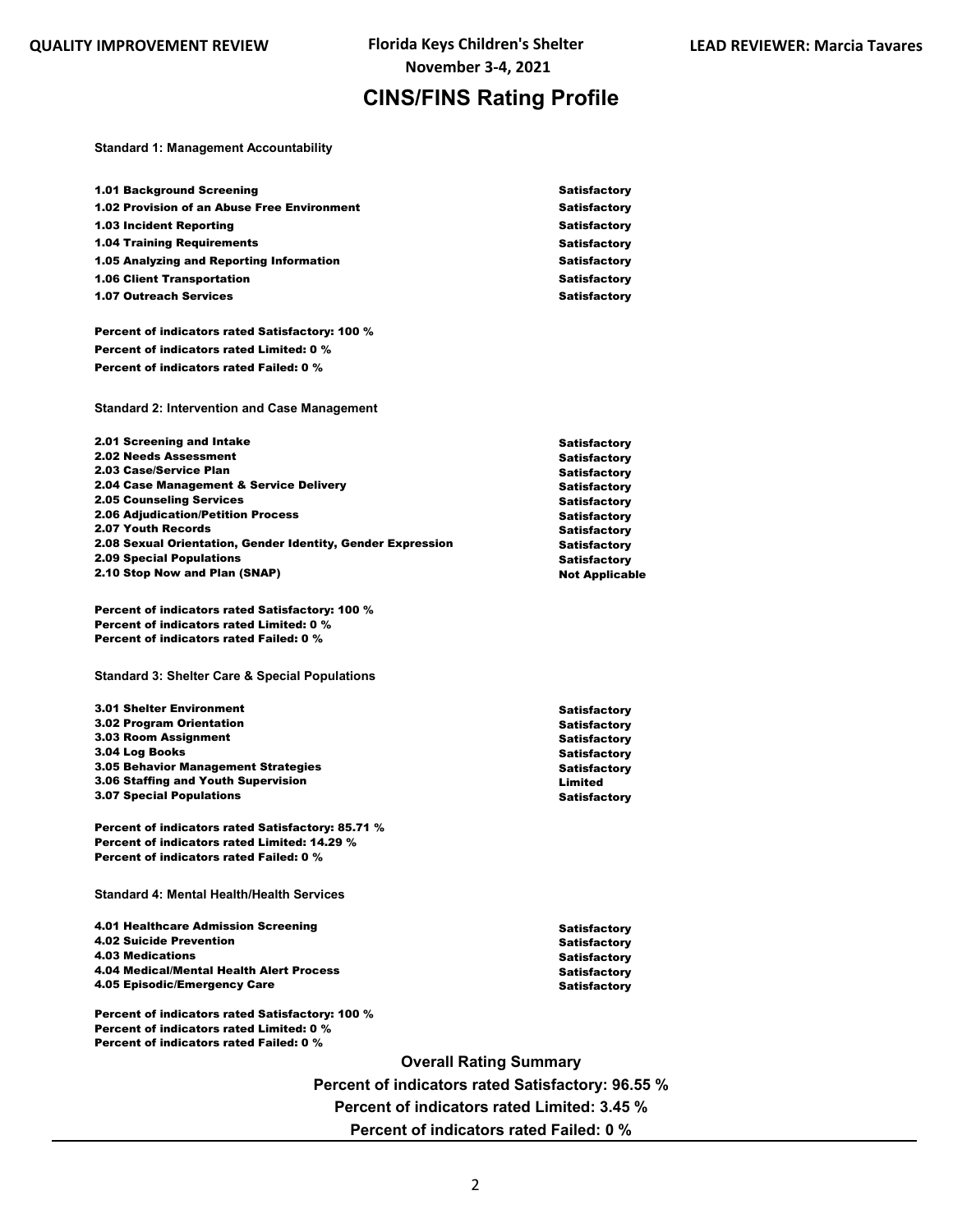## **Rating Definitions**

Ratings were assigned to each indicator by the review team using the following definitions:

| <b>Satisfactory Compliance</b> | No exceptions to the requirements of the indicator; limited,<br>unintentional, and/or non-systemic exceptions that do not result in<br>reduced or substandard service delivery; or exceptions with corrective |
|--------------------------------|---------------------------------------------------------------------------------------------------------------------------------------------------------------------------------------------------------------|
| <b>Limited Compliance</b>      | Exceptions to the requirements of the indicator that result in the<br>interruption of service delivery, and typically require oversight by<br>management to address the issues systemically.                  |
| <b>Failed Compliance</b>       | The absence of a component(s) essential to the requirements of the<br>indicator that typically requires immediate follow-up and response to<br>remediate the issue and ensure service delivery.               |
| Not Applicable                 | Does not apply.                                                                                                                                                                                               |

### **Reviewers**

### **Members**

Marcia Tavares - Lead Reviewer Consultant-Forefront LLC/Florida Network of Youth and Family Services Christine Calvert – Regional Monitor, Department of Juvenile Justice

Tiffany Martin – Florida Network of Youth and Family Services

Rebecca Montrose – Lutheran Services Florida Southwest

Terence Washington II – Prevention Central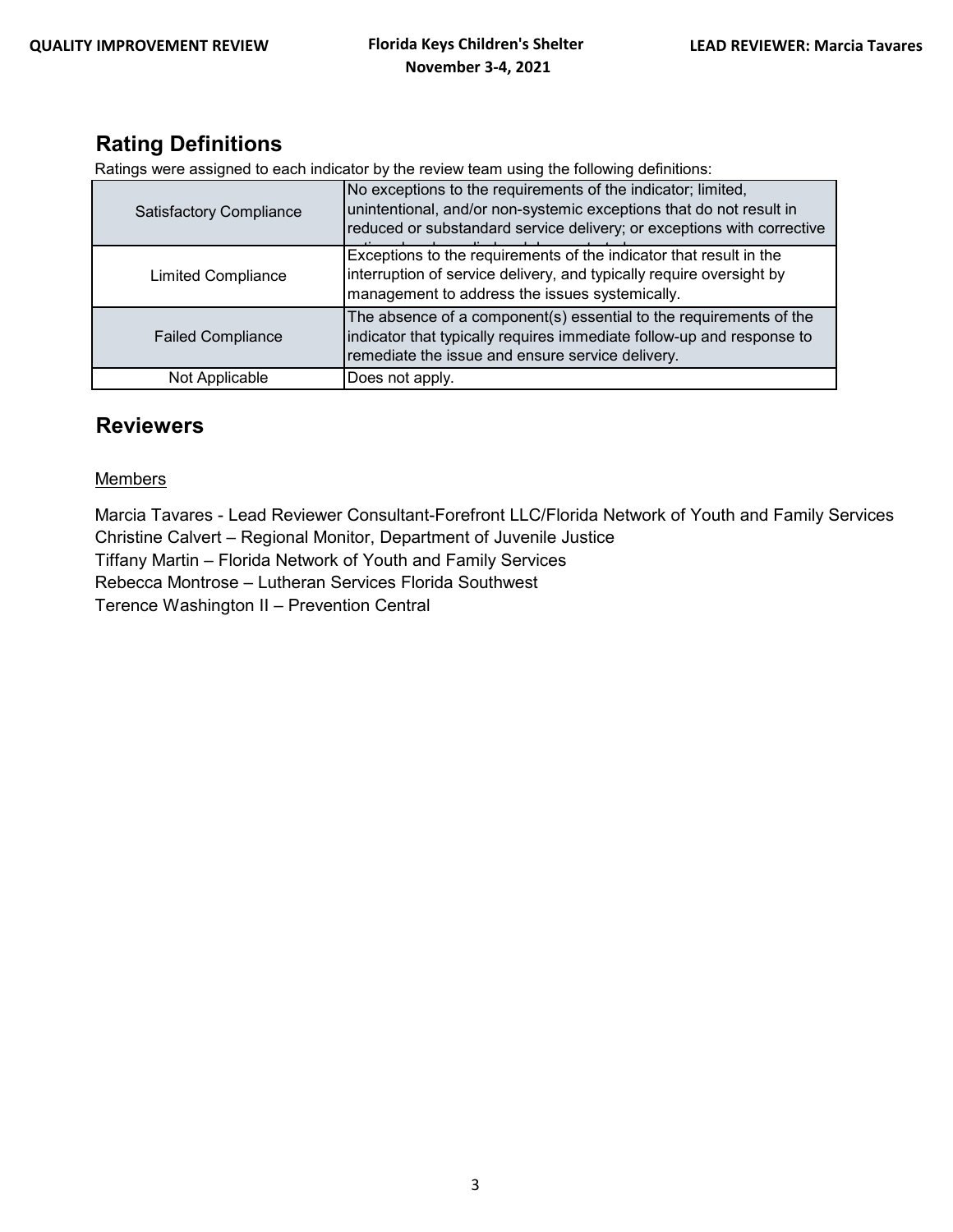### **Methodology**

This review was conducted in accordance with FDJJ-1720 (Quality Assurance Policy and Procedures), and focused on the areas of (1) Management Accountability, (2) Intervention and Case Management, (3) Shelter Care/Health Services, and (4) Mental Health/Health Services, which are included in the Children/Families in Need of Services (CINS/FINS) Standards (Effective August 1, 2021).

- 
- 
- 
- 
- **X** Counselor Licensed **X** Human Resources

- 
- 
- 
- 

## **Persons Interviewed**

- **X** Chief Executive Officer Case Manager Case Manager Nurse Full time Chief Financial Officer **X** Counselor Non-Licensed **X** Nurse – Part time **X** Chief Operating Officer **Advocate** Advocate **Advocate** # Case Managers Executive Director **X** Direct – Care Full time **2** # Program Supervisors Program Director **Direct – Part time 2006** # Food Service Personnel **X** Program Manager **Direct – Care On-Call 1** # Healthcare Staff **X** Program Coordinator **Internal Internal Internal Internal Internal Internal Internal Internal Internal Internal Internal Internal Internal Internal Internal Internal Internal Internal Internal Internal Internal Internal** Clinical Director **According to Clinical Director** Volunteer **According to the United States of the United States**
- - **Documents Reviewed**
- Accreditation Reports **X** Table of Organization **Victor** Visitation Logs **X** Affidavit of Good Moral Character **X** Fire Prevention Plan **X** Youth Handbook **X** CCC Reports **X** Grievance Process/Records **5** # Health Records **X** Logbooks **Key Control Log <b>5** # MH/SA Records **X** Continuity of Operation Plan **X** Fire Drill Log **9** # Personnel /Volunteer Records **X** Contract Monitoring Reports **X** Medical and Mental Health Alerts **7** # Training Records Contract Scope of Services **X** Precautionary Observation Logs **17** # Youth Records (Closed) **X** Egress Plans **X** Program Schedules **8** # Youth Records (Open)
- **X** List of Supplemental Contracts # Other: Exposure Control Plan Vehicle Inspection Reports
- 
- 
- 
- 
- 
- 
- 
- -

## **Observations During Review**

- **Intake <b>X** Posting of Abuse Hotline Staff Supervision of Youth Program Activities Tool Inventory and Storage **X** Facility and Grounds Recreation **X** Toxic Item Inventory & Storage **X** First Aid Kit(s) Searches **Discharge** Discharge Group **X** Security Video Tapes Treatment Team Meetings Meals Social Skill Modeling by Staff Youth Movement and Counts **X** Signage that all youth welcome Medication Administration **X** Staff Interactions with Youth **X** Census Board
	-
	-
	- -
		-
	-
	-

## Due to COVID-19, this review was conducted via **hybrid (virtually and on-site)**.

**Comments**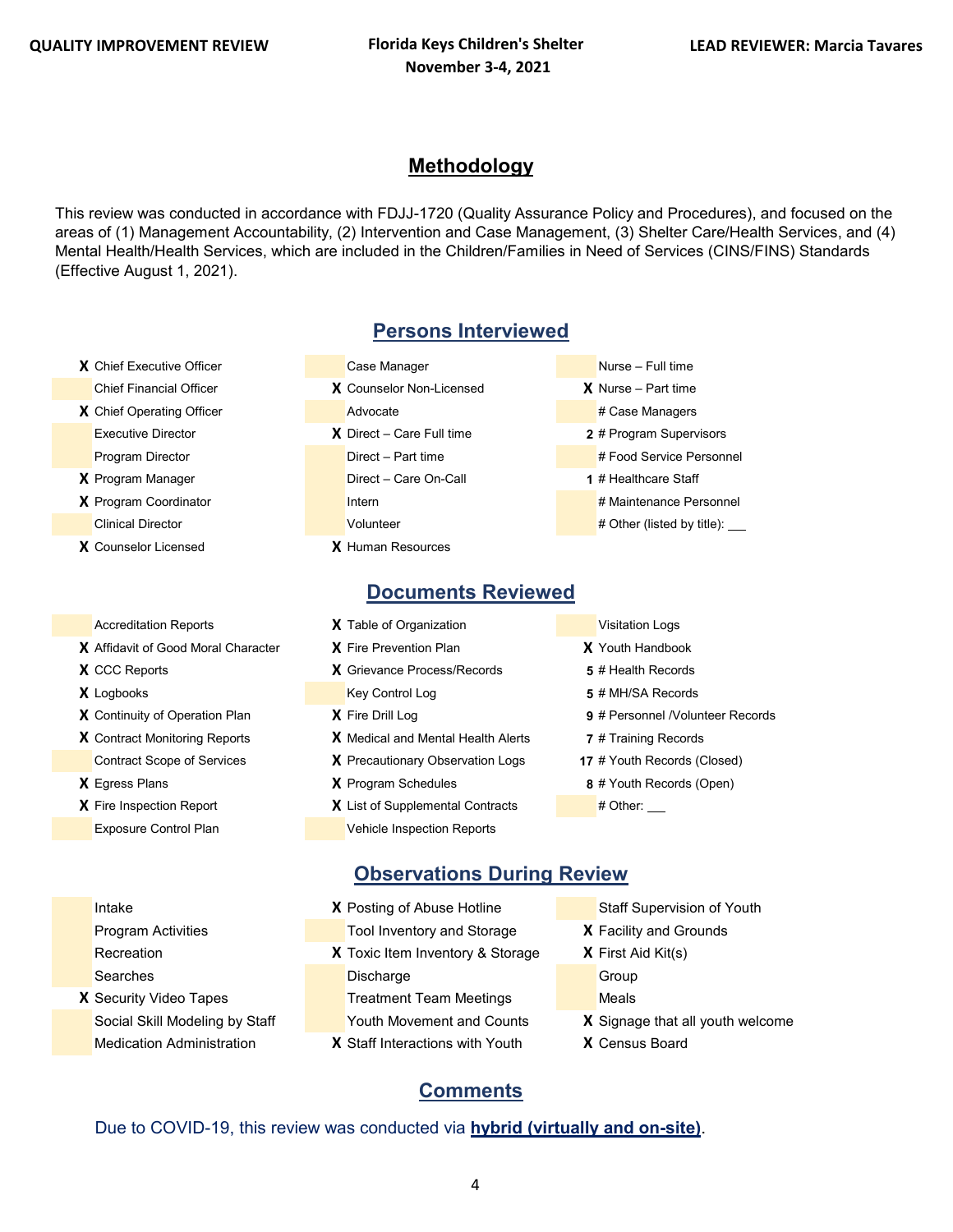d

#### Monitoring Purpose:

The purpose of this monitoring is to provide an annual quality improvement program review. This is to verify the agency adheres to all current CINS/FINS standards and contract compliance requirements for residential and non-residential services.

#### Strengths and Innovative Approaches

Florida Keys Children's Shelter (FKCS) contracts with the Florida Network to operate the Child in Need of Services and Family in Need of Services (CINS/FINS) program in Monroe County, Florida. The program is located at the Tavernier's Jelsema Center, at the north-end of the county next to the Tavernier Government Center. Funding through CINS/FINS allows the agency to serve both male and female youth up to seventeen years old that are locked out, runaway, ungovernable and/or truant, homeless, abuse, neglected, or at-risk. The agency also provides services to special populations who meet the criteria for Staff Secure shelter, Domestic Minor Sex Trafficking, and youth referred by the Juvenile Justice Court System for domestic violence, probation respite, and Family/Youth Respite Aftercare Services (FYRAC). FKCS is not contracted to provide Intensive Case Management (ICM) services or SNAP.

In addition to the CINS/FINS Program, the agency operates the Poinciana Emergency Shelter (birth through 10 years) and Poinciana Group Home (11-17 years old) in Key West, for children who have been removed from their families/homes as a result of abuse or neglect. It also provides street outreach through Project Lighthouse where staff conducts outreach in areas where homeless youth congregate with the goal of getting these youth help and providing a safe shelter.

FKCS is currently accredited by the Council of Accreditation (COA) and was recently re-accredited through July 31, 2024. The Council on Accreditation (COA) partners with human service organizations worldwide to improve service delivery outcomes by developing, applying, and promoting accreditation standards.

Notably, the Florida Keys Children's Shelter has enhanced its residential and community outreach teams: • New Residential Program Specialist – Karen Martinez (BSW), is a recent addition to FKCS and works closely with the team of youth support staff. With a bachelor's degree in Social Work from Florida International University, she has created a lifestyle of fulfilling service in a variety of capacities. • New Residential Coordinator – Nathaly Milla joined FKCS in July and leads the team of youth support staff. With a bachelor's degree in International Relations from Florida International University, she possesses outstanding leadership skills, is innovative, flexible, and team oriented.

• New Community-Based Counselor – Kim Youngblood, also joined the FKCS team at the beginning of the summer. She has a Bachelor of Science degree in Human Resource Management from Wilmington College in Ohio and brings over 10 years of successful experience in leadership, training and volunteering with Upper Keys youth and their families.

Also of note, the Florida Keys Children's Shelter enriched its administrative team and bid farewell to their student executive board member:

• New Grant Writer – Baldwin Davis, came on board in June to a newly-created position, focusing solely on strategic grant exploration and fulfillment. He was awarded his Master of Arts from Southbank University in London and brings a wealth of knowledge, credentials, skills, and experience to the FKCS Team.

• FKCS Board Member Departure – Mary Ryder has graduated from high school and will now move on to her university studies in Gainesville, Florida. The agency was thrilled to have had her as part of the team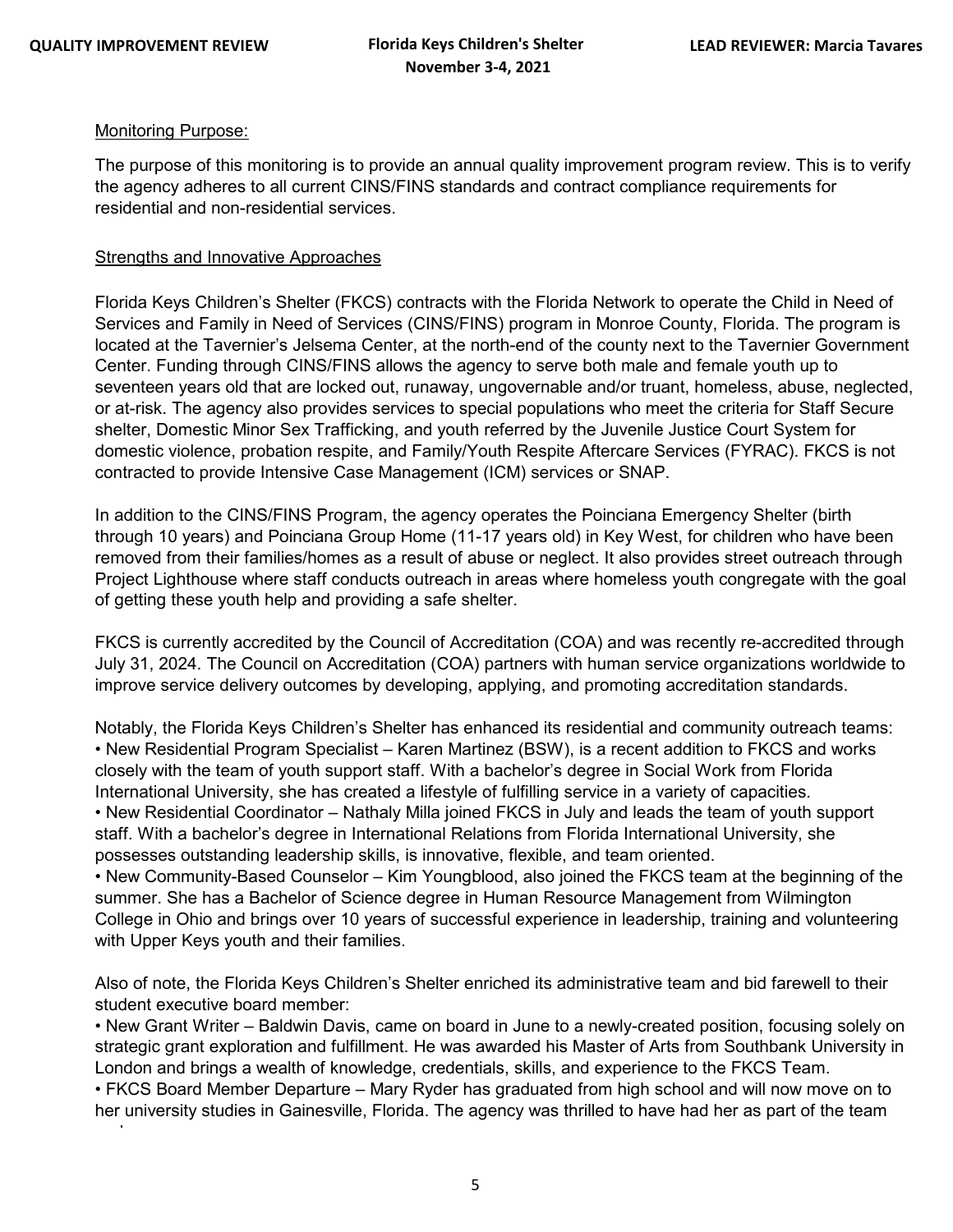# **November 3-4, 2021**

wish her much success in her college endeavors. They are currently seeking a student to replace Mary's seat on the executive board.

The fully launched residential coaching program, with the continuation of three critical coaching positions - Life Skills, Education, and Recreation – remains truly effective, even with the added challenges posed by the ongoing COVID-19 pandemic. All current and future coaches have college degrees and specific expertise that empower the organization to better support the youth who live there. With the retention of our higher pay scale, FKCS has recruited these qualified professionals on their team long-term with the support of one of our largest funders, the Ocean Reef Community Foundation, who once again granted \$50,000 to aid the third year of this coaching program.

#### Narrative Summary

FKCS is located at 73 High Point Rd, Tavernier, FL. The agency has an eleven-member Board of Directors/Trustees with representatives from the upper, middle, and lower Keys, to oversee the agency's goals, objectives, and activities. The FKCS building houses the CINS/FINS shelter on the first floor and the agency's administrative offices on the second floor. The shelter provides separate female and male dormitories to children under 18 years of age that are locked out, runaway, ungovernable and/or truant, homeless, abuse, neglected, or at risk.

The program has a Senior Management team that is comprised of a Chief Executive Officer, Chief Operating Officer (COO), Financial Manager, Counseling Services Coordinator, Residential Program Coordinator, and Office Manager. At the time of the onsite QI review, there were three staff vacancies reported

#### The overall findings for the QI Review for AGENCY/PROGRAM NAME are summarized as follows:

Standard 1 has a total of seven indicators regarding Management Accountability. Six of the seven indicators in Standard 1 were rated satisfactory with no exceptions (1.01, 1.02, 1.03, 1.05, 1.06, and 1.07) and one (1.04) was rated satisfactory with exceptions.

Standard 2 has a total of ten indicators that relate to intervention and case management. One of the indicators – SNAP is not applicable as FKCS is not currently a SNAP provider. Six of the nine applicable indicators were rated satisfactory with no exceptions (2.01, 2.02, 2.04, 2.06, 2.07, and 2.08), and three were rated satisfactory with exceptions (2.03, 2.05, and 2.09).

Standard 3 has a total of seven indicators regarding shelter care. Five of the seven indicators were rated satisfactory with no exceptions (3.01, 3.02, 3.03, 3.05, and 3.07), one was rated satisfactory with exception (3.04), and one was rated Limited (3.06).

Standard 4, Mental Health and Health Services, is comprised of five indicators. All five indicators were rated satisfactory with no exceptions (4.01 - 4.05).

### Summary of Deficiencies resulting in Limited or Failed Rating (If Applicable):

**Standard 3: Indicator 3.06 – Limited**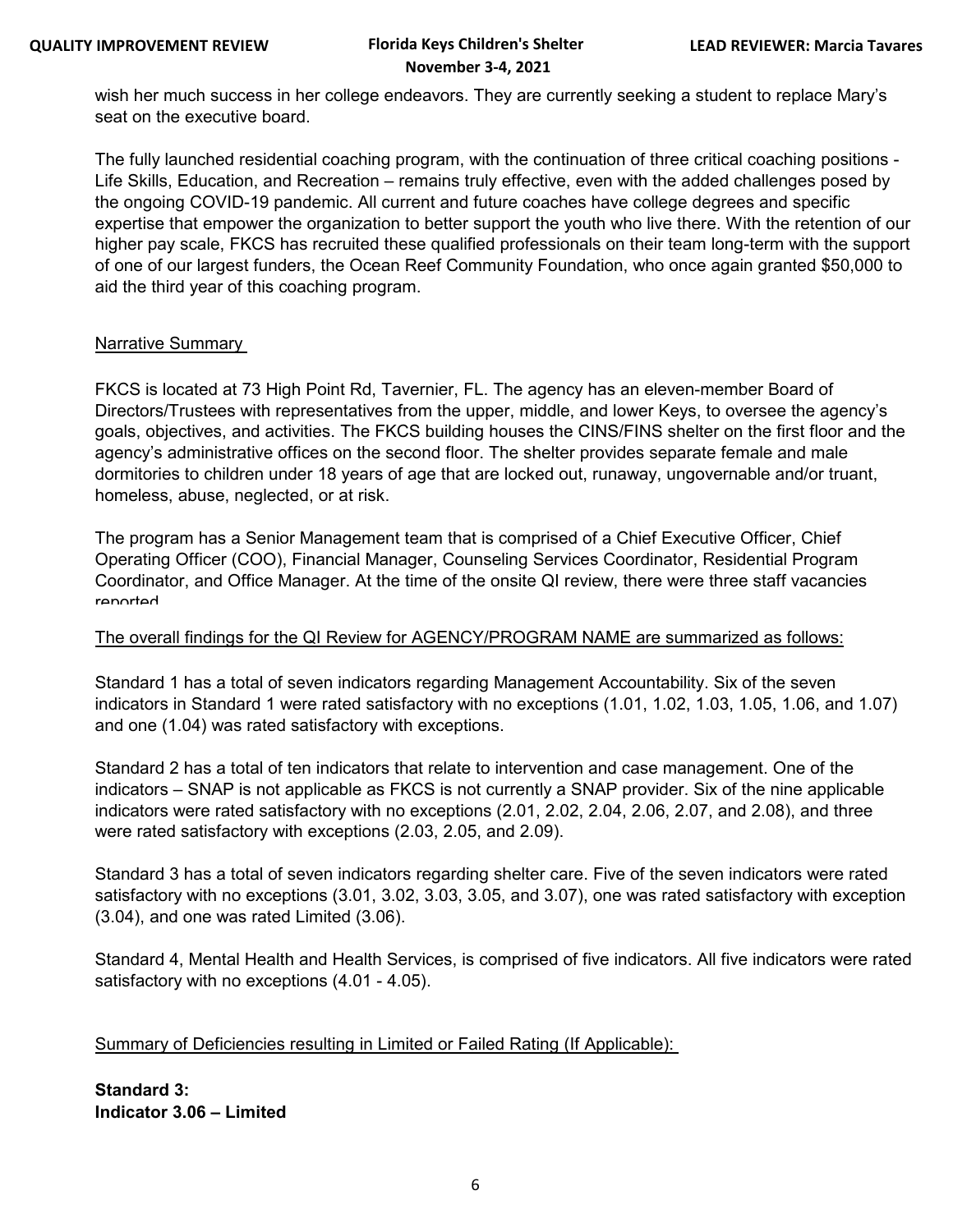After reviewing the video surveillance system, it was observed that on November 1st , one of the five random dates selected, bed checks were conducted every 15 minutes for the male rooms. However, there was one (1) missed female bed check not conducted by the female staff. Staff documented in logbook on November 1, 2021, that the bed check for 4:00am was conducted but after the review of the surveillance camera, it was observed the bed check was not conducted. The incident was reported to CCC and report was accepted.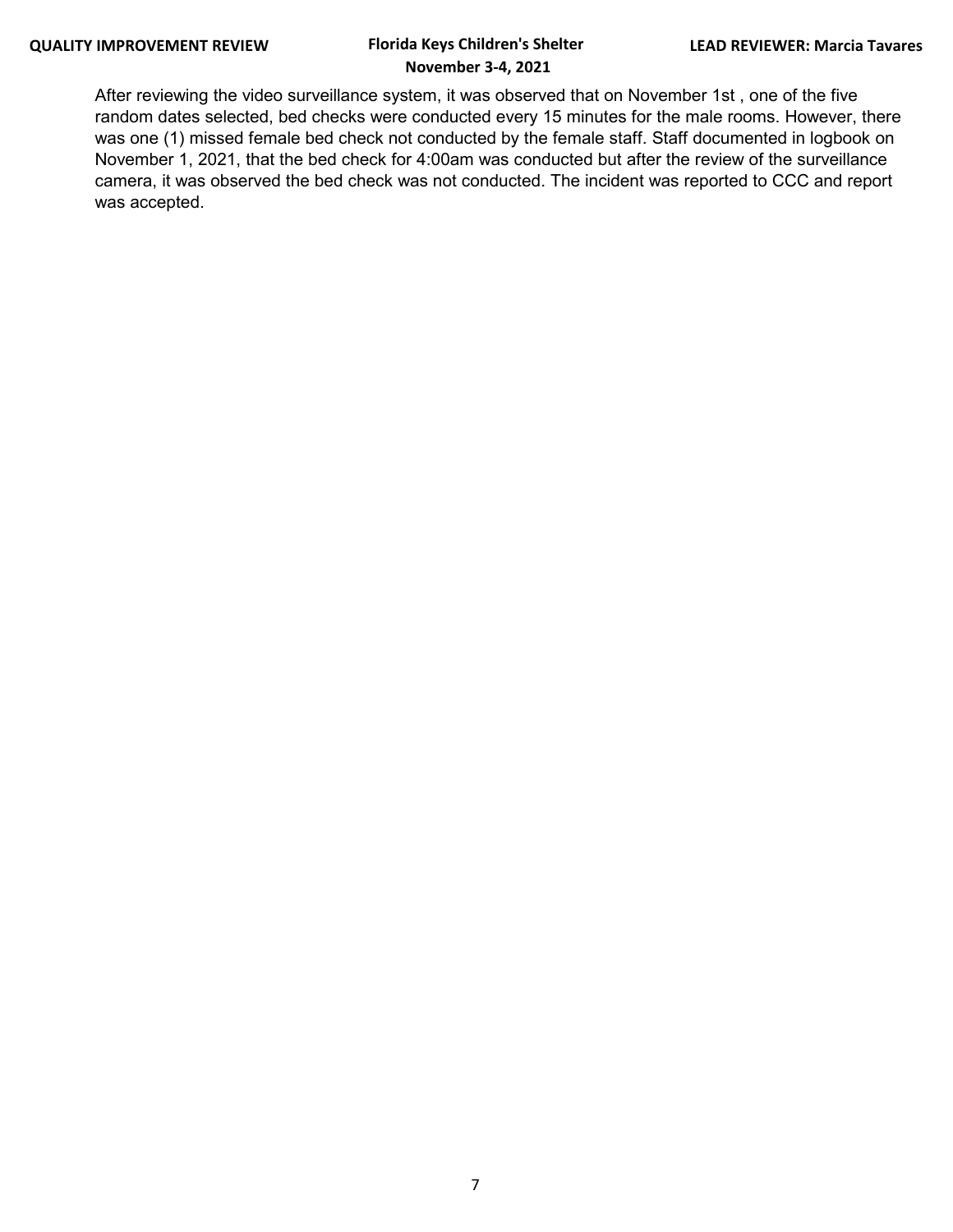## **CINS/FINS QUALITY IMPROVEMENT TOOL**

| <b>Quality Improvement</b><br>Indicators:<br><b>Standard One - Management Accountability</b>                                                                                                                                                                                     | <b>Satisfactory</b><br>(S) | Non-compliant<br>(E) | No Eligible Items<br>for Review (N) | <b>No Practice (NP)</b> | <b>Not Applicable</b><br>(N/A) | <b>Review Based Upon</b><br><b>Document Source</b><br>1.01: Background Screening (BS) and compliance with DJJ OIG statewide procedures regarding BS of employees, contractors and volunteers                                                                                                                                                                           | <b>Notes</b><br><b>Explain any items that</b><br>have any deficiencies,<br>exceptions or are not<br>applicable. |  |  |
|----------------------------------------------------------------------------------------------------------------------------------------------------------------------------------------------------------------------------------------------------------------------------------|----------------------------|----------------------|-------------------------------------|-------------------------|--------------------------------|------------------------------------------------------------------------------------------------------------------------------------------------------------------------------------------------------------------------------------------------------------------------------------------------------------------------------------------------------------------------|-----------------------------------------------------------------------------------------------------------------|--|--|
| Provider has a written policy and procedure that meets the requirement for Indicator 1.01<br><b>YES</b><br>If NO, explain here:<br>The provider's policy number 1.12 was last approved<br>on 8/20/21 by the Chief Executive Officer (CEO) and<br>Chief Operations Officer (COO). |                            |                      |                                     |                         |                                |                                                                                                                                                                                                                                                                                                                                                                        |                                                                                                                 |  |  |
| Agency utilizes an employee suitability<br>prescreening assessment with a<br>passing rate criterion prior to an offer of<br>hire for direct care staff working with<br>youth or the agency has provided an<br>explanation for staff hired with a non-<br>passing/low score.      | $\boldsymbol{\mathsf{x}}$  |                      |                                     |                         |                                | Since January 2019, FKCS has utilized a self-created<br>pre-employment suitability questionnaire screening<br>tool that has a pass rate of 70% and includes 11<br>questions, one of which is a bonus question. The tool<br>was used to evaluate five new staff hired during the<br>review period; all five staff met or exceeded the pass<br>rate.                     |                                                                                                                 |  |  |
| Background screening completed prior<br>o hire/start date or exemption obtained<br>prior to working with youth (if rated<br>neligible) for new hires,<br>volunteers/interns, and contractors                                                                                     | $\pmb{\mathsf{X}}$         |                      |                                     |                         |                                | A total of nine background screening files were<br>reviewed for five new hires and four staff who met the<br>criteria for 5-year background re-screening. The<br>agency did not have any eligible volunteers or interns<br>during the review period. The five new hire personnel<br>had timely DJJ background screenings completed<br>prior to their hire/start dates. |                                                                                                                 |  |  |
| Agency has evidence for employees<br>who have had a break in service and<br>who are in good standing and<br>reemployed with the same agency<br>without an additional suitability<br>assessment or background screening if<br>the break is less than 90 days.                     |                            |                      | X                                   |                         |                                | None of the new employees hired were prior<br>employees with a break in service less than 90 days<br>with the agency.                                                                                                                                                                                                                                                  |                                                                                                                 |  |  |
| Five-year re-screening completed every<br>5 years from initial date of hire                                                                                                                                                                                                      | $\pmb{\mathsf{X}}$         |                      |                                     |                         |                                | Four applicable staff with 5-year re-screenings were<br>found to maintain valid retained prints on file with the<br>Clearing House.                                                                                                                                                                                                                                    |                                                                                                                 |  |  |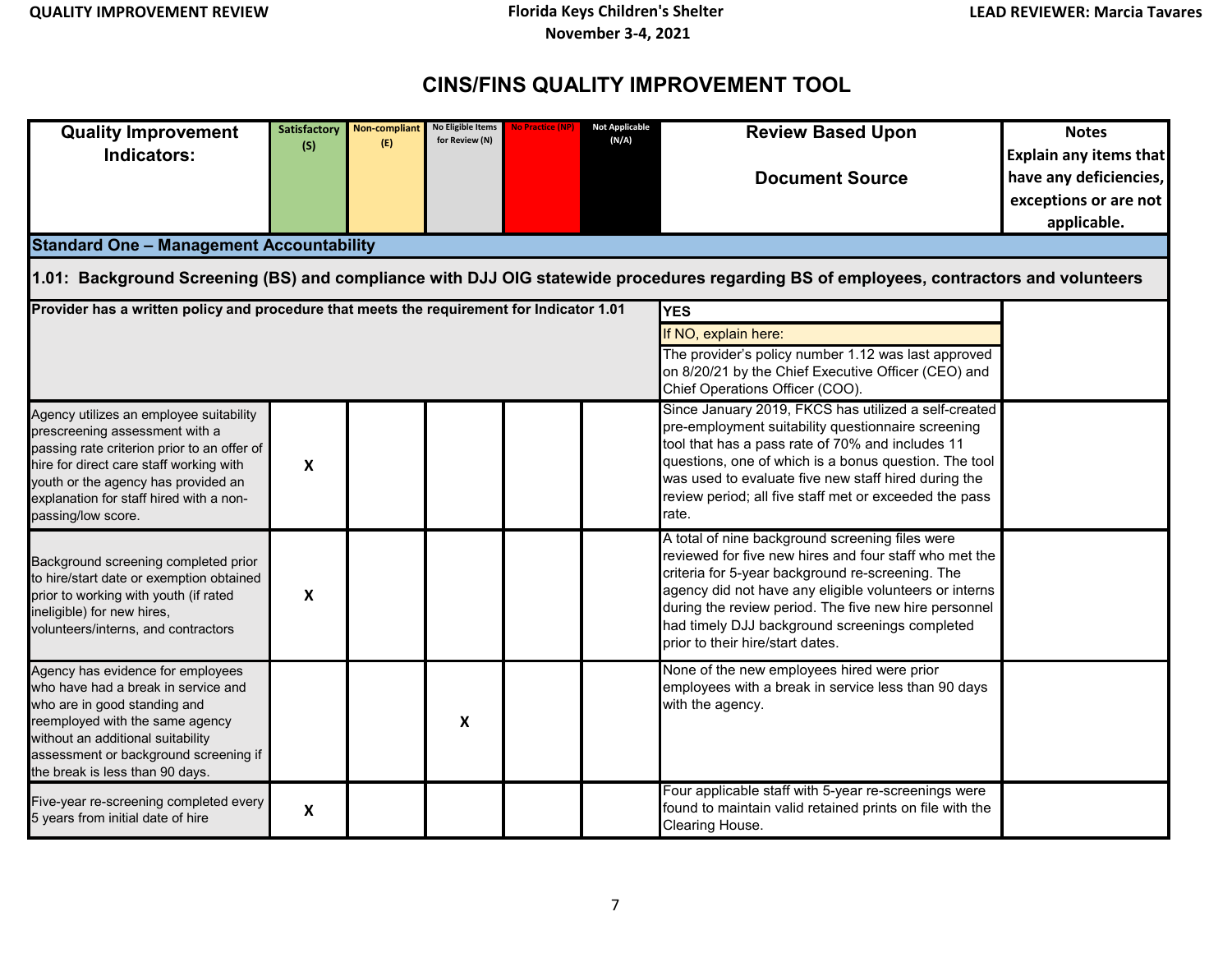| Annual Affidavit of Compliance with<br>Level 2 Screening Standards (Form<br>IG/BSU-006) is completed and sent to<br>BSU by January 31st?<br>Proof of E-Verify for all new employees | X                         |               |                                                                                                                                                                                                                                                                       |                    |                       | The provider submitted its Annual Affidavit of<br>Compliance with Level 2 Screening Standards on<br>December 23, 2020 prior to the January 31, 2021<br>deadline.<br>The program provided E-verify documentation for all                                                                                                     |  |  |  |  |
|-------------------------------------------------------------------------------------------------------------------------------------------------------------------------------------|---------------------------|---------------|-----------------------------------------------------------------------------------------------------------------------------------------------------------------------------------------------------------------------------------------------------------------------|--------------------|-----------------------|-----------------------------------------------------------------------------------------------------------------------------------------------------------------------------------------------------------------------------------------------------------------------------------------------------------------------------|--|--|--|--|
| obtained from the Department of<br><b>Homeland Security</b>                                                                                                                         | $\boldsymbol{\mathsf{X}}$ |               |                                                                                                                                                                                                                                                                       |                    |                       | five new staff, verifying authorization to work.                                                                                                                                                                                                                                                                            |  |  |  |  |
| 1.02: Provision of an abuse free environment to ensure safety and abuse free environment for youth in care                                                                          |                           |               |                                                                                                                                                                                                                                                                       |                    |                       |                                                                                                                                                                                                                                                                                                                             |  |  |  |  |
| Provider has a written policy and procedure that meets the requirement for Indicator 1.02                                                                                           |                           |               | <b>YES</b><br>If NO, explain here:<br>The provider has multiple policies and procedures as<br>follows: Code of Conduct; Abuse Reporting policies<br>#1.07.01 to 1.07.03; and Grievance Process #3.22.<br>The policies were approved by the CEO and COO on<br>8/30/21. |                    |                       |                                                                                                                                                                                                                                                                                                                             |  |  |  |  |
| <b>Rating Criteria</b>                                                                                                                                                              | Satisfactory              | Non-compliant | <b>No Eligible Items</b><br>for Review                                                                                                                                                                                                                                | <b>No Practice</b> | <b>Not Applicable</b> |                                                                                                                                                                                                                                                                                                                             |  |  |  |  |
| <b>Abuse Free Environment</b>                                                                                                                                                       |                           |               |                                                                                                                                                                                                                                                                       |                    |                       |                                                                                                                                                                                                                                                                                                                             |  |  |  |  |
| Agency has a code of conduct of policy<br>and there is evidence that staff are<br>aware of agency's code of conduct.                                                                | X                         |               |                                                                                                                                                                                                                                                                       |                    |                       | The Code of Conduct (policy E.1) is a part of the<br>agency's personnel policy and procedures and is<br>signed and dated by each employee during their initial<br>orientation.                                                                                                                                              |  |  |  |  |
| Child Abuse Registry telephone number<br>is visible to youth and posted common<br>areas of the facility                                                                             | X                         |               |                                                                                                                                                                                                                                                                       |                    |                       | Observation during onsite tour of the facility revealed<br>posted Abuse Hotline numbers in the administration<br>offices, in the dormitory hallways, dining room, and in<br>all common areas of the shelter. The number is also<br>included in the Residential Handbook which is<br>provided to all clients upon admission. |  |  |  |  |
| Youth were informed of the Abuse and<br>Contact Number (see youth survey<br>results)                                                                                                | X                         |               |                                                                                                                                                                                                                                                                       |                    |                       | Six youth were provided a survey. All youth stated the<br>abuse hotline is available for them to report abuse at<br>the shelter. Youth also stated they are able to show or<br>tell someone where this number is located.                                                                                                   |  |  |  |  |
| Management takes immediate action to<br>address any incidents of threats or<br>abuse                                                                                                |                           |               | X                                                                                                                                                                                                                                                                     |                    |                       | No incident of threats or abuse by staff requiring<br>management action was reported by Human<br>Resources or the program managers interviewed<br>during the visit.                                                                                                                                                         |  |  |  |  |
| <b>Grievance Process</b>                                                                                                                                                            |                           |               |                                                                                                                                                                                                                                                                       |                    |                       |                                                                                                                                                                                                                                                                                                                             |  |  |  |  |
| Agency has a formal grievance process                                                                                                                                               | X                         |               |                                                                                                                                                                                                                                                                       |                    |                       | The agency has a formal grievance process, policy $#$<br>3.22.                                                                                                                                                                                                                                                              |  |  |  |  |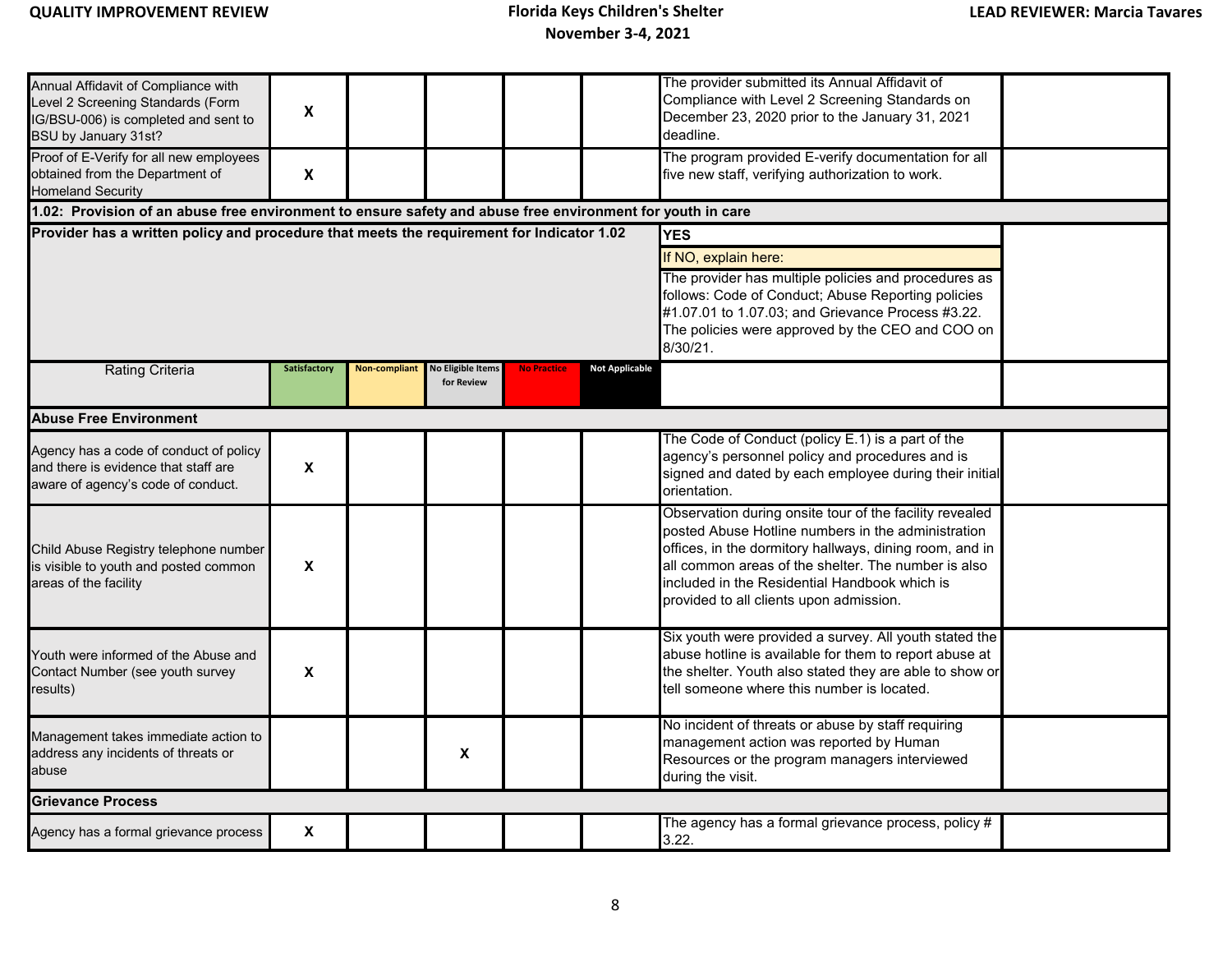| Locked box accessible to only<br>management and available to youth in a<br>common area                                                                                                                                                                 | X            |               |                                        |                    |                       | Each wing of the shelter (boys and girls) has<br>grievance forms and grievance box accessible to<br>youth to complete a grievance. The grievance policy<br>is posted on a board in the common lounge area<br>along with rules and behavior management system.                                                                                                                                                                            |  |  |  |
|--------------------------------------------------------------------------------------------------------------------------------------------------------------------------------------------------------------------------------------------------------|--------------|---------------|----------------------------------------|--------------------|-----------------------|------------------------------------------------------------------------------------------------------------------------------------------------------------------------------------------------------------------------------------------------------------------------------------------------------------------------------------------------------------------------------------------------------------------------------------------|--|--|--|
| Direct care does not handle the<br>complaint/grievance unless assistance<br>is asked for by the youth. Program<br>director/supervisor will have access to<br>and manage grievances unless it is<br>towards themselves.                                 | X            |               |                                        |                    |                       | The residential coordinator has possession of the<br>keys to the grievance boxes. Supervisor and manager<br>manage grievances according to agency policy and<br>practice and direct care staff do not handle the<br>grievances.                                                                                                                                                                                                          |  |  |  |
| 72-hour resolution requirement by<br>management. If this does NOT occur<br>within the 72 hour period, there is<br>sufficient documentation explaining the<br>cause for the delay in resolution.                                                        | X            |               |                                        |                    |                       | There were only two grievances for the review period.<br>One was completed right after the other. Both were<br>resolved in less than 72 hours. Neither grievance had<br>the youth signature as it was noted on the grievance<br>that the youth ran away prior to signing.                                                                                                                                                                |  |  |  |
| 1.03: Incident Reporting                                                                                                                                                                                                                               |              |               |                                        |                    |                       |                                                                                                                                                                                                                                                                                                                                                                                                                                          |  |  |  |
| Provider has a written policy and procedure that meets the requirement for Indicator 1.03<br><b>YES</b>                                                                                                                                                |              |               |                                        |                    |                       |                                                                                                                                                                                                                                                                                                                                                                                                                                          |  |  |  |
|                                                                                                                                                                                                                                                        |              |               |                                        |                    |                       | If NO, explain here:                                                                                                                                                                                                                                                                                                                                                                                                                     |  |  |  |
|                                                                                                                                                                                                                                                        |              |               |                                        |                    |                       | The provider's policy and procedure 1.13 was<br>approved on 8/30/21 by the CEO and COO.                                                                                                                                                                                                                                                                                                                                                  |  |  |  |
| <b>Rating Criteria</b>                                                                                                                                                                                                                                 | Satisfactory | Non-compliant | <b>No Eligible Items</b><br>for Review | <b>No Practice</b> | <b>Not Applicable</b> |                                                                                                                                                                                                                                                                                                                                                                                                                                          |  |  |  |
| During the past 6 months, the<br>program notified the Department's<br><b>CCC (Central Communication</b><br>Center) no later than two hours after<br>any reportable incident occurred or<br>within two hours of the program<br>learning of the incident | X            |               |                                        |                    |                       | There were a total of twenty CCC reports reviewed for<br>this review period. All reports were called into CCC<br>within 2 hours of discovery of the incident. There is a<br>finding that did not result in an exception as one<br>incident did not have the call time to CCC<br>documented on the agency CCC incident report form;<br>however, the reporting time was listed on the DJJ<br>incident report and in the program's logbook. |  |  |  |
| The program completes follow-up<br>communication tasks/special<br>instructions as required by the CCC                                                                                                                                                  | X            |               |                                        |                    |                       | According to emails, CCC Incident forms, and CCC<br>final reports agency consistently completes follow up<br>tasks/ special instructions.                                                                                                                                                                                                                                                                                                |  |  |  |
| Incidents are documented in the<br>program logs and on incident reporting<br>forms                                                                                                                                                                     | X            |               |                                        |                    |                       | All incidents were documented on the program<br>incident reporting forms.                                                                                                                                                                                                                                                                                                                                                                |  |  |  |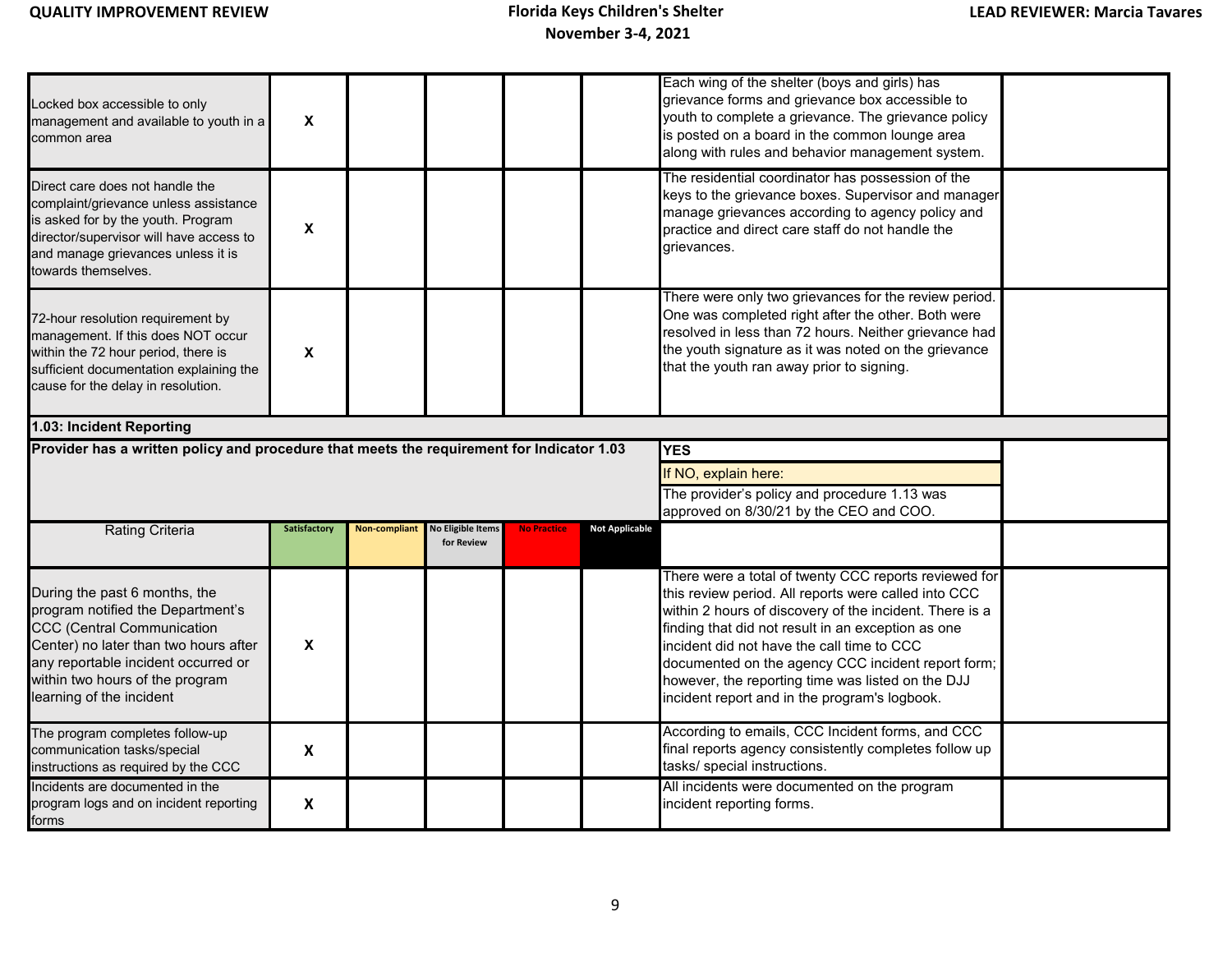## **QUALITY IMPROVEMENT REVIEW Florida Keys Children's Shelter**

 **November 3-4, 2021**

| All incident reports are reviewed and<br>signed by program supervisors/directors                                                                                                                                                                                      | X                                                                                                                                                                     |               |                                        |                                                                                                                                                                   |                       | All incident reports were reviewed and signed by a<br>supervisor.                                                                                                                    |                                                                                                                                                                                            |  |  |  |  |  |  |
|-----------------------------------------------------------------------------------------------------------------------------------------------------------------------------------------------------------------------------------------------------------------------|-----------------------------------------------------------------------------------------------------------------------------------------------------------------------|---------------|----------------------------------------|-------------------------------------------------------------------------------------------------------------------------------------------------------------------|-----------------------|--------------------------------------------------------------------------------------------------------------------------------------------------------------------------------------|--------------------------------------------------------------------------------------------------------------------------------------------------------------------------------------------|--|--|--|--|--|--|
|                                                                                                                                                                                                                                                                       | 1.04: Training Requirements (Staff receives training in the necessary and essential skills required to provide CINS/FINS services and perform specific job functions) |               |                                        |                                                                                                                                                                   |                       |                                                                                                                                                                                      |                                                                                                                                                                                            |  |  |  |  |  |  |
| Provider has a written policy and procedure that meets the requirement for Indicator 1.04                                                                                                                                                                             |                                                                                                                                                                       |               |                                        | <b>YES</b><br>If NO, explain here:<br>The provider's policy and procedures for Training<br>Requirements #5.01 was reviewed and approved by<br>CEO/COO on 8/30/21. |                       |                                                                                                                                                                                      |                                                                                                                                                                                            |  |  |  |  |  |  |
| <b>Rating Criteria</b>                                                                                                                                                                                                                                                | Satisfactory                                                                                                                                                          | Non-compliant | <b>No Eligible Items</b><br>for Review | <b>No Practice</b>                                                                                                                                                | <b>Not Applicable</b> |                                                                                                                                                                                      |                                                                                                                                                                                            |  |  |  |  |  |  |
| <b>First Year Direct Care Staff</b>                                                                                                                                                                                                                                   |                                                                                                                                                                       |               |                                        |                                                                                                                                                                   |                       |                                                                                                                                                                                      |                                                                                                                                                                                            |  |  |  |  |  |  |
| All staff completed the United States<br>Department of Justice (DOJ) Civil<br>Rights & Federal Funds training within<br>30 days from date of hire. (Staff hired<br>before January 1 <sup>st</sup> were required to<br>complete no later than December 31,<br>$2020$ ) |                                                                                                                                                                       | X             |                                        |                                                                                                                                                                   |                       | Four new hire training records were reviewed for<br>training compliance. Three files have the USDOJ Civil One training record did<br>Rights training completed with 30 days of hire. | Exception:<br>not have USDOJ training<br>completed within 30 days<br>of hire as required. The<br>staff was hired in March<br>2021 but did not<br>complete the training until<br>June 2021. |  |  |  |  |  |  |
| All staff receives all mandatory training<br>during the first 90 days of employment<br>from date of hire.                                                                                                                                                             |                                                                                                                                                                       | X             |                                        |                                                                                                                                                                   |                       | Three files have all mandatory trainings during the<br>first 90 days of hire.                                                                                                        | Exception:<br>One file did not<br>demonstrate having CPR<br>and First Aid completed<br>during the first 90 days.<br>The training was<br>completed 5 months after<br>hire.                  |  |  |  |  |  |  |
| Non-licensed Mental Health Clinical Shelter Staff (within first year of employment)                                                                                                                                                                                   |                                                                                                                                                                       |               |                                        |                                                                                                                                                                   |                       |                                                                                                                                                                                      |                                                                                                                                                                                            |  |  |  |  |  |  |
| Non-licensed mental health clinical<br>shelter staff Assessment of Suicide Risk<br>Training                                                                                                                                                                           |                                                                                                                                                                       |               | X                                      |                                                                                                                                                                   |                       | The program did not hire any non-licensed mental<br>health shelter staff during the review period.                                                                                   |                                                                                                                                                                                            |  |  |  |  |  |  |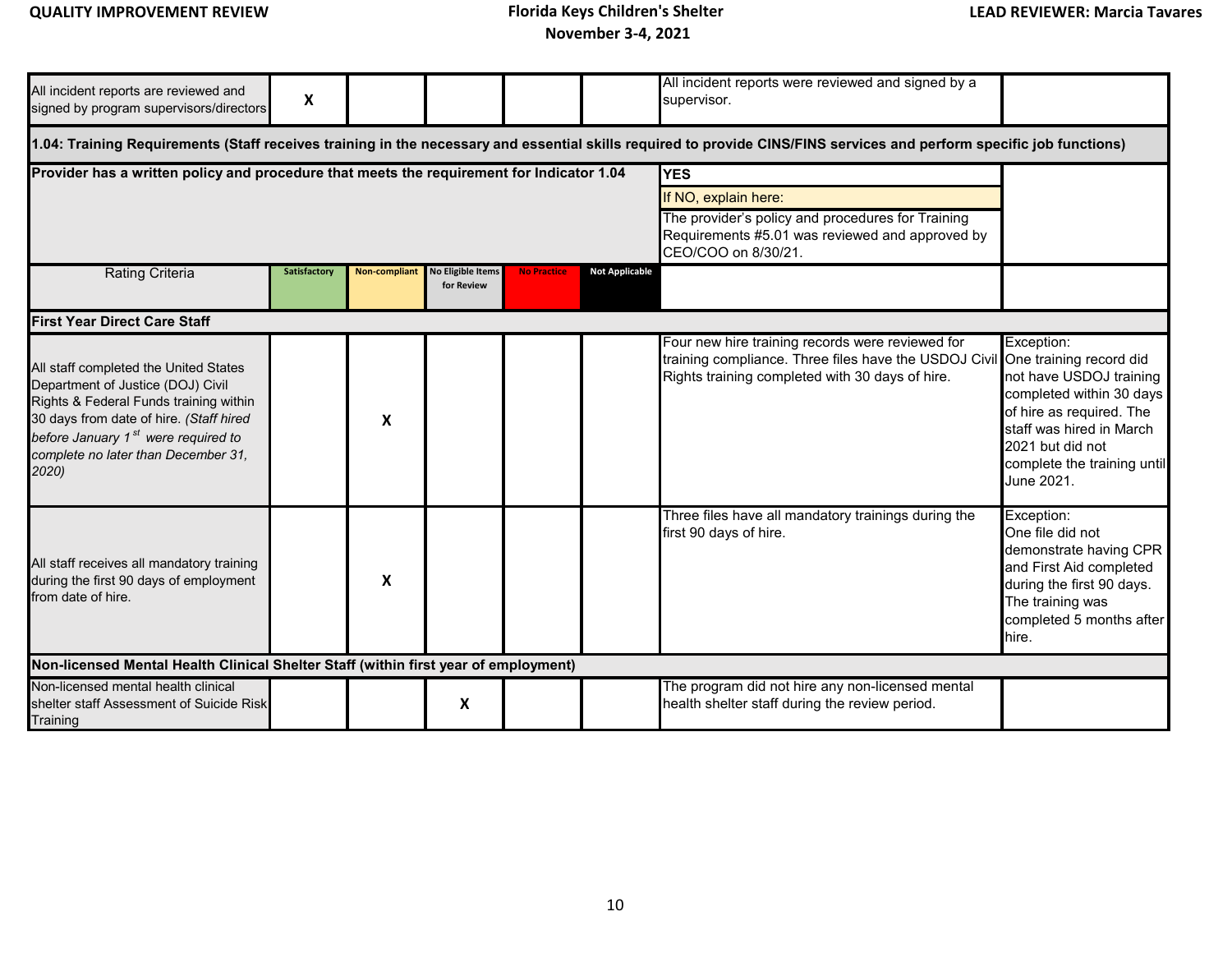| Documentation of non-licensed mental<br>health clinical staff person's training in<br>Assessment of Suicide Risk form or<br>written confirmation by a licensed<br>mental health professional of training<br>(includes date, signature and license<br>number of the licensed mental health<br>professional supervisor). |                     |               | $\boldsymbol{\mathsf{X}}$              |                    |                                                                                                                                                                                                                                                                                                                                                                                                                      | No eligible staff during review period.                                                                                                                                                                                                     |                                                                                                              |
|------------------------------------------------------------------------------------------------------------------------------------------------------------------------------------------------------------------------------------------------------------------------------------------------------------------------|---------------------|---------------|----------------------------------------|--------------------|----------------------------------------------------------------------------------------------------------------------------------------------------------------------------------------------------------------------------------------------------------------------------------------------------------------------------------------------------------------------------------------------------------------------|---------------------------------------------------------------------------------------------------------------------------------------------------------------------------------------------------------------------------------------------|--------------------------------------------------------------------------------------------------------------|
| <b>In-Service Direct Care Staff</b>                                                                                                                                                                                                                                                                                    |                     |               |                                        |                    |                                                                                                                                                                                                                                                                                                                                                                                                                      |                                                                                                                                                                                                                                             |                                                                                                              |
| Direct care staff completes 24 hours of<br>mandatory refresher Florida Network,<br>SkillPro, and job-related training<br>annually (40 hours if the program has a<br>DCF child caring license).                                                                                                                         |                     | X             |                                        |                    |                                                                                                                                                                                                                                                                                                                                                                                                                      | Three direct care files were reviewed all files had a<br>minimum of 40 hours of Florida Network, Skill Pro and One staff completed<br>job related training. However one staff did not meet<br>the timeframe for completing PREA biennially. | Exception:<br>PREA on 10/15/21, five<br>months after it was due.<br>It should have been done<br>by 5/8/2021. |
| <b>Required Training Documentation</b>                                                                                                                                                                                                                                                                                 |                     |               |                                        |                    |                                                                                                                                                                                                                                                                                                                                                                                                                      |                                                                                                                                                                                                                                             |                                                                                                              |
| The program maintains an individual<br>training file for each staff, which<br>includes an annual employee training<br>hours tracking form and related<br>documentation, such as certificates,<br>sign-in sheets, and agendas for each<br>training attended.                                                            | X                   |               |                                        |                    |                                                                                                                                                                                                                                                                                                                                                                                                                      | All new hire and in service files that were reviewed<br>include certificates, transcripts (Bridge & Skill Pro),<br>sign in sheets, and agendas for supporting<br>documentation.                                                             |                                                                                                              |
| Provider has a written policy and procedure that meets the requirement for Indicator 1.05                                                                                                                                                                                                                              |                     |               |                                        |                    |                                                                                                                                                                                                                                                                                                                                                                                                                      | <b>YES</b>                                                                                                                                                                                                                                  |                                                                                                              |
|                                                                                                                                                                                                                                                                                                                        |                     |               |                                        |                    |                                                                                                                                                                                                                                                                                                                                                                                                                      | If NO, explain here:                                                                                                                                                                                                                        |                                                                                                              |
|                                                                                                                                                                                                                                                                                                                        |                     |               |                                        |                    | The program has multiple policies and procedures to<br>address the requirement of Indicator: Statistical<br>Information #1.20; Case Record Review # 3.50;<br>Service Satisfaction Questionnaires # 3.55; Outcome<br>Goals #1.21; Incident Reporting # 1.13; and Risk<br>Management and Internal Quality Monitoring #1.23.<br>All policies and procedures were reviewed and<br>approved by the CEO and COO 8/30/2021. |                                                                                                                                                                                                                                             |                                                                                                              |
| <b>Rating Criteria</b>                                                                                                                                                                                                                                                                                                 | <b>Satisfactory</b> | Non-compliant | <b>No Eligible Items</b><br>for Review | <b>No Practice</b> | <b>Not Applicable</b>                                                                                                                                                                                                                                                                                                                                                                                                |                                                                                                                                                                                                                                             |                                                                                                              |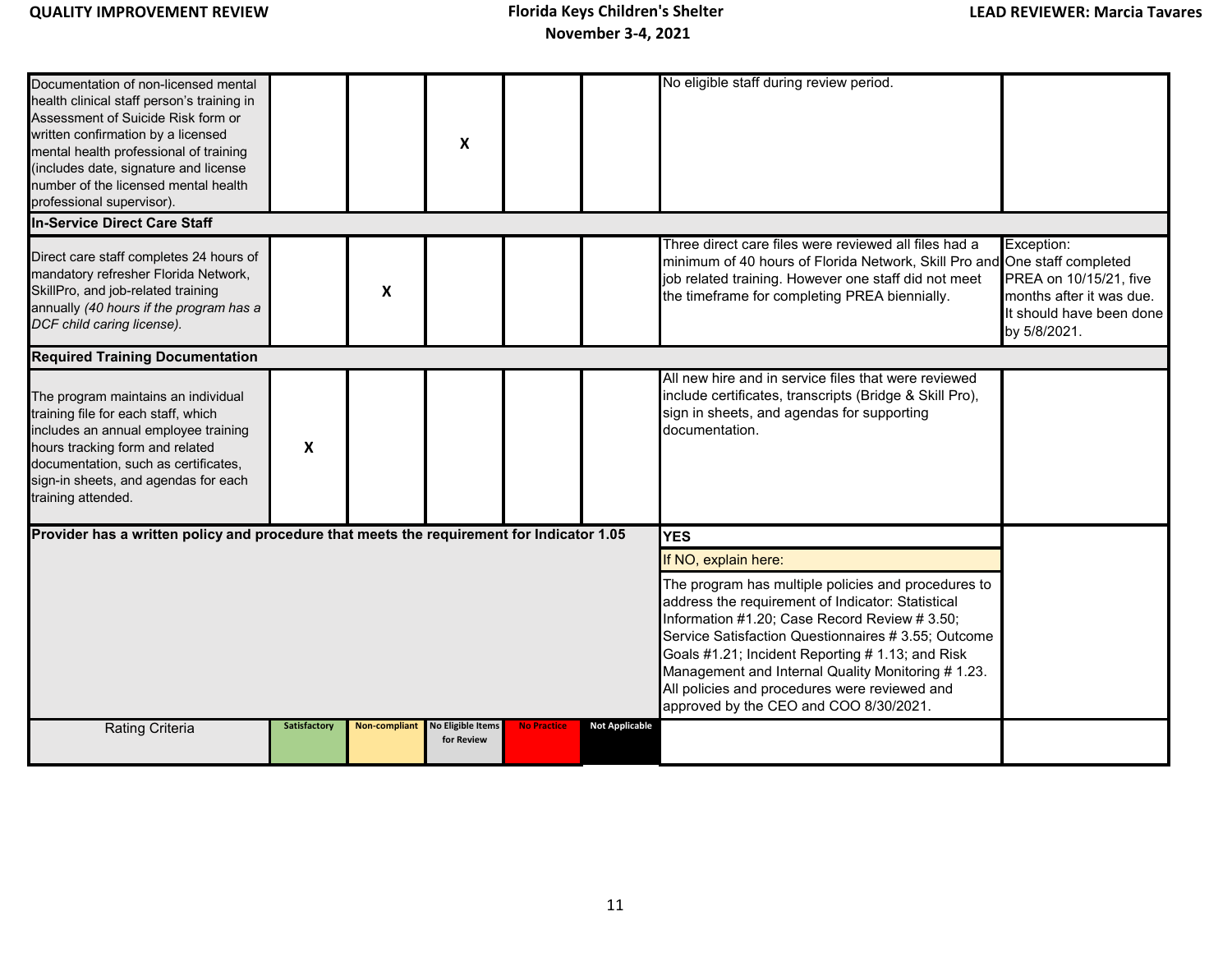| Case record review reports demonstrate<br>reviews are conducted quarterly, at a<br>minimum                                                                                                                                                                                                                                             | $\boldsymbol{\mathsf{X}}$ |  |  | Case record reviews are conducted separately by the<br>residential and community counseling programs.<br>Quarterly case record reviews were held for the<br>quarters April-June and July-September 2021. The<br>residential program completed a total of 58 record<br>reviews and community counseling program<br>completed 38 record reviews during the two quarters<br>reviewed.                                                                                                                                                                                                                                                                                                                                                                                                                                                                                                                                  |  |
|----------------------------------------------------------------------------------------------------------------------------------------------------------------------------------------------------------------------------------------------------------------------------------------------------------------------------------------|---------------------------|--|--|---------------------------------------------------------------------------------------------------------------------------------------------------------------------------------------------------------------------------------------------------------------------------------------------------------------------------------------------------------------------------------------------------------------------------------------------------------------------------------------------------------------------------------------------------------------------------------------------------------------------------------------------------------------------------------------------------------------------------------------------------------------------------------------------------------------------------------------------------------------------------------------------------------------------|--|
| The program conducts reviews of<br>incidents, accidents, and grievances<br>quarterly, at a minimum                                                                                                                                                                                                                                     | X                         |  |  | The executive leadership team conducts quarterly<br>reviews of all issues regarding employee/client safety<br>and risk management. Risk Prevention and<br>Management (RPM) Quarterly Reports for April-June<br>and July-September 2021 were reviewed. These<br>reports include data for incidents, accidents and<br>grievances and are also reviewed at monthly<br>leadership meetings as well as monthly board<br>meetings.                                                                                                                                                                                                                                                                                                                                                                                                                                                                                        |  |
| The program conducts an annual review<br>of customer satisfaction data                                                                                                                                                                                                                                                                 | $\boldsymbol{\mathsf{x}}$ |  |  | A review of the provider's survey results prepared for<br>COA's annual report was completed for FY2021.<br>Surveys were conducted for youth, personnel,<br>consumers, stakeholders, staff, community, and<br>advisory board.                                                                                                                                                                                                                                                                                                                                                                                                                                                                                                                                                                                                                                                                                        |  |
| The program conducts an annual review<br>of outcome data and (if applicable) there<br>s evidence of annual reconciliation that<br>occurs through communication from the<br>Florida Network via email or phone call<br>when corrections are needed and the<br>nformation is corrected and submitted<br>within the requested timeframes. | $\boldsymbol{\mathsf{X}}$ |  |  | Outcomes data is reviewed monthly at leadership<br>meetings as well as CBC staff meetings and<br>occasionally at shelter staff meetings. Leadership<br>meetings were held monthly during the past 6 months<br>May - October 2021. Agendas and minutes for the<br>leadership meetings include a discussion of quality<br>improvement, outcomes, and safety; staff meetings<br>include agenda items for outcomes, file review trends,<br>program updates, and JJIS/NetMIS data<br>reconciliation. As for the annual reconciliation,<br>documentation shows the program completed the<br>required reconciliation and received<br>acknowledgement of completion via email from the<br>Florida Network. Annual reconciliation is also<br>reviewed as part of the end of the fiscal year<br>leadership meeting where the report from<br>Jennifer/Florida Network (June) is discussed re:<br>errors/discrepancies, if any. |  |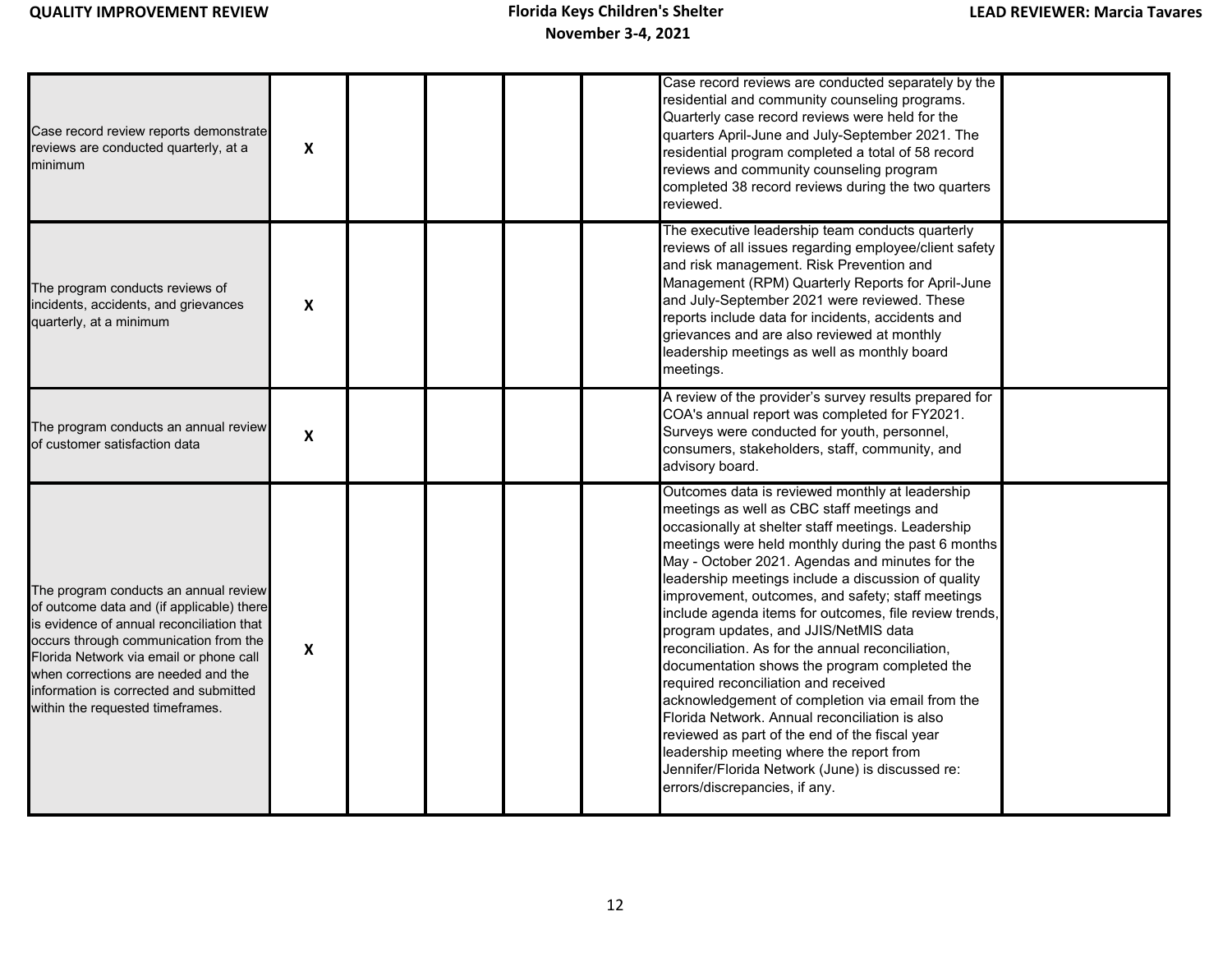| The program conducts a monthly review<br>of NetMIS data reports. The program<br>submits NetMIS invoices by the fourth<br>business day of the following reporting<br>month.                                                                                                                                                | $\boldsymbol{\mathsf{X}}$ |  |  | NetMIS outcome data is reviewed monthly and is<br>presented at the leadership meetings and CBC staff<br>meetings. Data accuracy/data integrity is primarily the<br>responsibility of a data team including the CEO, COO,<br>Chief Learning and Evaluation Officer, and office<br>manager. The office manager sends emails to the<br>data team to confirm data check and accuracy prior to<br>invoice uploads.                                                                                                                                   |  |
|---------------------------------------------------------------------------------------------------------------------------------------------------------------------------------------------------------------------------------------------------------------------------------------------------------------------------|---------------------------|--|--|-------------------------------------------------------------------------------------------------------------------------------------------------------------------------------------------------------------------------------------------------------------------------------------------------------------------------------------------------------------------------------------------------------------------------------------------------------------------------------------------------------------------------------------------------|--|
| The Florida Network conducts monthly<br>reconciliation by comparing NetMIS<br>data to JJIS data. Agency has evidence<br>that they have reconciled any<br>differences noted.                                                                                                                                               | $\boldsymbol{\mathsf{X}}$ |  |  | Upon receipt of the certification and LLOS reports<br>from the Florida Network (FN), the COO sends emails<br>to the data team when errors are identified on the<br>reports. Email responses from the data team<br>indicates the data is reconciled and COO sends a<br>confirmation email to Jennifer at the Florida Network.<br>Emails for the past 6 months from the COO to the FN<br>demonstrated this practice. Additionally, the data<br>reconciliation reports for the past two months did not<br>show any records needing reconciliation. |  |
| The program has a process in place to<br>review and improve accuracy of data<br>entry & collection                                                                                                                                                                                                                        | $\boldsymbol{\mathsf{X}}$ |  |  | Data accuracy/data integrity is primarily the<br>responsibility of a data team including the CEO, COO,<br>Chief Learning and Evaluation Officer, and office<br>manager. Data records identified from the<br>reconciliation reports as needing reconciliation is<br>communicated to the data team and confirmation of<br>reconciliation is sent via email to the COO who<br>responds to the FN.                                                                                                                                                  |  |
| There is documentation that findings are<br>regularly reviewed by management and<br>communicated to staff and<br>stakeholders.                                                                                                                                                                                            | $\boldsymbol{\mathsf{x}}$ |  |  | A review of agendas and minutes for the RPM and<br>leadership meetings as well as staff meetings held<br>between April-September 2021 was conducted. The<br>agenda and minutes for these meetings include a<br>discussion of Florida Network data and/or data<br>integrity and JJIS/NetMIS data reconciliation.                                                                                                                                                                                                                                 |  |
| There is evidence the program<br>demonstrates that critical performance<br>data reports are shared with the Board<br>of Directors frequently. All final reports<br>that include a Limited or Failed score is<br>submitted electronically or by mail to the<br>providers Executive Committee on the<br>Board of Directors. | $\boldsymbol{\mathsf{X}}$ |  |  | The CEO prepares performance data reports and<br>attends monthly Board meetings to share this<br>information with the Board of Directors.                                                                                                                                                                                                                                                                                                                                                                                                       |  |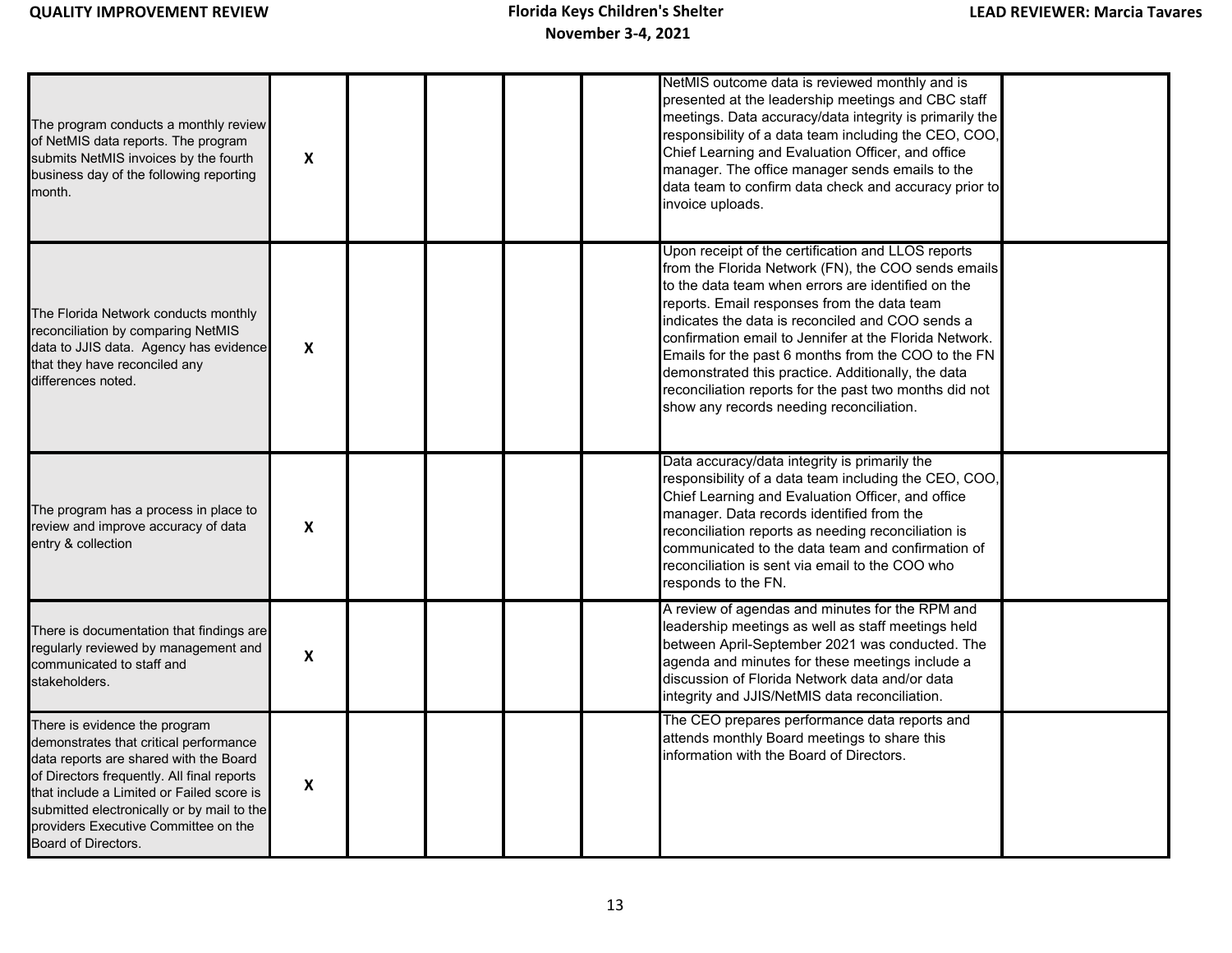| There is evidence that strengths and<br>weaknesses are identified.<br>improvements are implemented or<br>modified, and staff are informed and<br>involved throughout the process.                                                                                                 | $\boldsymbol{x}$          |  |  | Documentation supported data collection and<br>frequent meetings held by management to review and<br>discuss findings and trends identified. It was also<br>evident that this information was disseminated and<br>communicated to staff and staff are involved in<br>identifying and addressing areas needing<br>improvement.                                                                                                           |  |
|-----------------------------------------------------------------------------------------------------------------------------------------------------------------------------------------------------------------------------------------------------------------------------------|---------------------------|--|--|-----------------------------------------------------------------------------------------------------------------------------------------------------------------------------------------------------------------------------------------------------------------------------------------------------------------------------------------------------------------------------------------------------------------------------------------|--|
| Provider has a written policy and procedure that meets the requirement for Indicator 1.06                                                                                                                                                                                         |                           |  |  | <b>NO</b><br>If NO, explain here:<br>The current policy #10.03 does not explicitly prohibit<br>transporting a client without maintaining at least one<br>other passenger in the vehicle during the trip.<br>The provider's policy and procedure #10.03 was last<br>reviewed on 8/30/21 and approved by the CEO and<br>COO.                                                                                                              |  |
| Approved agency drivers are agency<br>staff approved by administrative<br>personnel to drive client(s) in agency or<br>approved private vehicle                                                                                                                                   | $\boldsymbol{\mathsf{x}}$ |  |  | Agency maintains a list of approved drivers.                                                                                                                                                                                                                                                                                                                                                                                            |  |
| Approved agency drivers are<br>documented as having a valid Florida<br>driver's license and are covered under<br>company insurance policy                                                                                                                                         | $\boldsymbol{\mathsf{X}}$ |  |  | Agency maintains a list of approved drivers that are<br>covered under company insurance.                                                                                                                                                                                                                                                                                                                                                |  |
| Agency's Transportation policy prohibit<br>transporting a client without maintaining<br>at least one other passenger in the<br>vehicle during the trip and include<br>exceptions in the event that a $3^{\text{rd}}$ party<br>is NOT present in the vehicle while<br>transporting | $\boldsymbol{\mathsf{X}}$ |  |  | There is a finding that did not result in an exception.<br>Policy 10.03 states the best practice is to have a third<br>party present in the vehicle while transporting client<br>and reflects obtaining a supervisor's consent if a third<br>party can not be present; however, the policy does<br>not explicitly prohibit transporting a client without<br>maintaining at least one other passenger in the<br>vehicle during the trip. |  |
| In the event that a 3rd party cannot be<br>obtained for transport, the agency's<br>supervisor or managerial personnel<br>consider the clients' history, evaluation,<br>and recent behavior                                                                                        | $\boldsymbol{\mathsf{X}}$ |  |  | The agency's policy reflects in the event a 3rd party<br>cannot be obtained for transport, the agency's<br>supervisor or managerial personnel consider the<br>clients' history, evaluation, and recent behavior. A<br>review of travel logs from April and May of 2021<br>revealed single transport approval was documented in<br>the logbook.                                                                                          |  |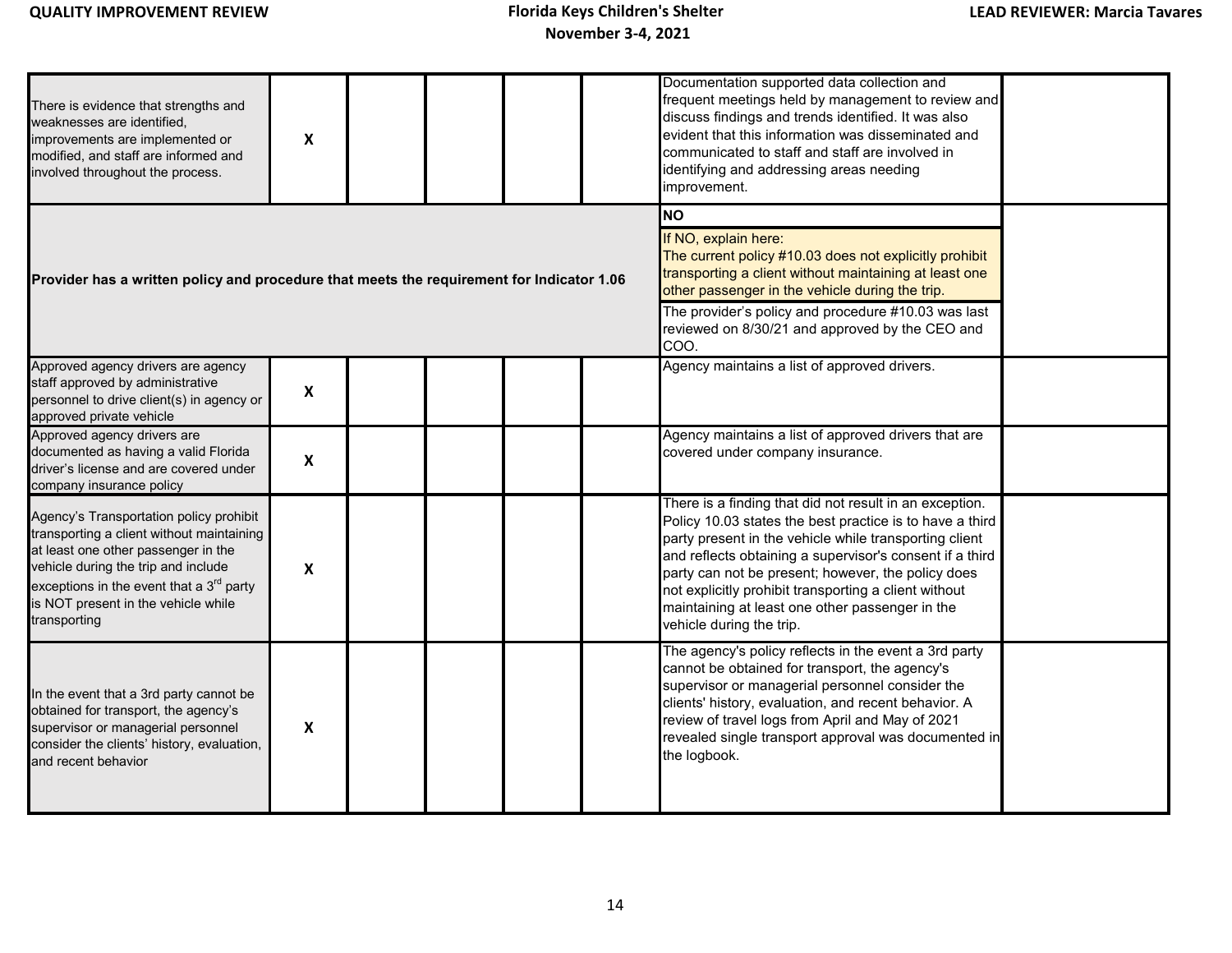| The 3 <sup>rd</sup> party an approved volunteer,<br>intern, agency staff, or other youth                                                                                                                           | X            |                      |                                        |                    |                       | The agency policy reflects the 3rd party can be an<br>approved volunteer, intern, agency staff, or other<br>vouth.                                                                                                                                                                                                                                                                                      |  |
|--------------------------------------------------------------------------------------------------------------------------------------------------------------------------------------------------------------------|--------------|----------------------|----------------------------------------|--------------------|-----------------------|---------------------------------------------------------------------------------------------------------------------------------------------------------------------------------------------------------------------------------------------------------------------------------------------------------------------------------------------------------------------------------------------------------|--|
| There is documentation of use of<br>vehicle that notes name or initials of<br>driver, date and time, mileage, number<br>of passengers, purpose of travel and<br>location.                                          | X            |                      |                                        |                    |                       | There is a finding that did not result in an exception<br>as there were 2 entries entered in the travel log with<br>no date, although a date field is present. This travel<br>was however listed in the logbook and dates for<br>4/25/21 with matching corresponding details. In May<br>there were two entries that were missing dates in the<br>travel log but that date was listed in the logbook.    |  |
|                                                                                                                                                                                                                    |              |                      |                                        |                    |                       | <b>YES</b>                                                                                                                                                                                                                                                                                                                                                                                              |  |
| Provider has a written policy and procedure that meets the requirement for Indicator 1.07                                                                                                                          |              |                      |                                        |                    |                       | If NO, explain here:                                                                                                                                                                                                                                                                                                                                                                                    |  |
|                                                                                                                                                                                                                    |              |                      |                                        |                    |                       | The provider's policies and procedures 9.01 was<br>reviewed and approved by CEO & COO on 08/30/21.                                                                                                                                                                                                                                                                                                      |  |
| Rating Criteria                                                                                                                                                                                                    | Satisfactory | <b>Non-compliant</b> | <b>No Eligible Items</b><br>for Review | <b>No Practice</b> | <b>Not Applicable</b> |                                                                                                                                                                                                                                                                                                                                                                                                         |  |
| The program has a lead staff member<br>designated to participate in local DJJ<br>board and council meetings with<br>evidence that includes minutes of the<br>event or other verification of staff<br>participation | X            |                      |                                        |                    |                       | The program has several staff that attend and<br>participate in local DJJ Board and council meetings<br>with evidence that includes meeting sign-in sheets<br>and agendas. The program submitted these<br>supporting documents from the following meetings:<br>Advisory Board Meetings, Monroe County Community<br>Alliance Meeting, Upper & Middle Keys Interagency<br>Meeting and Interagency Meeting |  |
| and families. Outreach and prevention<br>services are provided by designated<br>staff and include increasing community<br>awareness, offering informational and<br>educational CINS/FINS services to<br>vouth      | X            |                      |                                        |                    |                       | Outreach and prevention services are provided by<br>designated staff. This information is noted in NetMIS<br>as evidenced by entries of outreach event.                                                                                                                                                                                                                                                 |  |
| The program maintains written<br>agreements with other community<br>partners which include services<br>provided and a comprehensive referral<br>process.                                                           | X            |                      |                                        |                    |                       | Agency also has an array of MOU's with various<br>agencies in the community.                                                                                                                                                                                                                                                                                                                            |  |
|                                                                                                                                                                                                                    |              |                      |                                        |                    |                       | <b>YES</b>                                                                                                                                                                                                                                                                                                                                                                                              |  |
|                                                                                                                                                                                                                    |              |                      |                                        |                    |                       | If NO, explain here:                                                                                                                                                                                                                                                                                                                                                                                    |  |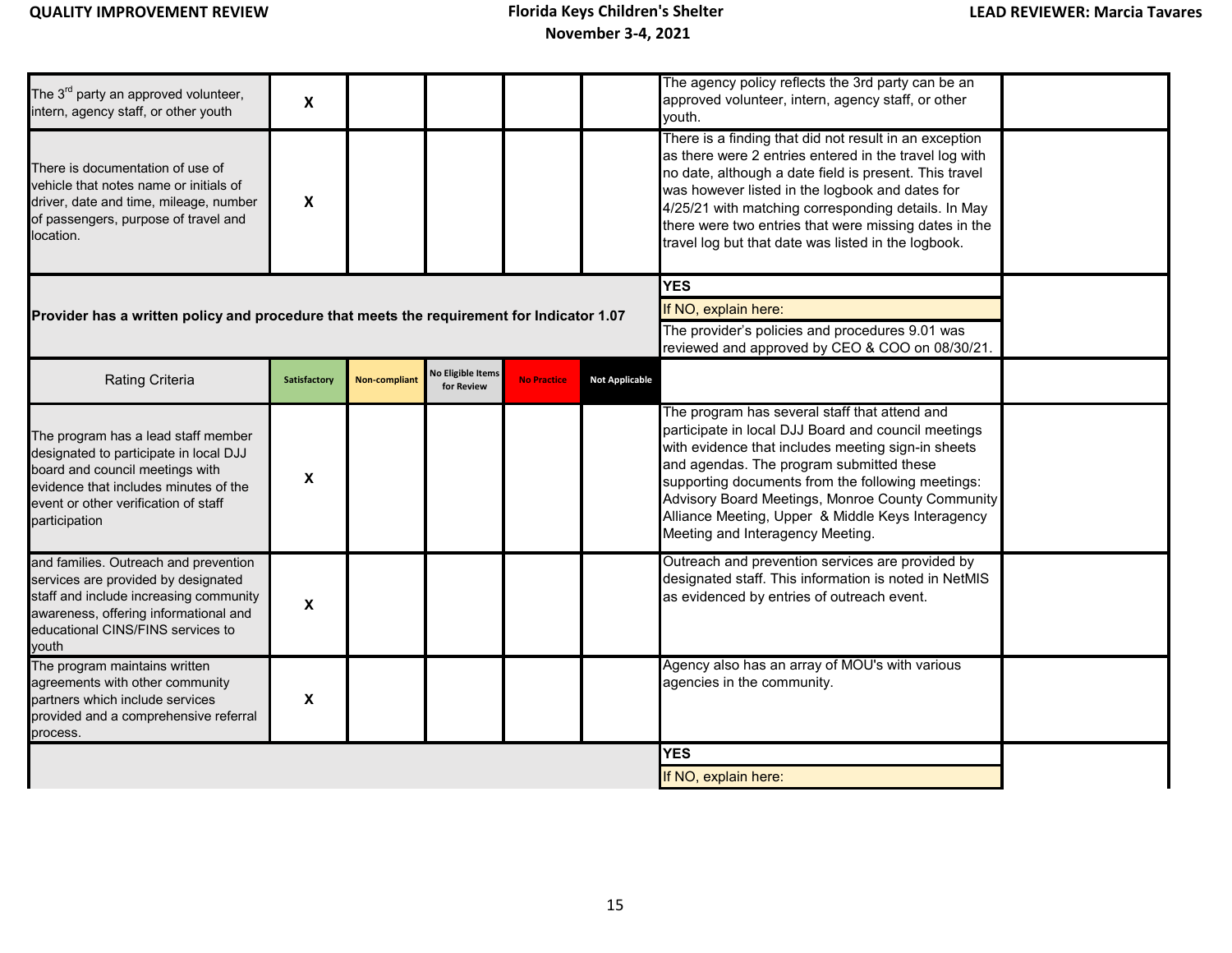| Provider has a written policy and procedure that meets the requirement for Indicator 2.01                                                                                                                                                                                      |                           |                      |                                 |                    | The agency has written policies 2.01 Initial<br>Screening/Assessment Process, 3.03 Program<br>Services, 2.06 Orientation to the Program, and<br>3.22 Grievance Procedure. These policies were last<br>reviewed and signed on August 30, 2021 by the CEO<br>and COO. |                                                                                                                                                                                                                                                                                                                                                                                           |                                                                                                                                                                 |
|--------------------------------------------------------------------------------------------------------------------------------------------------------------------------------------------------------------------------------------------------------------------------------|---------------------------|----------------------|---------------------------------|--------------------|---------------------------------------------------------------------------------------------------------------------------------------------------------------------------------------------------------------------------------------------------------------------|-------------------------------------------------------------------------------------------------------------------------------------------------------------------------------------------------------------------------------------------------------------------------------------------------------------------------------------------------------------------------------------------|-----------------------------------------------------------------------------------------------------------------------------------------------------------------|
| <b>Rating Criteria</b>                                                                                                                                                                                                                                                         | Satisfactory              | <b>Non-compliant</b> | No Eligible Items<br>for Review | <b>No Practice</b> | <b>Not Applicable</b>                                                                                                                                                                                                                                               |                                                                                                                                                                                                                                                                                                                                                                                           |                                                                                                                                                                 |
| Shelter youth: Eligibility screening is<br>completed immediately for all shelter<br>placement inquiries. If staff on duty<br>cannot complete the screening, an on-<br>call supervisor is contacted and<br>eligibility is determined within 30<br>minutes from initial inquiry. |                           | X                    |                                 |                    |                                                                                                                                                                                                                                                                     | A total of five residential files (two open and three<br>closed) were reviewed. All files were immediately<br>screened for eligibility during intake.<br>Three Secret Shopper calls were made to the agency<br>and three screenings were completed. One of the<br>three screenings was provided a response of<br>acceptance into the program within 30 minutes of the<br>call being made. | Exception:<br>Two of the three<br>screenings did not<br>provide a response of<br>acceptance into the<br>program within 30<br>minutes of the call being<br>made. |
| <b>Community counseling: Eligibility</b><br>screening is completed within 3<br>business days of referral by a trained<br>staff using the NetMIS form                                                                                                                           | $\boldsymbol{\mathsf{x}}$ |                      |                                 |                    |                                                                                                                                                                                                                                                                     | A total of five community youth files (two open and<br>three closed) were reviewed. Four of the files were<br>screened within 3 business days of referral. One file<br>was completed after the required 3 business days,<br>however attempts to contact family were documented<br>in file.                                                                                                |                                                                                                                                                                 |
| There is evidence all referrals for<br>service is screened for eligibility and is<br>logged in NetMIS within 72 hours of<br>screening completion.                                                                                                                              |                           | X                    |                                 |                    |                                                                                                                                                                                                                                                                     | All five shelter youth files and five community<br>counseling youth files contained documentation<br>showing the screening being entered into NetMIS<br>within 72 hours of completion.<br>Additionally, three Secret Shopper calls were made to<br>the agency. None of the three screenings resulting<br>from the Secret Shopper calls were entered into<br>NetMIS in 72 hours.           | Exception:<br>None of the three<br>screenings resulting from<br>the Secret Shopper calls<br>were entered into NetMIS<br>in 72 hours.                            |
| Youth and parents/guardians receive<br>the following in writing:<br>a. Available service options                                                                                                                                                                               | X                         |                      |                                 |                    |                                                                                                                                                                                                                                                                     | All five shelter youth files and five community<br>counseling youth files confirmed receipt of<br>available service options and rights and<br>responsibilities. Receipt was confirmed via signature<br>or by verbal consent with case note documenting<br>parent and youth receipt.                                                                                                       |                                                                                                                                                                 |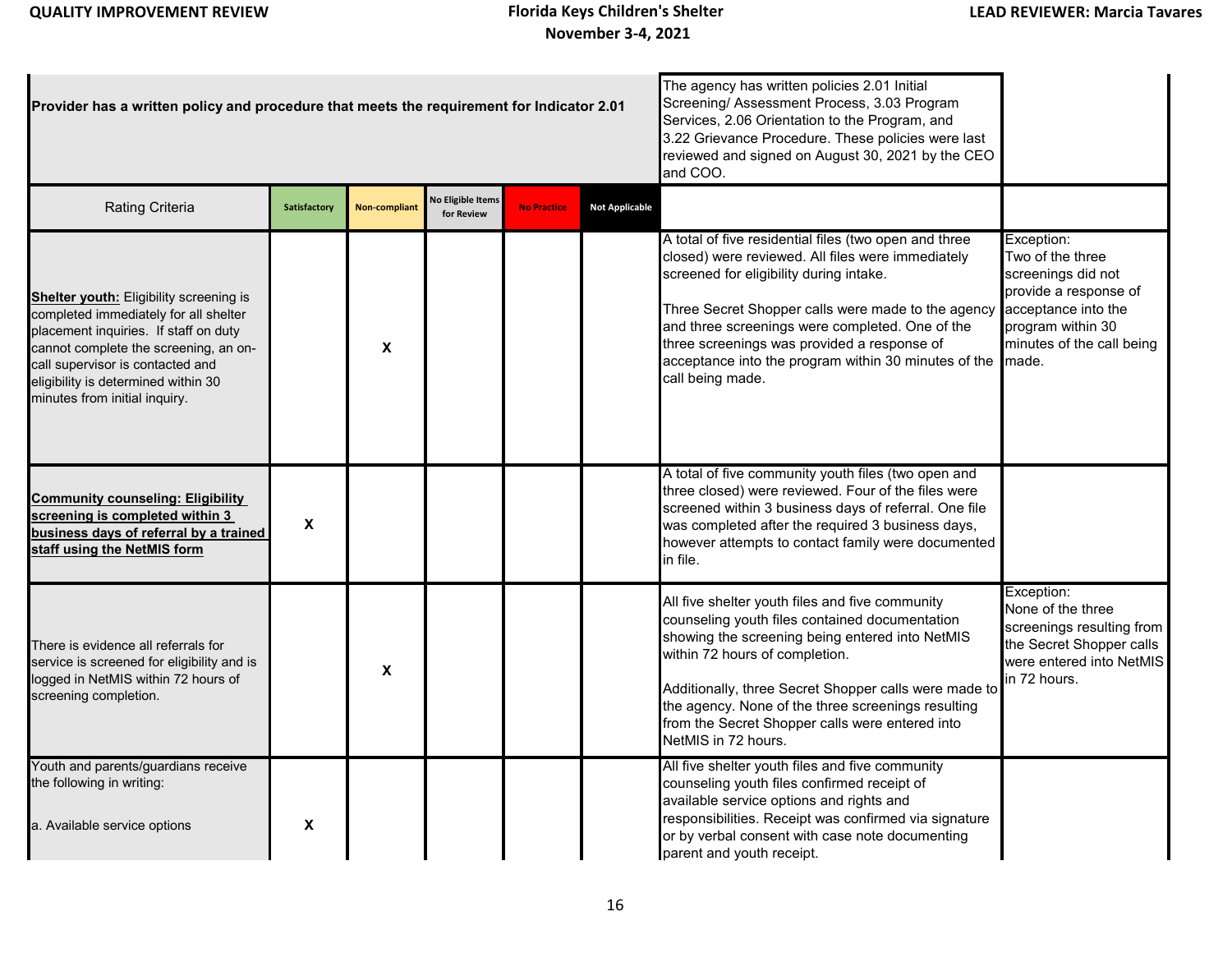b. Rights and responsibilities of youth and parents/guardians The following is also available to the youth and parents/guardians: a. Possible actions occurring through involvement with CINS/FINS services (case staffing committee, CINS petition, CINS adjudication) b. Grievance procedures **YES** If NO, explain here: The agency has written policy 2.05, Needs Assessment, to address this indicator. This policy was last reviewed and signed on August 30, 2021 by the CEO and COO. Shelter Youth: Needs Assessment initiated within 72 hours of admission **<sup>X</sup>** A total of five residential files (two open and three closed) were reviewed. All files had a completed Needs Assessment within 72 hours of admission. Non-Residential youth: Needs Assessment is done within 2 to 3 faceto-face contacts after the initial intake **OR** updated, if most recent assessment s over 6 months old **X** A total of five community youth files (three open and two closed) were reviewed. All files had a completed Needs Assessment within 2-3 face-to-face meeting. Needs Assessment is conducted by a bachelor's or master's level staff member **X** A total of five shelter youth files and five community counseling youth files were reviewed. All files had a Needs Assessment completed by a bachelor's or master's level staff. Needs Assessment includes a supervisor's review signature upon completion **X** All five shelter youth files and five community counseling youth files included a supervisor's review signature on the completed Needs Assessment. **X** All five shelter youth files and five community youth files confirmed parent and youth received information regarding possible actions occurring through involvement with CINS/FINS services and grievance procedures. Receipt of information was confirmed by signature or by verbal consent with case note documenting parent and youth receipt. p y provincia de la provincia de la provincia de la provincia de la provincia de la provincia de la provincia<br>En 1930, en 1930, en 1930, en 1930, en 1930, en 1930, en 1930, en 1930, en 1930, en 1930, en 1930, en 1930, en **Provider has a written policy and procedure that meets the requirement for Indicator 2.02 Rating Criteria Satisfactory No Eligible Items Criterial Satisfactory No Eligible Items for Review No Practice Not Applicable Suicide Risk as a Result of the Needs Assessment Completion of Needs Assessment**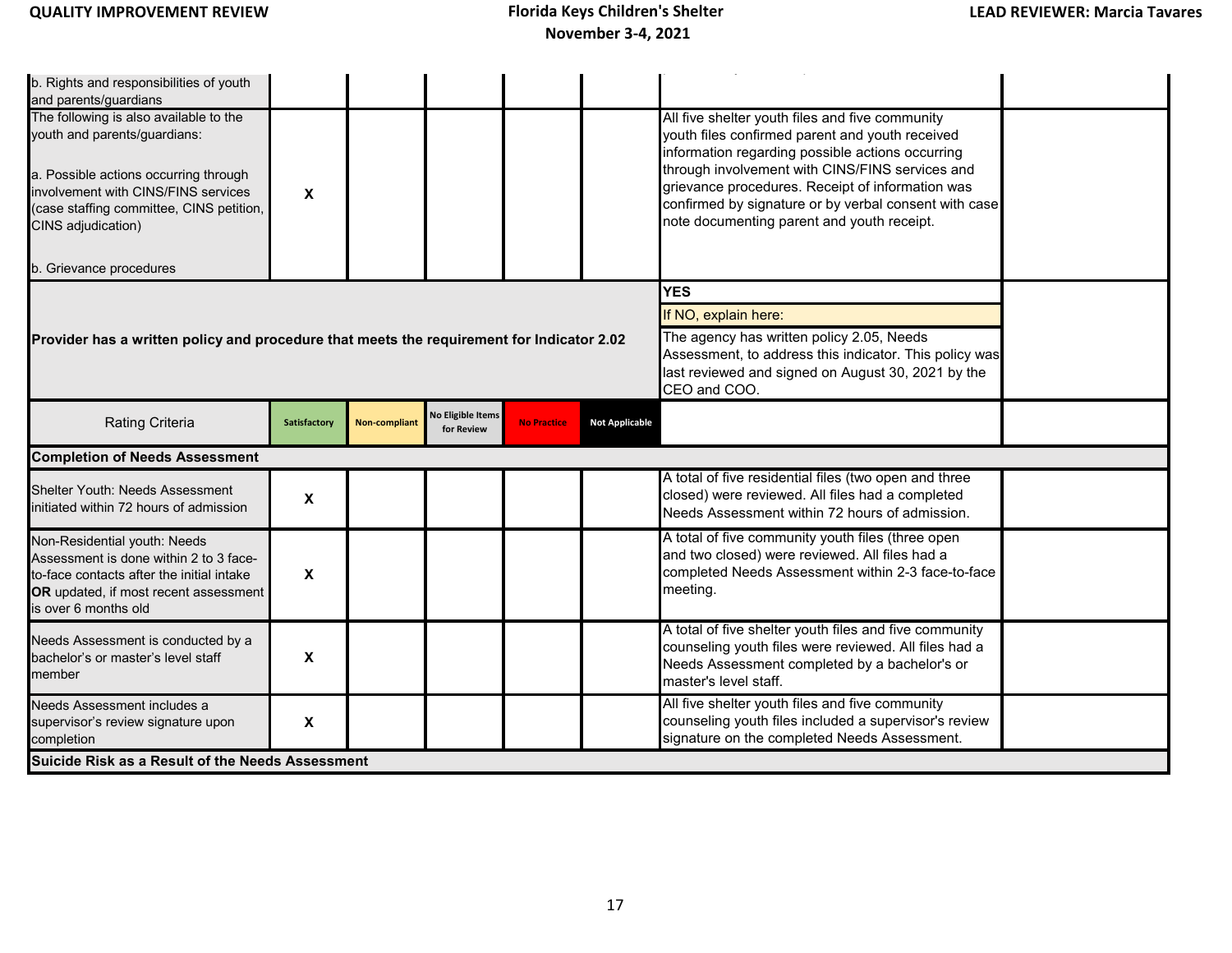| Youth was identified with an elevated<br>risk of suicide as a result of the Needs<br>Assessment<br>If yes, the youth was referred for an<br>Assessment of Suicide Risk conducted<br>by or under the direct supervision of a<br>licensed mental health professional                                                                                                                     | X<br>$\mathsf{x}$   |                      |                                                                                                                                                                                                                                                                         |                    |                       | Four out of the five shelter youth files reviewed<br>identified youth with elevated risk of suicide as a<br>result of the Needs Assessment. None of the five<br>community counseling youth files reviewed identified<br>youth with elevated risk of suicide.<br>All four of the youth identified with an elevated<br>risk of suicide were referred for Assessment of<br>Suicide Risk under the direct supervision of a<br>licensed mental health provider.                                                                                                                                                                                                                                                                                                                                                   |                                                                                                                                                                    |
|----------------------------------------------------------------------------------------------------------------------------------------------------------------------------------------------------------------------------------------------------------------------------------------------------------------------------------------------------------------------------------------|---------------------|----------------------|-------------------------------------------------------------------------------------------------------------------------------------------------------------------------------------------------------------------------------------------------------------------------|--------------------|-----------------------|--------------------------------------------------------------------------------------------------------------------------------------------------------------------------------------------------------------------------------------------------------------------------------------------------------------------------------------------------------------------------------------------------------------------------------------------------------------------------------------------------------------------------------------------------------------------------------------------------------------------------------------------------------------------------------------------------------------------------------------------------------------------------------------------------------------|--------------------------------------------------------------------------------------------------------------------------------------------------------------------|
| Provider has a written policy and procedure that meets the requirement for Indicator 2.03                                                                                                                                                                                                                                                                                              |                     |                      | <b>YES</b><br>If NO, explain here:<br>The agency has written policies 2.02 Service Plans,<br>2.03 Service Plan Implementation and Review, and<br>2.04 Revised Service Plans. These policies were<br>reviewed and approved on August 30, 2021, signed<br>by CEO and COO. |                    |                       |                                                                                                                                                                                                                                                                                                                                                                                                                                                                                                                                                                                                                                                                                                                                                                                                              |                                                                                                                                                                    |
| Rating Criteria                                                                                                                                                                                                                                                                                                                                                                        | <b>Satisfactory</b> | <b>Non-compliant</b> | <b>No Eligible Items</b><br>for Review                                                                                                                                                                                                                                  | <b>No Practice</b> | <b>Not Applicable</b> |                                                                                                                                                                                                                                                                                                                                                                                                                                                                                                                                                                                                                                                                                                                                                                                                              |                                                                                                                                                                    |
| Case/Service plan is developed within 7<br>working days of Needs Assessment                                                                                                                                                                                                                                                                                                            | X                   |                      |                                                                                                                                                                                                                                                                         |                    |                       | All five shelter youth files and five community<br>counseling youth files had a service plan developed<br>within 7 days of Needs Assessment being completed.                                                                                                                                                                                                                                                                                                                                                                                                                                                                                                                                                                                                                                                 |                                                                                                                                                                    |
| Case plan service Plan includes:<br>1. Individualized and prioritized need(s)<br>and goal(s) identified by the Needs<br>Assessment<br>2. Service type, frequency, location<br>3. Person(s) responsible<br>4. Target date(s) for completion and<br>Actual completion date(s)<br>5. Signature of youth, parent/ guardian,<br>counselor, and supervisor<br>6. Date the plan was initiated |                     | X                    |                                                                                                                                                                                                                                                                         |                    |                       | All ten files reviewed had service plans<br>individualized and prioritized needs and goals<br>identified by Needs Assessment. All of the<br>service plans had the following: service type,<br>frequency, location, person responsible, target<br>date for completion, actual completion date, and<br>signature of counselor and supervisor. All service<br>plans also had initiated dates listed on the plans.<br>The five residential files were signed by the<br>youth. Due to the pandemic, verbal consents were<br>obtained from parents and documented in case notes.<br>The five community counseling files had verbal<br>consents obtained by youth and parent and were<br>documented in the file case notes. Case notes clearly<br>detailed the review of service plan with the parent and<br>youth. | Exception:<br>One of the five<br>community counseling<br>youth files is still in care<br>and had a service plan<br>target date as lapsed<br>more than 60 days ago. |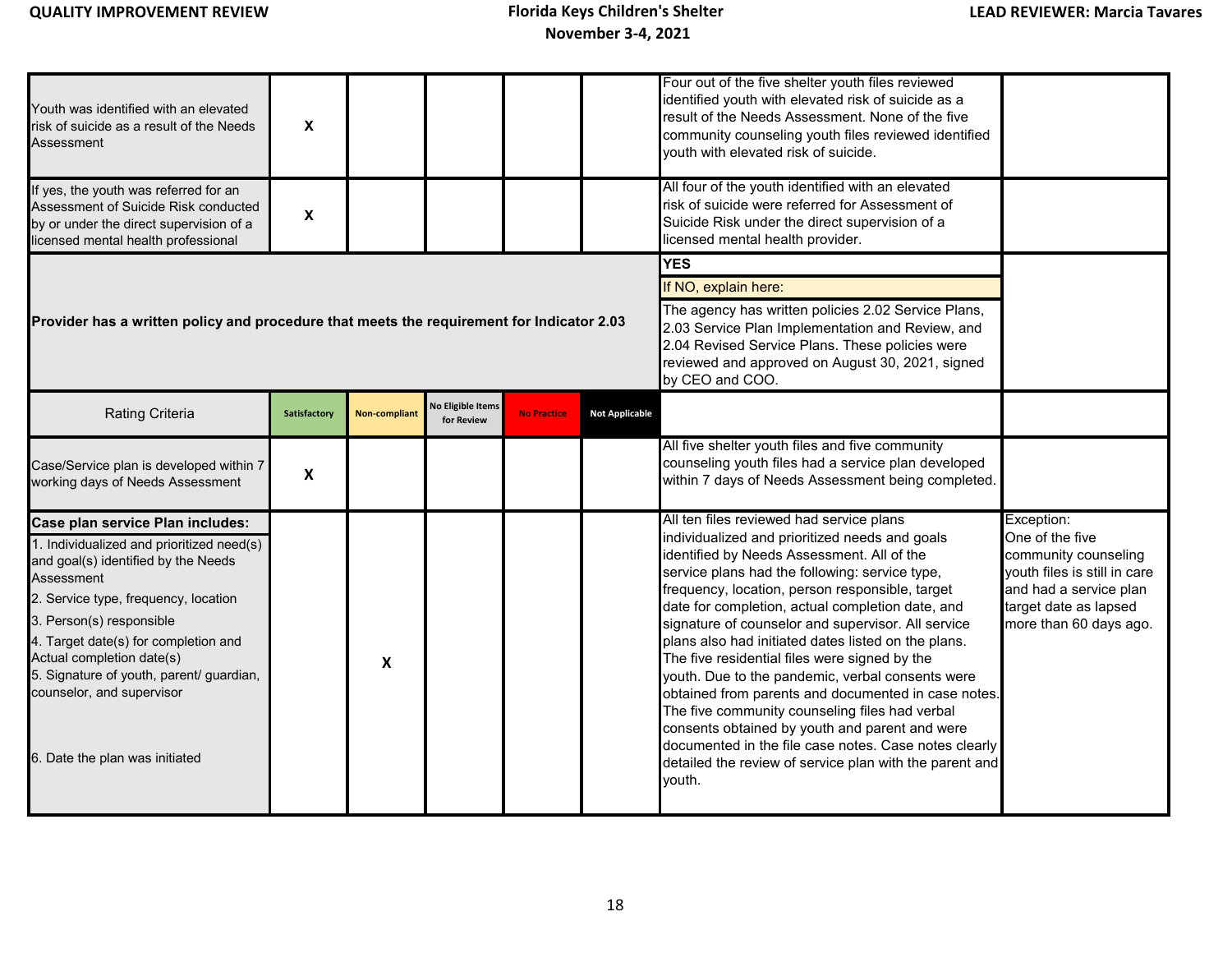| Case/service plans are reviewed for<br>progress/revised by counselor and<br>parent (if available) every 30 days for<br>the first three months and every 6<br>months after                                                                                                                                                                                                                                                                                                                                                                                                                                                                                                                                                                                                   |              | $\boldsymbol{\mathsf{X}}$ |                                        |                                    |                       | Three applicable shelter youth files and two out of<br>four applicable community counseling youth files<br>reviewed contained service plan reviews within<br>required 30, 60, and 90 day timeframes. The service<br>plan was reviewed with youth and parent and revised<br>as needed. Files contained verbal consent<br>documentation for parent signature. | Exception:<br>Two of four applicable<br>community counseling<br>files did not have service<br>plan reviews completed<br>within the required 30, 60,<br>and 90 day timeframes. |
|-----------------------------------------------------------------------------------------------------------------------------------------------------------------------------------------------------------------------------------------------------------------------------------------------------------------------------------------------------------------------------------------------------------------------------------------------------------------------------------------------------------------------------------------------------------------------------------------------------------------------------------------------------------------------------------------------------------------------------------------------------------------------------|--------------|---------------------------|----------------------------------------|------------------------------------|-----------------------|-------------------------------------------------------------------------------------------------------------------------------------------------------------------------------------------------------------------------------------------------------------------------------------------------------------------------------------------------------------|-------------------------------------------------------------------------------------------------------------------------------------------------------------------------------|
| Provider has a written policy and procedure that meets the requirement for Indicator 2.04                                                                                                                                                                                                                                                                                                                                                                                                                                                                                                                                                                                                                                                                                   |              |                           |                                        | <b>YES</b><br>If NO, explain here: |                       |                                                                                                                                                                                                                                                                                                                                                             |                                                                                                                                                                               |
| <b>Rating Criteria</b>                                                                                                                                                                                                                                                                                                                                                                                                                                                                                                                                                                                                                                                                                                                                                      | Satisfactory | <b>Non-compliant</b>      | <b>Jo Eligible Items</b><br>for Review | <b>No Practice</b>                 | <b>Not Applicable</b> | The agency has written policies 3.01 - 24 Hour<br>Agency Access, 3.02- Referrals, 3.03- Program<br>Services, 3.04 - Exit Planning, Aftercare, and<br>Follow Up, and 3.05 - Family Involvement. These<br>policies were last reviewed and signed on August 30,<br>2021 by CEO and COO.                                                                        |                                                                                                                                                                               |
| Counselor/Case Manager is assigned                                                                                                                                                                                                                                                                                                                                                                                                                                                                                                                                                                                                                                                                                                                                          | X            |                           |                                        |                                    |                       | Five shelter youth files (two open, three closed) and<br>five community counseling youth files (two open,<br>three closed) were reviewed. Each of the files had an<br>identified counselor assigned to the case.                                                                                                                                            |                                                                                                                                                                               |
| The Counselor/Case Manager<br>completes the following as applicable:<br>1. Establishes referral needs and<br>coordinates referrals to services based<br>upon the on-going assessment of the<br>youth's/family's problems and needs<br>2. Coordinates service plan<br>implementation<br>3. Monitors youth's/family's progress in<br>services<br>4. Provides support for families<br>5. Monitors out-of-home placement (if<br>necessary)<br>6. Makes referrals to the case staffing to<br>address problems and needs of the<br>youth/family<br>7. Accompanies youth and<br>parent/guardian to court hearings and<br>related appointments<br>8. Refers the youth/family for additional<br>services when appropriate<br>9. Provides case monitoring and<br>reviews court orders | X            |                           |                                        |                                    |                       | All ten files met the following requirements:<br>Establishing/completing referrals based on needs<br>and on-going assessment, coordinating service<br>plan implementation, monitoring youth/family<br>progress, providing support for families, case<br>monitoring, case termination, and 30 and 60 day<br>follow up when applicable.                       |                                                                                                                                                                               |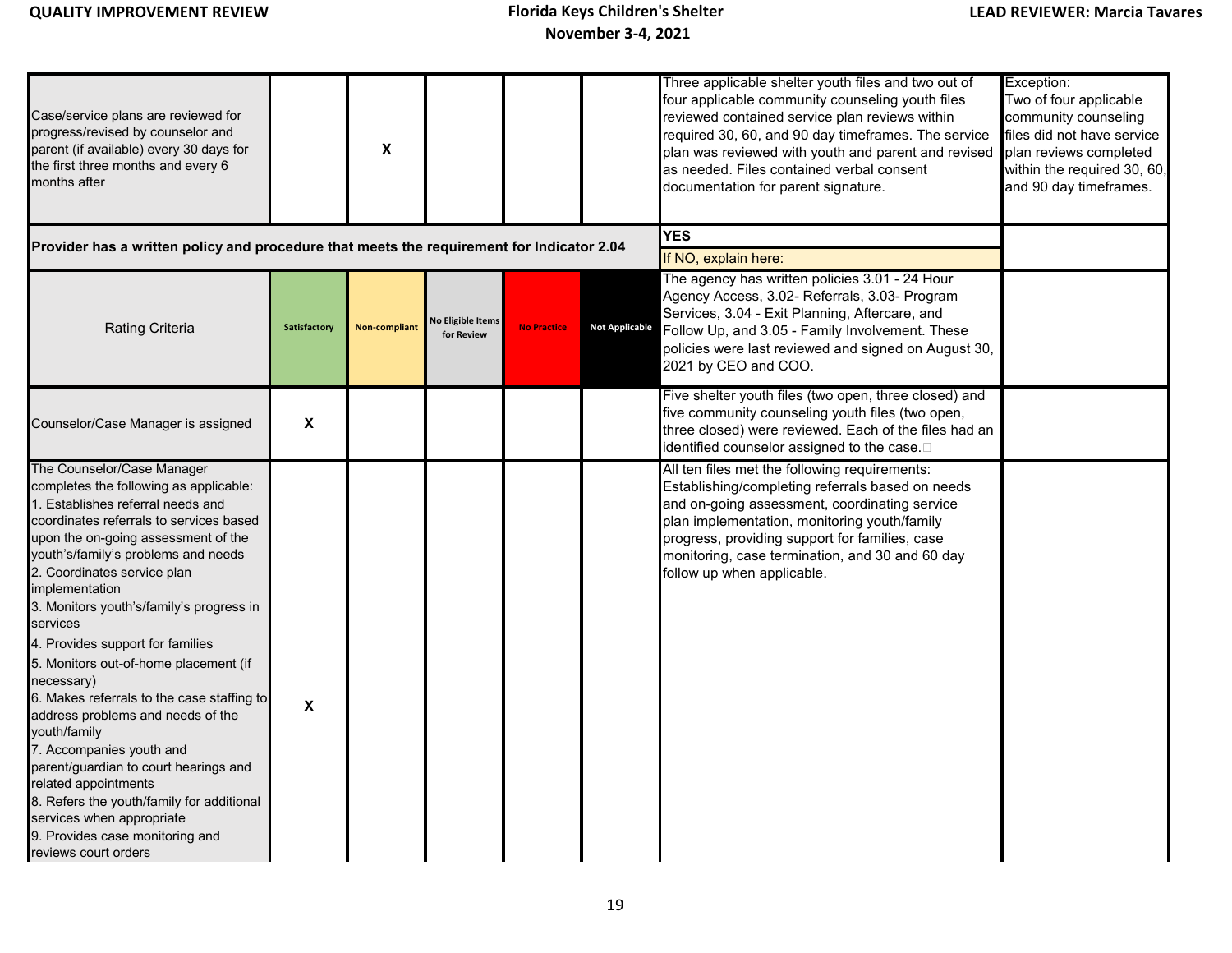10. Provides case termination notes 11. Provides follow-up after 30 days of exit 12. Provides follow-up after 60 days of exit The program maintains written agreements with other community partners that include services provided and a comprehensive referral process **X** Written agreements were on file with community partners to assist in the referral process for the following services: education, substance abuse, health/medical, emergency shelter, homelessness, recreation, law enforcement, and mental health. **YES** If NO, explain here: Youth and families receive counseling services, in accordance with the youth's case/service plan, to address needs identified during the assessment process **X** A total of 10 files were reviewed for five residential youth (three closed, two open) and five community youth (three closed, two open). All ten files had case notes that reflected youth and family receiving counseling services. Shelter programs provides individual and family counseling **<sup>X</sup>** Five shelter files were reviewed (3 closed, 2 open). Case notes in each file documented individual and family sessions with youth and parent. Group counseling sessions held a minimum of five days per week **<sup>X</sup>** Group counseling forms were presented to document Exception: occurrences of group counseling during each week. In the last six months group counseling was completed multiple times per week, sometimes multiple times per day, but did not always complete group counseling on five separate days throughout the week. Groups were not held 5 days per week during one week in June, one week in July, and 2 weeks in September. On some days more than one group was conducted; however, per Florida Network Policy # 4.00, group counseling sessions must be conducted a minimum of five days per week. **Not Applicable** The agency has written policies 1.17 Confidentiality, 1.14 Client Case Record, 3.55 Case Record Review, 3.05 Family Involvement, and 3.06 Case Staffing Committee. These policies were last reviewed and signed on August 30, 2021 by the CEO and COO. **Shelter Program Provider has a written policy and procedure that meets the requirement for Indicator 2.05 Rating Criteria Satisfactory Non-compliant No Eligible Items CREVIEW for Review No Practice**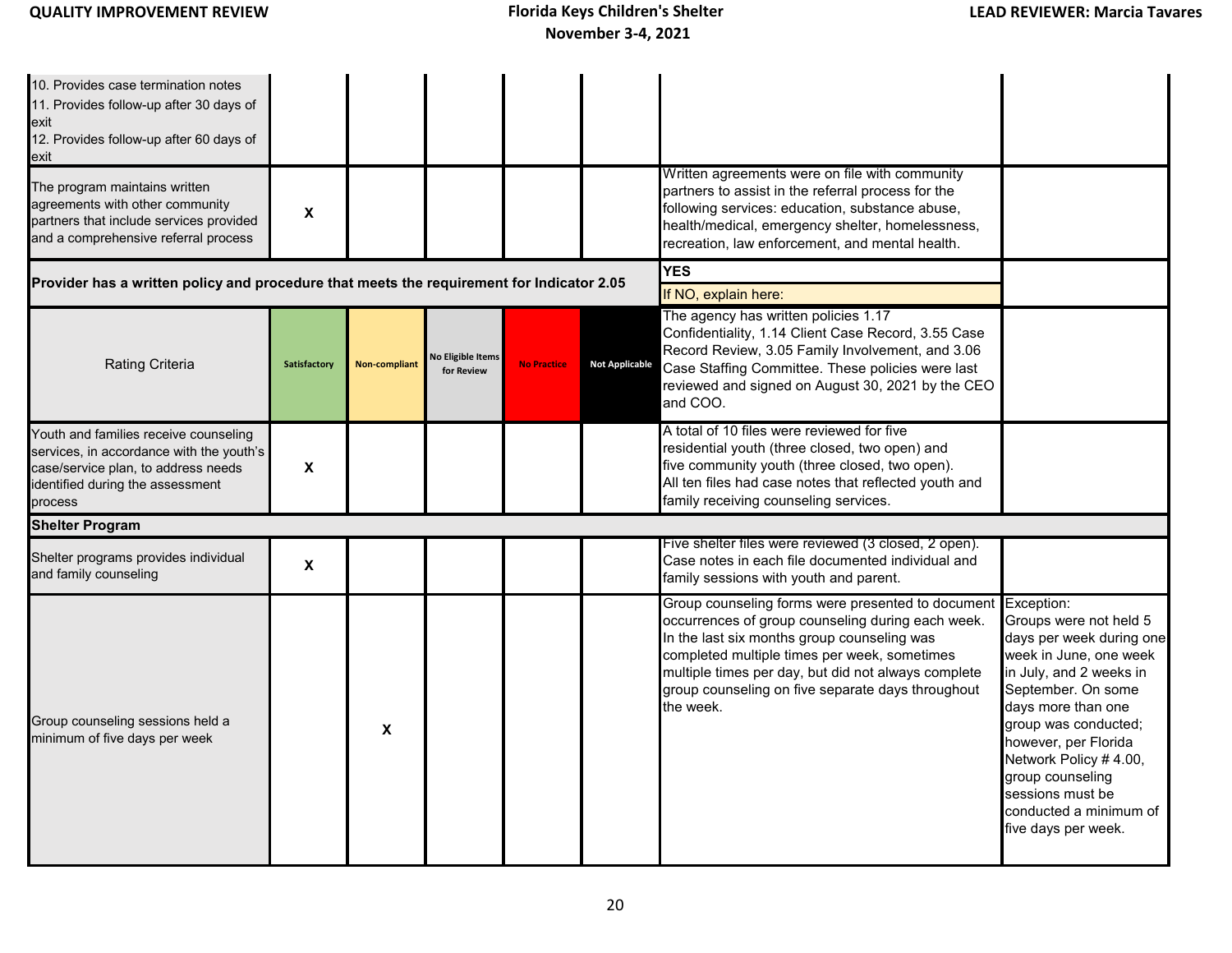| Group counseling sessions consist of:<br>a. Length of at least 30 minutes<br>b. Opportunity for youth engagement<br>c. Clear and relevant topic<br>(informational/developmental/<br>educational)<br>d. Clear leader or facilitator                                                                                                                                                                                                 | $\boldsymbol{\mathsf{X}}$ |  |  | Group Counseling forms were reviewed showing<br>documentation of groups. The group form has<br>sections to list youth who participated, topic,<br>facilitator, and a duration. Each group form reviewed<br>noted a clear, relevant topic, youth engagement<br>opportunity, length of time, and facilitator of group. |  |
|------------------------------------------------------------------------------------------------------------------------------------------------------------------------------------------------------------------------------------------------------------------------------------------------------------------------------------------------------------------------------------------------------------------------------------|---------------------------|--|--|----------------------------------------------------------------------------------------------------------------------------------------------------------------------------------------------------------------------------------------------------------------------------------------------------------------------|--|
| <b>Community Counseling</b>                                                                                                                                                                                                                                                                                                                                                                                                        |                           |  |  |                                                                                                                                                                                                                                                                                                                      |  |
| Community counseling programs<br>provide therapeutic community-based<br>services designed to provide the<br>intervention necessary to stabilize the<br>family. Services are provided in the<br>youth's home, a community location, the<br>local provider's counseling office or<br>virtually if written documentation is<br>provided in the youth's file for reasons<br>why it is in the best interest of the youth<br>and family. | $\boldsymbol{\mathsf{X}}$ |  |  | Five files were reviewed (3 closed, 2 open). All five<br>files had notes indicating interventions were provided<br>to youth and family in many different formats to best<br>meet the needs of the youth and family.                                                                                                  |  |
| <b>Counseling Services</b>                                                                                                                                                                                                                                                                                                                                                                                                         |                           |  |  |                                                                                                                                                                                                                                                                                                                      |  |
| Reflect all case files for coordination<br>between presenting problem(s),<br>psychosocial assessment, case/service<br>plan, case/service plan reviews, case<br>management, and follow-up                                                                                                                                                                                                                                           | X                         |  |  | All reviewed files had notes indicating counseling was<br>provided to youth and family that focused on<br>presenting problems, needs assessment and service<br>plans.                                                                                                                                                |  |
| Maintain individual case files on all<br>youth and adhere to all laws regarding<br>confidentiality                                                                                                                                                                                                                                                                                                                                 | $\boldsymbol{\mathsf{X}}$ |  |  | All reviewed files reviewed were marked "confidential"<br>on the physical file. Each file also contained<br>documentation of providing youth and parent with<br>information regarding privacy and HIPPA.                                                                                                             |  |
| Case notes maintained for all<br>counseling services provided and<br>documents youth's progress                                                                                                                                                                                                                                                                                                                                    | X                         |  |  | All reviewed files provided evidence of counseling<br>services as documented by case notes. Youth's<br>progress was also detailed by counselors in the case<br>notes.                                                                                                                                                |  |
| On-going internal process that ensures<br>clinical reviews of case records and<br>staff performance                                                                                                                                                                                                                                                                                                                                | X                         |  |  | The agency conducts clinical reviews of case records<br>and staff performance. Supervisors review cases and<br>document reviews on an ongoing monthly basis.                                                                                                                                                         |  |
|                                                                                                                                                                                                                                                                                                                                                                                                                                    |                           |  |  | <b>YES</b>                                                                                                                                                                                                                                                                                                           |  |
|                                                                                                                                                                                                                                                                                                                                                                                                                                    |                           |  |  | If NO, explain here:                                                                                                                                                                                                                                                                                                 |  |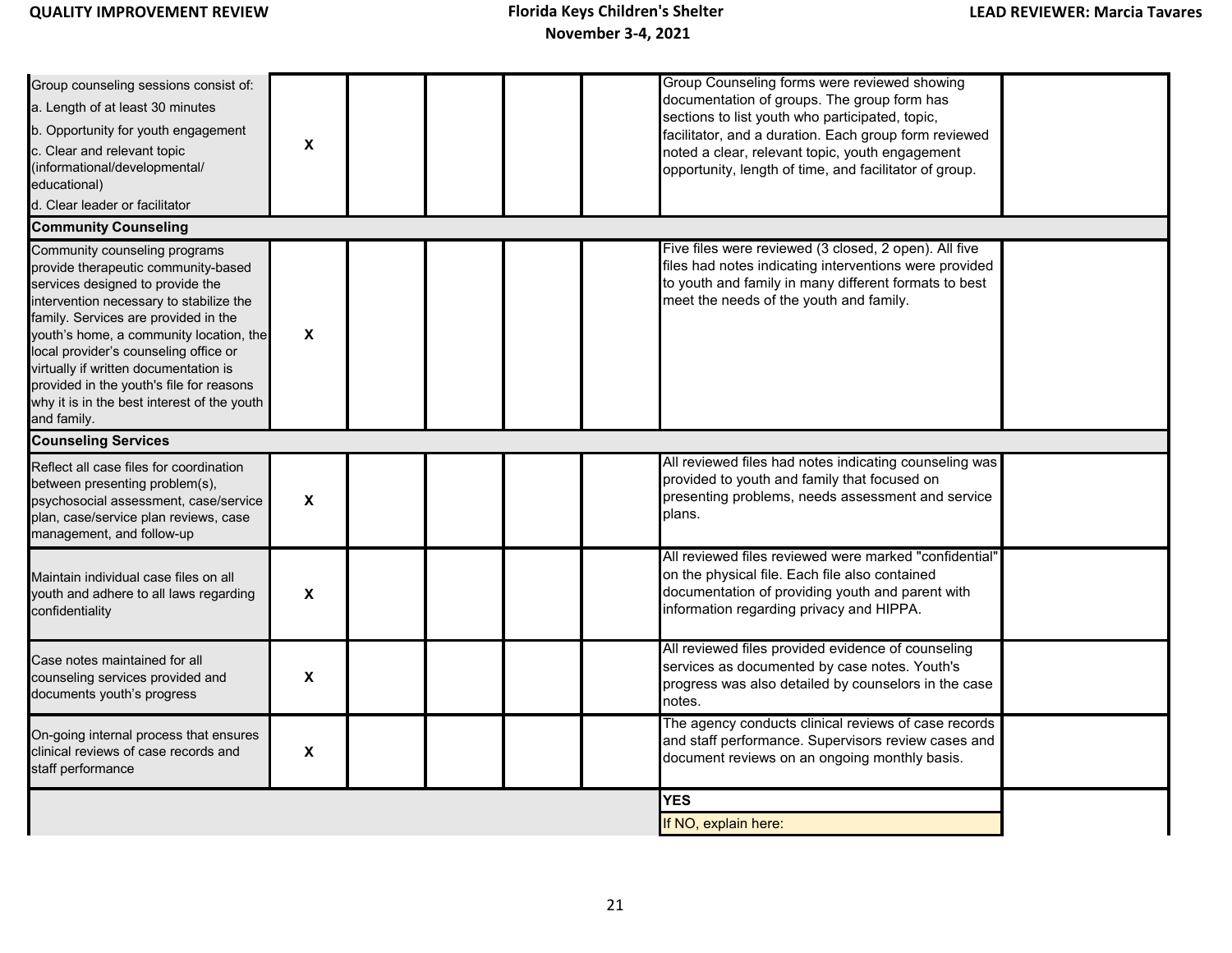| Provider has a written policy and procedure that meets the requirement for Indicator 2.06                                                                                                                                                                                    |                           |               |                                 | The agency has written policies 3.06 Case Staffing<br>Committee, 3.07 Schedule of Case Staffing<br>Committee Meetings, 3.08 Requesting a Case<br>Staffing Committee Meeting, and 3.09 Written Report<br>from the Case Staffing Committee. These policies<br>were last reviewed and signed on August 30, 2021 by<br>CEO and COO. |                       |                                                                                                                                                                                                                                                                                     |  |  |  |  |  |
|------------------------------------------------------------------------------------------------------------------------------------------------------------------------------------------------------------------------------------------------------------------------------|---------------------------|---------------|---------------------------------|---------------------------------------------------------------------------------------------------------------------------------------------------------------------------------------------------------------------------------------------------------------------------------------------------------------------------------|-----------------------|-------------------------------------------------------------------------------------------------------------------------------------------------------------------------------------------------------------------------------------------------------------------------------------|--|--|--|--|--|
| Rating Criteria                                                                                                                                                                                                                                                              | <b>Satisfactory</b>       | Non-compliant | No Eligible Items<br>for Review | <b>No Practice</b>                                                                                                                                                                                                                                                                                                              | <b>Not Applicable</b> |                                                                                                                                                                                                                                                                                     |  |  |  |  |  |
| <b>Case Staffing Initiation and Notifications</b>                                                                                                                                                                                                                            |                           |               |                                 |                                                                                                                                                                                                                                                                                                                                 |                       |                                                                                                                                                                                                                                                                                     |  |  |  |  |  |
| f parent/guardian initiates, staffing is<br>eld within 7 days                                                                                                                                                                                                                | X                         |               |                                 |                                                                                                                                                                                                                                                                                                                                 |                       | During the review period there was one (1) case<br>referred to case staffing that was adjudicated CINS.<br>The case staffing was held within 7 days as requested<br>by the parent.                                                                                                  |  |  |  |  |  |
| The youth, family and case staffing<br>committee are contacted within a<br>minimum of five working days<br>a. Notification to youth/family no less<br>than 5 working days prior to staffing<br>b. Notification to committee no less than<br>5 working days prior to staffing | $\boldsymbol{x}$          |               |                                 |                                                                                                                                                                                                                                                                                                                                 |                       | Notification of case staffing was sent to parent and<br>committee less than 5 days prior to staffing per the<br>request of the parent. Both the parent and committee<br>confirmed availability for the case staffing.                                                               |  |  |  |  |  |
| <b>Case Staffing Committee</b>                                                                                                                                                                                                                                               |                           |               |                                 |                                                                                                                                                                                                                                                                                                                                 |                       |                                                                                                                                                                                                                                                                                     |  |  |  |  |  |
| <b>Must include:</b><br>a. DJJ rep. or CINS/FINS provider<br>b. Local school district representative                                                                                                                                                                         | $\boldsymbol{\mathsf{x}}$ |               |                                 |                                                                                                                                                                                                                                                                                                                                 |                       | The case reviewed had a DJJ representative and<br>school district representative present in the case<br>staffing.                                                                                                                                                                   |  |  |  |  |  |
| Other members may include:<br>a. State Attorney's Office<br>b. Others requested by youth/ family<br>c. Substance abuse representative<br>d. Law enforcement representative<br>e. DCF representative<br>Mental health representative                                          |                           |               | X                               |                                                                                                                                                                                                                                                                                                                                 |                       | The case reviewed did not have representatives<br>present from State Attorney's office, substance abuse<br>program, law enforcement, DCF, or mental health<br>program.                                                                                                              |  |  |  |  |  |
| The program has an established case<br>staffing committee, and has regular<br>communication with committee<br>members                                                                                                                                                        | X                         |               |                                 |                                                                                                                                                                                                                                                                                                                                 |                       | The program has a case staffing committee that<br>includes a DJJ and school district representative. The<br>program maintains communication with its committee<br>members. Emails and case notes reviewed show the<br>program provides regular communication regarding<br>meetings. |  |  |  |  |  |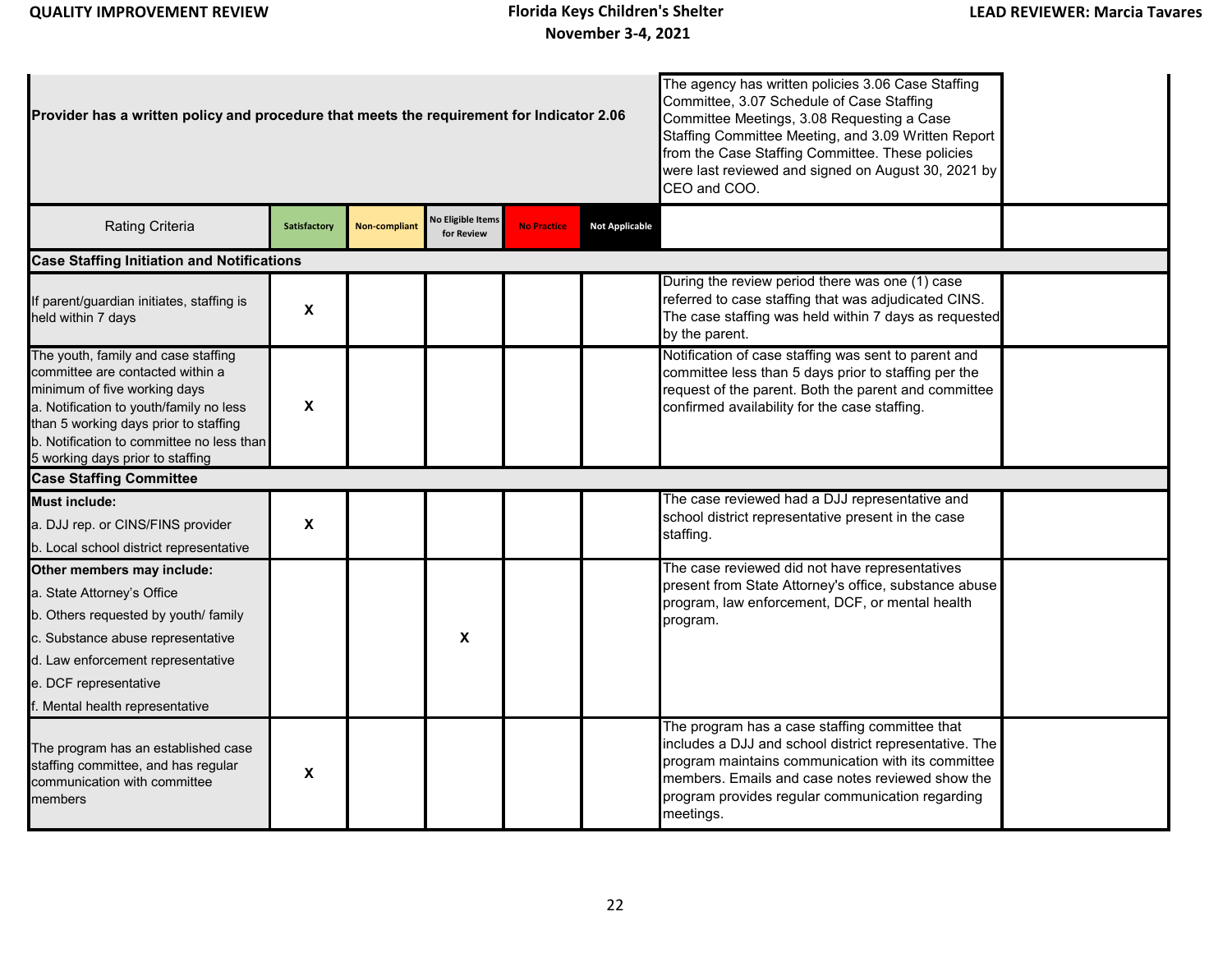| The program has an internal procedure<br>for the case staffing process, including a<br>schedule for committee meetings                                                     | $\boldsymbol{\mathsf{X}}$ |                      |                                        |                    |                       | The case staffing meeting is convened within<br>seven working days from receipt of the written<br>request from the parent/guardian.                                         |  |
|----------------------------------------------------------------------------------------------------------------------------------------------------------------------------|---------------------------|----------------------|----------------------------------------|--------------------|-----------------------|-----------------------------------------------------------------------------------------------------------------------------------------------------------------------------|--|
| As a result of the Case Staffing                                                                                                                                           |                           |                      |                                        |                    |                       |                                                                                                                                                                             |  |
| The youth and family are provided a<br>new or revised plan for services                                                                                                    | $\pmb{\chi}$              |                      |                                        |                    |                       | The case that was reviewed had a new service plan<br>provided as a result of the case staffing.                                                                             |  |
| Written report is provided to the<br>parent/guardian within 7 days of the<br>case staffing meeting, outlining<br>recommendations and reasons behind<br>the recommendations | $\pmb{\chi}$              |                      |                                        |                    |                       | The case reviewed has a letter provided to the youth<br>and family that outlined the committee's<br>recommendations and the reasons behind the<br>recommendations.          |  |
| If applicable, the program works with<br>the circuit court for judicial intervention<br>for the youth/family                                                               | $\boldsymbol{\mathsf{X}}$ |                      |                                        |                    |                       | The case reviewed contained correspondence and<br>documentation involving the court.                                                                                        |  |
| Case Manager/Counselor completes a<br>review summary prior to the court<br>hearing                                                                                         | $\boldsymbol{\mathsf{X}}$ |                      |                                        |                    |                       | The case reviewed had review summary completed<br>before court.                                                                                                             |  |
|                                                                                                                                                                            |                           |                      |                                        |                    |                       | <b>YES</b>                                                                                                                                                                  |  |
|                                                                                                                                                                            |                           |                      |                                        |                    |                       | If NO, explain here:                                                                                                                                                        |  |
| Provider has a written policy and procedure that meets the requirement for Indicator 2.07                                                                                  |                           |                      |                                        |                    |                       | The agency has written policies 1.14 Client Case<br>Records and 1.17 Confidentiality. These policies were<br>last reviewed and signed on August 30, 2021 by CEO<br>and COO. |  |
| Rating Criteria                                                                                                                                                            | Satisfactory              | <b>Non-compliant</b> | <b>No Eligible Items</b><br>for Review | <b>No Practice</b> | <b>Not Applicable</b> |                                                                                                                                                                             |  |
| All records are clearly marked<br>confidential'.                                                                                                                           | X                         |                      |                                        |                    |                       | During the review there were five (5) residential<br>files and five (5) community counseling files<br>reviewed. All files were stamped<br>confidential.                     |  |
| All records are kept in a secure room or<br>ocked in a file cabinet that is marked<br>'confidential"                                                                       | $\boldsymbol{\mathsf{x}}$ |                      |                                        |                    |                       | All records are kept in a locked room adjacent to the<br>youth lounge in the shelter.                                                                                       |  |
| When in transport, all records are                                                                                                                                         |                           |                      |                                        |                    |                       | An opaque container, marked confidential, with a                                                                                                                            |  |
| ocked in an opaque container marked<br>'confidential"                                                                                                                      | $\boldsymbol{\mathsf{X}}$ |                      |                                        |                    |                       | locking mechanism is used to transport files offsite.                                                                                                                       |  |
| All records are maintained in a neat and<br>orderly manner so that staff can quickly<br>and easily access information                                                      | X                         |                      |                                        |                    |                       | All 10 cases reviewed were maintained in a neat<br>and orderly manner with cover pages and list of<br>the content and order of documents in each<br>section.                |  |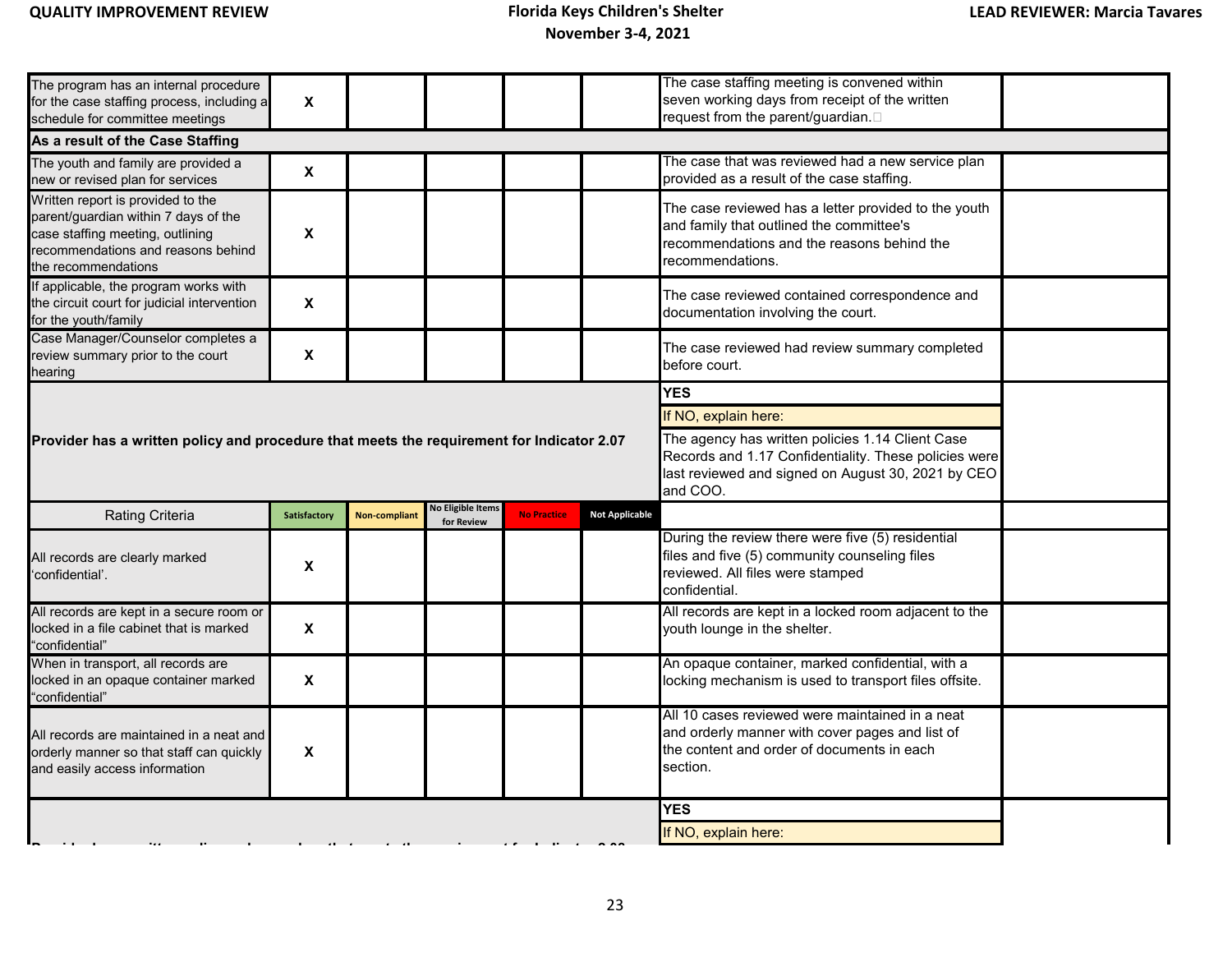| Provider has a written policy and procedure that meets the requirement for Indicator 2.08                                                                                                                                                                            |              |                      |                                        | The agency has a policy and procedure $# 3.61$ that<br>was last approved and signed on 8/30/2021 by the<br>CEO and COO.                                                                                                                                                                                        |                       |                                                                                                                                                                                                                                                                                                                                                                                                                                                             |  |
|----------------------------------------------------------------------------------------------------------------------------------------------------------------------------------------------------------------------------------------------------------------------|--------------|----------------------|----------------------------------------|----------------------------------------------------------------------------------------------------------------------------------------------------------------------------------------------------------------------------------------------------------------------------------------------------------------|-----------------------|-------------------------------------------------------------------------------------------------------------------------------------------------------------------------------------------------------------------------------------------------------------------------------------------------------------------------------------------------------------------------------------------------------------------------------------------------------------|--|
| <b>Rating Criteria</b>                                                                                                                                                                                                                                               | Satisfactory | <b>Non-compliant</b> | <b>No Eligible Items</b><br>for Review | <b>No Practice</b>                                                                                                                                                                                                                                                                                             | <b>Not Applicable</b> |                                                                                                                                                                                                                                                                                                                                                                                                                                                             |  |
| Use of youth's preferred name/<br>pronoun:<br>a. Youth are addressed according to<br>their preferred name and gender<br>pronouns<br>b. Youth's preferred name and gender<br>pronouns are used in logbook and on all<br>outward-facing documents and census<br>boards |              |                      | X                                      |                                                                                                                                                                                                                                                                                                                |                       | The program reported there were no youth served<br>who identified as other sexual orientation or gender<br>identity during the review period. It was observed,<br>during a tour of the facility, the agency has postings<br>throughout the facility so all youth feel welcome<br>regardless of their sexual orientation or gender. In<br>addition, educational publication is accessible for<br>youth in the lobby, youth lounge, and on each dorm<br>wing. |  |
| Youth in need of specialized support is<br>referred to qualified resources (as<br>applicable)                                                                                                                                                                        |              |                      | $\boldsymbol{\mathsf{X}}$              |                                                                                                                                                                                                                                                                                                                |                       | No applicable youth served.                                                                                                                                                                                                                                                                                                                                                                                                                                 |  |
| Youth preference is considered and<br>documented for room assignment and<br>youth is not roomed in isolation due to<br>sexual orientation, gender identity, or<br>gender expression                                                                                  |              |                      | X                                      |                                                                                                                                                                                                                                                                                                                |                       | No applicable youth served.                                                                                                                                                                                                                                                                                                                                                                                                                                 |  |
| Youth is provided hygiene products,<br>undergarments and clothing that affirms<br>their gender identity or gender<br>expression                                                                                                                                      |              |                      | $\mathbf x$                            |                                                                                                                                                                                                                                                                                                                |                       | No applicable youth served.                                                                                                                                                                                                                                                                                                                                                                                                                                 |  |
| The agency has signage and<br>brochures/publication placed in common<br>areas indicating that all youth are<br>welcome regardless of sexual<br>orientation, gender identity, and gender<br>expression                                                                |              |                      | X                                      |                                                                                                                                                                                                                                                                                                                |                       | No applicable youth served.                                                                                                                                                                                                                                                                                                                                                                                                                                 |  |
| Provider has a written policy and procedure that meets the requirement for Indicator 2.09                                                                                                                                                                            |              |                      |                                        | <b>NO</b><br>If NO, explain here:<br>Policy # 3.13.2 (Probation Respite) is missing<br>requirement for NetMIS/JJIS entry within 3 business<br>days of intake & discharge.<br>Policy # 3.67 (FYRAC) does not specify youth and<br>family will participate in 13 sessions or 90 consecutive<br>days as required. |                       |                                                                                                                                                                                                                                                                                                                                                                                                                                                             |  |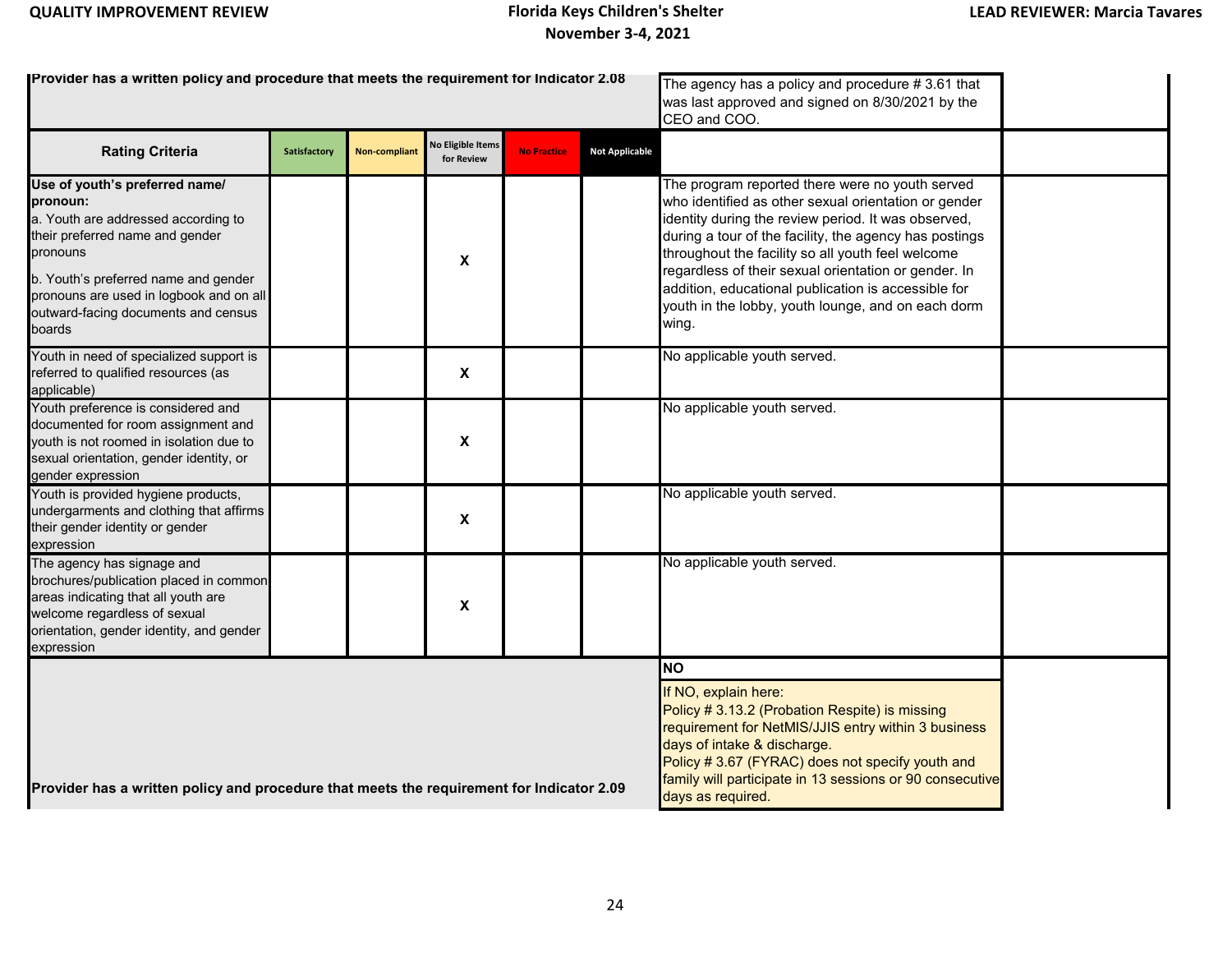|                                                                                                                                                                         |                           |                      |                                        |                    |                       | The agency has multiple written policies and<br>procedures for specialized services: 3.13.1 - Staff<br>Secure; 3.13 - Domestic Violence; 3.13.2 - Probation<br>Respite; 3.13.3 - DMST; and 3.67 - FYRAC; 3.13.4.<br>The policies were last approved and signed by the<br>CEO and COO on 8/30/21. |  |
|-------------------------------------------------------------------------------------------------------------------------------------------------------------------------|---------------------------|----------------------|----------------------------------------|--------------------|-----------------------|--------------------------------------------------------------------------------------------------------------------------------------------------------------------------------------------------------------------------------------------------------------------------------------------------|--|
| <b>Rating Criteria</b>                                                                                                                                                  | <b>Satisfactory</b>       | <b>Non-compliant</b> | No Eligible<br><b>Items for Review</b> | <b>No Practice</b> | <b>Not Applicable</b> |                                                                                                                                                                                                                                                                                                  |  |
| <b>Staff Secure</b>                                                                                                                                                     |                           |                      |                                        |                    |                       |                                                                                                                                                                                                                                                                                                  |  |
| Does the agency have any cases in<br>the last 6 months or since the last<br>onsite QI review was conducted? (If<br>no, select rating "No eligible items<br>for review") |                           |                      | <b>NO</b>                              |                    |                       |                                                                                                                                                                                                                                                                                                  |  |
| <b>Staff Secure policy and procedure</b>                                                                                                                                |                           |                      |                                        |                    |                       | Reviewed Staff Secure policy # 3.13.1. The policy                                                                                                                                                                                                                                                |  |
| outlines the following:                                                                                                                                                 |                           |                      |                                        |                    |                       | addresses the requirement of the indicator.                                                                                                                                                                                                                                                      |  |
| a. In-depth orientation on admission                                                                                                                                    |                           |                      |                                        |                    |                       |                                                                                                                                                                                                                                                                                                  |  |
| b. Assessment and service planning                                                                                                                                      |                           |                      |                                        |                    |                       |                                                                                                                                                                                                                                                                                                  |  |
| c. Enhanced supervision and security<br>with emphasis on control and<br>appropriate level of physical<br>intervention                                                   | $\boldsymbol{\mathsf{X}}$ |                      |                                        |                    |                       |                                                                                                                                                                                                                                                                                                  |  |
| d. Parental involvement                                                                                                                                                 |                           |                      |                                        |                    |                       |                                                                                                                                                                                                                                                                                                  |  |
| e. Collaborative aftercare                                                                                                                                              |                           |                      |                                        |                    |                       |                                                                                                                                                                                                                                                                                                  |  |
| Program only accept youth that meet<br>legal requirements of F.S. 984 for<br>being formally court ordered in to<br><b>Staff Secure Services</b>                         |                           |                      | X                                      |                    |                       | No applicable youth were served during the QI review<br>period.                                                                                                                                                                                                                                  |  |
| <b>Staff Assigned:</b>                                                                                                                                                  |                           |                      |                                        |                    |                       | No applicable youth were served during the QI review                                                                                                                                                                                                                                             |  |
| a. One staff secure bed and assigned<br>staff supervision to one staff secure<br>youth at any given time                                                                |                           |                      |                                        |                    |                       | beriod.                                                                                                                                                                                                                                                                                          |  |
| b. Program assign specific staff<br>during each shift to monitor location/<br>movement of staff secure youth                                                            |                           |                      | $\pmb{\chi}$                           |                    |                       |                                                                                                                                                                                                                                                                                                  |  |
| c. Agency clearly documents the<br>specific staff person assigned to the<br>staff secure youth in the logbook or<br>any other means on each shift                       |                           |                      |                                        |                    |                       |                                                                                                                                                                                                                                                                                                  |  |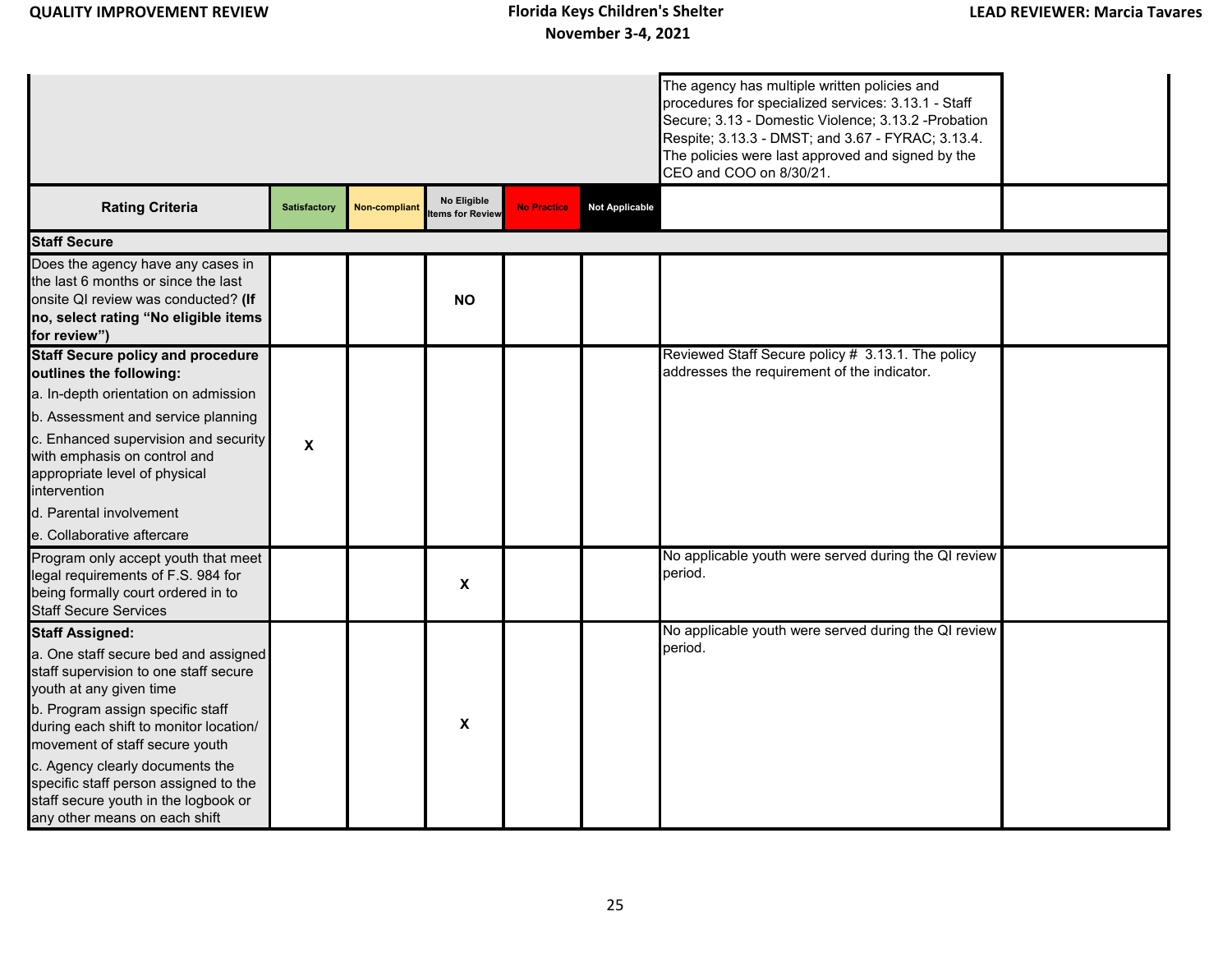Agency provides a written report for any court proceedings regarding the youth's progress **X** No applicable youth were served during the QI review period. Does the agency have any cases in the last 6 months or since the last onsite QI review was conducted? **(If no, select rating "No eligible items for review") NO** Agency has evidence that the FNYFS was contacted for approval prior to admission for all Domestic Minor Sex Trafficking (DMST) placements. **X** No applicable youth were served during the QI review period. There is evidence the youth was entered into NetMIS as a Special Populations youth at admission and a Human Trafficking Screening Tool (HTST) was completed. **X** No applicable youth were served during the QI review period. Services provided to these youth specifically designated services designed to serve DMST youth **X** No applicable youth were served during the QI review period. Did the placement of DMST youth require additional supervision for the safety of the youth or the program? If so, did the agency provide the appropriate level of supervision and safety measures? **X** No applicable youth were served during the QI review period. Length of Stay: a. Youth in program do not have length of stay in DMST placement that exceeds seven (7) days b. Agency has approval for stays and support beyond seven (7) days for DMST placements that are obtained on a case-by-case basis? (If applicable.) **Domestic Minor Sex Trafficking (DMST) Rating Criteria Satisfactory No Eligible Rating Criteria Items for Review No Practice Not Applicable** No applicable youth were served during the QI review period. **X**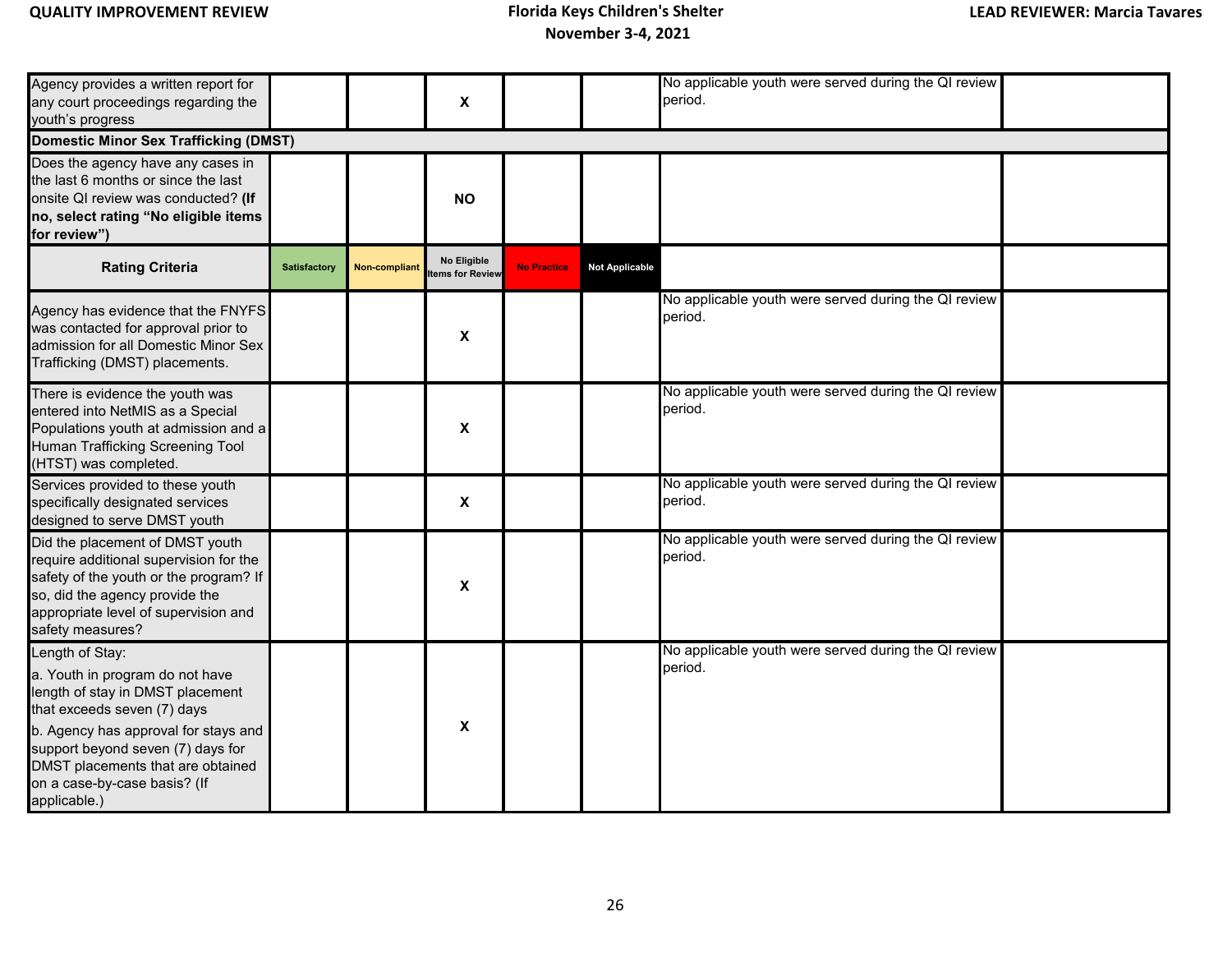| Agency has evidence that staff<br>assigned to DMST youth under this<br>provision are to enhance the regular<br>services available through direct<br>engagement in positive activities<br>designed to encourage the youth to<br>remain in shelter |                     |                      | X                                      |                    |                       | No applicable youth were served during the QI review<br>period.                                                    |  |
|--------------------------------------------------------------------------------------------------------------------------------------------------------------------------------------------------------------------------------------------------|---------------------|----------------------|----------------------------------------|--------------------|-----------------------|--------------------------------------------------------------------------------------------------------------------|--|
| All other services provided to DMST<br>youth are consistent with all other<br>general CINS/FINS program<br>requirements                                                                                                                          |                     |                      | X                                      |                    |                       | No applicable youth were served during the QI review<br>period.                                                    |  |
| <b>Domestic Violence</b>                                                                                                                                                                                                                         |                     |                      |                                        |                    |                       |                                                                                                                    |  |
| Does the agency have any cases in<br>the last 6 months or since the last<br>onsite QI review was conducted? (If<br>no, select rating "No eligible items<br>for review")                                                                          | <b>YES</b>          |                      |                                        |                    |                       |                                                                                                                    |  |
| <b>Rating Criteria</b>                                                                                                                                                                                                                           | <b>Satisfactory</b> | <b>Non-compliant</b> | No Eligible<br><b>Items for Review</b> | <b>No Practice</b> | <b>Not Applicable</b> |                                                                                                                    |  |
| Youth admitted to DV Respite<br>placement have a pending DV charge<br>and have evidence of being screened<br>by JAC/Detention, but do not meet<br>criteria for secure detention                                                                  | X                   |                      |                                        |                    |                       | Two closed Domestic Violence (DV) youth records<br>were reviewed. Both youth were screened and<br>referred by JAC. |  |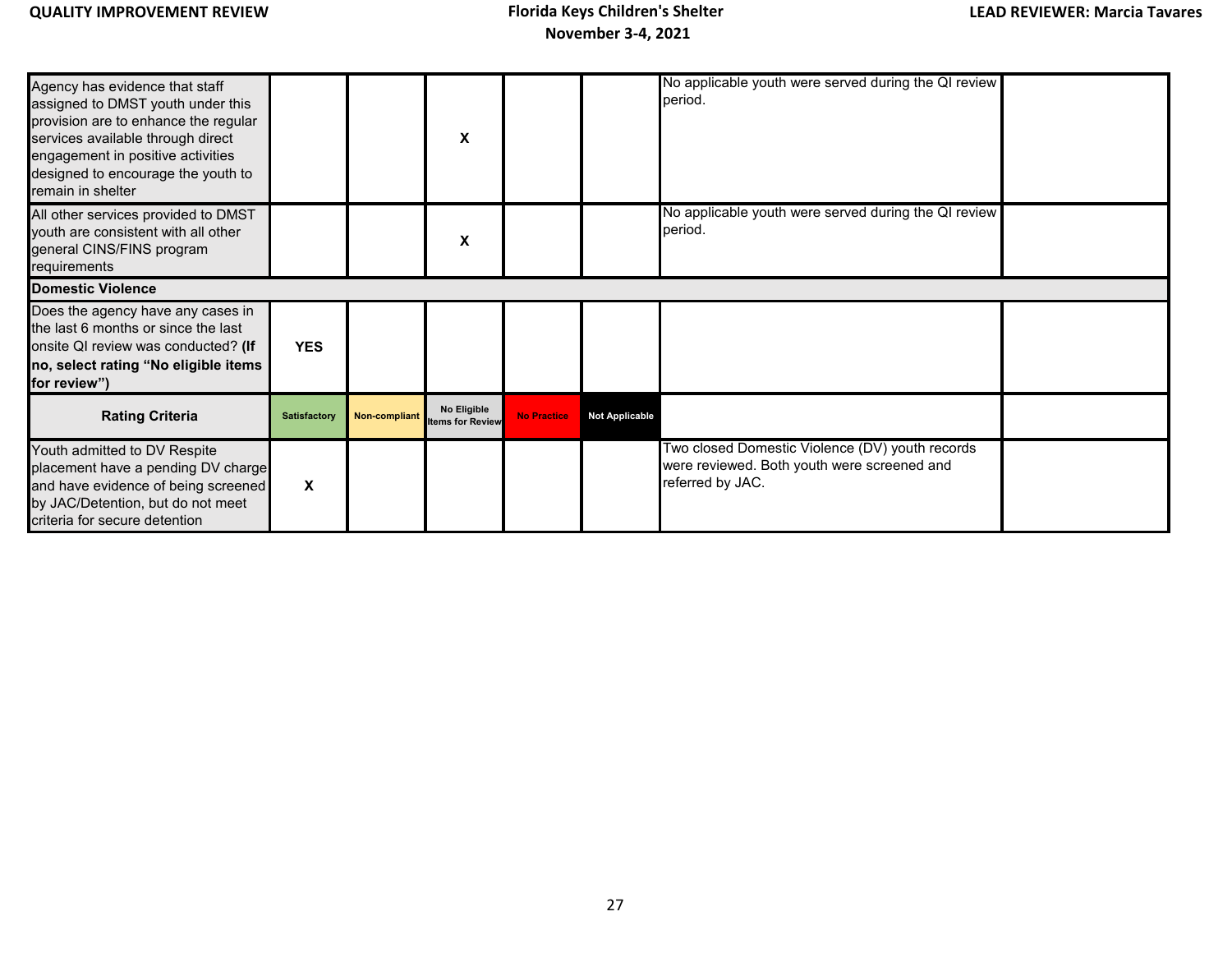| Data entry into NetMIS and JJIS<br>within (3) business days of intake and<br>discharge                                                                                                                                                         |                    | $\boldsymbol{\mathsf{x}}$ |  | Two DV records reviewed were entered into NetMIS<br>within 3 business days of intake and discharge.<br>However, JJIS data entry requirement was not met for records reviewed had a<br>both youth records. One of the two late JJIS entries<br>was a result of the program staff not having access to but discharge was not<br>the JJIS delinquency system. As directed by the Lead<br>Reviewer, staff contacted Megan at the FN; Megan<br>assisted the program in getting access to the data<br>entry for DV respite. FKCS will submit the request<br>forms immediately to Katrina Thompson for<br>processing the request. | Exceptions:<br>One of two DV youth<br>discharge date of 8/23/21<br>entered in JJIS until<br>10/5/21. The second DV<br>record (intake 3/31/21)<br>did not have a DV entry in<br><b>JJIS</b> because staff<br>indicated FKCS did not<br>have permission to enter<br>youth into the JJIS<br>delinquency system and<br>the JPO stated it could<br>not be entered as a DV<br>Respite due to youth<br>being on secure<br>detention prior to DV<br>referral. |
|------------------------------------------------------------------------------------------------------------------------------------------------------------------------------------------------------------------------------------------------|--------------------|---------------------------|--|----------------------------------------------------------------------------------------------------------------------------------------------------------------------------------------------------------------------------------------------------------------------------------------------------------------------------------------------------------------------------------------------------------------------------------------------------------------------------------------------------------------------------------------------------------------------------------------------------------------------------|-------------------------------------------------------------------------------------------------------------------------------------------------------------------------------------------------------------------------------------------------------------------------------------------------------------------------------------------------------------------------------------------------------------------------------------------------------|
| Youth in program do not have length<br>of stay in DV Respite placement that<br>exceeds 21 days. If more than 21<br>days, documentation exists in youth<br>file of transition to CINS/FINS or<br>Probation Respite placement, if<br>applicable. | X                  |                           |  | None of the three youth's length of stay in the DV<br>program exceeded 21 days. One of the two youth had<br>a 21-day DV stay and was transferred to CINS/FINS<br>on the 21st day. Documentation in the progress notes<br>indicated transition to CINS/FINS and termination<br>from DV respite.                                                                                                                                                                                                                                                                                                                             |                                                                                                                                                                                                                                                                                                                                                                                                                                                       |
| Case plan in file reflects goals<br>focusing aggression management,<br>family coping skills, or other<br>intervention design to reduce<br>reoccurrence of violence in the home                                                                 | X                  |                           |  | One of the two youth had a case plan that reflected<br>goals for reducing violence and coping skills. The<br>other youth had an arrest warrant and was removed<br>by law enforcement within seven days of intake, prior<br>to the implementation of a case plan.                                                                                                                                                                                                                                                                                                                                                           |                                                                                                                                                                                                                                                                                                                                                                                                                                                       |
| All other services provided to<br>Domestic Violence Respite youth are<br>consistent with all other general<br>CINS/FINS program requirements                                                                                                   | $\pmb{\mathsf{X}}$ |                           |  | Case notes demonstrate both youth received shelter<br>services consistent with CINS/FINS program<br>requirements.                                                                                                                                                                                                                                                                                                                                                                                                                                                                                                          |                                                                                                                                                                                                                                                                                                                                                                                                                                                       |
| <b>Probation Respite</b>                                                                                                                                                                                                                       |                    |                           |  |                                                                                                                                                                                                                                                                                                                                                                                                                                                                                                                                                                                                                            |                                                                                                                                                                                                                                                                                                                                                                                                                                                       |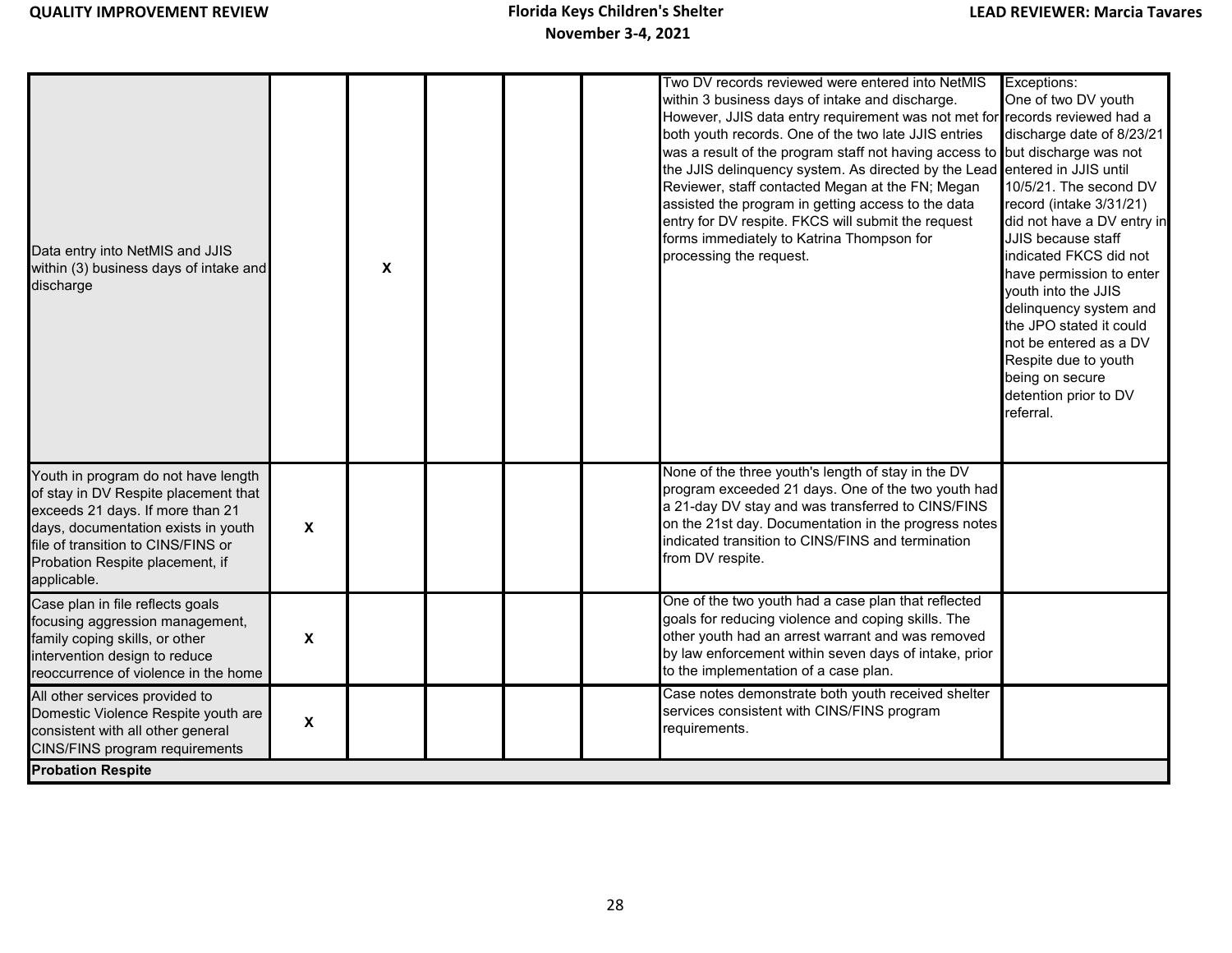| Does the agency have any cases in<br>the last 6 months or since the last<br>onsite QI review was conducted? (If<br>no, select rating "No eligible items<br>for review") |                     |                      | <b>NO</b>                             |                    |                       |                                                                 |
|-------------------------------------------------------------------------------------------------------------------------------------------------------------------------|---------------------|----------------------|---------------------------------------|--------------------|-----------------------|-----------------------------------------------------------------|
| <b>Rating Criteria</b>                                                                                                                                                  | Satisfactory        | <b>Non-compliant</b> | No Eligible<br>tems for Review        | <b>No Practice</b> | <b>Not Applicable</b> |                                                                 |
| All probation respite referrals are<br>submitted to the Florida Network.                                                                                                |                     |                      | $\boldsymbol{\mathsf{X}}$             |                    |                       | No applicable youth were served during the QI review<br>period. |
| Probation Respite Referral come<br>from DJJ Probation and are all youth<br>referred on probation regardless of<br>adjudication status                                   |                     |                      | $\pmb{\chi}$                          |                    |                       | No applicable youth were served during the QI review<br>period. |
| Data entry into NetMIS and JJIS<br>within (3) business days of intake and<br>discharge                                                                                  |                     |                      | $\boldsymbol{\mathsf{X}}$             |                    |                       | No applicable youth were served during the QI review<br>period. |
| Length of stay is no more than<br>fourteen (14) to thirty (30) days?<br>(Placement beyond thirty (30) days<br>requires the approval of the JPO<br>and/or CPO)           |                     |                      | X                                     |                    |                       | No applicable youth were served during the QI review<br>period. |
| All case management and counseling<br>needs have been considered and<br>addressed                                                                                       |                     |                      | $\boldsymbol{\mathsf{x}}$             |                    |                       | No applicable youth were served during the QI review<br>period. |
| All other services provided to<br>Probation Respite youth are<br>consistent with all other general<br>CINS/FINS program requirements                                    |                     |                      | X                                     |                    |                       | No applicable youth were served during the QI review<br>period. |
| <b>Intensive Case Management (ICM)</b>                                                                                                                                  |                     |                      |                                       |                    |                       |                                                                 |
| Does the agency have any cases in<br>the last 6 months or since the last<br>onsite QI review was conducted? (If<br>no, select rating "No eligible items<br>for review") |                     |                      |                                       |                    | N/A                   | FKCS is not contracted to provide ICM services.                 |
| <b>Rating Criteria</b>                                                                                                                                                  | <b>Satisfactory</b> | <b>Non-compliant</b> | <b>No Eligible</b><br>tems for Review | <b>No Practice</b> | <b>Not Applicable</b> |                                                                 |
| Youth receiving services was court<br>ordered                                                                                                                           |                     |                      |                                       |                    | X                     | FKCS is not contracted to provide ICM services.                 |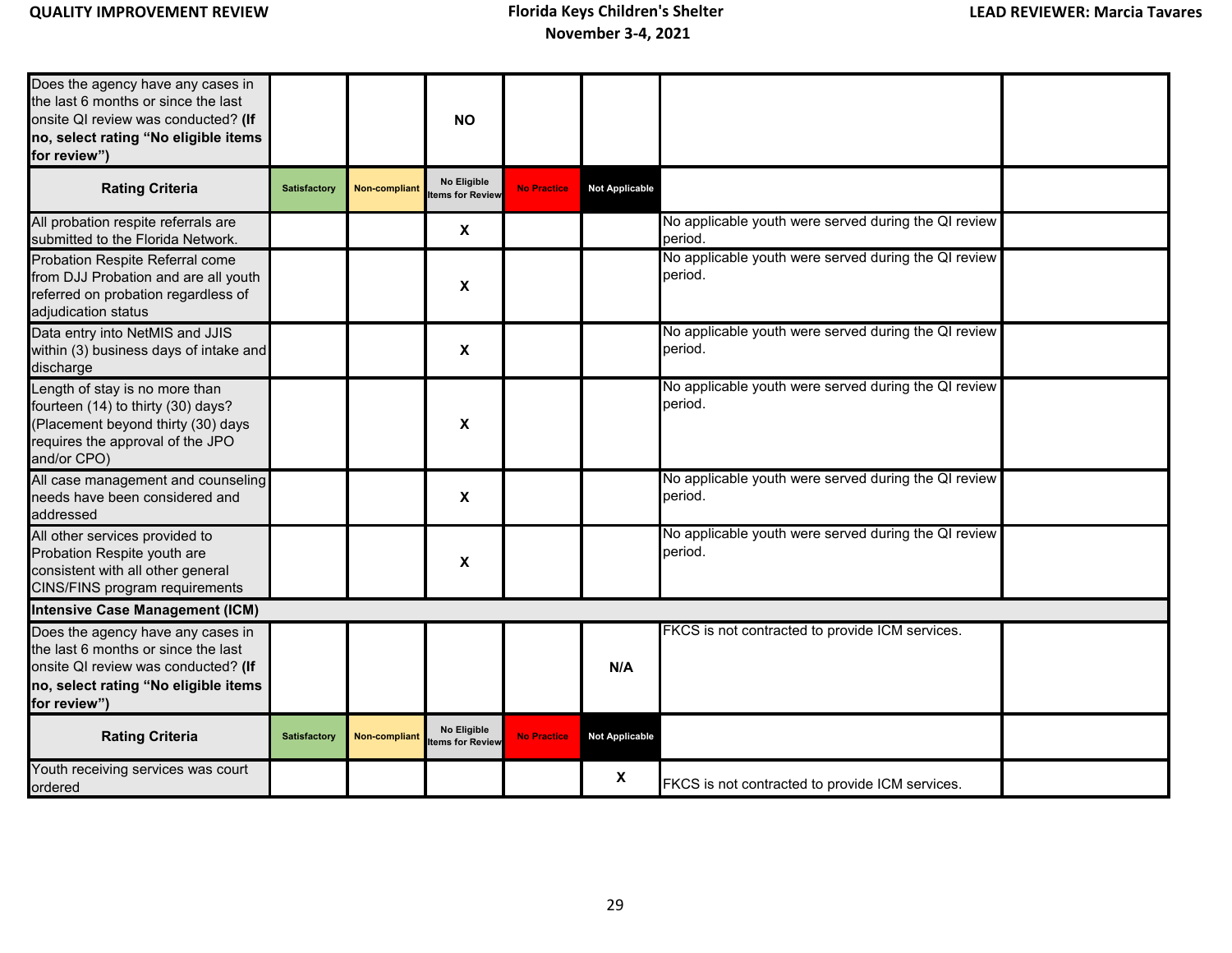**Services for youth and family include: a. Two (2) direct contacts per month b. Two (2) collateral contacts per week c. Direct and collateral contacts not obtained must have documentation to support attempts made to obtain them. All reasonable attempts (at minimum of three) must be made to reach all contacts (direct and collateral) and documented in the case file and NetMIS.** FKCS is not contracted to provide ICM services. **Assessments include:** a. A Child Behavior Checklist (CBCL) is completed within 14 days of intake and at discharge (if applicable) b. An approved self-report assessment that was completed at intake c. An approved self-report assessment that was completed every 90 days following intake and at discharge (if applicable) Case plan demonstrates a strengthbased, trauma-informed focus FKCS is not contracted to provide ICM services. Agency has evidence that ICMS has a strength-based perspective in one or more of the following areas; engaging the family, advocating on their behalf, initiating change agent activities, helping to access supports in the community, teaching problem solving skills, modeling productive behaviors, and/or successful completion of youth and family developmental milestones FKCS is not contracted to provide ICM services. **X X Family and Youth Respite Aftercare Services (FYRAC)– Non-residential Only X** FKCS is not contracted to provide ICM services. **X**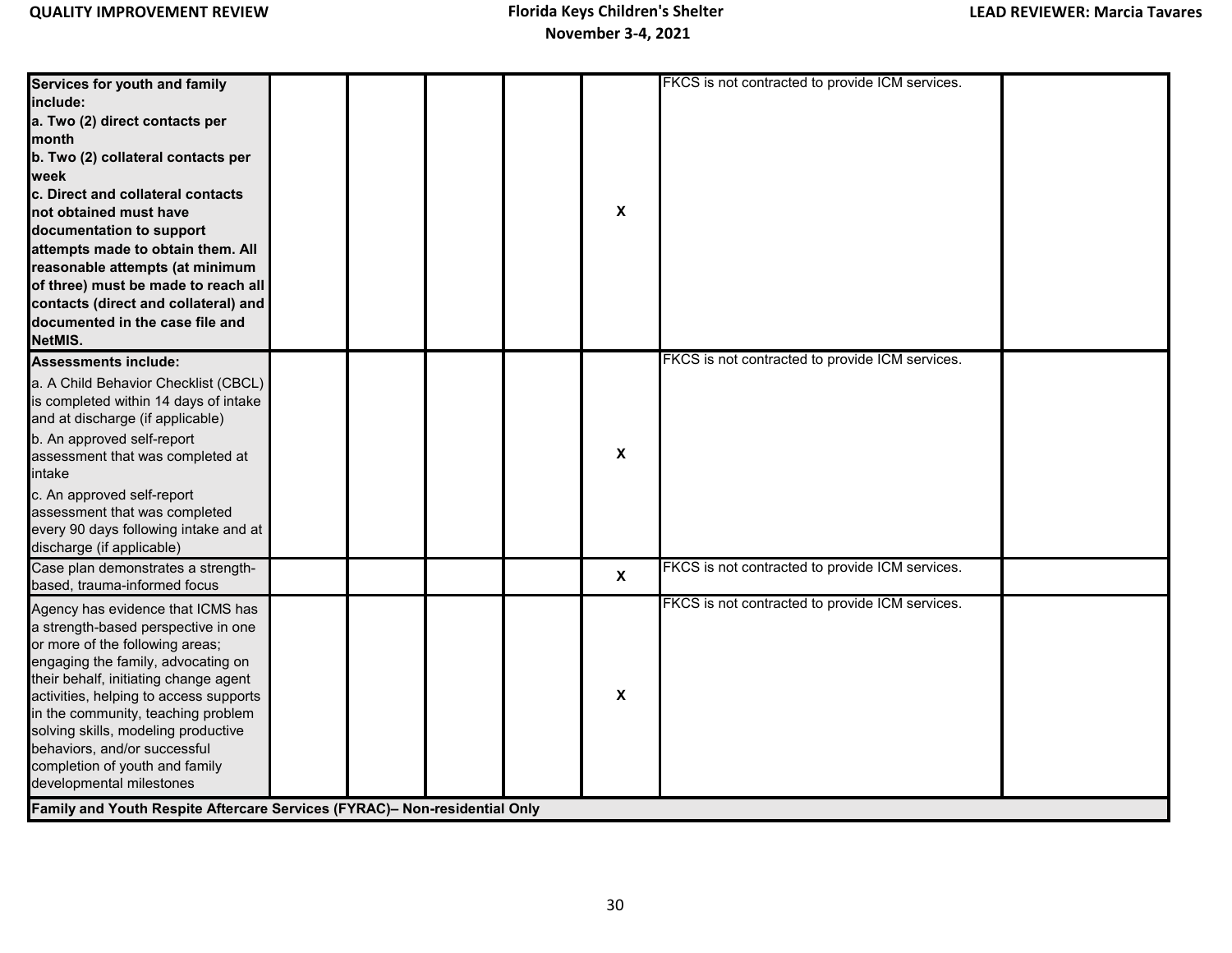# **November 3-4, 2021**

| Does the agency have any cases in<br>the last 6 months or since the last<br>onsite QI review was conducted? (If<br>no, select rating "No eligible items<br>for review")                                                                                                                                                                               |                     |                      | <b>NO</b>                      |                    |                       |                                                                 |  |
|-------------------------------------------------------------------------------------------------------------------------------------------------------------------------------------------------------------------------------------------------------------------------------------------------------------------------------------------------------|---------------------|----------------------|--------------------------------|--------------------|-----------------------|-----------------------------------------------------------------|--|
| <b>Rating Criteria</b>                                                                                                                                                                                                                                                                                                                                | <b>Satisfactory</b> | <b>Non-compliant</b> | No Eligible<br>tems for Review | <b>No Practice</b> | <b>Not Applicable</b> |                                                                 |  |
| Youth is referred by DJJ for a<br>domestic violence arrest on a<br>household member, and/or the youth<br>is on probation regardless of<br>adjudication status and at risk of<br>violating                                                                                                                                                             |                     |                      | $\boldsymbol{\mathsf{X}}$      |                    |                       | No applicable youth were served during the QI review<br>period. |  |
| Agency has evidence that all FYRAC<br>referrals have documented approval<br>from the Florida Network office                                                                                                                                                                                                                                           |                     |                      | $\boldsymbol{\mathsf{X}}$      |                    |                       | No applicable youth were served during the QI review<br>period. |  |
| Intake and initial assessment<br>sessions meets the following criteria:<br>a. Face-to-face gathering of family<br>history and demographic information<br>b. Includes development of the<br>service plan and is documented<br>through signature of the youth and<br>his/her parent/guardian as well as<br>orientation to the program                   |                     |                      | $\boldsymbol{\mathsf{X}}$      |                    |                       | No applicable youth were served during the QI review<br>period. |  |
| Life Management Sessions meets the<br>following criteria:<br>a. Sessions are face-to-face, sixty<br>(60) minutes in length and focus on<br>strengthening the family unit<br>b. Individual Sessions are with the<br>youth and family and focus to<br>engage, identify strengths and needs<br>of each member that help to improve<br>family functioning |                     |                      | $\boldsymbol{\mathsf{X}}$      |                    |                       | No applicable youth were served during the QI review<br>period. |  |
| <b>Group Sessions:</b><br>a. Focus on the same issues as<br>individual/family sessions with the<br>overall goal of strengthening<br>relationships and prevention<br>domestic violence                                                                                                                                                                 |                     |                      | X                              |                    |                       | No applicable youth were served during the QI review<br>period. |  |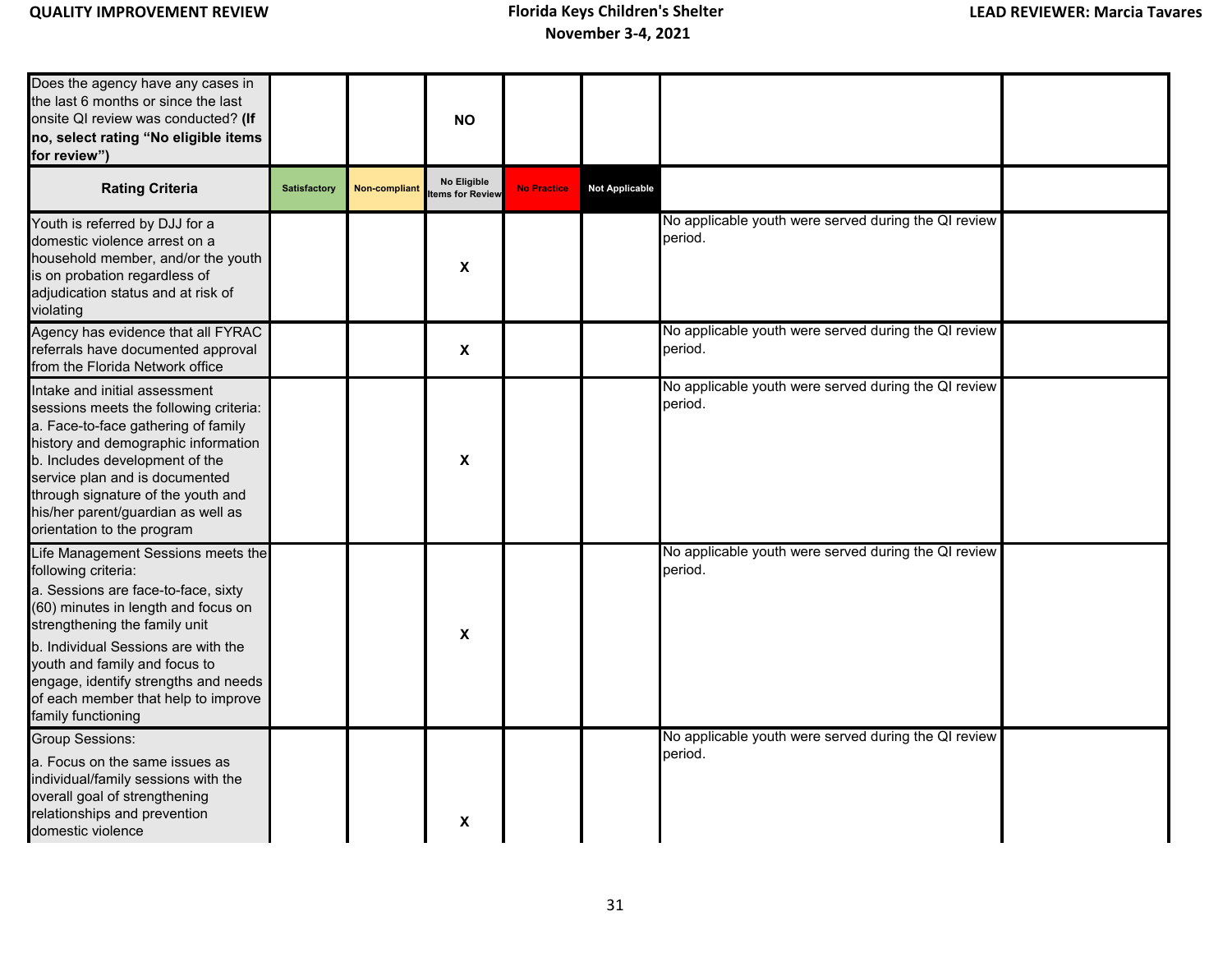| b. Shall be no more than eight (8)<br>youth at one (1) time and shall be for<br>a minimum of sixty (60) minutes per<br>session<br>Youth and family participate in<br>services for thirteen (13) sessions or<br>ninety (90) consecutive days of<br>services, or there is evidence in the<br>youth's file that an extension is<br>granted by DJJ circuit Probation staff |                     |                      | X                                                                                      |                    |                           | No applicable youth were served during the QI review<br>period. |  |
|------------------------------------------------------------------------------------------------------------------------------------------------------------------------------------------------------------------------------------------------------------------------------------------------------------------------------------------------------------------------|---------------------|----------------------|----------------------------------------------------------------------------------------|--------------------|---------------------------|-----------------------------------------------------------------|--|
| 2.10: STOP NOW AND PLAN (SNAP)                                                                                                                                                                                                                                                                                                                                         |                     |                      |                                                                                        |                    |                           |                                                                 |  |
| Provider has a written policy and procedure that meets the requirement for Indicator 2.10                                                                                                                                                                                                                                                                              |                     |                      | N/A<br>If NO, explain here:<br>FKCS is not contracted to provide SNAP services.<br>N/A |                    |                           |                                                                 |  |
| <b>Rating Criteria</b>                                                                                                                                                                                                                                                                                                                                                 | <b>Satisfactory</b> | <b>Non-compliant</b> | No Eligible<br>tems for Review                                                         | <b>No Practice</b> | <b>Not Applicable</b>     |                                                                 |  |
| <b>SNAP Clinical Groups</b>                                                                                                                                                                                                                                                                                                                                            |                     |                      |                                                                                        |                    |                           |                                                                 |  |
| Youth are screened to determine<br>eligibility of services                                                                                                                                                                                                                                                                                                             |                     |                      |                                                                                        |                    | $\boldsymbol{\mathsf{x}}$ | FKCS is not contracted to provide SNAP services.                |  |
| Needs assessment is completed at<br>initial intake, or within two face-to-<br>face sessions                                                                                                                                                                                                                                                                            |                     |                      |                                                                                        |                    | $\mathbf{x}$              | FKCS is not contracted to provide SNAP services.                |  |
| <b>SNAP Assessments</b>                                                                                                                                                                                                                                                                                                                                                |                     |                      |                                                                                        |                    |                           | FKCS is not contracted to provide SNAP services.                |  |
| a. Child Behavior Checklist (CBCL) is<br>completed by the caregiver (pre &<br>post)                                                                                                                                                                                                                                                                                    |                     |                      |                                                                                        |                    |                           |                                                                 |  |
| b. Teacher Report Form (TRF)<br>completed by the teacher (pre & post)                                                                                                                                                                                                                                                                                                  |                     |                      |                                                                                        |                    |                           |                                                                 |  |
| c. Tool for Parenting Self Efficacy<br>(TOPSE) completed by the caregiver<br>(pre & post)<br>d. Prevention Assessment Tool (PAT)<br>(pre & post)                                                                                                                                                                                                                       |                     |                      |                                                                                        |                    | X                         |                                                                 |  |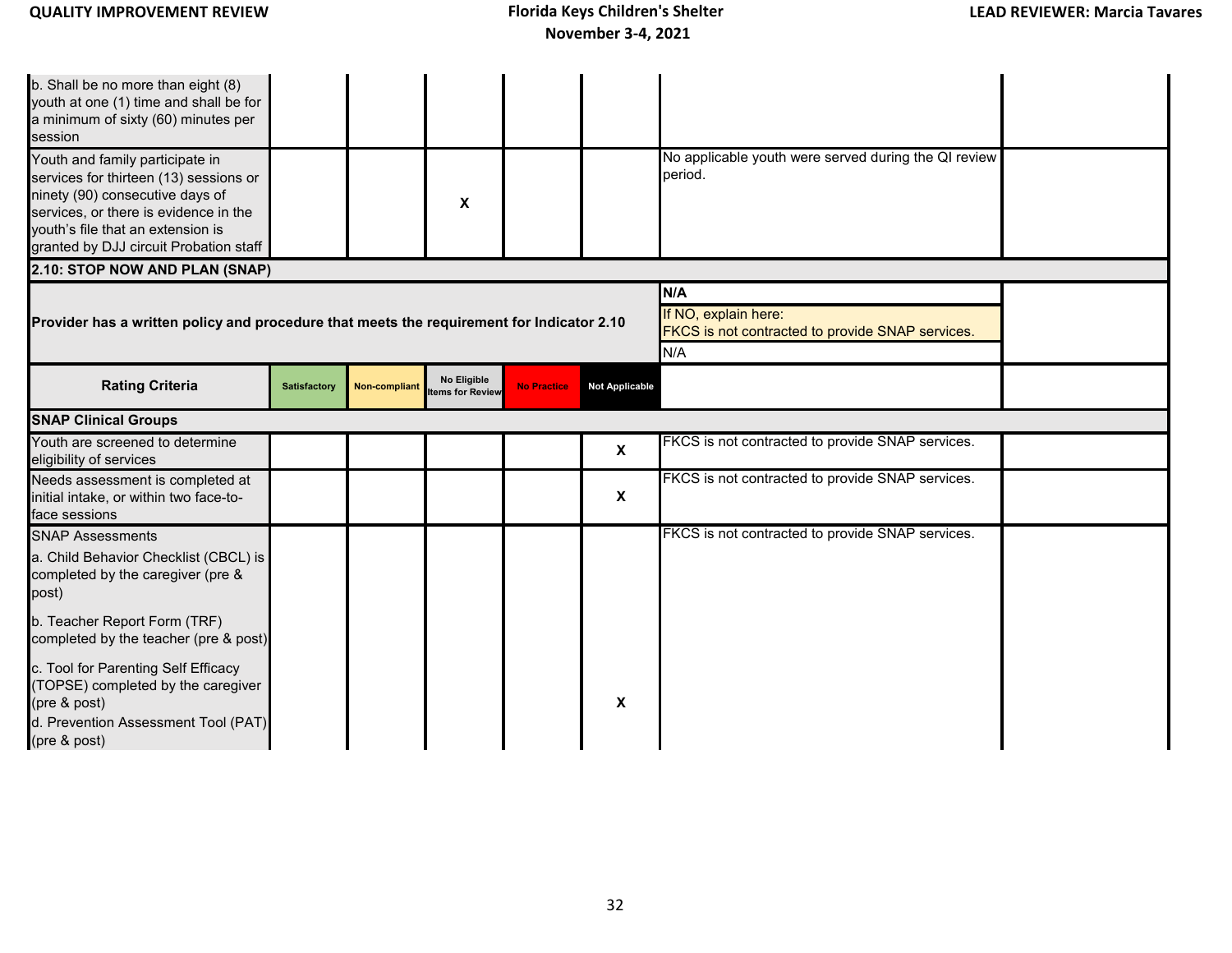| There must be at least three (3)<br>documented attempts in the youths'<br>file to obtain all pre-assessment<br>(listed above) information.<br>SNAP discharge report summary                                                                                                                                  |                     |                      |                                        |                    | $\boldsymbol{\mathsf{X}}$ | FKCS is not contracted to provide SNAP services. |  |
|--------------------------------------------------------------------------------------------------------------------------------------------------------------------------------------------------------------------------------------------------------------------------------------------------------------|---------------------|----------------------|----------------------------------------|--------------------|---------------------------|--------------------------------------------------|--|
| SNAP Boys/SNAP Girls Parent<br><b>Group Evaluation Form</b>                                                                                                                                                                                                                                                  |                     |                      |                                        |                    | $\boldsymbol{\mathsf{X}}$ | FKCS is not contracted to provide SNAP services. |  |
| <b>SNAP Boys/SNAP Girls Child Group</b><br><b>Evaluation Form</b>                                                                                                                                                                                                                                            |                     |                      |                                        |                    | $\boldsymbol{\mathsf{X}}$ | FKCS is not contracted to provide SNAP services. |  |
| <b>SNAP for Schools &amp; Communities</b>                                                                                                                                                                                                                                                                    |                     |                      |                                        |                    |                           |                                                  |  |
| <b>Rating Criteria</b>                                                                                                                                                                                                                                                                                       | <b>Satisfactory</b> | <b>Non-compliant</b> | No Eligible<br><b>Items for Review</b> | <b>No Practice</b> | <b>Not Applicable</b>     |                                                  |  |
| All cycles conducted outside of the<br>school setting is reviewed by the<br>Florida Network prior to the<br>facilitation of services.                                                                                                                                                                        |                     |                      |                                        |                    | X                         | FKCS is not contracted to provide SNAP services. |  |
| Each classroom or community setting<br>group session has the following: a. a<br>minimum of 45 minutes in length b.<br>children ages 6-11 years of age with<br>a minimum of five (5) children present<br>c. one trained SNAP facilitator as well<br>as a teacher or community facilitator<br>in each session. |                     |                      |                                        |                    | X                         | FKCS is not contracted to provide SNAP services. |  |
| Weekly attendance sheet with youth<br>names and/or identifying number<br>completed with signatures of teacher<br>and facilitator(s) (For a total of 13<br>attendance sheets)                                                                                                                                 |                     |                      |                                        |                    | X                         | FKCS is not contracted to provide SNAP services. |  |
| "Class Goal" sheet                                                                                                                                                                                                                                                                                           |                     |                      |                                        |                    | $\boldsymbol{\mathsf{X}}$ | FKCS is not contracted to provide SNAP services. |  |
| Measure of Classroom Environment<br>(MoCE) (Pre and Post) is used to<br>identify baseline and treatment<br>outcomes of reported classroom<br>dynamics.                                                                                                                                                       |                     |                      |                                        |                    | X                         | FKCS is not contracted to provide SNAP services. |  |
| <b>Pre and Post Evaluations</b>                                                                                                                                                                                                                                                                              |                     |                      |                                        |                    | $\mathbf{x}$              | FKCS is not contracted to provide SNAP services. |  |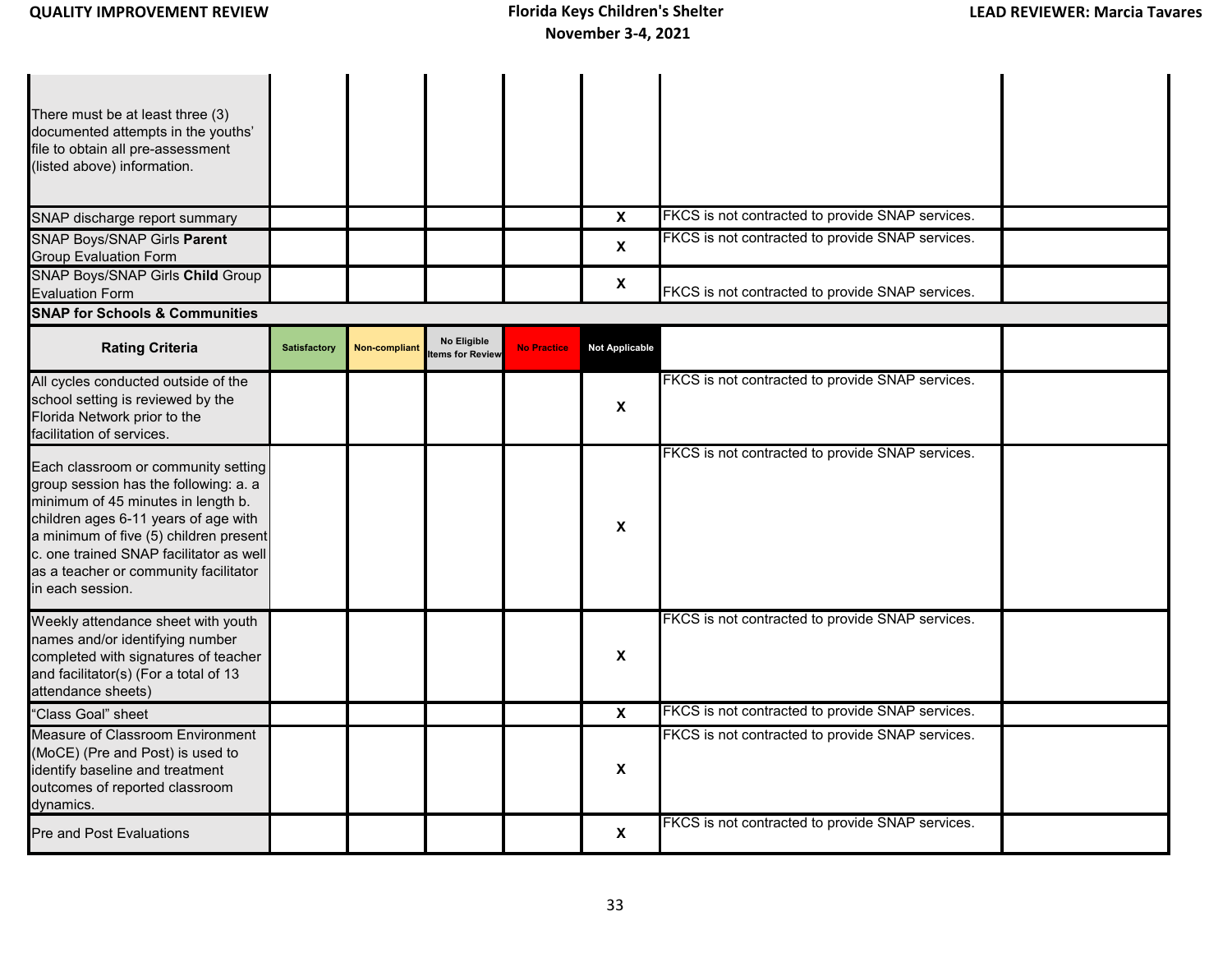One SNAP® Fidelity Adherence Checklist completed per classroom in a 13 – week SNAP in Schools group and uploaded to Dropbox FKCS is not contracted to provide SNAP services. **YES** If NO, explain here: The agency has a policy and procedure #3.14- #4.02 Shelter Environment that was last reviewed on 8-15- 21 and approved on 8/30/2021 by the CEO and COO. **Facility Inspection X** The Program tour was conducted on 11/2/2021 and shelter was found to be clean and organized. **Additional Facility Inspection Narrative (if applicable) Fire and Safety Health Hazards <b>X** X **Date of fire inspection(s) reviewed:** 1/12/2021 **X Provider has a written policy and procedure that meets the requirement for Indicator 3.01 Rating Criteria Satisfactory No Eligible Rating Criteria ITEMS FOR THE REVIEW <b>REVIEW A** Practice **Not Applicable** The grounds was free of debris and beautiful; well maintained landscaping was observed along the front of the building. All of the toilets and showers observed during the tour were clean and functional. The shelter is well lit throughout. Some of the lighting (dormitory hallways) have been updated to LED fixtures. No debris or hazard was observed on exterior. No graffiti was found on the walls or furnishings. All agency vehicles and staff vehicles are locked and secure. Three vans are currently being used by the program: 2019 Honda Odyssey, 2015 Chevrolet, and 2016 Toyota Sienna. All three vans were equipped with a first aid kit, fire extinguisher, and flashlight. Two of the three had a multi-function tool that includes glass breaker/air bag deflator and seat belt cutter. The Toyota van was missing the multifunction tool during inspection but the provider had extra units on hand and promptly added the device to the van upon notification. Program has 2 main sets of keys (one includes med room key) and a spare set. Two sets are used on each shift and a drop box is used to deposit keys after each shift. Incoming staff signs out the key upon retrieval. Egress plans are located throughout facility in common areas and behind the door in each bedroom. A copy of the floor plan is also included in the resident handbook. Client rules are posted on a board enclosed in a cabinet at the entrance to each dorm wing. A board in the youth lounge includes abuse hotline and DJJ incident reporting number. Grievance forms are accessible at the entrance to each dorm wing and a grievance box is mounted on a wall adjacent to the girl's dorm. DCF Child Care License is displayed in lobby area and the license is effective for one year as of 2/1/2021. All interior areas does not contain contraband and is free from hazardous unauthorized metal/foreign objects. All chemicals are maintained in a locked chemical cabinet and each item is inventoried at minimum once per week from period reviewed of 5/1-10/24/21. One set of washer and dryer is located in laundry rooms on each wing. All beds were equipped with sheets, pillows, and comforters. Each youth has an individual dresser for clothing. Other valuable items are stored in a locked storage cubby inside the locked file room.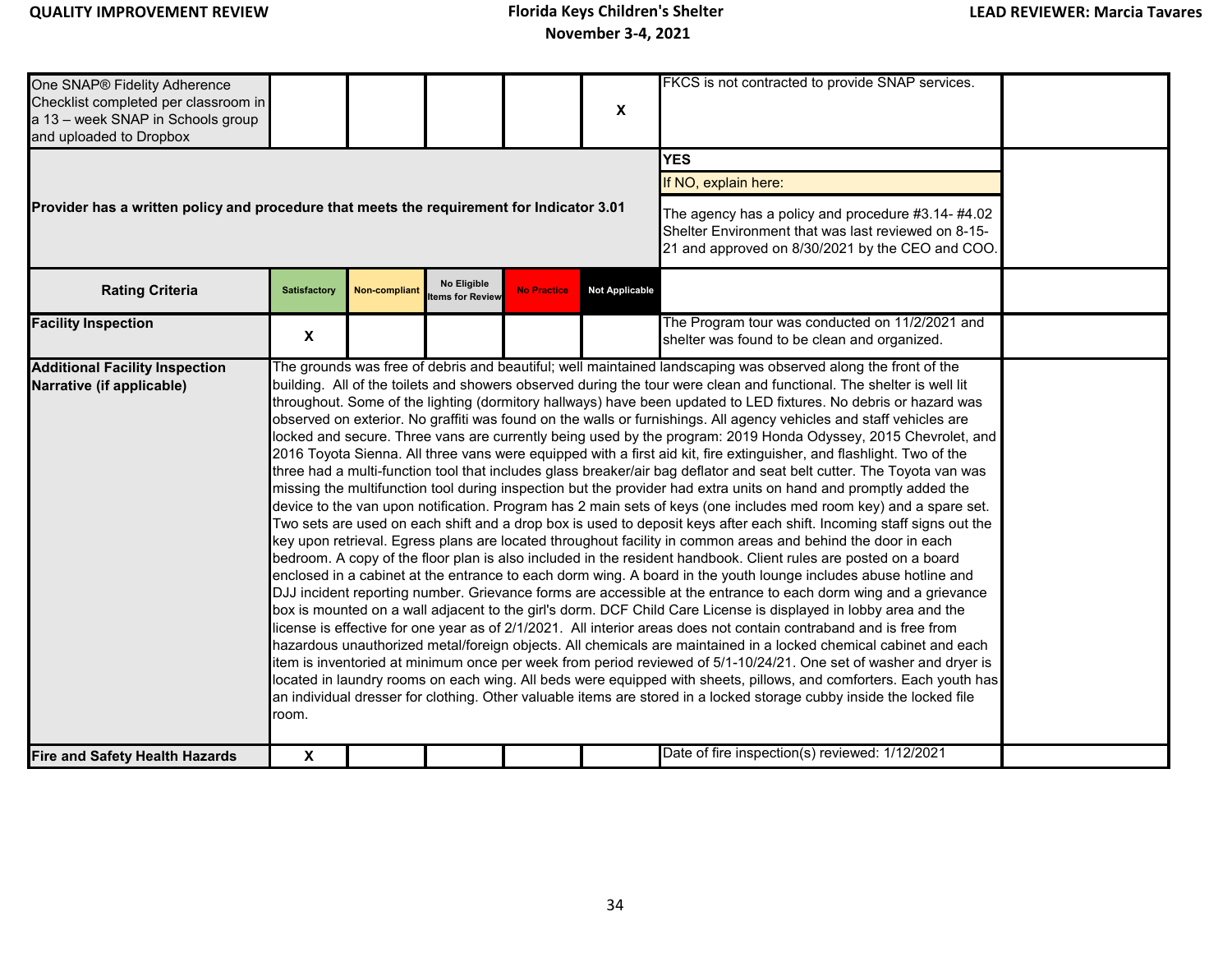| <b>Additional Fire and Safety Health</b><br><b>Hazards Narrative (if applicable)</b>                                                                                                                                                                                                                                                                                                                                                                                                                                                                                                                                                       |                                                                                                                                                                                     | Annual facility fire inspection was conducted and the facility is in compliance with local fire marshal and fire safety<br>code within jurisdiction. The agency completed a minimum of 1 fire drill per month within 2 minutes or less. Date of<br>fire drills reviewed were: 5/8, 5/6, 5/11, 6/1, 6/10, 6/22, 7/2, 7/5, 7/31, 8/2, 8/10, 8/17, 8/31, 9/1, 9/20, 10/5, 10/22,<br>10/16. The agency completed a minimum of 1 mock emergency drill per shift per quarter. All annual fire safety<br>equipment inspections are valid and up to date as of 1/12/21. Dates of mock drills reviewed were: 5/3, 5/7, 5/12, 6/1,<br>6/10, 6/22, 7/2, 7/3, 8/2, 8/3, 8/31, 9/1, 9/20, 9/14 10/5, 10/14, 10/28. The agency has a current satisfactory<br>Residential Group Care inspection report from the Department of Health as of 10/22/21. The agency has a current<br>satisfactory food service inspection report from the Department of Health and Food menus posted, current, and<br>signed by licensed Dietician on 9/27/21. All cold food is properly stored, marked, as well as labeled. Dry storage and<br>pantry area is clean and food properly stored. Refrigerators/freezers are clean and maintained at required<br>temperatures. Fridge temperature showed a reading of 37 degrees and freezer temperature showed a reading of<br>minus 3 degrees. |             |  |  |                                                                                                                                                                                                                                                                                                                                                                                                                                                                                                                                                                                                                                                                                                                      |  |  |  |  |  |
|--------------------------------------------------------------------------------------------------------------------------------------------------------------------------------------------------------------------------------------------------------------------------------------------------------------------------------------------------------------------------------------------------------------------------------------------------------------------------------------------------------------------------------------------------------------------------------------------------------------------------------------------|-------------------------------------------------------------------------------------------------------------------------------------------------------------------------------------|------------------------------------------------------------------------------------------------------------------------------------------------------------------------------------------------------------------------------------------------------------------------------------------------------------------------------------------------------------------------------------------------------------------------------------------------------------------------------------------------------------------------------------------------------------------------------------------------------------------------------------------------------------------------------------------------------------------------------------------------------------------------------------------------------------------------------------------------------------------------------------------------------------------------------------------------------------------------------------------------------------------------------------------------------------------------------------------------------------------------------------------------------------------------------------------------------------------------------------------------------------------------------------------------------------------------------------------------------------|-------------|--|--|----------------------------------------------------------------------------------------------------------------------------------------------------------------------------------------------------------------------------------------------------------------------------------------------------------------------------------------------------------------------------------------------------------------------------------------------------------------------------------------------------------------------------------------------------------------------------------------------------------------------------------------------------------------------------------------------------------------------|--|--|--|--|--|
| <b>Youth Engagement</b>                                                                                                                                                                                                                                                                                                                                                                                                                                                                                                                                                                                                                    |                                                                                                                                                                                     |                                                                                                                                                                                                                                                                                                                                                                                                                                                                                                                                                                                                                                                                                                                                                                                                                                                                                                                                                                                                                                                                                                                                                                                                                                                                                                                                                            |             |  |  |                                                                                                                                                                                                                                                                                                                                                                                                                                                                                                                                                                                                                                                                                                                      |  |  |  |  |  |
| a. Youth are engaged in meaningful,<br>structured activities (e.g., education,<br>recreation, counseling services, life<br>and social skill training) seven days a<br>week during awake hours. Idle time is<br>minimal.<br>b. At least one hour of physical<br>activity is provided daily.<br>c. Youth are provided the opportunity<br>to participate in a variety of faith-<br>based activities. Non-punitive<br>structured activities are offered to<br>youth who do not choose to<br>participate in faith-based activities.<br>d. Daily programming includes<br>opportunities for youth to complete<br>homework and access a variety of | X                                                                                                                                                                                   |                                                                                                                                                                                                                                                                                                                                                                                                                                                                                                                                                                                                                                                                                                                                                                                                                                                                                                                                                                                                                                                                                                                                                                                                                                                                                                                                                            |             |  |  | Youth are engaged in meaningful, structured activities<br>such as groups, specialized treatment services, life<br>and social skills training, recreation, and community<br>service time. At least one of physical activity is<br>provided daily during recreation/outdoor activity times.<br>Youth are provided the opportunity to participate in a<br>variety of faith-based activities. Non-punitive<br>structured activities are offered to youth who do not<br>choose to participate in faith based activities. Daily<br>programming includes opportunities for youth to<br>complete homework during the homework time daily.<br>Daily programming schedule is publicly posted on a<br>board in the common area. |  |  |  |  |  |
| age appropriate, program approved<br>books for reading. Youth are allowed<br>quiet time to read.                                                                                                                                                                                                                                                                                                                                                                                                                                                                                                                                           |                                                                                                                                                                                     |                                                                                                                                                                                                                                                                                                                                                                                                                                                                                                                                                                                                                                                                                                                                                                                                                                                                                                                                                                                                                                                                                                                                                                                                                                                                                                                                                            |             |  |  |                                                                                                                                                                                                                                                                                                                                                                                                                                                                                                                                                                                                                                                                                                                      |  |  |  |  |  |
| e. Daily programming schedule is<br>publicly posted and accessible to<br>both staff and youth.                                                                                                                                                                                                                                                                                                                                                                                                                                                                                                                                             |                                                                                                                                                                                     |                                                                                                                                                                                                                                                                                                                                                                                                                                                                                                                                                                                                                                                                                                                                                                                                                                                                                                                                                                                                                                                                                                                                                                                                                                                                                                                                                            |             |  |  |                                                                                                                                                                                                                                                                                                                                                                                                                                                                                                                                                                                                                                                                                                                      |  |  |  |  |  |
| Provider has a written policy and procedure that meets the requirement for Indicator 3.02                                                                                                                                                                                                                                                                                                                                                                                                                                                                                                                                                  | <b>YES</b><br>If NO, explain here:<br>The agency has a policy and procedure #2.06,<br>Program Orientation that was approved on 8-15-21<br>and signed on 8-30-21 by the CEO and COO. |                                                                                                                                                                                                                                                                                                                                                                                                                                                                                                                                                                                                                                                                                                                                                                                                                                                                                                                                                                                                                                                                                                                                                                                                                                                                                                                                                            |             |  |  |                                                                                                                                                                                                                                                                                                                                                                                                                                                                                                                                                                                                                                                                                                                      |  |  |  |  |  |
| <b>Rating Critoria</b>                                                                                                                                                                                                                                                                                                                                                                                                                                                                                                                                                                                                                     | Satisfactory Non-complian                                                                                                                                                           |                                                                                                                                                                                                                                                                                                                                                                                                                                                                                                                                                                                                                                                                                                                                                                                                                                                                                                                                                                                                                                                                                                                                                                                                                                                                                                                                                            | No Eligible |  |  |                                                                                                                                                                                                                                                                                                                                                                                                                                                                                                                                                                                                                                                                                                                      |  |  |  |  |  |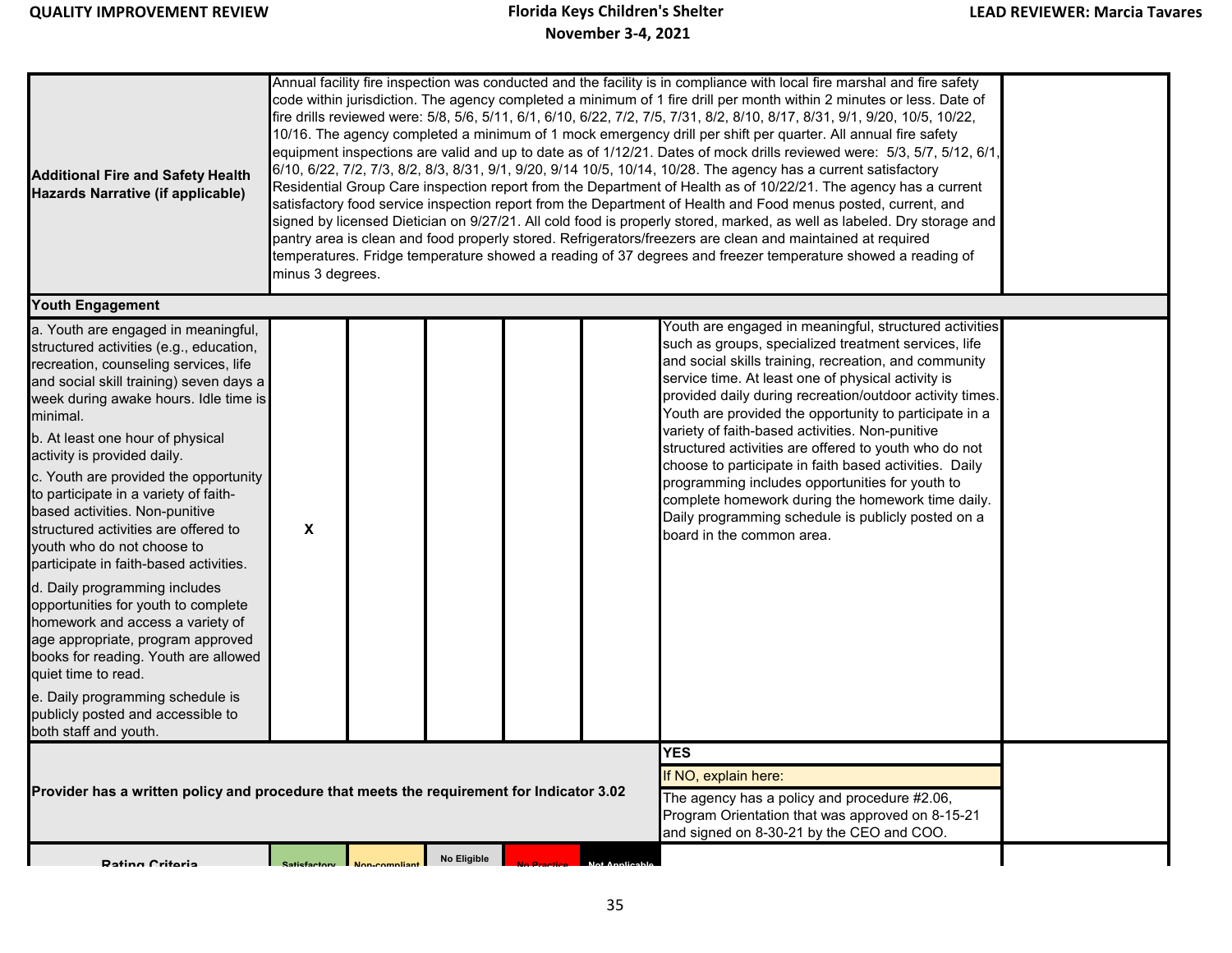| ו שווש שווויטוו                                                                                                                                                                                                                                                                                                                                                                                                                                                                                                                                                     |                           | non-compan | <b>Items for Review</b> |  |                                                                                                                                                                                                                                                                                                                                                                                                                                                                                                                                                                                                        |  |
|---------------------------------------------------------------------------------------------------------------------------------------------------------------------------------------------------------------------------------------------------------------------------------------------------------------------------------------------------------------------------------------------------------------------------------------------------------------------------------------------------------------------------------------------------------------------|---------------------------|------------|-------------------------|--|--------------------------------------------------------------------------------------------------------------------------------------------------------------------------------------------------------------------------------------------------------------------------------------------------------------------------------------------------------------------------------------------------------------------------------------------------------------------------------------------------------------------------------------------------------------------------------------------------------|--|
| Youth received a comprehensive<br>orientation and handbook provided<br>within 24 hours                                                                                                                                                                                                                                                                                                                                                                                                                                                                              | $\boldsymbol{\mathsf{x}}$ |            |                         |  | Three closed records and two open records were<br>reviewed. It is the program's current practice to review<br>the resident handbook with each youth at the time of<br>intake and document orientation within 24 hours.                                                                                                                                                                                                                                                                                                                                                                                 |  |
| Orientation includes the following:<br>a. Youth is given a list of<br>contraband items<br>b. Disciplinary action is<br>explained<br>c. Dress code explained<br>d. Review of access to<br>medical and mental health<br>services<br>e. Procedures for visitation,<br>mail and telephone<br>Grievance procedure<br>Disaster preparedness<br>g.<br>instructions<br>h. Physical layout of the<br>facility<br>i. Sleeping room assignment<br>and introductions<br>j. Suicide prevention- alerting<br>staff of feelings or awareness of<br>others having suicidal thoughts | X                         |            |                         |  | In all five files reviewed there was a comprehensive<br>orientation completed during the intake process that<br>includes all items required by the indicator. Youth and<br>parent/guardian acknowledge orientation to the<br>program by their signature on the resident/parent<br>handbook form; grievance process and rules are also<br>explained. Included in the agency's handbook is the<br>layout/map of the facility, BMS program,<br>emergency/disaster procedures, and youth is<br>explained suicide prevention alerting staff of feelings<br>or awareness of others having suicidal thoughts. |  |
| Documentation of each component of<br>orientation, including orientation<br>topics and dates of presentation, as<br>well as signatures of the youth and<br>staff involved is maintained in the<br>individual youth record                                                                                                                                                                                                                                                                                                                                           | X                         |            |                         |  | All five youth files contained a completed orientation<br>checklist covering each component of orientation<br>topics and signed by youth and staff conducting<br>orientation.                                                                                                                                                                                                                                                                                                                                                                                                                          |  |
| Provider has a written policy and procedure that meets the requirement for Indicator 3.03                                                                                                                                                                                                                                                                                                                                                                                                                                                                           |                           |            |                         |  | <b>YES</b><br>If NO, explain here:<br>The agency has a policy and procedure #3.14, Youth<br>Room Assignment, that was last approved on 8-15-21<br>and signed on 8-30-21 by the CEO and COO.                                                                                                                                                                                                                                                                                                                                                                                                            |  |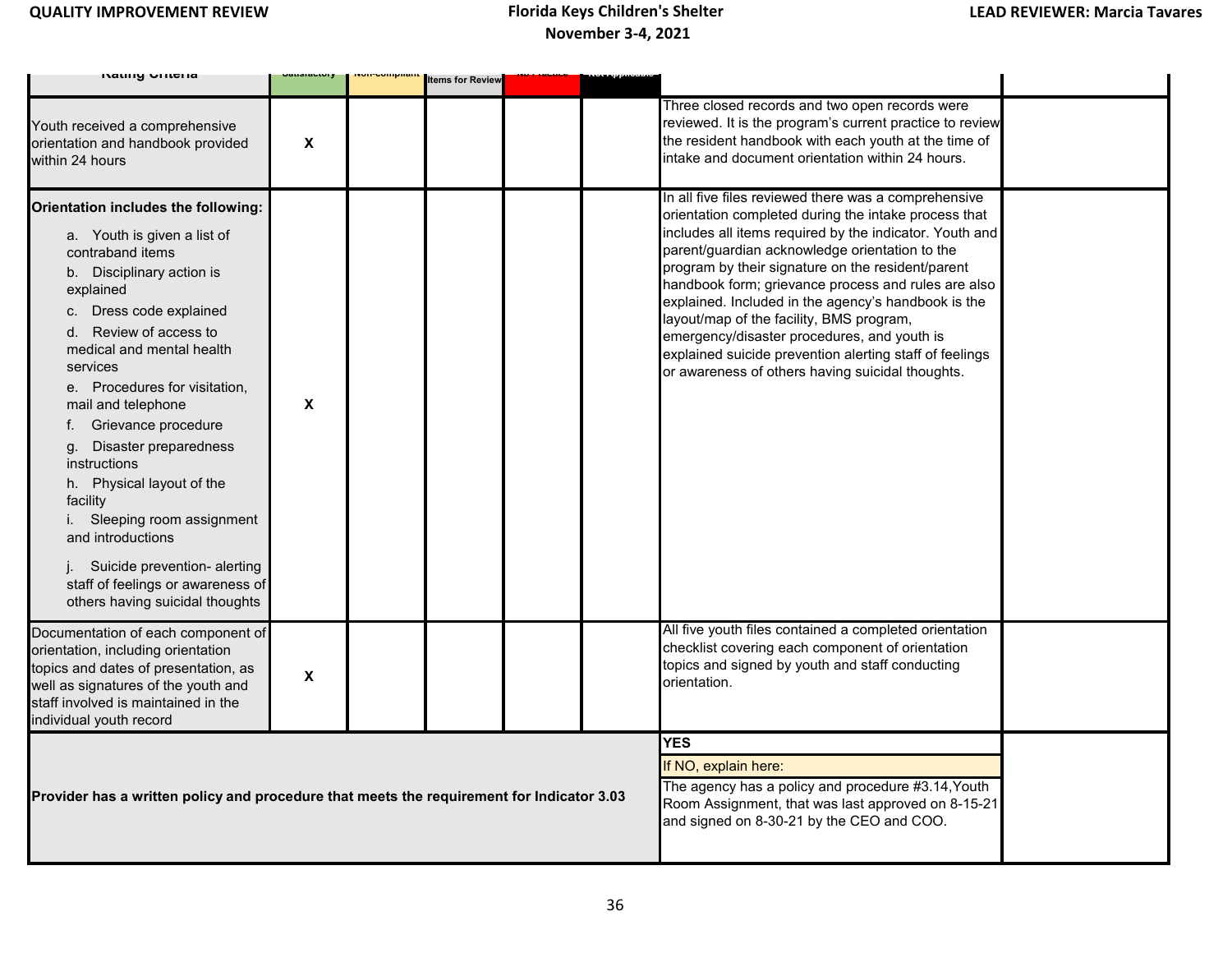| <b>Rating Criteria</b>                                                                                                                                                                                                                                                                                                                                                                                                                                                                                                                                                                                                                                | <b>Satisfactory</b>       | Non-compliant | No Eligible<br>ems for Review | <b>No Practice</b> | <b>Not Applicable</b> |                                                                                                                                                                                                                                                                                                                                                                                                                                                                                                                                                                                                                                                                                                                                                                                                                                                                                                                                                                                                                                                                                                                                                                                                                                                             |  |
|-------------------------------------------------------------------------------------------------------------------------------------------------------------------------------------------------------------------------------------------------------------------------------------------------------------------------------------------------------------------------------------------------------------------------------------------------------------------------------------------------------------------------------------------------------------------------------------------------------------------------------------------------------|---------------------------|---------------|-------------------------------|--------------------|-----------------------|-------------------------------------------------------------------------------------------------------------------------------------------------------------------------------------------------------------------------------------------------------------------------------------------------------------------------------------------------------------------------------------------------------------------------------------------------------------------------------------------------------------------------------------------------------------------------------------------------------------------------------------------------------------------------------------------------------------------------------------------------------------------------------------------------------------------------------------------------------------------------------------------------------------------------------------------------------------------------------------------------------------------------------------------------------------------------------------------------------------------------------------------------------------------------------------------------------------------------------------------------------------|--|
| A process is in place that includes an initial classification of the youths, to include:                                                                                                                                                                                                                                                                                                                                                                                                                                                                                                                                                              |                           |               |                               |                    |                       |                                                                                                                                                                                                                                                                                                                                                                                                                                                                                                                                                                                                                                                                                                                                                                                                                                                                                                                                                                                                                                                                                                                                                                                                                                                             |  |
| a. Review of available<br>information about the youth's<br>history, status and exposure to<br>trauma<br>b. Initial collateral contacts,<br>Initial interactions with and<br>C.<br>observations or the youth<br>d. Separation of younger youth<br>from older youth,<br>e. Separation of violent youth<br>from non-violent youth<br>f. Identification of youth<br>susceptible to victimization<br>g. Presence of medical, mental<br>or physical disabilities<br>h. Suicide risk<br>i. Sexual aggression and<br>predatory behavior<br>Sexual orientation gender<br>identity/ expression<br>k. Acute health symptoms<br>requiring quarantine or isolation | X                         |               |                               |                    |                       | There were five files reviewed, two open and three<br>closed files. Program completes screening process<br>and intake process which gathers information of<br>youth's history, status and exposure to trauma, initial<br>collateral contacts, observation of youth separation of<br>younger youth from older youth, gender, history of<br>violence, disabilities, physical size, strength, suicide<br>risk, sexual orientation and/or identification. During<br>intake process, the CINS/FINS intake form is<br>completed and based on information youth collected<br>on history, youth is assigned a room and bed<br>assignment. Form is signed by staff and reviewed and<br>approved by supervisor. It was observed and reported<br>that each room has two beds but if a youth requires a<br>single bed it is possible in the facility.<br>One observation was that it was unclear during intake<br>and classification whether or not acute health<br>symptoms requiring quarantine or isolation were<br>identified and documented as it was not specifically<br>noted on the intake form. The program supervisor<br>stated if that were the case, the nurse would<br>quarantine youth and documentation would follow in<br>the youth's file and logbook. |  |
| An alert is immediately entered into<br>the program's alert system when a<br>youth is admitted with special needs<br>and risks such as risk of suicide,<br>mental health, substance abuse,<br>physical health or security risk factors                                                                                                                                                                                                                                                                                                                                                                                                                | $\boldsymbol{\mathsf{x}}$ |               |                               |                    |                       | The program ensures an alert is immediately entered<br>into the program's alert system when a youth is<br>admitted with special needs and risks such as risk of<br>suicide, mental health, substance abuse, physical<br>health, or security risk factors.                                                                                                                                                                                                                                                                                                                                                                                                                                                                                                                                                                                                                                                                                                                                                                                                                                                                                                                                                                                                   |  |
|                                                                                                                                                                                                                                                                                                                                                                                                                                                                                                                                                                                                                                                       |                           |               |                               |                    |                       | <b>YES</b><br>If NO, explain here:                                                                                                                                                                                                                                                                                                                                                                                                                                                                                                                                                                                                                                                                                                                                                                                                                                                                                                                                                                                                                                                                                                                                                                                                                          |  |
|                                                                                                                                                                                                                                                                                                                                                                                                                                                                                                                                                                                                                                                       |                           |               |                               |                    |                       |                                                                                                                                                                                                                                                                                                                                                                                                                                                                                                                                                                                                                                                                                                                                                                                                                                                                                                                                                                                                                                                                                                                                                                                                                                                             |  |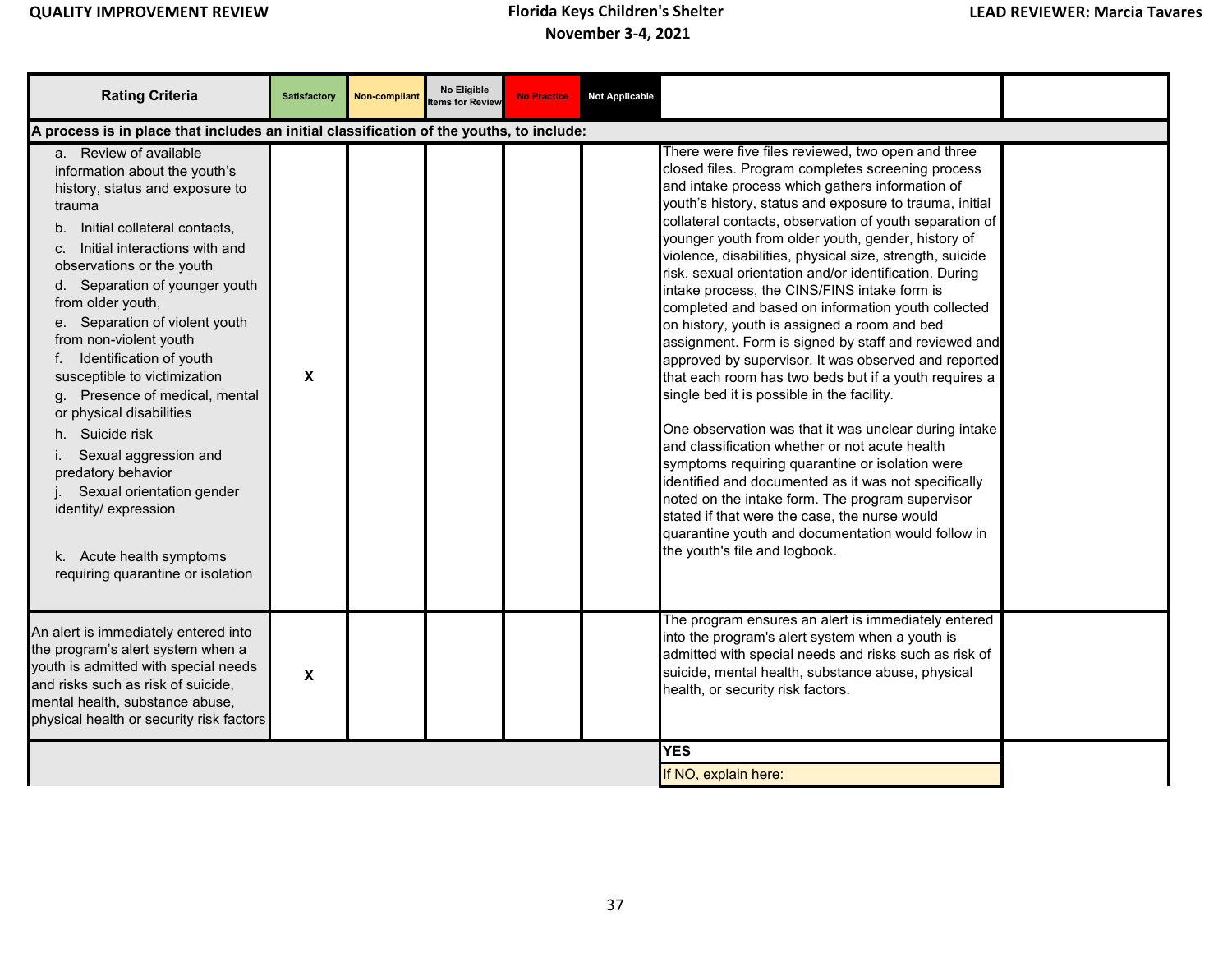| Provider has a written policy and procedure that meets the requirement for Indicator 3.04                                                                                                                                                                                      |                           |                      |                               | The agency has a policy & procedure #3.04, #3.47<br>Logbook Requirements that was approved on 8-1-21<br>and signed on 8-30-21 by the CEO and COO. |                       |                                                                                                                                                                                                                                                                                                                                                                                                                                                                        |  |
|--------------------------------------------------------------------------------------------------------------------------------------------------------------------------------------------------------------------------------------------------------------------------------|---------------------------|----------------------|-------------------------------|---------------------------------------------------------------------------------------------------------------------------------------------------|-----------------------|------------------------------------------------------------------------------------------------------------------------------------------------------------------------------------------------------------------------------------------------------------------------------------------------------------------------------------------------------------------------------------------------------------------------------------------------------------------------|--|
| <b>Rating Criteria</b>                                                                                                                                                                                                                                                         | <b>Satisfactory</b>       | <b>Non-compliant</b> | No Eligible<br>ems for Review | <b>No Practice</b>                                                                                                                                | <b>Not Applicable</b> |                                                                                                                                                                                                                                                                                                                                                                                                                                                                        |  |
| Log book entries that could impact<br>the security and safety of the youth<br>and/or program are highlighted                                                                                                                                                                   | $\boldsymbol{\mathsf{x}}$ |                      |                               |                                                                                                                                                   |                       | A review of the program logbooks from Week 1 -<br>April, Week 3 - May, Week 4 - June, Week 1 - July,<br>Week 2 - August, and Week 3 - September was<br>conducted. Staff highlighted all security and safety<br>issues that could impact the youth at the program.<br>Staff highlighted when supervisor gave permission for<br>staff to transport youth, discharges, intakes, staff<br>reading of logbooks, youth returning from pass or<br>going on pass, and outings. |  |
| All entries are brief, legibly written in<br>ink and include:<br>• Date and time of the incident,<br>event or activity<br>• Names of youth and staff<br>involved<br>• Brief statement providing<br>pertinent information<br>• Name and signature of person<br>making the entry | $\boldsymbol{\mathsf{x}}$ |                      |                               |                                                                                                                                                   |                       | All entries are brief and legibly written in ink and<br>include date, time of incident event or activity. All<br>entries include names of youth and staff involved.<br>Entries also has brief statements providing pertinent<br>information name and signature of person making the<br>entry.                                                                                                                                                                          |  |
| Recording errors are struck through<br>with a single line. The staff person<br>must initial and date the correction.<br>The use of whiteout and erasures is<br>prohibited.                                                                                                     | X                         |                      |                               |                                                                                                                                                   |                       | All errors reviewed were struck through with a line<br>and staff initials. No use of whiteout was observed.                                                                                                                                                                                                                                                                                                                                                            |  |
| The program director or designee<br>reviews the facility logbook(s) every<br>week and makes a note<br>chronologically in the logbook<br>indicating the dates reviewed and if<br>any correction, recommendations and<br>follow-up are required and sign/date<br>the entry       | X                         |                      |                               |                                                                                                                                                   |                       | Program director or designee reviews the logbook<br>weekly and writes an entry.                                                                                                                                                                                                                                                                                                                                                                                        |  |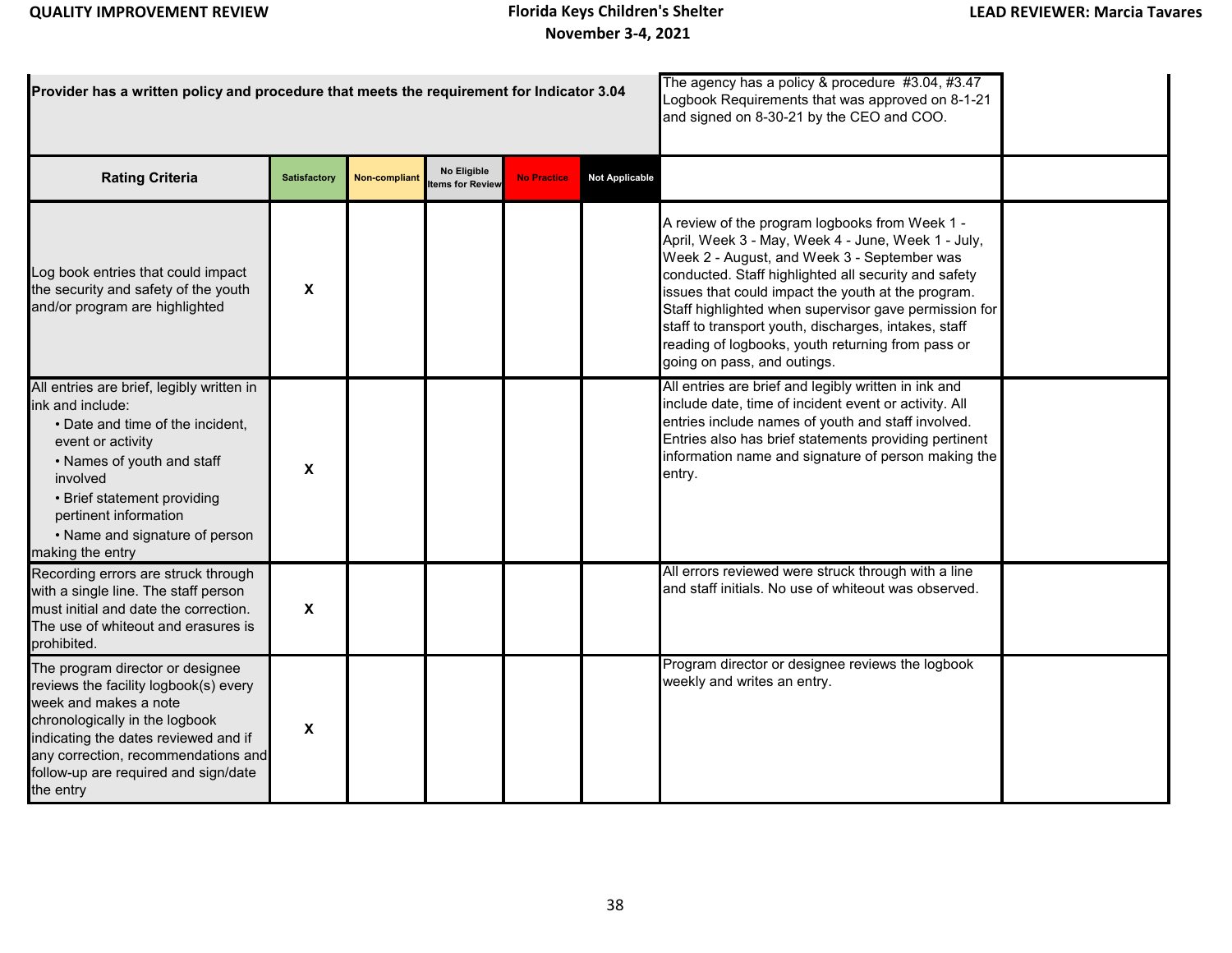| All staff review the logbook of the<br>previous two shifts and makes an<br>entry signed and dated into the<br>logbook indicating the dates reviewed                                                                                           |                     | X                    |                                |                    |                       | All direct care staff reviews the logbook at the<br>beginning of each shift but entries do not consistently<br>document the dates reviewed.                                                  | Exception:<br>All direct care staff<br>reviews the logbook at<br>the beginning of each<br>shift; however, there is no<br>evidence of which<br>specific dates were<br>reviewed. |
|-----------------------------------------------------------------------------------------------------------------------------------------------------------------------------------------------------------------------------------------------|---------------------|----------------------|--------------------------------|--------------------|-----------------------|----------------------------------------------------------------------------------------------------------------------------------------------------------------------------------------------|--------------------------------------------------------------------------------------------------------------------------------------------------------------------------------|
| At the beginning of their shift,<br>oncoming supervisor and shelter<br>counselor reviews the logbook of all<br>shifts since their last log entry and<br>makes a signed and dated entry and<br>into log book indicating the dates<br>reviewed. |                     | X                    |                                |                    |                       | Oncoming supervisor and counselor typically reviews<br>the logbook at the beginning of their shift and makes<br>notes; however, the counselor does not reference<br>specific dates reviewed. | Exception:<br>There is no evidence of<br>which specific dates were<br>reviewed when the<br>counselor reviews the<br>logbook at the beginning<br>of their shift.                |
| Logbook entries include:                                                                                                                                                                                                                      |                     |                      |                                |                    |                       | Supervision and resident counts are documented and<br>visitation and home visits are documented.                                                                                             |                                                                                                                                                                                |
| a. Supervision and resident counts                                                                                                                                                                                                            | X                   |                      |                                |                    |                       |                                                                                                                                                                                              |                                                                                                                                                                                |
| b. Visitation and home visits                                                                                                                                                                                                                 |                     |                      |                                |                    |                       |                                                                                                                                                                                              |                                                                                                                                                                                |
|                                                                                                                                                                                                                                               |                     |                      |                                |                    |                       |                                                                                                                                                                                              |                                                                                                                                                                                |
|                                                                                                                                                                                                                                               |                     |                      |                                |                    |                       | <b>YES</b>                                                                                                                                                                                   |                                                                                                                                                                                |
|                                                                                                                                                                                                                                               |                     |                      |                                |                    |                       | If NO, explain here:                                                                                                                                                                         |                                                                                                                                                                                |
| Provider has a written policy and procedure that meets the requirement for Indicator 3.05                                                                                                                                                     |                     |                      |                                |                    |                       | The agency has a policy & procedures #3.30,<br>Behavior Management Strategies, that was approved<br>on 7-15-21 and signed on 8-30-21 by the CEO &<br>COO.                                    |                                                                                                                                                                                |
| <b>Rating Criteria</b>                                                                                                                                                                                                                        | <b>Satisfactory</b> | <b>Non-compliant</b> | No Eligible<br>tems for Review | <b>No Practice</b> | <b>Not Applicable</b> |                                                                                                                                                                                              |                                                                                                                                                                                |
| The program has a detailed written<br>description of the BMS, and it is<br>explained during program orientation                                                                                                                               | X                   |                      |                                |                    |                       | The resident hand book has a detailed written<br>description of the BMS and it is explained during<br>program orientation.                                                                   |                                                                                                                                                                                |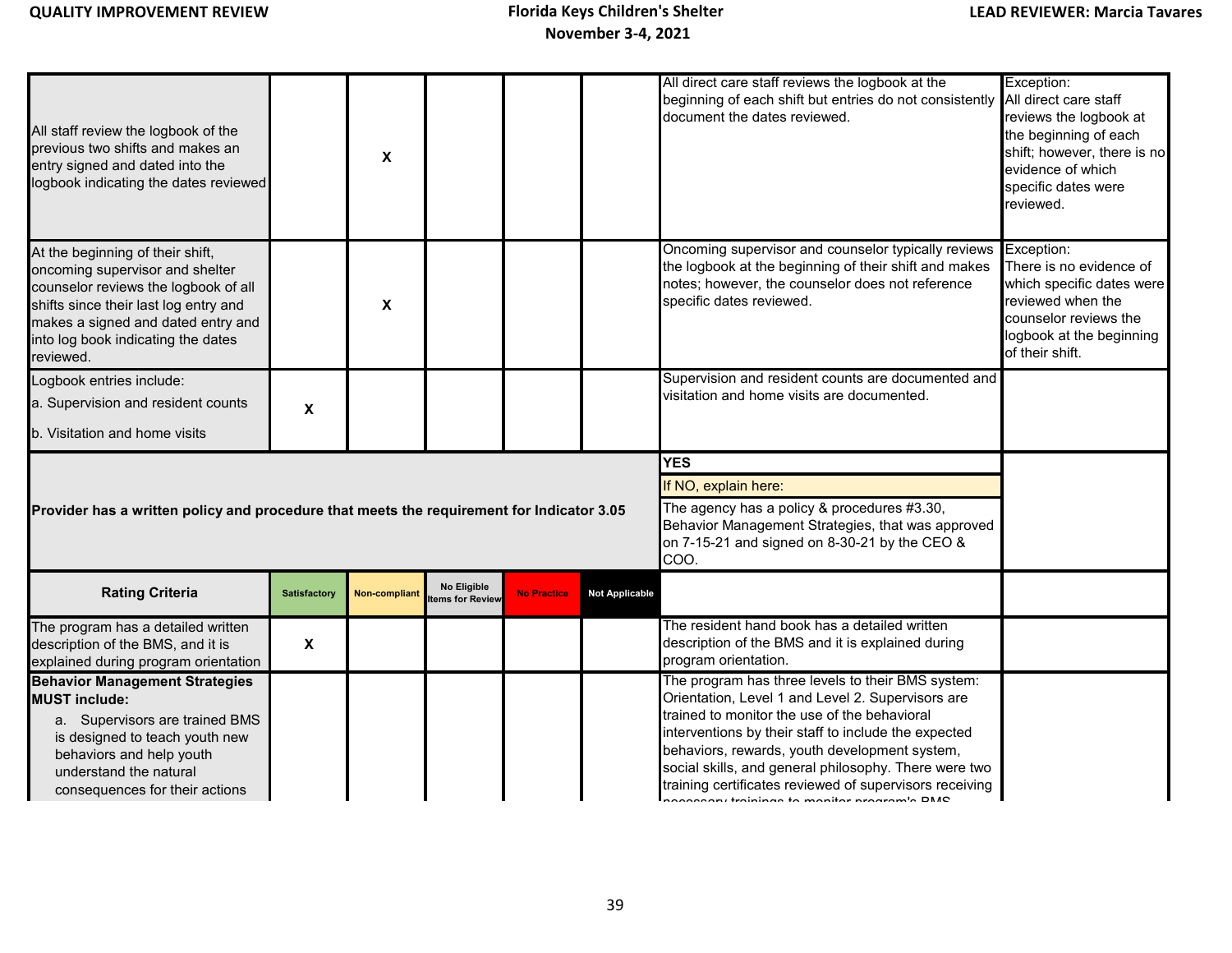b. Behavioral interventions are applied immediately, with certainty, and reflect the severity of the behavior c. BMS uses a wide variety of awards/incentives to encourage participation and completion of the program d. Appropriate consequences and sanctions are used by the program and consequences for behavior are logical and designed to promote skill-building for the youth e. Counseling, verbal intervention and de-escalation techniques are used prior to physical intervention (Only techniques approved by the Florida Network and DJJ are used if physical intervention is required) f. Only staff discipline youth. Group discipline is not imposed g. Room restriction is not used as part of the system or for youth who are physically and/or emotionally out of control **X** necessary trainings to monitor program s BMS system. Behavioral interventions are applied immediately reflecting the severity of the behavior. Each BMS level has certain incentives youth can earn when that level is achieved. The program has in place consequences or sanctions for rule violations which are directly related to the seriousness of the inappropriate behavior exhibited. Consequences are fairly applied, timely and consistent. The program's policy prohibits group discipline, room restriction, or denial of basic rights.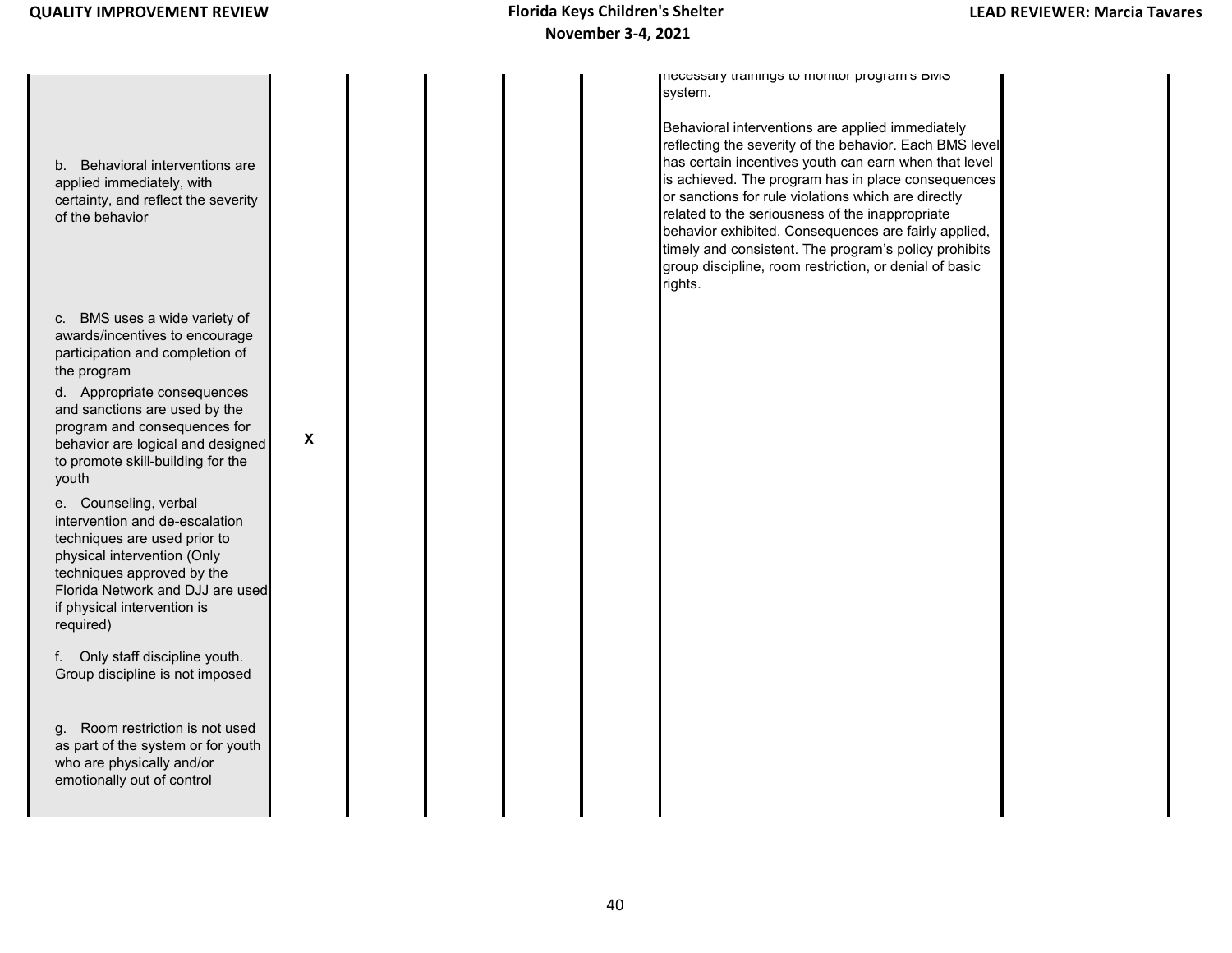| <b>QUALITY IMPROVEMENT REVIEW</b> |  |
|-----------------------------------|--|
|                                   |  |

| h. Youth should never be denied<br>basic rights such as meals,<br>clothing, sleep, services,<br>exercise, or correspondence<br>privileges                                                                                               |                           |                      |                                |                    |                                                                                                                                                                                                                               |                                                                                                                                                                                                                                                                                                                    |  |
|-----------------------------------------------------------------------------------------------------------------------------------------------------------------------------------------------------------------------------------------|---------------------------|----------------------|--------------------------------|--------------------|-------------------------------------------------------------------------------------------------------------------------------------------------------------------------------------------------------------------------------|--------------------------------------------------------------------------------------------------------------------------------------------------------------------------------------------------------------------------------------------------------------------------------------------------------------------|--|
| Program's Use of the BMS                                                                                                                                                                                                                |                           |                      |                                |                    |                                                                                                                                                                                                                               |                                                                                                                                                                                                                                                                                                                    |  |
| All staff are trained in the theory and<br>practice of administering BMS<br>rewards and consequences                                                                                                                                    | $\boldsymbol{\mathsf{X}}$ |                      |                                |                    |                                                                                                                                                                                                                               | All staff are trained in the theory and practice of<br>administering BMS reward points and consequences.<br>Training was verified in the four new hire training<br>records reviewed.                                                                                                                               |  |
| There is a protocol for providing<br>feedback and evaluation of staff<br>regarding their use of BMS rewards<br>and consequences                                                                                                         | $\boldsymbol{\mathsf{x}}$ |                      |                                |                    |                                                                                                                                                                                                                               | There is a protocol for providing feedback and<br>evaluation of staff regarding their use of positive and<br>negative consequences. Program supervisor monitors<br>point cards to evaluate and provide feedback to staff<br>during staff meetings on use of behavior management<br>system and on youth engagement. |  |
| Supervisors are trained to monitor the<br>use of rewards and consequences by<br>their staff                                                                                                                                             | $\boldsymbol{\mathsf{X}}$ |                      |                                |                    |                                                                                                                                                                                                                               | The supervisors are trained to monitor the use of<br>rewards and consequences by their staff.                                                                                                                                                                                                                      |  |
| Provider has a written policy and procedure that meets the requirement for Indicator 3.06                                                                                                                                               |                           |                      |                                |                    | <b>YES</b><br>If NO, explain here:<br>The agency has policies & procedures, #1.15, #3.46,<br>and #4.12, Staffing and Youth Supervision, that are<br>approved on 8-15-21 and signed on 8-30-21 by the<br><b>CEO &amp; COO.</b> |                                                                                                                                                                                                                                                                                                                    |  |
| <b>Rating Criteria</b>                                                                                                                                                                                                                  | <b>Satisfactory</b>       | <b>Non-compliant</b> | No Eligible<br>tems for Review | <b>No Practice</b> | <b>Not Applicable</b>                                                                                                                                                                                                         |                                                                                                                                                                                                                                                                                                                    |  |
| The program maintains minimum<br>staffing ratios as required by Florida<br>Administrative Code and contract.<br>• 1 staff to 6 youth during awake<br>hours and community activities<br>• 1 staff to 12 youth during the sleep<br>period | X                         |                      |                                |                    |                                                                                                                                                                                                                               | The program maintains minimum staffing ratios as<br>required by Florida Administrative Code and contract.<br>There is 1 staff to 6 youth during awake hours and<br>community activities and 1 staff to 12 youth during<br>sleep hours.                                                                             |  |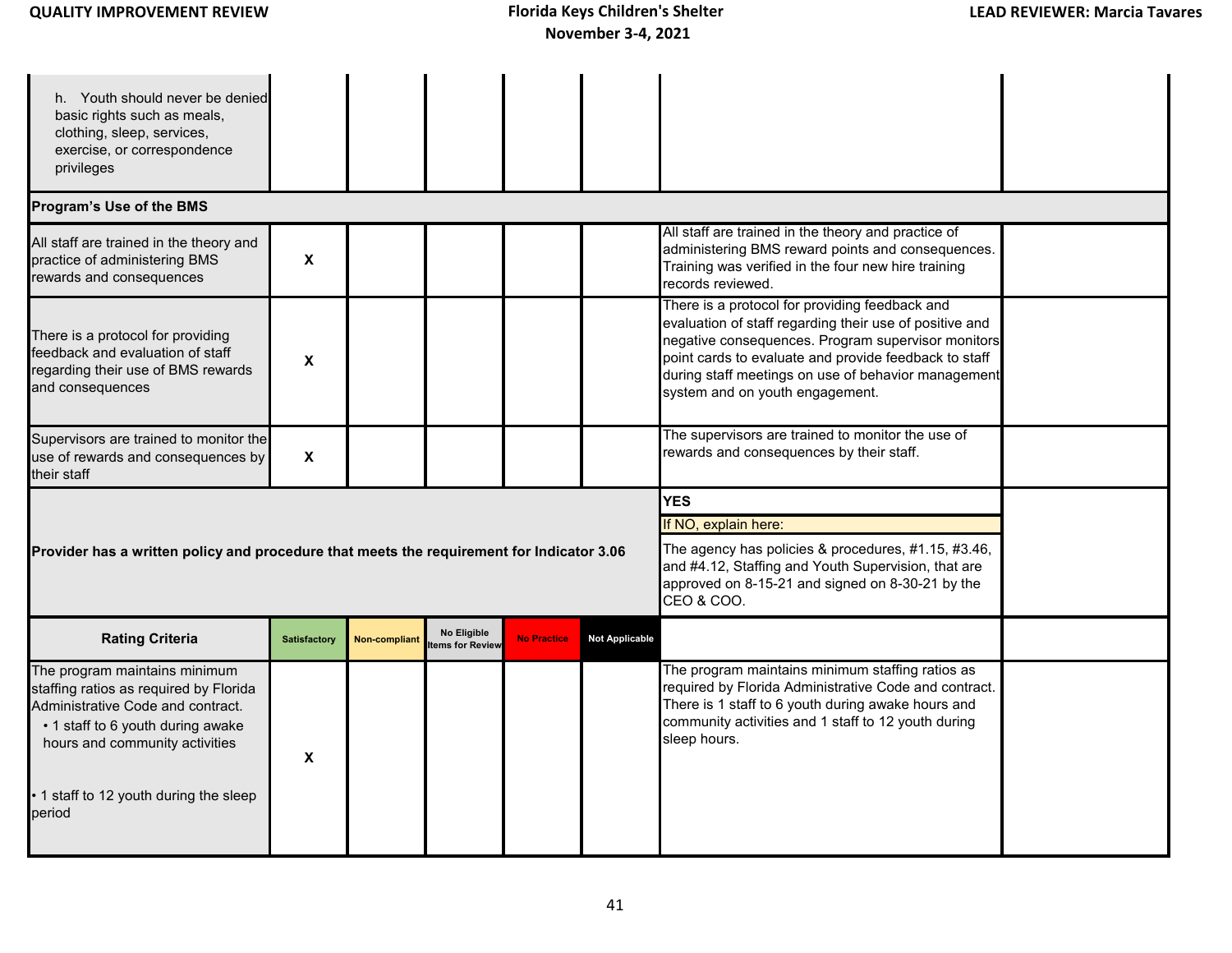| All shifts must always provide a<br>minimum of two staff present                                                                                                                             | Ā |  |  | All shifts consistently maintain a minimum of two staff<br>present.                                                                                                                          |  |
|----------------------------------------------------------------------------------------------------------------------------------------------------------------------------------------------|---|--|--|----------------------------------------------------------------------------------------------------------------------------------------------------------------------------------------------|--|
| Program staff included in staff-to-<br>youth ratio includes only staff that are<br>background screened and properly<br>trained youth care workers,<br>supervision staff, and treatment staff | X |  |  | All program staff included in staff to youth ratio<br>includes only staff that are background screened and<br>properly trained youth care workers, supervision staff<br>and treatment staff. |  |
| The staff schedule is provided to staff<br>or posted in a place visible to staff                                                                                                             | x |  |  | A minimum of two staff were observed to be<br>scheduled on all shifts for the 6-month period.                                                                                                |  |
| There is a holdover or overtime<br>rotation roster which includes the<br>telephone numbers of staff who may<br>be accessed when additional<br>coverage is needed                             | X |  |  | The program maintains a roster with contact numbers<br>of staff to call to ensure operation within the required<br>staff-to-youth supervision.                                               |  |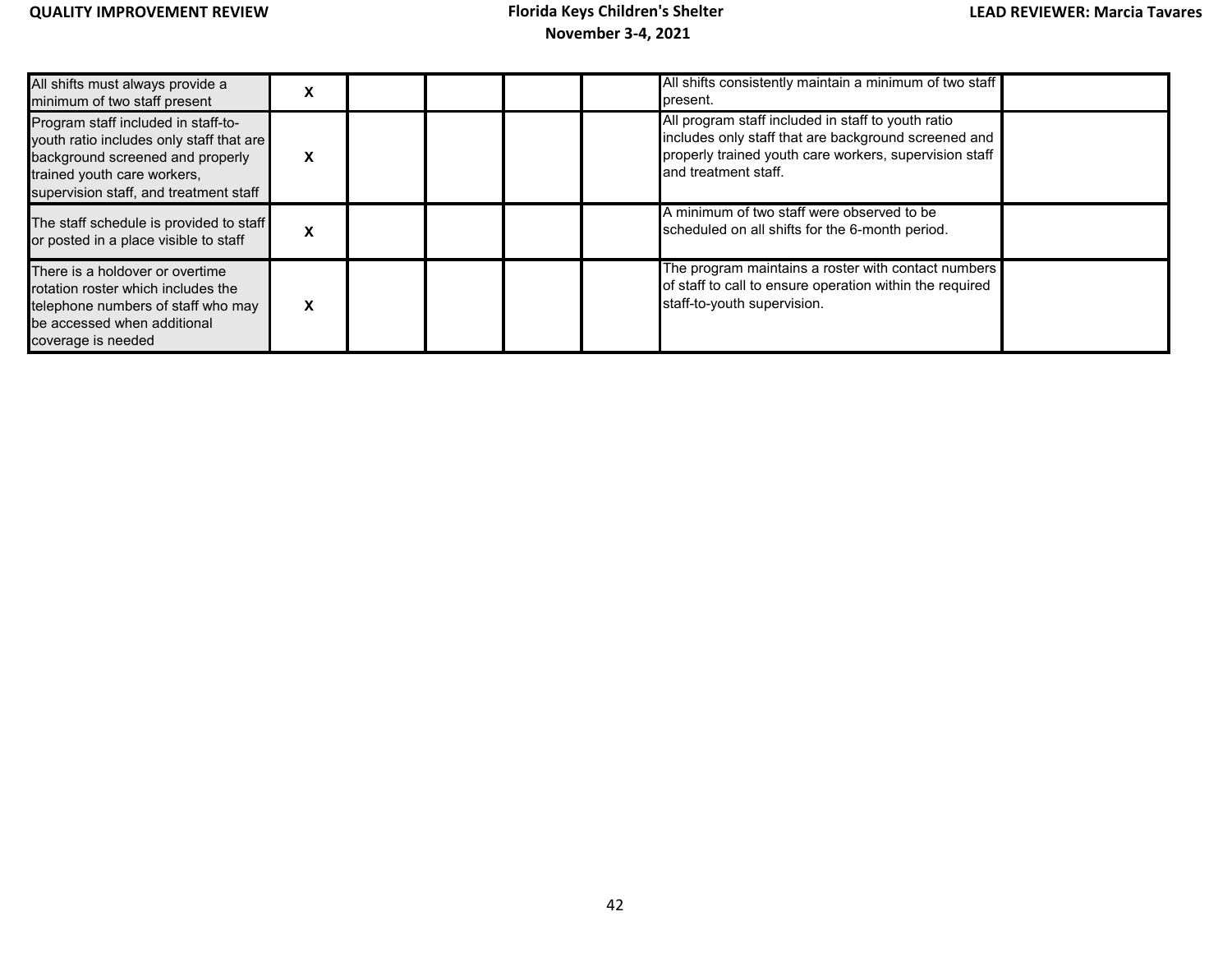| Staff observe youth at least every 15<br>minutes while they are in their<br>sleeping room, either during the sleep<br>period or at other times, such as<br>during illness or room restriction |                     | $\boldsymbol{\mathsf{x}}$ |                                |                                                                                                                                                                                |                       | A review of the video surveillance system was<br>completed for a total of 5 randomly selected days and After reviewing the video<br>all days were reviewed for two hours during the over<br>night shifts as follows: October 8th - 12am-2am,<br>October 17th - 2am-4am, October 23rd - 4am-6am,<br>October 27th - 1am-3am, and November 1st - 3am-<br>5am. All bed checks were conducted every 15<br>minutes for the male and female rooms on all dates<br>except November 1st. | Limited Exception:<br>surveillance system it<br>was observed that on<br>November 1st all bed<br>checks were conducted<br>every 15 minutes for the<br>male rooms. However,<br>there was one (1) missed<br>female bed check not<br>conducted by the female<br>staff. Staff documented in<br>logbook on November 1,<br>2021 that the bed check<br>for 4:00am was<br>conducted but after the<br>review of the surveillance<br>camera, it was observed<br>the bed check was not<br>conducted. The incident<br>was reported to DJJ CCC<br>and accepted with<br>reference number CCC |
|-----------------------------------------------------------------------------------------------------------------------------------------------------------------------------------------------|---------------------|---------------------------|--------------------------------|--------------------------------------------------------------------------------------------------------------------------------------------------------------------------------|-----------------------|---------------------------------------------------------------------------------------------------------------------------------------------------------------------------------------------------------------------------------------------------------------------------------------------------------------------------------------------------------------------------------------------------------------------------------------------------------------------------------|-------------------------------------------------------------------------------------------------------------------------------------------------------------------------------------------------------------------------------------------------------------------------------------------------------------------------------------------------------------------------------------------------------------------------------------------------------------------------------------------------------------------------------------------------------------------------------|
|                                                                                                                                                                                               |                     |                           |                                |                                                                                                                                                                                |                       |                                                                                                                                                                                                                                                                                                                                                                                                                                                                                 | Incident #202107907.                                                                                                                                                                                                                                                                                                                                                                                                                                                                                                                                                          |
| Provider has a written policy and procedure that meets the requirement for Indicator 3.07                                                                                                     |                     |                           |                                | <b>YES</b><br>If NO, explain here:<br>The agency has a policy & procedures #4.23 Video<br>Surveillance that was approved on 8-15-21 and<br>signed on 8-30-21 by the CEO & COO. |                       |                                                                                                                                                                                                                                                                                                                                                                                                                                                                                 |                                                                                                                                                                                                                                                                                                                                                                                                                                                                                                                                                                               |
| <b>Rating Criteria</b>                                                                                                                                                                        | <b>Satisfactory</b> | <b>Non-compliant</b>      | No Eligible<br>tems for Review | <b>No Practice</b>                                                                                                                                                             | <b>Not Applicable</b> |                                                                                                                                                                                                                                                                                                                                                                                                                                                                                 |                                                                                                                                                                                                                                                                                                                                                                                                                                                                                                                                                                               |
| <b>Surveillance System</b>                                                                                                                                                                    |                     |                           |                                |                                                                                                                                                                                |                       |                                                                                                                                                                                                                                                                                                                                                                                                                                                                                 |                                                                                                                                                                                                                                                                                                                                                                                                                                                                                                                                                                               |
| The agency, at a minimum, shall<br>demonstrate:                                                                                                                                               |                     |                           |                                |                                                                                                                                                                                |                       | Camera signage is posted at the entrance outside of<br>the facility. The camera system can capture and                                                                                                                                                                                                                                                                                                                                                                          |                                                                                                                                                                                                                                                                                                                                                                                                                                                                                                                                                                               |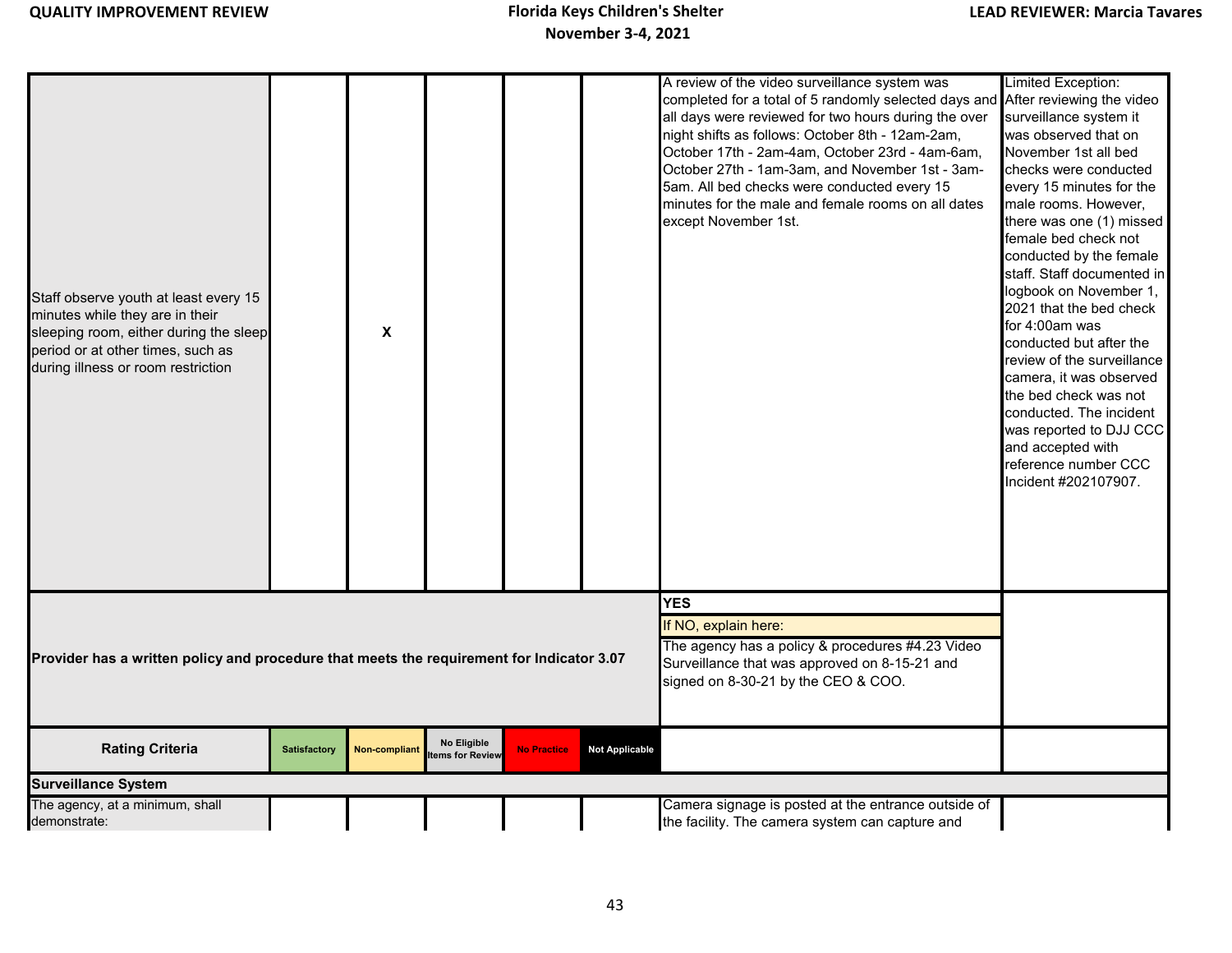| a. A written notice that is<br>conspicuously posted on the<br>premises for the purpose of<br>security<br>b. System can capture and<br>retain video photographic images<br>which must be stored for a<br>minimum of 30 days<br>c. System can record date, time,<br>and location; maintain resolution<br>that enables facial recognition<br>d. Back-up capabilities consist<br>of cameras' ability to operate<br>during a power outage<br>e. Have cameras placed in<br>interior and exterior general<br>locations of the shelter where<br>youth and staff congregate and<br>where visitors enter and exit.<br>Cameras are never placed in<br>bathrooms or sleeping quarters.<br>f. All cameras are visible | X                         |  |  | retain video for a minimum of 30 days as evidenced<br>by reviewing video footage from the date of 10/5/21.<br>Camera system can record date, time, location, and<br>maintain resolution that enables facial recognition.<br>The program has a generator and battery back up for<br>the camera system in case of power outages. The<br>camera system is located in the staff monitoring<br>station. Cameras are in the interior and exterior<br>general locations of the shelter where youth and staff<br>congregate and where visitors enter as well as exit.<br>There are a total of 24 cameras at the shelter and<br>they are all visible. In addition to these cameras the<br>program is planning to add another camera in the<br>back yard to capture visual for the new Tiki Hut. |  |
|----------------------------------------------------------------------------------------------------------------------------------------------------------------------------------------------------------------------------------------------------------------------------------------------------------------------------------------------------------------------------------------------------------------------------------------------------------------------------------------------------------------------------------------------------------------------------------------------------------------------------------------------------------------------------------------------------------|---------------------------|--|--|----------------------------------------------------------------------------------------------------------------------------------------------------------------------------------------------------------------------------------------------------------------------------------------------------------------------------------------------------------------------------------------------------------------------------------------------------------------------------------------------------------------------------------------------------------------------------------------------------------------------------------------------------------------------------------------------------------------------------------------------------------------------------------------|--|
| A list of designated personnel who can<br>access the video surveillance system is<br>maintained (includes off-site capability<br>per personnel)?                                                                                                                                                                                                                                                                                                                                                                                                                                                                                                                                                         | $\boldsymbol{\mathsf{x}}$ |  |  | A list of designated personnel also includes<br>Residential Coordinator, CEO & COO.                                                                                                                                                                                                                                                                                                                                                                                                                                                                                                                                                                                                                                                                                                    |  |
| Supervisory review of video is<br>conducted a minimum of once every 14<br>days and timeframes reviewed are<br>noted in the logbook.                                                                                                                                                                                                                                                                                                                                                                                                                                                                                                                                                                      | $\mathbf{x}$              |  |  | There is a log of supervisory checks/camera reviews<br>from 3/12/21 through 10/19/21. All checks reviewed<br>for the period demonstrate supervisory checks a<br>minimum of every 14 days and time frames reviewed<br>were noted.                                                                                                                                                                                                                                                                                                                                                                                                                                                                                                                                                       |  |
| The reviews assess the activities of the<br>facility and include a review of random<br>sample of overnight shifts                                                                                                                                                                                                                                                                                                                                                                                                                                                                                                                                                                                        |                           |  |  |                                                                                                                                                                                                                                                                                                                                                                                                                                                                                                                                                                                                                                                                                                                                                                                        |  |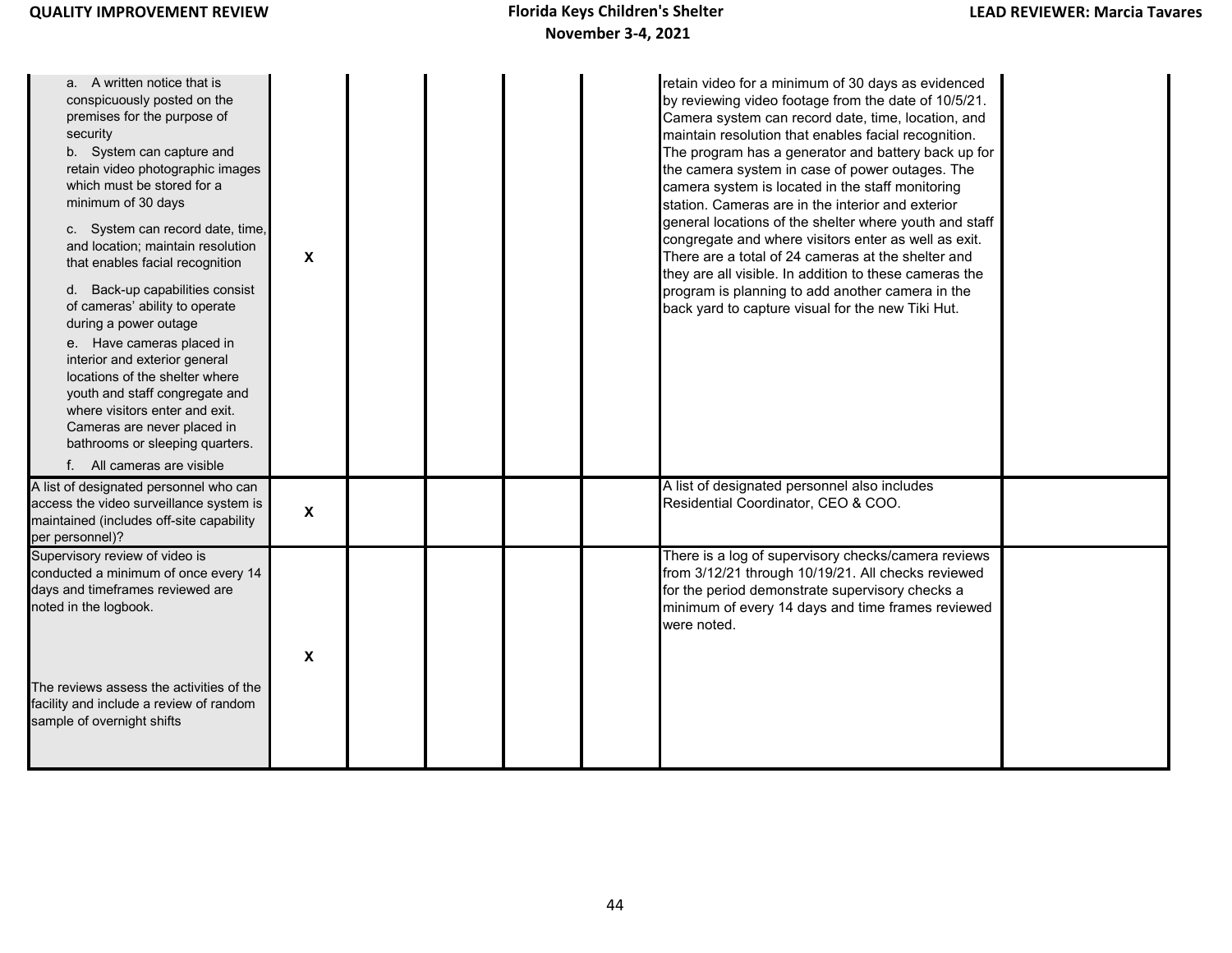| Grant the requesting of video recordings<br>to yield a result within 24-72 hours from<br>program quality improvement visits and<br>when an investigation is pursued after<br>an allegation of an incident                                                                                                                                                                                        | X                   |                      |                                |                    |                                                                                                                                                                                                                            | The shelter has a process for third party reviews of<br>video recordings after a request from quality<br>improvement visits or when an investigation is<br>pursued after an allegation of an incident.                                                                                                                                                                                                                                                                                                                                                                                                  |  |
|--------------------------------------------------------------------------------------------------------------------------------------------------------------------------------------------------------------------------------------------------------------------------------------------------------------------------------------------------------------------------------------------------|---------------------|----------------------|--------------------------------|--------------------|----------------------------------------------------------------------------------------------------------------------------------------------------------------------------------------------------------------------------|---------------------------------------------------------------------------------------------------------------------------------------------------------------------------------------------------------------------------------------------------------------------------------------------------------------------------------------------------------------------------------------------------------------------------------------------------------------------------------------------------------------------------------------------------------------------------------------------------------|--|
| Camera service order/requests will be<br>made within 24 hours of discovery of<br>camera malfunctioning or being<br>inoperable. All efforts made to obtain<br>repairs are documented and maintained                                                                                                                                                                                               |                     |                      | X                              |                    |                                                                                                                                                                                                                            | All cameras were operational and working during the<br>review and no recent work orders were conducted.                                                                                                                                                                                                                                                                                                                                                                                                                                                                                                 |  |
| Provider has a written policy and procedure that meets the requirement for Indicator 4.01                                                                                                                                                                                                                                                                                                        |                     |                      |                                |                    | <b>YES</b><br>If NO, explain here:<br>Program policy 2.01 titled Initial Screening/<br>Assessment Process was approved by the CEO and<br>COO on August 30, 2021. The policy includes all<br>requirements of the indicator. |                                                                                                                                                                                                                                                                                                                                                                                                                                                                                                                                                                                                         |  |
| <b>Rating Criteria</b>                                                                                                                                                                                                                                                                                                                                                                           | <b>Satisfactory</b> | <b>Non-compliant</b> | No Eligible<br>tems for Review | <b>No Practice</b> | <b>Not Applicable</b>                                                                                                                                                                                                      |                                                                                                                                                                                                                                                                                                                                                                                                                                                                                                                                                                                                         |  |
| <b>Preliminary Healthcare Screening</b>                                                                                                                                                                                                                                                                                                                                                          |                     |                      |                                |                    |                                                                                                                                                                                                                            |                                                                                                                                                                                                                                                                                                                                                                                                                                                                                                                                                                                                         |  |
| <b>Screening includes:</b><br><b>Current medications</b><br>Existing (acute and chronic)<br>medical conditions<br>Allergies<br>C.<br>Recent injuries or illnesses<br>Presence of pain or other<br>physical distress<br>Observation for evidence of<br>illness, injury, physical distress,<br>difficulty moving, etc.<br>ODServation for presence of<br>scars, tattoos, or other skin<br>markinge | X                   |                      |                                |                    |                                                                                                                                                                                                                            | Two open and three closed youth records were<br>reviewed for a healthcare screening admission. Each<br>record documented a screening completed on the day<br>of admission and included a review of current<br>medications, existing medical conditions, allergies,<br>recent injuries or illnesses, and/or presence of pain of<br>other physical distress. Documentation included<br>observations for evidence of illness, injury, pain,<br>physical distress, difficulty moving, presence of scars,<br>tattoos, skin markings, and acute health symptoms<br>which may require quarantine or isolation. |  |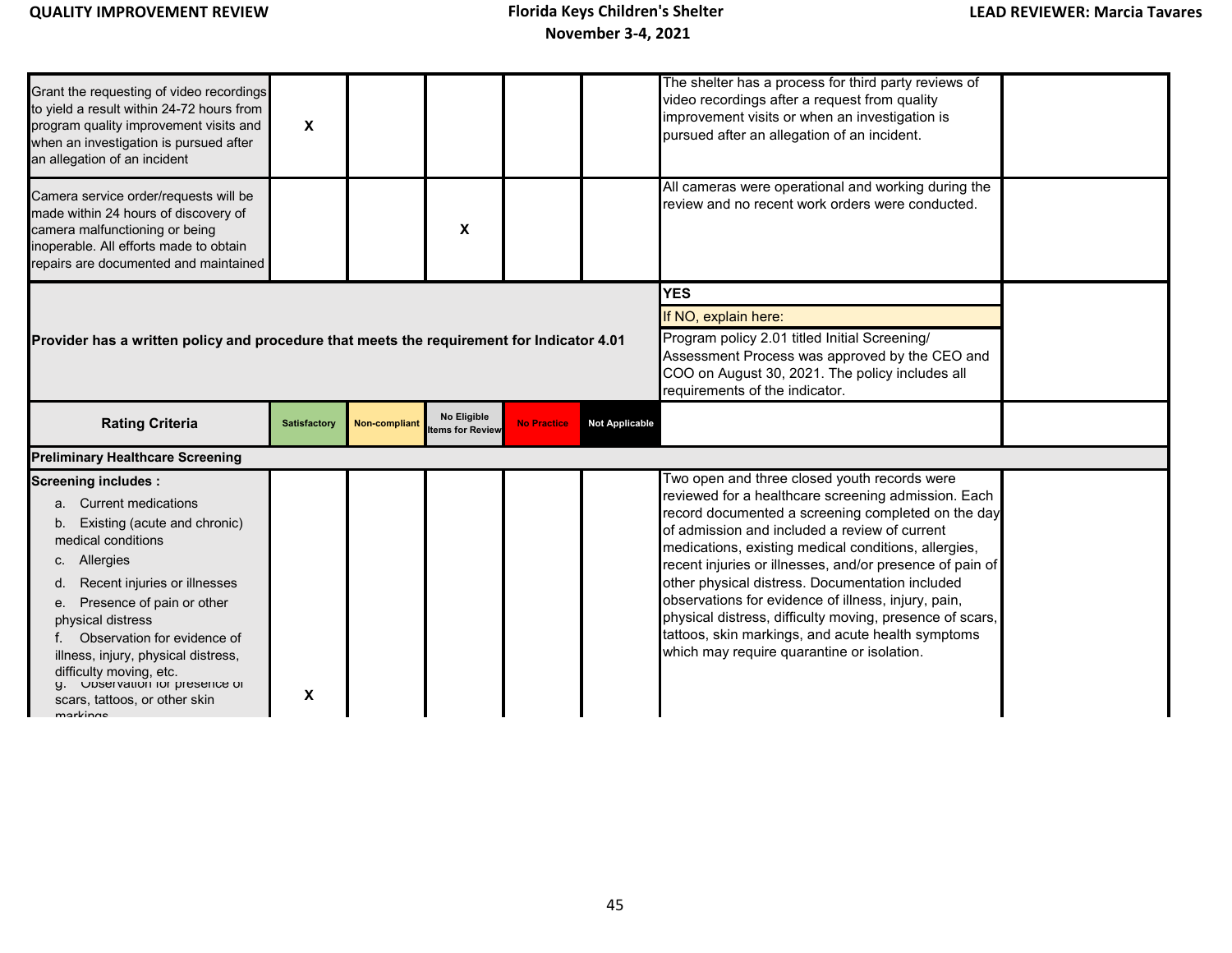| h. Acute health symptoms<br>requiring quarantine or isolation                                                                                                                                                      |                     |                      |                                |                    |                                                                                                                                                                                                                                                                                                                                         |                                                                                                                                                                                                                                                                 |  |
|--------------------------------------------------------------------------------------------------------------------------------------------------------------------------------------------------------------------|---------------------|----------------------|--------------------------------|--------------------|-----------------------------------------------------------------------------------------------------------------------------------------------------------------------------------------------------------------------------------------------------------------------------------------------------------------------------------------|-----------------------------------------------------------------------------------------------------------------------------------------------------------------------------------------------------------------------------------------------------------------|--|
| <b>Referral and Follow-up</b>                                                                                                                                                                                      |                     |                      |                                |                    |                                                                                                                                                                                                                                                                                                                                         |                                                                                                                                                                                                                                                                 |  |
| Youth with chronic medical conditions<br>have a referral to ensure medical care<br>(e.g. diabetes, pregnancy, seizure<br>disorder, cardiac disorders, asthma,<br>tuberculosis, hemophilia, head injuries,<br>etc.) | X                   |                      |                                |                    |                                                                                                                                                                                                                                                                                                                                         | One of five records reviewed documented a chronic<br>condition; however, the youth was established with a<br>community provider and did not require a referral.                                                                                                 |  |
| When needed, the parent is involved<br>with the coordination and scheduling of<br>follow-up medical appointments                                                                                                   |                     |                      | X                              |                    |                                                                                                                                                                                                                                                                                                                                         | None of the youth records reviewed indicated a need<br>for referral for medical condition. The nurse confirmed<br>there were no youth applicable for a chronic condition<br>follow up since the last annual review.                                             |  |
| All medical referrals are documented on<br>a daily log.                                                                                                                                                            |                     |                      | $\boldsymbol{\mathsf{X}}$      |                    |                                                                                                                                                                                                                                                                                                                                         | No eligible referrals during review period.                                                                                                                                                                                                                     |  |
| The program has a thorough referral<br>process and a mechanism for<br>necessary follow-up medical care as<br>required and/or needed                                                                                | $\pmb{\mathsf{X}}$  |                      |                                |                    |                                                                                                                                                                                                                                                                                                                                         | An interview with the nurse explained the process<br>would be to first contact the parent/guardian to inquire<br>about established patient status. If a referral or<br>physical is needed the youth would be brought to a<br>local clinic by the program staff. |  |
| Provider has a written policy and procedure that meets the requirement for Indicator 4.02                                                                                                                          |                     |                      |                                |                    | <b>YES</b><br>If NO, explain here:<br>Program policy 4.14 titled Suicide Assessment and<br>Precautions was approved by CEO and COO on<br>August 30, 2021 and the Mental Health/ Substance<br>Abuse Services Plan was signed by the licensed<br>mental health counselor (LMHC), residential<br>coordinator, and CEO on January 11, 2021. |                                                                                                                                                                                                                                                                 |  |
| <b>Rating Criteria</b>                                                                                                                                                                                             | <b>Satisfactory</b> | <b>Non-compliant</b> | No Eligible<br>tems for Review | <b>No Practice</b> | <b>Not Applicable</b>                                                                                                                                                                                                                                                                                                                   |                                                                                                                                                                                                                                                                 |  |
| <b>Suicide Risk Screening and Approval</b>                                                                                                                                                                         |                     |                      |                                |                    |                                                                                                                                                                                                                                                                                                                                         |                                                                                                                                                                                                                                                                 |  |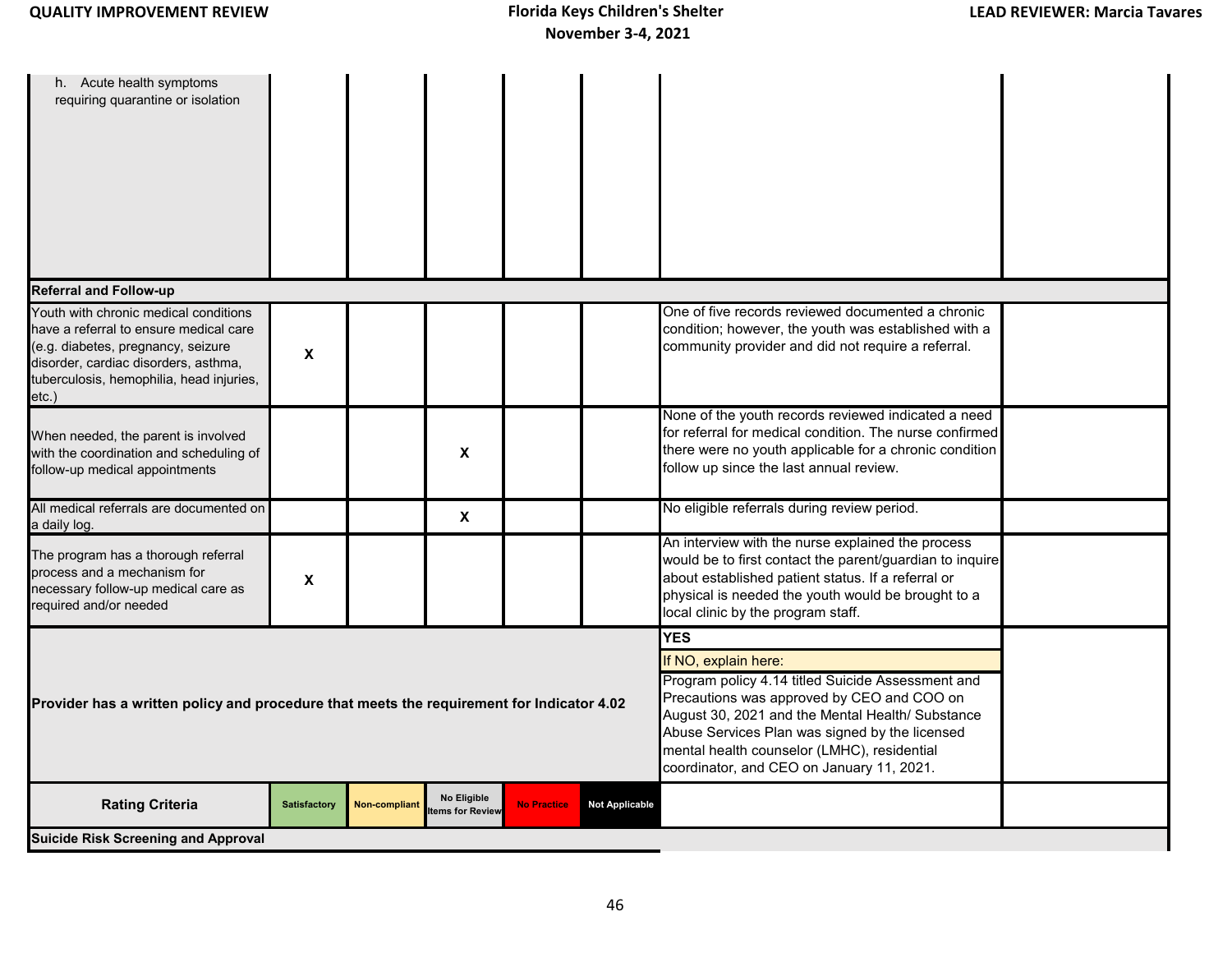| Suicide risk screening occurred during<br>the initial intake and screening process.<br>Suicide screening results reviewed and<br>signed by the supervisor and<br>documented in the youth's case file.                                                        | X                   |                      |                                                                                                                                                                                                                   |                    |                       | Five reviewed records each documented a suicide<br>risk screening was completed on the day of<br>admission during the initial intake and screening<br>process. The intake paperwork was signed and dated<br>by the supervisor indicating a review as required in<br>each record.                                                                                                                                                                                                                                 |  |
|--------------------------------------------------------------------------------------------------------------------------------------------------------------------------------------------------------------------------------------------------------------|---------------------|----------------------|-------------------------------------------------------------------------------------------------------------------------------------------------------------------------------------------------------------------|--------------------|-----------------------|------------------------------------------------------------------------------------------------------------------------------------------------------------------------------------------------------------------------------------------------------------------------------------------------------------------------------------------------------------------------------------------------------------------------------------------------------------------------------------------------------------------|--|
| The program's suicide risk assessment<br>has been approved by the Florida<br>Network of Youth and Family Services                                                                                                                                            | X                   |                      |                                                                                                                                                                                                                   |                    |                       | The program uses the Assessment of Suicide Risk<br>form. This is a Department and Network approved<br>form.                                                                                                                                                                                                                                                                                                                                                                                                      |  |
| Supervision of Youth with Suicide Risk                                                                                                                                                                                                                       |                     |                      |                                                                                                                                                                                                                   |                    |                       |                                                                                                                                                                                                                                                                                                                                                                                                                                                                                                                  |  |
| Youth are placed on the appropriate<br>level of supervision based on the results<br>of the suicide risk assessment.                                                                                                                                          | X                   |                      |                                                                                                                                                                                                                   |                    |                       | Each of the five records were applicable for<br>placement on sight and sound supervision. Each<br>record documented the youth was assessed by a<br>licensed professional or a non-licensed professional<br>working under the direct supervision of the licensed<br>professional within twenty-four hours. All youth were<br>placed on the appropriate level of supervision as<br>determined by the suicide risk assessment results<br>and supervision levels were not changed until<br>assessment was completed. |  |
| Staff person assigned to monitor youth<br>documented youth's behavior at 30<br>minute or less intervals                                                                                                                                                      | X                   |                      |                                                                                                                                                                                                                   |                    |                       | Each of the five youth records contained supervision<br>logs maintained for the duration the youth was placed<br>on increased supervision. Each log documented<br>youth behaviors at ten-minute intervals, exceeding the<br>thirty-minute requirement.                                                                                                                                                                                                                                                           |  |
| Supervision level was not<br>changed/reduced until a licensed<br>professional or a non-licensed mental<br>health professional under the<br>supervision of a licensed professional<br>completed a further assessment OR<br>Baker Act by local law enforcement | X                   |                      |                                                                                                                                                                                                                   |                    |                       | All youth were placed on the appropriate level of<br>supervision as determined by the suicide risk<br>assessment results and supervision levels were not<br>changed until assessment was completed.                                                                                                                                                                                                                                                                                                              |  |
| Provider has a written policy and procedure that meets the requirement for Indicator 4.03                                                                                                                                                                    |                     |                      | <b>YES</b><br>If NO, explain here:<br>Program policy 3.41 titled Medication Distribution and<br>Storage and policy 3.42 titled Disposal of Medications<br>were approved by the CEO and COO on August 30,<br>2021. |                    |                       |                                                                                                                                                                                                                                                                                                                                                                                                                                                                                                                  |  |
| <b>Rating Criteria</b>                                                                                                                                                                                                                                       | <b>Satisfactory</b> | <b>Non-compliant</b> | No Eligible<br>tems for Review                                                                                                                                                                                    | <b>No Practice</b> | <b>Not Applicable</b> |                                                                                                                                                                                                                                                                                                                                                                                                                                                                                                                  |  |
| <b>Medication Storage</b>                                                                                                                                                                                                                                    |                     |                      |                                                                                                                                                                                                                   |                    |                       |                                                                                                                                                                                                                                                                                                                                                                                                                                                                                                                  |  |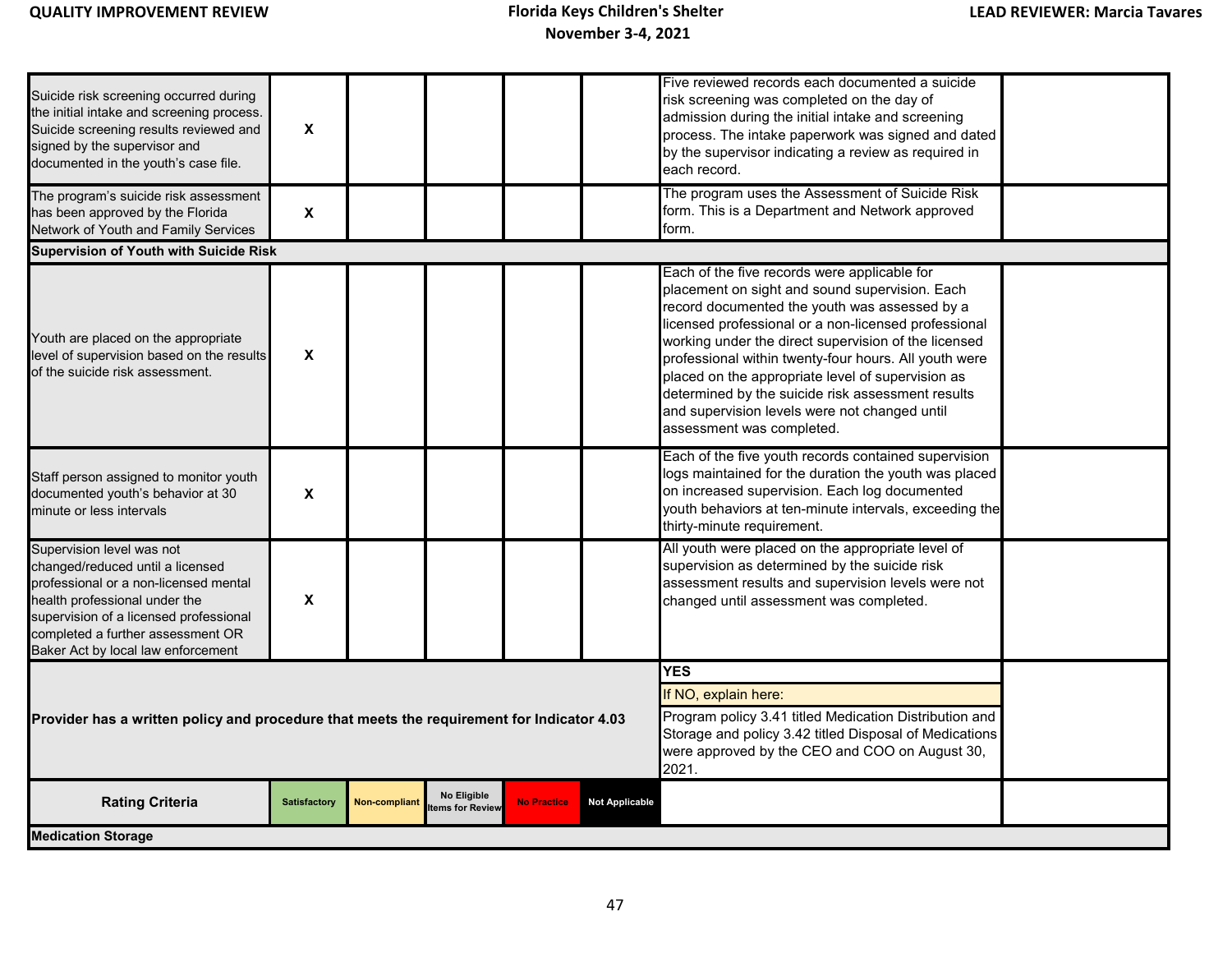|                                         |  | The program stores all medications in a Pyxis Med-                                 |  |
|-----------------------------------------|--|------------------------------------------------------------------------------------|--|
| a. All medications are stored in a      |  | Station Cabinet inaccessible to youth. The cart is                                 |  |
| Pyxis Med-Station 4000 Medication       |  | stored within the medical clinic in accordance with                                |  |
| Cabinet that is inaccessible to youth   |  | Florida Statute. The program's nurse and residential                               |  |
| (when unaccompanied by                  |  | coordinator are designated "Super Users" for the Med-                              |  |
| authorized staff)                       |  |                                                                                    |  |
|                                         |  | Station. The program stores oral medications in a                                  |  |
|                                         |  | separate drawer from topical medications and                                       |  |
| b. Pyxis machine is stored in           |  | epinephrine auto injectors. Additionally, the program                              |  |
| accordance with guidelines in FS        |  | stores all controlled medications and narcotics within                             |  |
| 499.0121 and policy section in          |  | the secured Med-Station. A review of youth records                                 |  |
| <b>Medication Management</b>            |  | and an interview with the program nurse confirmed                                  |  |
|                                         |  | the program maintains perpetual inventories with                                   |  |
|                                         |  | running balances for all controlled substances. The                                |  |
| c. Oral medications are stored          |  | program uses a Medication Distribution Log to                                      |  |
| separately from injectable epi-pen      |  | document all medication distributed by a non-licensed                              |  |
| and topical medications                 |  | staff. Medication is only distributed by non-licensed                              |  |
|                                         |  | staff when the nurse is off duty. The program policy                               |  |
|                                         |  | clearly outlines a medication and delivery system                                  |  |
| d. Medications requiring                |  | aligned with Florida Network Policies. The interviewed                             |  |
| refrigeration are stored in a secure    |  | nurse explained all new staff are trained on the                                   |  |
| refrigerator that is used only for this |  | process and annually thereafter. Additionally, the                                 |  |
| purpose, at temperature range 2-8       |  | program maintains a list of staff trained and                                      |  |
| degrees C or 36-46 degrees F. (If       |  | authorized to assist in medication distribution and the                            |  |
| the refrigerator is not secure, the     |  | use of epinephrine auto injectors. Only designated                                 |  |
| room is secure and inaccessible to      |  | staff with proper user permissions have access to                                  |  |
| youth.)                                 |  | secured medications, and limited access to controlled                              |  |
|                                         |  | medications. The program practice is to count all                                  |  |
|                                         |  | medications each day at the end of each shift. These                               |  |
|                                         |  | three counts are conducted regardless of medication                                |  |
| Narcotics and controlled                |  | class. Medication perpetual inventories and count                                  |  |
| medications are stored in the Med-      |  |                                                                                    |  |
| Station                                 |  | practices were confirmed during record reviews. A                                  |  |
|                                         |  | review of policy, records, and the interviewed nurse<br>de la militar de la carac- |  |
|                                         |  |                                                                                    |  |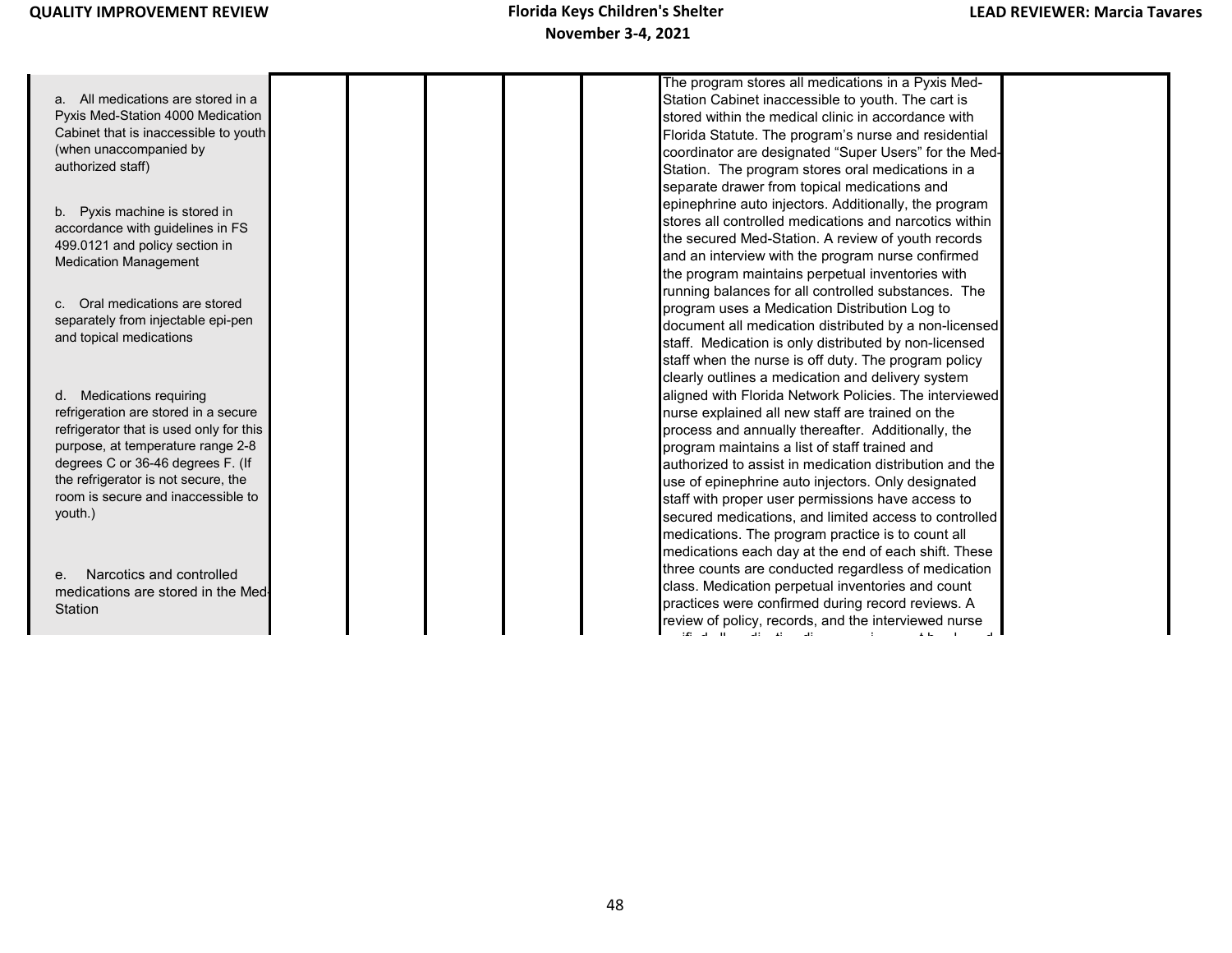| Pyxis keys with the<br>f.<br>following labels are<br>accessible to staff in the event<br>they need to access<br>medications if there is a Pyxis<br>malfunction:<br>a) TOP COVER<br>b) BACK PANEL- LEFT TALL<br>CABINET LOCK- LEFT,<br>c) BACK PANEL- RIGHT TALL<br><b>CABINET LOCK- RIGHT</b> | $\mathbf x$ | verified all medication discrepancies must be cleared<br>after each shift. Observations during the annual<br>review verified the program has a small locked<br>refrigerator used for the storage of medications;<br>however, the program did not have any youth<br>requiring refrigerated medications on the day of<br>observations. The program's practice for verifying<br>medications is to have all non-licensed staff call either<br>the local pharmacy or twenty-four-hour pharmacy to<br>confirm medication status. When the licensed nurse<br>accepts medications the label and type of medication<br>is inspected for accuracy. The program's policy<br>stipulates epinephrine auto injectors are the only<br>injectable medications accepted. Reviewed inventory<br>lists confirmed the program conducts weekly sharp<br>and over the counter (OTC) medication inventories.<br>Additionally, the interviewed nurse and documentation<br>supported the program conducts a full medical room<br>inventory monthly and reviews medication<br>management practices weekly through the Pyxis Med-<br>Station Report review. The program is required to<br>have three Med-Station keys in the event the Pyxis<br>system malfunctions; however, the program was only<br>able to produce two of the three required keys during<br>the annual review. The missing Top Panel Key for the<br>Pyxis was located and reported to the Lead Reviewer<br>on November 8th. |
|-----------------------------------------------------------------------------------------------------------------------------------------------------------------------------------------------------------------------------------------------------------------------------------------------|-------------|---------------------------------------------------------------------------------------------------------------------------------------------------------------------------------------------------------------------------------------------------------------------------------------------------------------------------------------------------------------------------------------------------------------------------------------------------------------------------------------------------------------------------------------------------------------------------------------------------------------------------------------------------------------------------------------------------------------------------------------------------------------------------------------------------------------------------------------------------------------------------------------------------------------------------------------------------------------------------------------------------------------------------------------------------------------------------------------------------------------------------------------------------------------------------------------------------------------------------------------------------------------------------------------------------------------------------------------------------------------------------------------------------------------------------------------------------------------------|
| <b>Medication Distribution</b>                                                                                                                                                                                                                                                                |             |                                                                                                                                                                                                                                                                                                                                                                                                                                                                                                                                                                                                                                                                                                                                                                                                                                                                                                                                                                                                                                                                                                                                                                                                                                                                                                                                                                                                                                                                     |
| a. Agency maintains a minimum of<br>2 Super Users for the Med-Station                                                                                                                                                                                                                         |             | The program uses a Medication Distribution Log to<br>no exceptions noted.<br>document all medication distributed by a non-licensed<br>staff. Medication is only distributed by non-licensed<br>staff when the nurse is off duty. The program policy<br>$\sim 100$<br><b>The Contract</b>                                                                                                                                                                                                                                                                                                                                                                                                                                                                                                                                                                                                                                                                                                                                                                                                                                                                                                                                                                                                                                                                                                                                                                            |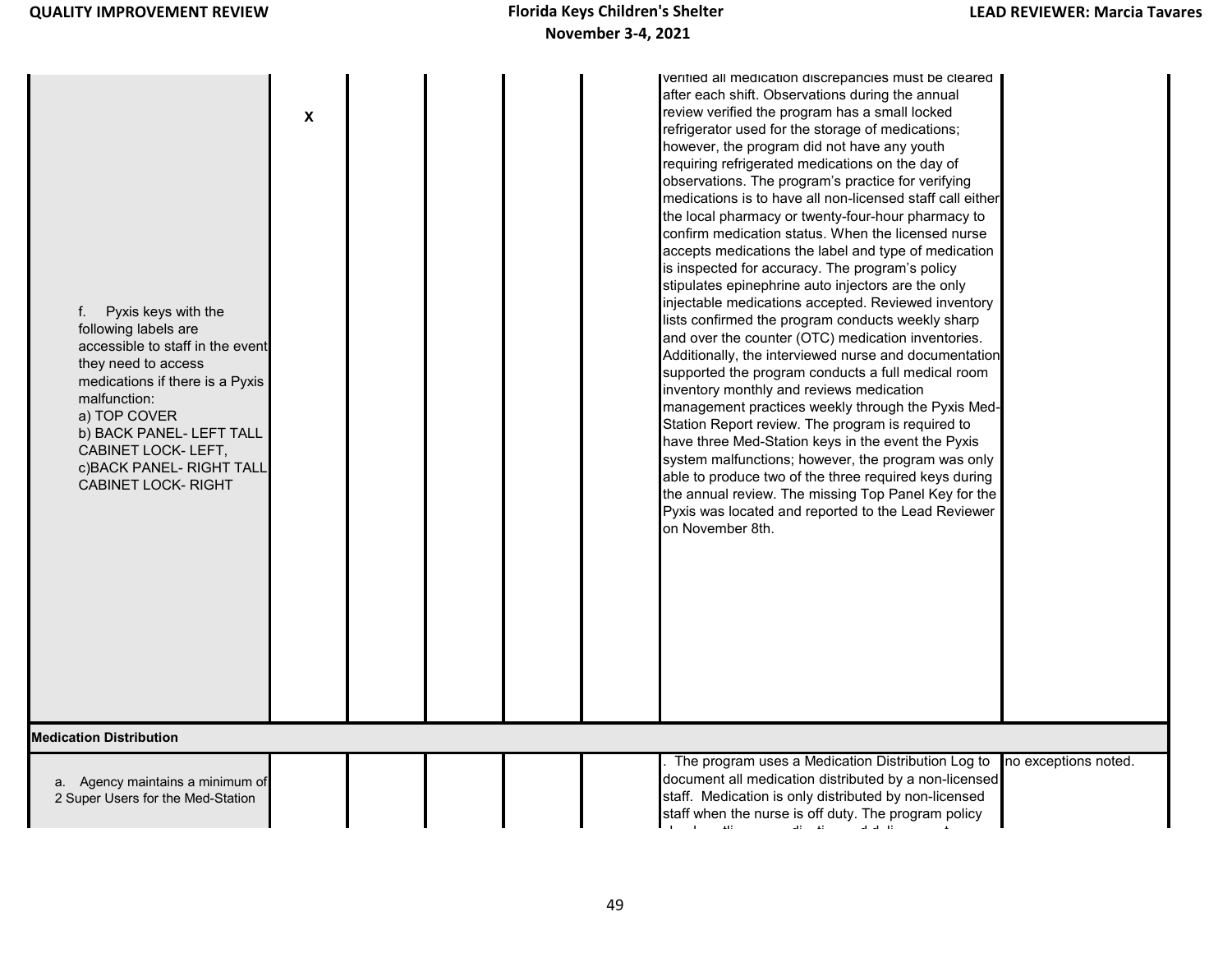## **November 3-4, 2021** Florida Keys Children's Shelter

| b. Only designated staff<br>delineated in User Permissions<br>have access to secured<br>medications, with limited access to<br>controlled substances (narcotics) |                           |  |  | clearly outlines a medication and delivery system<br>aligned with Florida Network Policies. The interviewed<br>nurse explained all new staff are trained on the<br>process and annually thereafter. Additionally, the<br>program maintains a list of staff trained and<br>authorized to assist in medication distribution and the<br>use of epinephrine auto injectors. Only designated<br>staff with proper user permissions have access to<br>secured medications, and limited access to controlled<br>medications. |  |
|------------------------------------------------------------------------------------------------------------------------------------------------------------------|---------------------------|--|--|-----------------------------------------------------------------------------------------------------------------------------------------------------------------------------------------------------------------------------------------------------------------------------------------------------------------------------------------------------------------------------------------------------------------------------------------------------------------------------------------------------------------------|--|
| c. A Medication Distribution Log<br>shall be used for distribution of<br>medication by non-licensed and<br>licensed staff                                        | $\boldsymbol{\mathsf{X}}$ |  |  |                                                                                                                                                                                                                                                                                                                                                                                                                                                                                                                       |  |
| d. Agency verifies medication<br>using one of four methods listed in<br>the FNYFS Operations Manual                                                              |                           |  |  |                                                                                                                                                                                                                                                                                                                                                                                                                                                                                                                       |  |
| e. When nurse is on duty,<br>medication processes are<br>conducted by the nurse                                                                                  |                           |  |  |                                                                                                                                                                                                                                                                                                                                                                                                                                                                                                                       |  |
| f. The delivery process of<br>medications is consistent with the<br><b>FNYFS Medication Management</b><br>and Distribution Policy                                |                           |  |  |                                                                                                                                                                                                                                                                                                                                                                                                                                                                                                                       |  |
| g. Agency does not accept youth<br>currently prescribed injectable<br>medications, except for epi-pens                                                           |                           |  |  |                                                                                                                                                                                                                                                                                                                                                                                                                                                                                                                       |  |
| h. Non-licensed staff have<br>received training in the use of epi-<br>pens provided by a registered nurse                                                        |                           |  |  |                                                                                                                                                                                                                                                                                                                                                                                                                                                                                                                       |  |
| <b>Medication Inventory</b>                                                                                                                                      |                           |  |  |                                                                                                                                                                                                                                                                                                                                                                                                                                                                                                                       |  |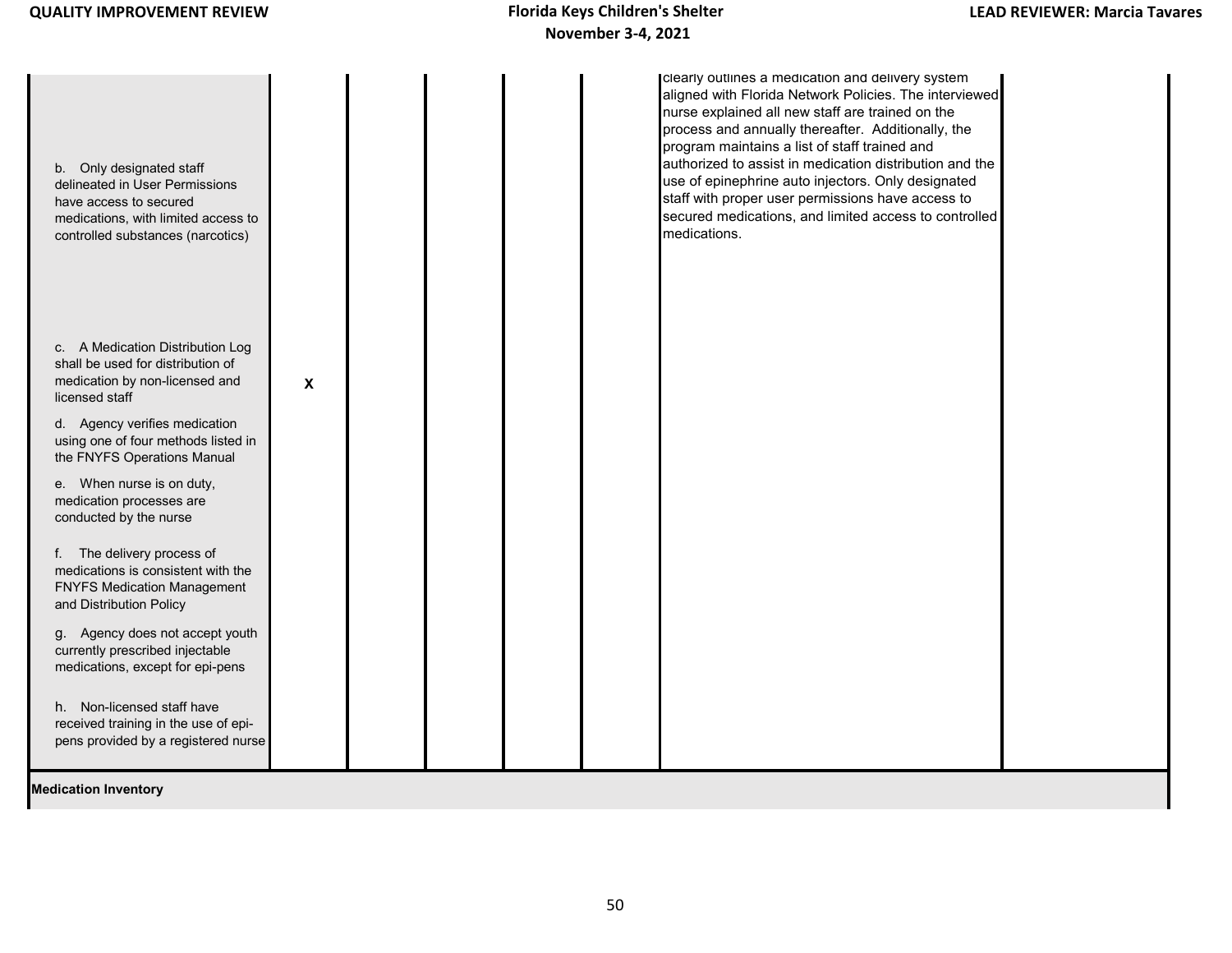| a. For controlled substances, a<br>perpetual inventory with running<br>balances is maintained as well as a<br>shift-to shift count verified by a<br>witness and documented<br>b. Over-the-counter medications<br>that are accessed regularly are<br>inventoried weekly by maintaining a<br>perpetual inventory<br>c. Syringes and sharps (needles,<br>scissors, etc.) are secured, and | X                   |               |                                |                                                                                                                       |                       | Reviewed inventory lists confirmed the program<br>conducts weekly sharp and over the counter (OTC)<br>medication inventories. Additionally, the interviewed<br>nurse and documentation supported the program<br>conducts a full medical room inventory monthly and<br>reviews medication management practices weekly<br>through the Pyxis Med-Station Report review. The<br>program practice is to count all medications each day<br>at the end of each shift. These three counts are<br>conducted regardless of medication class. Medication<br>perpetual inventories and count practices were<br>confirmed during record reviews. A review of policy,<br>records, and the interviewed nurse verified all<br>medication discrepancies must be cleared after each<br>shift. |  |
|----------------------------------------------------------------------------------------------------------------------------------------------------------------------------------------------------------------------------------------------------------------------------------------------------------------------------------------------------------------------------------------|---------------------|---------------|--------------------------------|-----------------------------------------------------------------------------------------------------------------------|-----------------------|-----------------------------------------------------------------------------------------------------------------------------------------------------------------------------------------------------------------------------------------------------------------------------------------------------------------------------------------------------------------------------------------------------------------------------------------------------------------------------------------------------------------------------------------------------------------------------------------------------------------------------------------------------------------------------------------------------------------------------------------------------------------------------|--|
| counted and documented weekly                                                                                                                                                                                                                                                                                                                                                          |                     |               |                                |                                                                                                                       |                       |                                                                                                                                                                                                                                                                                                                                                                                                                                                                                                                                                                                                                                                                                                                                                                             |  |
| There are monthly reviews of<br>medication management practice via<br>Knowledge Portal or Pyxis Med-Station<br>Reports.                                                                                                                                                                                                                                                                | $\pmb{\mathsf{X}}$  |               |                                |                                                                                                                       |                       | Pyxis Med-Station Report reviews are completed<br>weekly by the program nurse.                                                                                                                                                                                                                                                                                                                                                                                                                                                                                                                                                                                                                                                                                              |  |
| Medication discrepancies are cleared<br>after each shift.                                                                                                                                                                                                                                                                                                                              | X                   |               |                                |                                                                                                                       |                       | A review of policy, records, and the interviewed nurse<br>verified all medication discrepancies must be cleared<br>after each shift.                                                                                                                                                                                                                                                                                                                                                                                                                                                                                                                                                                                                                                        |  |
|                                                                                                                                                                                                                                                                                                                                                                                        |                     |               |                                |                                                                                                                       |                       | <b>YES</b>                                                                                                                                                                                                                                                                                                                                                                                                                                                                                                                                                                                                                                                                                                                                                                  |  |
|                                                                                                                                                                                                                                                                                                                                                                                        |                     |               |                                |                                                                                                                       |                       | If NO, explain here:                                                                                                                                                                                                                                                                                                                                                                                                                                                                                                                                                                                                                                                                                                                                                        |  |
| Provider has a written policy and procedure that meets the requirement for Indicator 4.04                                                                                                                                                                                                                                                                                              |                     |               |                                | Program policy 7.03 titled Medical and Mental Health<br>Alerts was approved by the CEO and COO on August<br>30, 2021. |                       |                                                                                                                                                                                                                                                                                                                                                                                                                                                                                                                                                                                                                                                                                                                                                                             |  |
| <b>Rating Criteria</b>                                                                                                                                                                                                                                                                                                                                                                 | <b>Satisfactory</b> | Non-compliant | No Eligible<br>tems for Review | <b>No Practice</b>                                                                                                    | <b>Not Applicable</b> |                                                                                                                                                                                                                                                                                                                                                                                                                                                                                                                                                                                                                                                                                                                                                                             |  |
| Youth with a medical, mental health, or<br>food allergy was appropriately placed on<br>the program's alert system                                                                                                                                                                                                                                                                      | X                   |               |                                |                                                                                                                       |                       | A review of five youth records reflected each was<br>applicable for a medical, mental health, and/or food<br>allergy alert. The program practice is to place all<br>youth alerts on the youth record and on a daily youth<br>report. The daily youth report is printed and provided<br>to program staff and the kitchen staff. Each youth<br>record alert coincided with the record alerts as<br>required.                                                                                                                                                                                                                                                                                                                                                                  |  |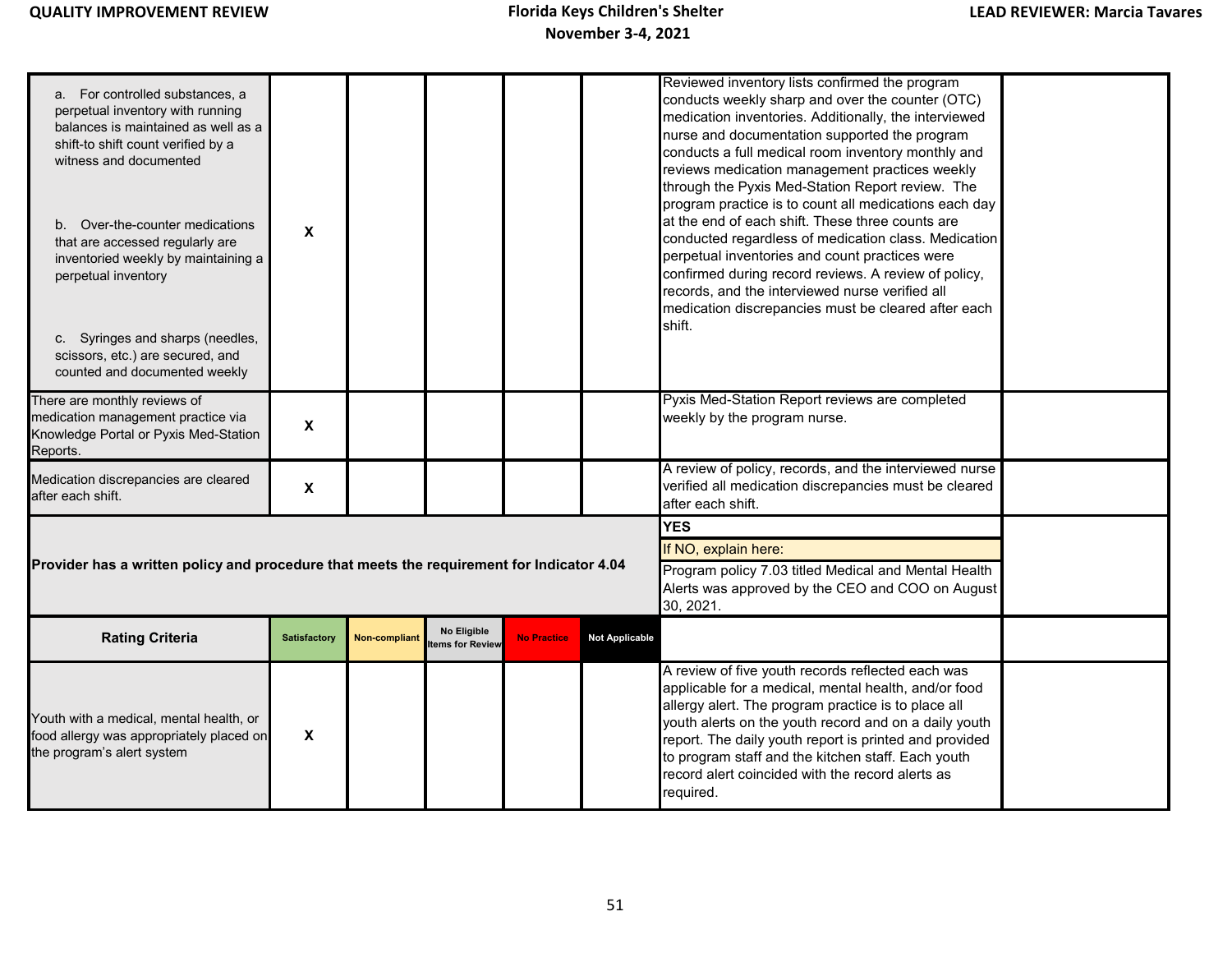| Alert system includes precautions<br>concerning prescribed medications,<br>medical/mental health conditions                                                                                                                                                                                                                                  | $\boldsymbol{\mathsf{X}}$ |                      |                                |                    |                       | The program's alert system includes alerts for alleged<br>sexual offender, sexual aggression, sexual assault<br>victim, substance abuse, one to one supervision,<br>sight and sound supervision, close supervision,<br>mental health medications and concerns, health<br>medications or concerns, physical aggression,<br>runaway behaviors, and special diet. Additionally, the<br>internal alert system contains details of youth medical<br>conditions, common side effects to prescribed<br>medications, food and medication contraindications,<br>and mental health treatment. |  |
|----------------------------------------------------------------------------------------------------------------------------------------------------------------------------------------------------------------------------------------------------------------------------------------------------------------------------------------------|---------------------------|----------------------|--------------------------------|--------------------|-----------------------|-------------------------------------------------------------------------------------------------------------------------------------------------------------------------------------------------------------------------------------------------------------------------------------------------------------------------------------------------------------------------------------------------------------------------------------------------------------------------------------------------------------------------------------------------------------------------------------|--|
| Staff are provided sufficient training,<br>information and instructions to<br>recognize/respond to the need for<br>emergency care for medical/mental<br>health problems                                                                                                                                                                      | X                         |                      |                                |                    |                       | Observations during the program tour reflected the<br>program also uses an alert board to facilitate in the<br>sharing of alert information. An interview with the<br>licensed nurse, the daily alert list, and record reviews<br>confirmed the program's practice for sharing alerts.<br>The interviewed nurse reported staff are trained upon<br>hire and annually thereafter on alert policies.                                                                                                                                                                                  |  |
| A medical and mental health alert<br>system is in place that ensures<br>information concerning a youth's<br>medical condition, allergies, common<br>side effects of prescribed medications,<br>foods and medications that are<br>contraindicated, or other pertinent<br>mental health treatment information, is<br>communicated to all staff | X                         |                      |                                |                    |                       | The program's alert system includes alerts for alleged<br>sexual offender, sexual aggression, sexual assault<br>victim, substance abuse, one to one supervision,<br>sight and sound supervision, close supervision,<br>mental health medications and concerns, health<br>medications or concerns, physical aggression,<br>runaway behaviors, and special diet. Additionally, the<br>internal alert system contains details of youth medical<br>conditions, common side effects to prescribed<br>medications, food and medication contraindications,<br>and mental health treatment. |  |
| <b>YES</b><br>If NO, explain here:<br>Program policy 4.19 titled Emergency Medical and<br>Provider has a written policy and procedure that meets the requirement for Indicator 4.05<br>Dental Care and policy 4.22 titled<br>Episodic/Emergency care were approved by the CEO<br>and COO on August 30, 2021.                                 |                           |                      |                                |                    |                       |                                                                                                                                                                                                                                                                                                                                                                                                                                                                                                                                                                                     |  |
| <b>Rating Criteria</b>                                                                                                                                                                                                                                                                                                                       | <b>Satisfactory</b>       | <b>Non-compliant</b> | No Eligible<br>tems for Review | <b>No Practice</b> | <b>Not Applicable</b> |                                                                                                                                                                                                                                                                                                                                                                                                                                                                                                                                                                                     |  |
| <b>Off-site Emergency Services</b>                                                                                                                                                                                                                                                                                                           |                           |                      |                                |                    |                       |                                                                                                                                                                                                                                                                                                                                                                                                                                                                                                                                                                                     |  |